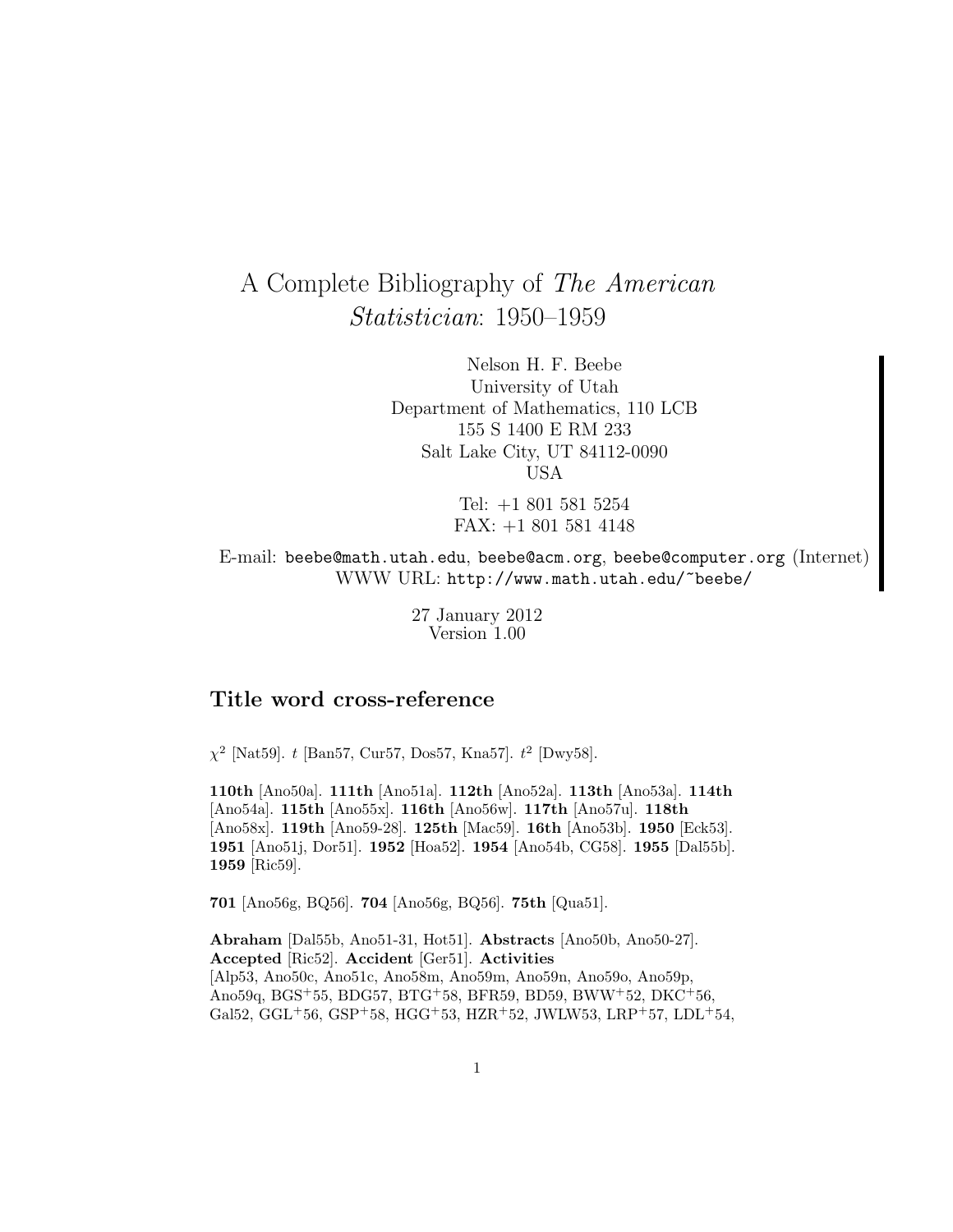LGD<sup>+</sup>55, LGLH55, LYG<sup>+</sup>56, Leo52, Lin52, LBW<sup>+</sup>57, MDY<sup>+</sup>57, MYG<sup>+</sup>53, MLRB54, MSLC57, MS59, MM59, Mil52, Mor50a, MKB<sup>+</sup>54, MSBH59, RLV<sup>+</sup>55, RJKP58, SCJ59, SMW<sup>+</sup>54, SK58, SLCM59, SLK<sup>+</sup>58, SWHS53, SDF<sup>+</sup>59, SLW<sup>+</sup>56, SPE54, SWL56, YLMM53, YHY<sup>+</sup>55]. **Actuarial** [Ano51i, FP51b]. **Ad** [Ano56x, CCF<sup>+</sup>54]. **Administration** [Ano52o]. **Admissibility** [Fer56b]. **Advanced** [Mah50]. **Advisory** [Ano52z, CDK<sup>+</sup>53, CCD<sup>+</sup>53, Ano54-27]. **Aggregate** [Fer56a]. **Agricultural** [Vol53]. **Aid** [WD50]. **Amendment** [Wei54]. **American** [Ano50a, Ano50b, Ano50-29, Ano51a, Ano52a, Ano52z, Ano53a, Ano54a, Ano55x, Ano56w, Ano57u, Ano58x, Ano59-28, Ano52i, Ano54b, CCFM53, Fit55, Fit56, Ger51, Joh53, RB59, WR55]. **among** [Mah58]. **Analysis** [Ano56g, BQ56, Kin52]. **Analyzing** [Moo54]. **Anniversary** [Mac59, Qua51]. **Annual** [Ano50a, Ano51a, Ano52a, Ano53a, Ano53b, Ano54a, Ano55x, Ano56w, Ano57u, Ano58x, Ano59-28, Dor51, Mor50a, Sho59]. **Answer** [Don51, Spr59]. **Answers** [CSDP52, CSP<sup>+</sup>53b, CSP<sup>+</sup>53a, CSC<sup>+</sup>53, Dun55, Edw59, MRH50, MM50, Mos50b, Mos50c, MMS51, OCSP52, Rub54a, Rub54b, Rub54c, RE55, RJ55, RS55, RR55, Rub56a, Rub56b, RS56, Rub56c, Rub56d, RJ57a, Rub57a, Rub57b, RJ57b, RD57, RH58, Rub58a, Rub58b, RS58, Rub58c, RSPB59, Rub59, RH59b, RH59a, RH59c]. **Apparatus** [Sch53]. **Applications** [GL54]. **Applied** [Day50]. **Appraisal** [Ber53]. **Areas** [GBF<sup>+</sup>54, WBB<sup>+</sup>56]. **Arranged** [Ano54i]. **Arts** [FM56a]. **ASA** [CDK<sup>+</sup>53, CCD<sup>+</sup>53, GBF<sup>+</sup>54, MWS54, SWW53]. **Aspects** [FM56b, Lof52]. **Association**

[Ano50c, Ano51c, Ano52z, Ano54b, Ano50a, Ano50i, Ano51a, Ano51h, Ano52a, Ano52h, Ano52i, Ano52x, Ano53a, Ano53h, Ano54a, Ano54h, Ano55x, Ano56w, Ano57u, Ano58x, Ano59-28, CCFM53, Ger51, RB59, WR55]. **Automatic** [Spr56]. **Availability** [Ano59-29]. **Average** [Ano52b]. **Avoiding** [Com50].

**Back** [Ano55a, Ano55b, Ano55c, Ano56a, Ano58a, Ano58b, Ano59a, Ano59b]. **Balance** [Pol59]. **Base** [Ric51]. **Basic** [Dwy57]. **Become** [Yat50]. **Below** [DK50, Bat50]. **Benedict** [Hoa52]. **Berkeley** [Ano54b]. **Bias** [KH59]. **Binary** [Har53]. **Blood** [MDM51]. **Both** [Har58]. **Brains** [Ber50]. **Branch** [Lin52]. **Budget** [Ano52z, Ano54-27, CDK<sup>+</sup>53, CCD<sup>+</sup>53]. **Bureau** [Ano52z, Mil52, Moo50, Ano54-27, CDK<sup>+</sup>53, CCD<sup>+</sup>53, Dal57, Mos50a]. **Business** [Hoa51, Moo54, WW50]. **By-Laws** [Wei54].

**Calendar** [Arm50a, Arm50b, Arm51]. **California** [Ano54b]. **Canada** [MS59, MM59, SCJ59]. **Canadian** [Car54, Leo54, Mar54]. **Cancer** [Dor54]. **Card** [Har53]. **Career** [Ano52-27]. **Celebrates** [Qua51]. **Census** [CG58, GBF<sup>+</sup>54, Han52a, Han52b, Lon52a, Lon52b, Old57, Ull59, WBB<sup>+</sup>56, Yat50, Dal57, Eck53]. **Central** [Ano52o]. **Century** [Fit57]. **Change** [Don51]. **Changes** [EBL52, Spu52]. **Chapel** [Ano50p]. **Chapter** [Ano50d, Ano50e, Ano50f, Ano50g, Ano50h, Ano51d, Ano51e, Ano51f,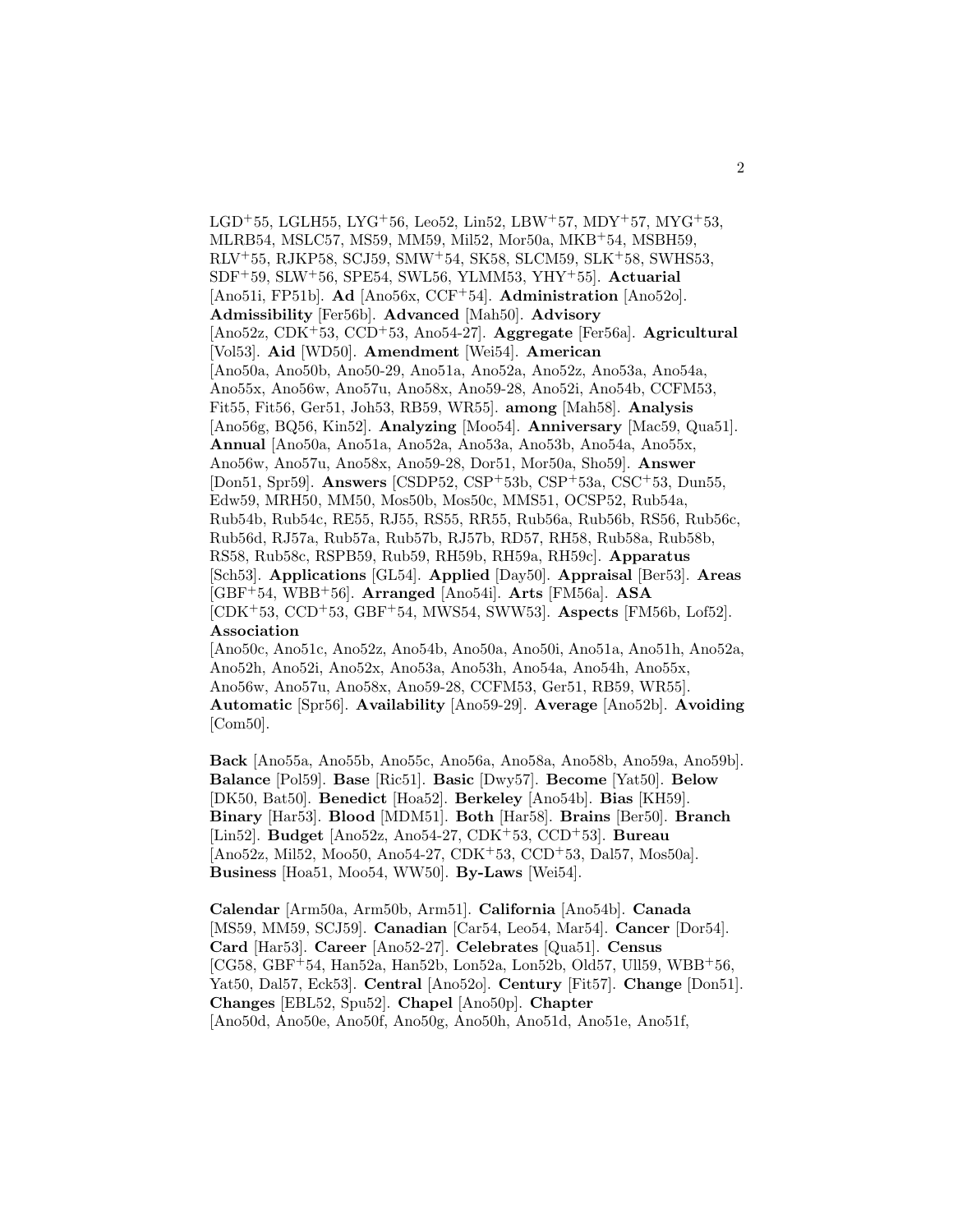Ano51g, Ano52c, Ano52d, Ano52e, Ano52f, Ano52g, Ano53c, Ano53d, Ano53e, Ano53f, Ano53g, Ano54c, Ano54d, Ano54e, Ano54f, Ano54g, Ano55d, Ano55e, Ano55f, Ano55g, Ano55h, Ano56b, Ano56c, Ano56d, Ano56e, Ano56f, Ano57a, Ano57b, Ano57c, Ano57d, Ano57e, Ano58c, Ano58d, Ano58e, Ano58f, Ano58g, Ano59c, Ano59d, Ano59e, Ano59f, Ano59g, FP51a]. **Character** [Eck53]. **Characteristics** [RB59]. **Chart** [Hae50a, Hae50b, Stu50]. **Chicago** [FP51a, Sho59, Wal51b]. **Chile** [Rot58]. **China** [Kle59]. **Classification** [Bur59]. **Clinical** [Gre59, MDM51]. **Co** [Car54, Leo54, Mar54]. **Co-Ordination** [Car54, Leo54, Mar54]. **Coding** [Har53]. **Coin** [Spr56]. **Collecting** [Alp53]. **College** [Bat50, DK50]. **Colleges** [Ban58, Cha55a, Fit55, Har58, Joh53]. **Color** [Hae50a]. **Column** [Hoa58a, Hoa58b, Hoa58c, Lik59a, Lik59b, Lik59c, Lik59d, Lik59e]. **Combined** [Sag53]. **Comment** [Moo55, Moo57]. **Comments** [Car54, Cre52, Leo54]. **Commercial** [Sim56]. **Committee** [Ano52z, Ano54-27, Ano56x, CDK<sup>+</sup>53, CCD<sup>+</sup>53, CCF<sup>+</sup>54, GBF<sup>+</sup>54, ADG<sup>+</sup>52, Ano50-28, Ano51-29, Ano51-30, Ano51b, Ano53y, CCD<sup>+</sup>59, CLE52, CDK<sup>+</sup>51, CCFM53, Dor51, Fre53, Ger51, Kel53, WRW54, WBB<sup>+</sup>56]. **Committees** [Ano50i, Ano51h, Ano52h, Ano53h, Ano54h, Ano51-29]. **Communist** [Kle59]. **Company** [Kin52, Wri52, Bag52]. **Computation** [Nat59]. **Computational** [Dwy58]. **Computations** [Col59, Dal57, Dwy57, Fer56b, Shi55]. **Computers** [CG58]. **Conceptions** [Ric52]. **Concerning** [Bat50]. **Conduct** [Gre59]. **Conference** [Ano52o, Ano50o, Sho59]. **Congress** [Ano50b, Ano50-29]. **Conscience** [Bro52, Fre52]. **Constitution** [Ano52i, EBL52]. **Constructing** [Edw59]. **Consumer** [Dau54, Jon54, Jaf54]. **Content** [Ull59]. **Control** [Ano50-31, Koy51, Lit50, Lit51, Wix52]. **Cooperation** [Mos50a]. **Cooperative** [Ano54i, Gre59]. **Coordination** [Alp53, Ric50]. **Correction** [Ano56g]. **Correlation** [Ano56g, BQ56, Edw59, WD50]. **Correlations** [Mah58]. **Council** [MWS54, SWW53]. **Course** [Mah50]. **Courses** [Ano50-31, Ano51i, Fit56, Ros50, Spu52]. **Court** [Fer56b]. **Credit** [Dau54, Jon54]. **Critical** [Gol53]. **Cultural** [Ano50-27]. **Current** [Jaf54, KDOR51, MGCK51, MP51, OCMH50, RSS<sup>+</sup>52]. **Curricula** [Spu52]. **Curriculum** [Ano51i, FM56a]. **Cycles** [Moo54].

**Daily** [Sma54]. **Data** [Alp53, Ano56g, Arm50a, Arm50b, BQ56]. **December** [Ano54b]. **Defense** [FM55]. **Degree** [Har51]. **Delivered** [Mac59]. **Demographic** [Ano51i, FP51b, Lin52]. **Demonstrations** [Spr56]. **Denial** [KS58]. **Description** [Vin52]. **Design** [Day54, Gol53]. **Designs** [Ken59]. **Desirable** [Fra52, Gul52, Tep52]. **Development** [Cre52, Der52, Lit50, Lit51]. **Developments** [Joh53]. **Device** [BL51]. **Diffusion** [Bro55, Moo55, Moo57, Val57a, Val57b]. **Dimension** [Hae51]. **Dinner** [Mac59]. **Directors** [Ano52z]. **Discussion** [Dal55a, Fra52, Fre52, Han52b, Kis52, Lon52a, Mor52, Tep55]. **Distribution** [Abr51, CPT56, Cox52]. **Division** [Ano52z]. **Dr.** [Kis52]. **Draft** [Ano50-27].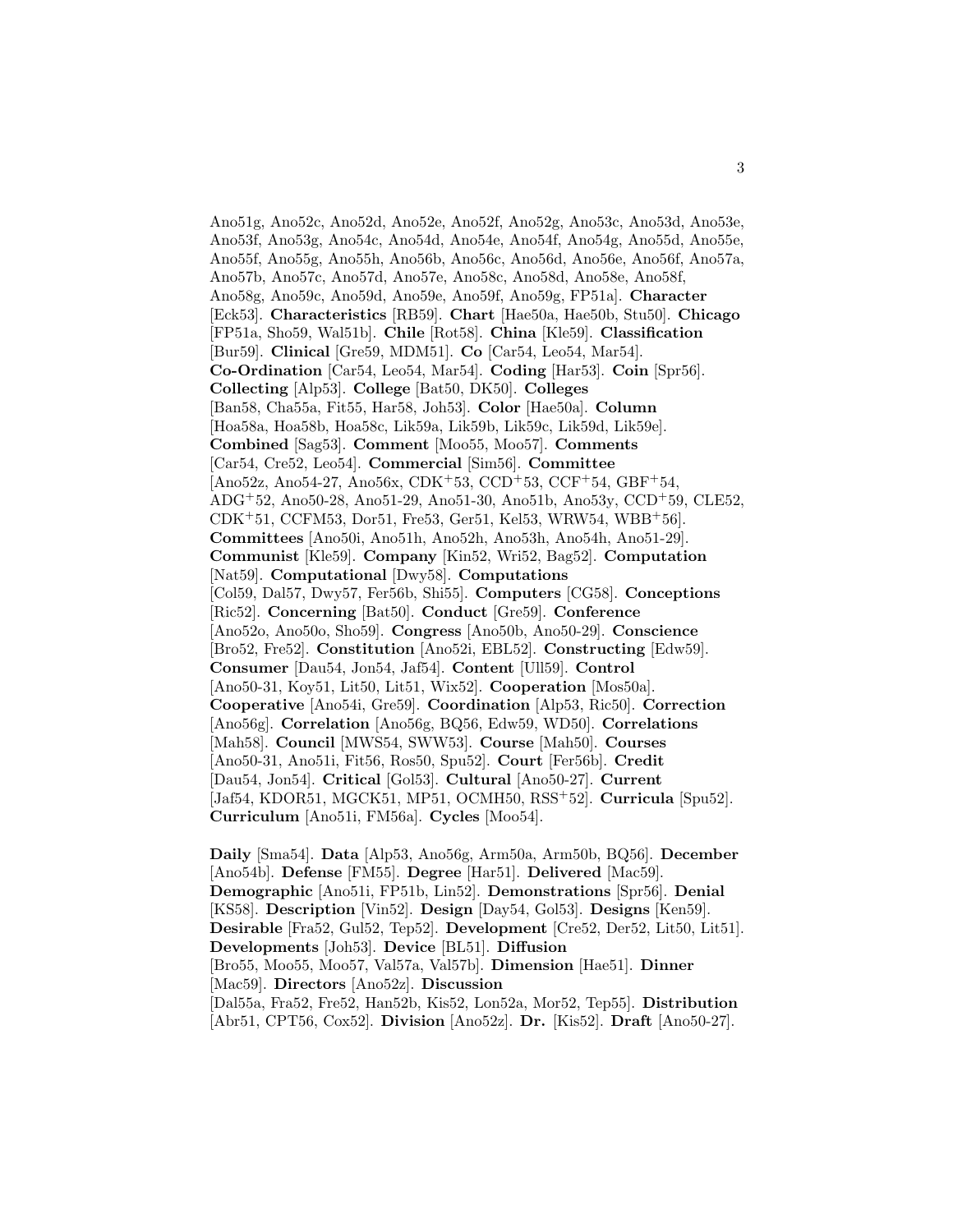**Early** [Fit55, Fit56]. **Econometric** [Ano51-28, Ano52y]. **Economic** [Bol56, Hoa51, Lof52, Mil52, Moo50, Ste55b, Tep55, WW50]. **Economics** [Gla51, Vin52]. **Economists** [Ano52b]. **Editor** [Ano51p, DC54, HS51, KKP<sup>+</sup>54, Net55, Pet50, Sie52, Smi56, Sta59]. **Educational** [Ano50-27, But59, Gul52]. **Effective** [Bon50]. **Effects** [Arm50a, Arm50b]. **Egypt** [Sar57]. **Eight** [Ber50]. **Election** [Ano54j, Wei54]. **Elections** [Ano50-28, Ano51-30, Ano53y, CLE52, WRW54]. **Electronic** [Ano56g, BQ56, CG58, Har53]. **Emanuel** [Tho53]. **Empirical** [CPT56]. **Employees** [Gul52]. **Employment** [Ano54i, Dal55a, Sim56]. **Engineering** [Ano50-31, Day54]. **Engineers** [Bur50, Olm51]. **Enumeration** [GBF<sup>+</sup>54, WBB<sup>+</sup>56]. **Errors** [Eck53, Man51]. **Especially** [Mor50a]. **Estimate** [CPT56]. **Estimating** [Sma54]. **Estimation** [Man51]. **Evidence** [Dem58]. **Examined** [Ric52]. **Experience** [CG58]. **Experiment** [Ken59, Qua51]. **Experiments** [Day54]. **Experts** [Yat50]. **Explore** [Ano56x]. **Extent** [Eck53]. **Extreme** [GL54]. **Extreme-Value** [GL54]. **Ezra** [Vin52].

#### **Faculty** [Ano51i, FP51b]. **Federal**

[Ano59-29, BGS<sup>+</sup>55, BDG57, Bow57, BTG<sup>+</sup>58, BFR59, BD59, BWW<sup>+</sup>52, DKC<sup>+</sup>56, Gal52, GGL<sup>+</sup>56, GSP<sup>+</sup>58, HGG<sup>+</sup>53, HZR<sup>+</sup>52, JWLW53, LRP<sup>+</sup>57, LDL+54, LGD+55, LGLH55, LYG+56, LBW+57, MDY+57, MYG+53, MLRB54, MSLC57, MKB<sup>+</sup>54, MSBH59, Ric50, RLV<sup>+</sup>55, RJKP58, SMW<sup>+</sup>54, SK58, SLCM59, SLK<sup>+</sup>58, SWHS53, SDF<sup>+</sup>59, SLW<sup>+</sup>56, SPE54, SWL56, YLMM53, YHY<sup>+</sup>55, Alp53, Fut58, MGCK51, MP51, RSS<sup>+</sup>52, Sag53, Wic54]. **Fellows** [Ano54j, CDK<sup>+</sup>51, Kel53, Wei54]. **Field** [Gre59]. **Fielding** [Ric59]. **Fields** [Har53]. **Films** [But59]. **Financial** [WR55, Wix52]. **Fit** [Rif59]. **Flipper** [Spr56]. **Forces** [Ric53b]. **Forecasting** [FP51a]. **Forecasts** [Ano52b, Kin52]. **Formula** [Ban57]. **Formulas** [Dwy58]. **Frantisek** [Ano51j]. **Frequencies** [FM55]. **Front**

[Ano50j, Ano50k, Ano50l, Ano50m, Ano50n, Ano51k, Ano51l, Ano51m, Ano51n, Ano51o, Ano52j, Ano52k, Ano52l, Ano52m, Ano52n, Ano53i, Ano53j, Ano53k, Ano53l, Ano53m, Ano54k, Ano54l, Ano54m, Ano54n, Ano54o, Ano55i, Ano55j, Ano55k, Ano55l, Ano55m, Ano56h, Ano56i, Ano56j, Ano56k, Ano56l, Ano57f, Ano57g, Ano57h, Ano57i, Ano57j, Ano58h, Ano58i, Ano58j, Ano58k, Ano58l, Ano59h, Ano59i, Ano59j, Ano59k, Ano59l]. **Further** [Cur57, Dos57]. **Fuzes** [Day50].

**General** [Ban57, Ric51]. **General-Purpose** [Ric51]. **Generally** [Ric52]. **German** [Hug55]. **Girshick** [Dal55b]. **Glaser** [Vin52]. **Gleichschaltung** [Hug55]. **Glenn** [Har50]. **Going** [Ano50-30]. **Goldenweiser** [Tho53]. **Government** [Alp53, Fut58, KDOR51, MS59, MM59, MGCK51, MP51, OCMH50, RSS<sup>+</sup>52, SCJ59]. **Graphic** [Rif59]. **Group** [Cur57].

**Helps** [FP51a]. **Hiawatha** [Ken59]. **High** [Ros50]. **Hill** [Ano50p]. **Hoc**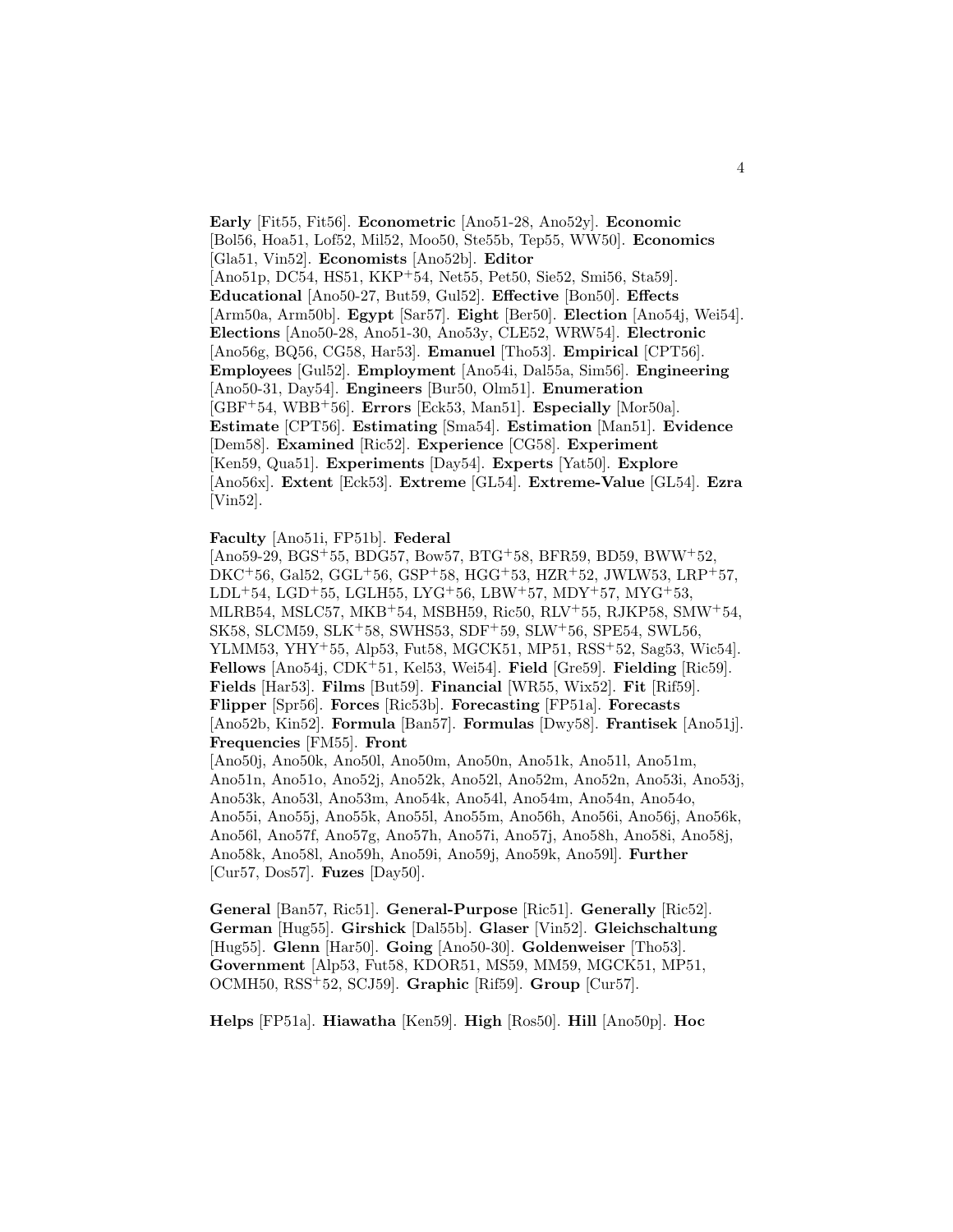[Ano56x, CCF<sup>+</sup>54]. **Honor** [Ano51-31]. **Honoring** [Ano54-28]. **Horizontal** [Har53]. **Hundred** [Ber50]. **Hypotheses** [Spr59].

**IBM** [Ano56g, BQ56]. **III** [CPT56, Com50]. **Illinois** [Ano50o]. **Implications** [MDM51]. **Improvement** [Bow57]. **Income** [Abr51, Cre52, Der52, Ger53]. **Index** [Ano52b, Moo57, Val57a, Val57b]. **Indexes** [Bro55, Moo55, Ric51]. **Indicators** [Mah58]. **Industrial** [Ano52b, Ger53, Sim56]. **Industry** [Har58]. **Influence** [Stu50]. **Influences** [Arm51]. **Information** [Gil58]. **Institute** [Ano53b, Ano50p]. **Institutional** [Ano51b]. **Instruction** [Cha55a]. **Instructions** [Dwy57]. **Instructors** [Ano51i]. **Intend** [Yat50]. **Inter** [Ano50b, Ano50-29]. **Inter-American** [Ano50b, Ano50-29]. **Interested** [Ber50]. **Interindustry** [Gla51, Vin52]. **International** [Ano58m, Ano59m, Ano59n, Ano59o, Ano59p, Ano59q, Lof52, Mos50a]. **Interpretation** [Fer56a]. **Intra** [Wri52]. **Intra-Company** [Wri52]. **Introduction** [Ric53a]. **Introductory** [FM56a]. **IV** [Hay50].

**J.** [Ano52b]. **Japan** [Koy51]. **Jersey** [Wri52]. **John** [Har50]. **Joint** [Stu50].

**Kelly** [Day53].

**Labor** [Mos50a]. **Lantern** [Bon50]. **Large** [Dal57]. **Laws** [KS58, Wei54]. **Lead** [Moo57, Val57a, Val57b]. **Leading** [Ano52b]. **Least** [Rif59]. **Legal** [Dem58]. **Legislation** [Ric50]. **Letter** [Ano53x, Net55, Pet50, Smi56, Sta59]. **Letters** [Ano51p, DC54, HS51, KKP<sup>+</sup>54, Sie52, SK51]. **Level** [Bat50, DK50]. **Levels** [Gul52]. **Liberal** [FM56a]. **Life** [Bag52]. **Limitations** [Dau54]. **Limits** [Woy54]. **Linder** [Kis52]. **Literacy** [Wal51a]. **Livingston** [Ano52b]. **Loan** [Bag52]. **Lung** [Dor54].

**M** [Har50]. **Machine** [Har53]. **Machines** [Ano56g, BQ56]. **made** [Ano52b]. **Mail** [Sma54]. **Manufactures** [CG58]. **Map** [Com50]. **Marketing** [Ald53]. **Materials** [Ano59-29]. **Math** [Mur56]. **Mathematical** [Ano53b]. **Mathematics** [Gul52, Woy54]. **Matter** [Ano50j, Ano50k, Ano50l, Ano50m, Ano50n, Ano51k, Ano51l, Ano51m, Ano51n, Ano51o, Ano52j, Ano52k, Ano52l, Ano52m, Ano52n, Ano53i, Ano53j, Ano53k, Ano53l, Ano53m, Ano54k, Ano54l, Ano54m, Ano54n, Ano54o, Ano55a, Ano55b, Ano55c, Ano55i, Ano55j, Ano55k, Ano55l, Ano55m, Ano56a, Ano56h, Ano56i, Ano56j, Ano56k, Ano56l, Ano57f, Ano57g, Ano57h, Ano57i, Ano57j, Ano58a, Ano58b, Ano58h, Ano58i, Ano58j, Ano58k, Ano58l, Ano59a, Ano59b, Ano59h, Ano59i, Ano59j, Ano59k, Ano59l]. **Meaning** [Dal55a]. **Means** [Man51, Stu50]. **Measurement** [Sim56, Ste55a]. **Mechanical** [Ber50]. **Meeting** [Ano50a, Ano51a, Ano52a, Ano53a, Ano53b, Ano54a, Ano54b, Ano55x, Ano56w, Ano57u, Ano58x, Ano59-28, Dor51, Mor50a]. **Meetings** [Sie50]. **Members** [Ano50v, Ano50w, Ano50x, Ano50y, Ano50z,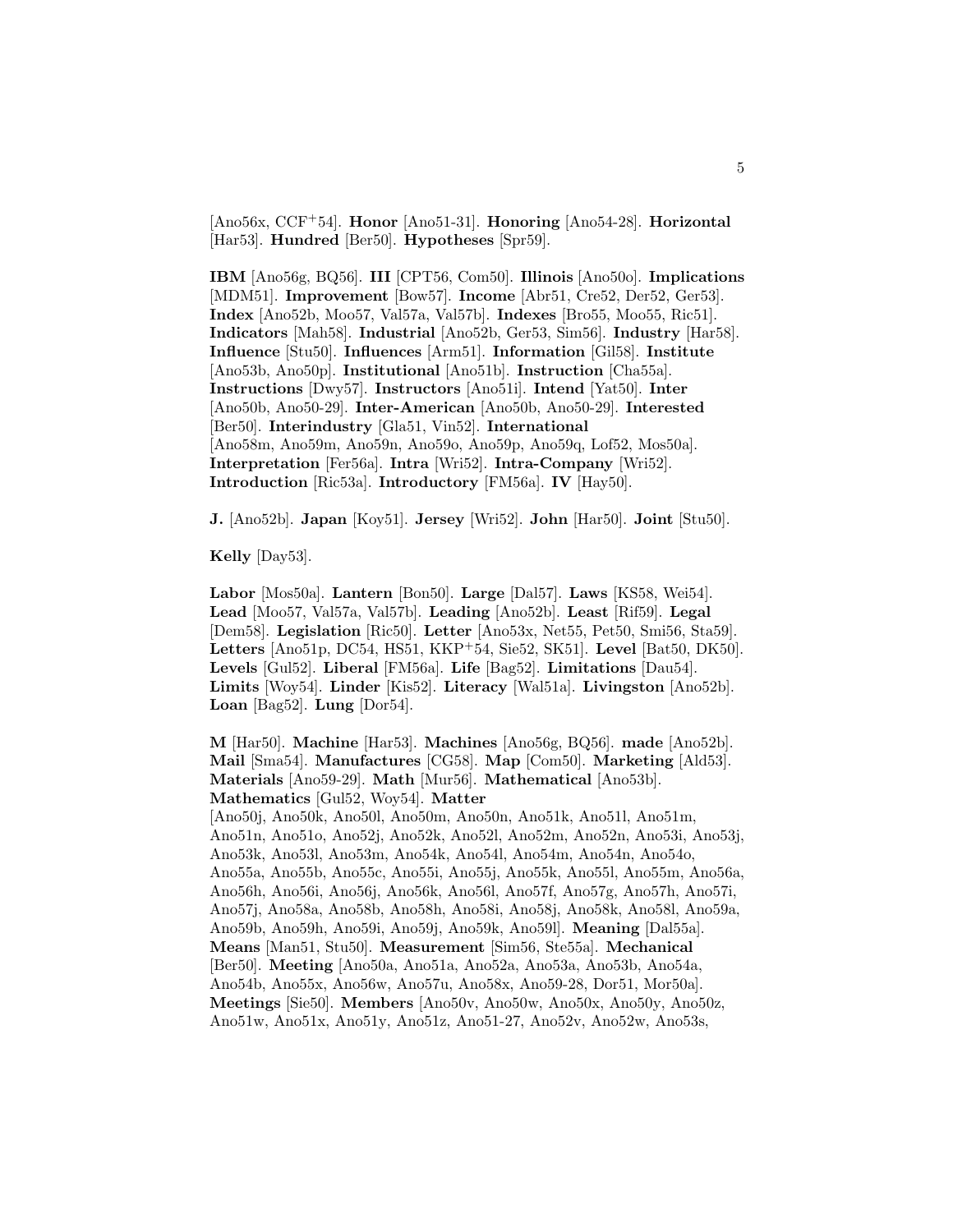Ano53t, Ano53u, Ano53v, Ano53w, Ano54v, Ano54w, Ano54x, Ano54y, Ano54z, Ano55s, Ano55t, Ano55u, Ano55v, Ano55w, Ano56r, Ano56s, Ano56t, Ano56u, Ano56v, Ano57p, Ano57q, Ano57r, Ano57s, Ano57t, Ano58s, Ano58t, Ano58u, Ano58v, Ano58w, Ano59w, Ano59x, Ano59y, Ano59z, Ano59-27]. **Membership** [Ano53x, RB59, WR55]. **Memberships** [Ano51b]. **Method** [Hot58, Rif59]. **Methodology** [Ano52o]. **Methods** [Day50, GL54, Yat50]. **Meyer** [Dal55b]. **Mid** [Joh53]. **Mid-American** [Joh53]. **Midwest** [Sho59]. **Missouri** [Har51]. **Mobility** [Gol53]. **Model** [WD50]. **Monthly** [Arm50a, Arm50b]. **Moore** [Mah58]. **Mortgage** [Bag52]. **Mr.** [Vin52]. **Multiple** [Ano56g, BQ56]. **Must** [Moo57, Val57a, Val57b].

**National** [Cre52, Der52, Ger53, Dor50, Mil52, Moo50]. **Nations** [Ano50-27, Leo52, Lin52]. **Nature** [Lor53]. **Naval** [Day54]. **News** [Ano50v, Ano50w, Ano50x, Ano50y, Ano50z, Ano50q, Ano50r, Ano50s, Ano50t, Ano50u, Ano51q, Ano51w, Ano51x, Ano51y, Ano51z, Ano51-27, Ano51r, Ano51s, Ano51t, Ano51u, Ano51v, Ano52p, Ano52v, Ano52w, Ano52q, Ano52r, Ano52s, Ano52t, Ano52u, Ano53s, Ano53t, Ano53u, Ano53v, Ano53w, Ano53n, Ano53o, Ano53p, Ano53q, Ano53r, Ano54v, Ano54w, Ano54x, Ano54y, Ano54z, Ano54q, Ano54r, Ano54s, Ano54t, Ano54u, Ano55s, Ano55t, Ano55u, Ano55v, Ano55w, Ano55n, Ano55o, Ano55p, Ano55q, Ano55r, Ano56r, Ano56s, Ano56t, Ano56u, Ano56v, Ano56m, Ano56n, Ano56o, Ano56p, Ano56q, Ano57p, Ano57q, Ano57r, Ano57s, Ano57t, Ano57k, Ano57l, Ano57m, Ano57n, Ano57o, Ano58s, Ano58t, Ano58u, Ano58v, Ano58w, Ano58n, Ano58o, Ano58p, Ano58q]. **News** [Ano58r, Ano59w, Ano59x, Ano59y, Ano59z, Ano59-27, Ano59r, Ano59s, Ano59t, Ano59u, Ano59v, Net52]. **Nineteenth** [Fit57]. **No** [Don51]. **Nongovernmental** [Ano59-29]. **Nonparametric** [Sie57]. **Nonresponse** [KH59]. **Normal** [MDM51]. **Note** [Cur57, Dos57, Kle59, Kna57, Nat59, Rif59, Ros50]. **Notes** [Ano50d, Ano50e, Ano50f, Ano50g, Ano50h, Ano51d, Ano51e, Ano51f, Ano51g, Ano52c, Ano52d, Ano52e, Ano52f, Ano52g, Ano53c, Ano53d, Ano53e, Ano53f, Ano53g, Ano54c, Ano54d, Ano54e, Ano54f, Ano54g, Ano55d, Ano55e, Ano55f, Ano55g, Ano55h, Ano56b, Ano56c, Ano56d, Ano56e, Ano56f, Ano57a, Ano57b, Ano57c, Ano57d, Ano57e, Ano58c, Ano58d, Ano58e, Ano58f, Ano58g, Ano59c, Ano59d, Ano59e, Ano59f, Ano59g].

**Observation** [Hol58]. **Obtaining** [Rif59]. **Occupations** [Gol53]. **Office** [Ano54-27, Lin52]. **Ogburn** [Ric59]. **Oil** [Wri52]. **Oldest** [Qua51]. **Once** [Pol59]. **One** [Don51, Jaf54, Bag52]. **Open** [Ano53x]. **Operation** [Sag53, Sch53]. **Operations** [Lat54]. **Opinion** [Ano56x, Bat50]. **Order** [Sma54]. **Ordination** [Car54, Leo54, Mar54]. **Organisms** [KS58]. **Organization** [Ano52z, Ano54-27, Gul52, Hol58, Sch53, Ano50-27]. **Organizational** [Dal57]. **Outline** [Gil58].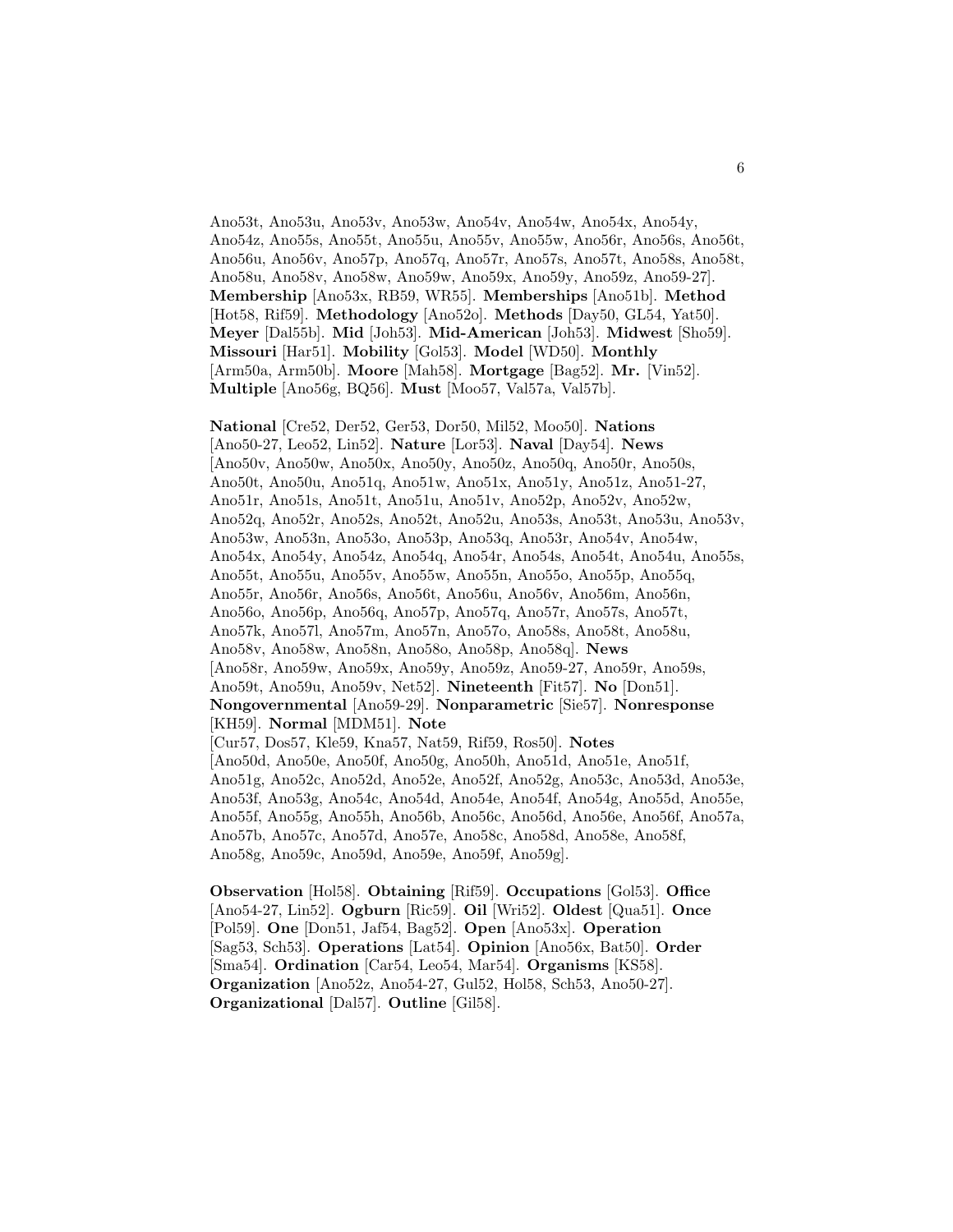**Panel** [Cox52]. **Paper** [Ano50-30, Kis52]. **Partial** [WD50]. **Pearson** [CPT56]. **People** [Ber50]. **Period** [Ric51]. **Permanent** [Ano54-27]. **Philippine** [Ano52x]. **Philosophy** [FM56b, Hot58]. **Placement** [Ano54i, Dor50]. **Planning** [Wix52]. **Plans** [Sie50]. **Point** [Fut58, Hay50]. **Policy** [Ano52z, Ano54-27, Bol56, CCD<sup>+</sup>59, Ste55b, Tep55, CDK<sup>+</sup>53, CCD<sup>+</sup>53]. **Population** [Jaf54, Lor53, Ull59]. **Practical** [Stu50]. **Predetermined** [Edw59]. **Preparation** [Bon50, Sta50]. **Present** [Ano50-30]. **Presentation** [Com50, Hae50a]. **Presenting** [Stu50]. **President** [Hoa58a, Hoa58b, Hoa58c, Lik59a, Lik59b, Lik59c, Lik59d, Lik59e]. **Pressure** [MDM51]. **Probability** [Dem58]. **Problem** [Com50, Don51, FM56b]. **Problems** [Bur59, Car54, Cha55b, Dal57, Edw59, Leo54, Mar54]. **Procedure** [KH59]. **Processing** [Ano56g, BQ56, CG58]. **Production** [Ano52b, Sag53, Bow52]. **Professional** [Mah50, Yat50]. **Professor** [Gla52]. **Program** [Ano50-27, Ano51-28, Ano52y, Cha55b, Dor51, Fra52, Tep52, WW50, Ano55x, Ano56w, Ano57u, Ano58x, Ano59-28, Hay50, Mos50a]. **Programs** [Joh53]. **Projectiles** [Day50]. **Projects** [KDOR51, MGCK51, MP51, OCMH50, RSS<sup>+</sup>52]. **Proposal** [Dor50]. **Proposals** [Wic54]. **Proposed** [Wei54]. **Providing** [Cha55b]. **Proximity** [Day50]. **Pseudo** [Hae51]. **Publications** [CCD<sup>+</sup>59]. **Purdue** [Bur50]. **Purpose** [Ric51].

**Quality** [Ano50-31, Koy51, Lit50, Lit51]. **Quantitative** [Ros50]. **Questionnaire** [CCD<sup>+</sup>59]. **Questions** [CSDP52, CSP<sup>+</sup>53b, CSP<sup>+</sup>53a, CSC<sup>+</sup>53, Dun55, MRH50, MM50, Mos50b, Mos50c, MMS51, OCSP52, Rub54a, Rub54b, Rub54c, RE55, RJ55, RS55, RR55, Rub56a, Rub56b, RS56, Rub56c, Rub56d, RJ57a, Rub57a, Rub57b, RJ57b, RD57, RH58, Rub58a, Rub58b, RS58, Rub58c, RSPB59, Rub59, RH59b, RH59a, RH59c, Ste55a].

**Random** [Pol59]. **Ranking** [Hae50b]. **Rapid** [Man51]. **Ratio** [Fer56a]. **Reading** [Vin52]. **Receipts** [Sma54]. **Recommendations** [Ano59-29]. **Reducing** [KH59]. **Reflections** [Gla52, Vin52]. **Regional** [Sie50, Ano54b]. **Regression** [Ano56g, BQ56]. **Rejoinder** [Lon52b, Val57b]. **Related** [Dal57]. **Relating** [Ano50-27]. **Relationship** [Dor54]. **Reliability** [Ber53, Dal55a, Ger53, Vol53]. **Replacement** [KH59]. **Report** [ADG<sup>+</sup>52, Ano50-28, Ano51-29, Ano51-30, Ano51b, Ano52z, Ano53y, Ano56x, Bow52, CCD<sup>+</sup>59, CDK<sup>+</sup>53, CCD<sup>+</sup>53, CCF<sup>+</sup>54, CLE52, CDK<sup>+</sup>51, CCFM53, Cox52, Dor51, Fre53, Ger51, GBF<sup>+</sup>54, Kel53, Mil52, MWS54, Sie50, SWW53, WRW54, WBB<sup>+</sup>56, Wix52]. **Reports** [Sta50]. **Representative** [Ger51]. **Representatives**

[Ano50i, Ano51h, Ano52h, Ano53h, Ano54h, MWS54, SWW53]. **Research** [Ald53, Ano59-29, Gla51, Gol53, Gul52, Lat54, MWS54, SWW53, Vin52, Mil52, Moo50]. **Reservations** [Gla52]. **Resolution** [Ano51-31, Ano54-28]. **Resolutions** [Ano50b]. **Results** [CCD<sup>+</sup>59]. **Review** [Alp53]. **Revision**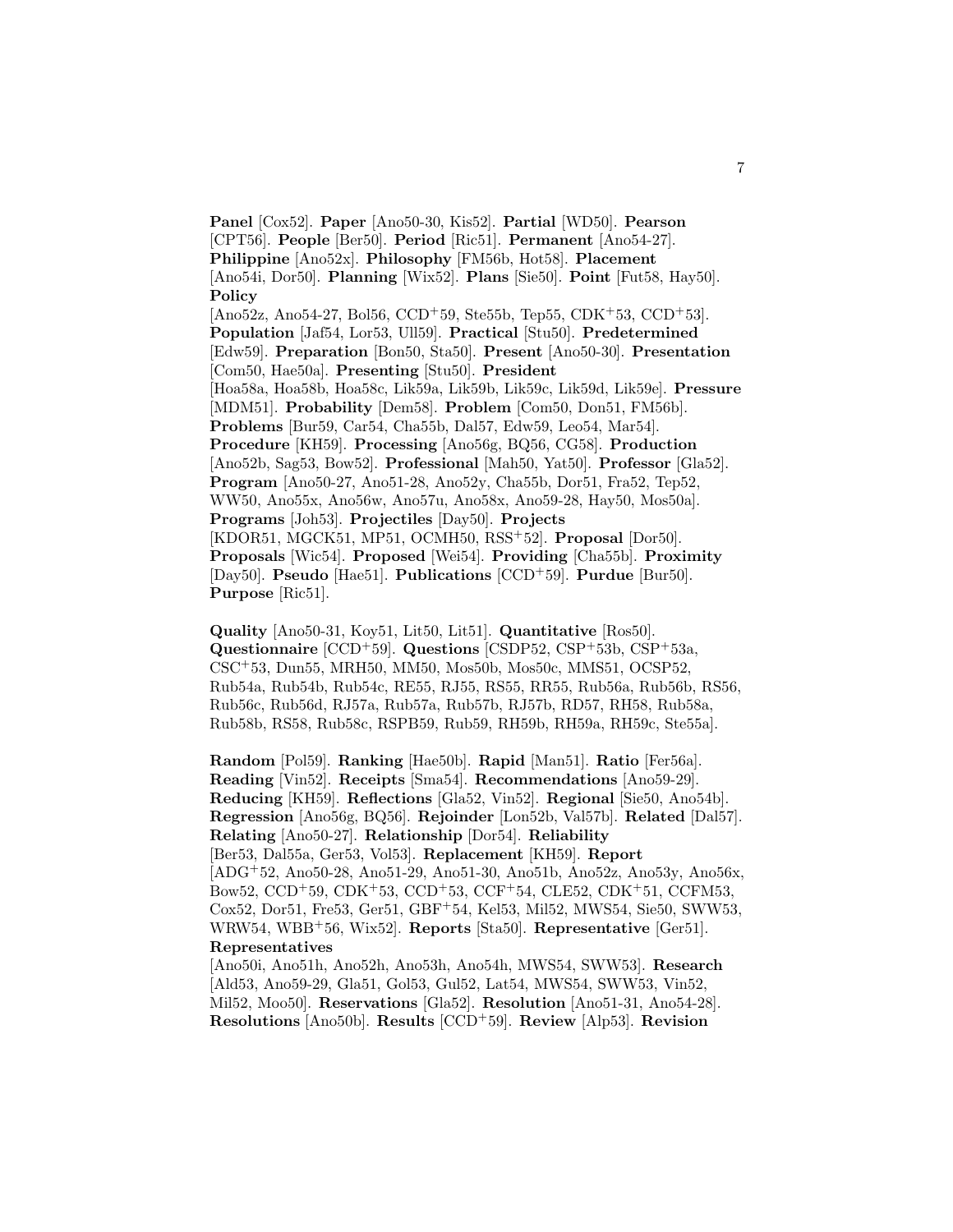[Ric51]. **Revisions** [Jon54]. **Rice** [Ano54-28]. **Role** [Bol56, Wei50]. **Rome** [Ano51i, FP51b]. **Royal** [Mac59]. **Russia** [Vol53].

**Sales** [Kin52]. **Samples** [Man51]. **Sampling** [BL51, Bur59, Dem58, Sta50, Spr56, Yat50, Mah50]. **Samuel** [K.55]. **Saurino** [Hoa52]. **Savings** [Fer56a]. **Scale** [Dal57]. **Scatter** [Stu50]. **Scheduling** [Bow52]. **School** [Ros50]. **Science** [Hot58, Lat54, MWS54, SWW53]. **Sciences** [Ano51i, FP51b, Wal51a, Ano50-27]. **Scientific** [Ano50-27, FM56b, Ric52]. **Seasonal** [Arm51, Fer56b, Shi55]. **Second** [Ano50b, Ano50-29]. **Section** [Ano54p, Hoa51, Mor50b, Bow52, Wix52, WW50]. **Series** [Arm50a, Arm50b, Mah58]. **Service** [Ano54i, Dor50]. **Shaping** [Bol56]. **Sheet** [Spr59]. **Shifts** [Arm50a, Arm50b]. **Simple** [Edw59, Stu50]. **Simplified** [Col59, Hae50b]. **Skewness** [CPT56]. **Sliderule** [Day53]. **Slides** [Bon50]. **Small** [Com50, Man51]. **Social** [ADG<sup>+</sup>52, Ano50-27, Ano54p, Lin52, Mor50a, Old57, Ric53b, Wal51a, MWS54, SWW53]. **Societies** [Fit57]. **Society** [Ano51-28, Ano52y, Mac59]. **Some** [CG58, Cre52, FM56b, GL54, Ste55a]. **South** [Cha55a]. **Soviet** [Ber53, Ger53, Lor53, Ric52, Sch53, Vol53]. **Speech** [Mac59]. **Sponsored** [Alp53]. **Squares** [Rif59]. **Standard** [Man51, Wri52]. **Standards** [Ano52z, Cou52, Dem58, Ger51, Han52a, Han52b, Lon52a, Lon52b, Mor52, Ano54-27, Ano56x, CCF<sup>+</sup>54]. **Standpoint** [Ban58]. **State** [Com50, Sag53]. **States** [Fit57, Lit50, Lit51, Sim56, Wic54]. **Station** [Qua51]. **Statistical** [Ald53, Ano50a, Ano50b, Ano50-29, Ano51a, Ano51i, Ano52a, Ano52i, Ano52o, Ano52x, Ano52z, Ano53a, Ano54a, Ano54b, Ano54-27, Ano55x, Ano56w, Ano57u, Ano58m, Ano58x, Ano59m, Ano59n, Ano59o, Ano59p, Ano59q, Ano59-28, Ano59-29, Bat50, BGS<sup>+</sup>55, BDG57, BTG<sup>+</sup>58, BFR59, BD59, BWW<sup>+</sup>52, CDK<sup>+</sup>53, CCD<sup>+</sup>53, Car54, CCF<sup>+</sup>54, Cou52, CCFM53, Dal57, Day50, DKC<sup>+</sup>56, DK50, Dwy57, FP51b, Fit57, Fit56, FM56b, Gal52, Ger51, GGL<sup>+</sup>56, GSP<sup>+</sup>58, Han52a, Han52b, Har53, HGG<sup>+</sup>53, Hol58, HZR<sup>+</sup>52, Hot58, Hug55, Joh53, JWLW53, KDOR51, Kle59, Koy51, LRP<sup>+</sup>57, LDL<sup>+</sup>54, LGD<sup>+</sup>55, LGLH55, LYG<sup>+</sup>56, Leo52, Leo54, Lin52, LBW<sup>+</sup>57, Lit50, Lit51, Lon52a, Lon52b, Mac59, Mah50, Mah58, MDY<sup>+</sup>57, Mar54, MYG<sup>+</sup>53, MLRB54, MSLC57, MS59, MM59, MGCK51, Mor52, MKB<sup>+</sup>54, MSBH59, MP51]. **Statistical** [Olm51, OCMH50, Ric50, Ric52, RLV<sup>+</sup>55, RSS<sup>+</sup>52, RJKP58, RB59, SCJ59, Sch53, SMW<sup>+</sup>54, SK58, SLCM59, SLK<sup>+</sup>58, SWHS53, SDF<sup>+</sup>59, SLW<sup>+</sup>56, SPE54, SWL56, Wal51a, WR55, Wic54, YLMM53, YHY<sup>+</sup>55]. **Statistician** [Bro52, Fre52, K.55, Wei50]. **Statisticians** [Mor50b, Nic54, Old57, Yat50]. **Statistics** [Ano50p, Ano50o, Ano50-31, Ano52-27, Ano54p, Bag52, Ber53, Bol56, Bow57, Bur50, But59, Cha55a, Cha55b, Cre52, Dal55a, Dau54, Der52, Fit55, Fit56, Fra52, FM56a, Ger53, Ger51, Gul52, Hay50, Hoa51, Jon54, Lin52, Lof52, Lor53, Mur56, Ric53b, Rot58, Sag53, Sar57, Sie57, Spu52, Ste55b, Tep55, Tep52, Vol53, Wal51b, Was58, Woy54, Wri52, ADG<sup>+</sup>52, Ano53b, Fre53, Har51, Mos50a, WW50].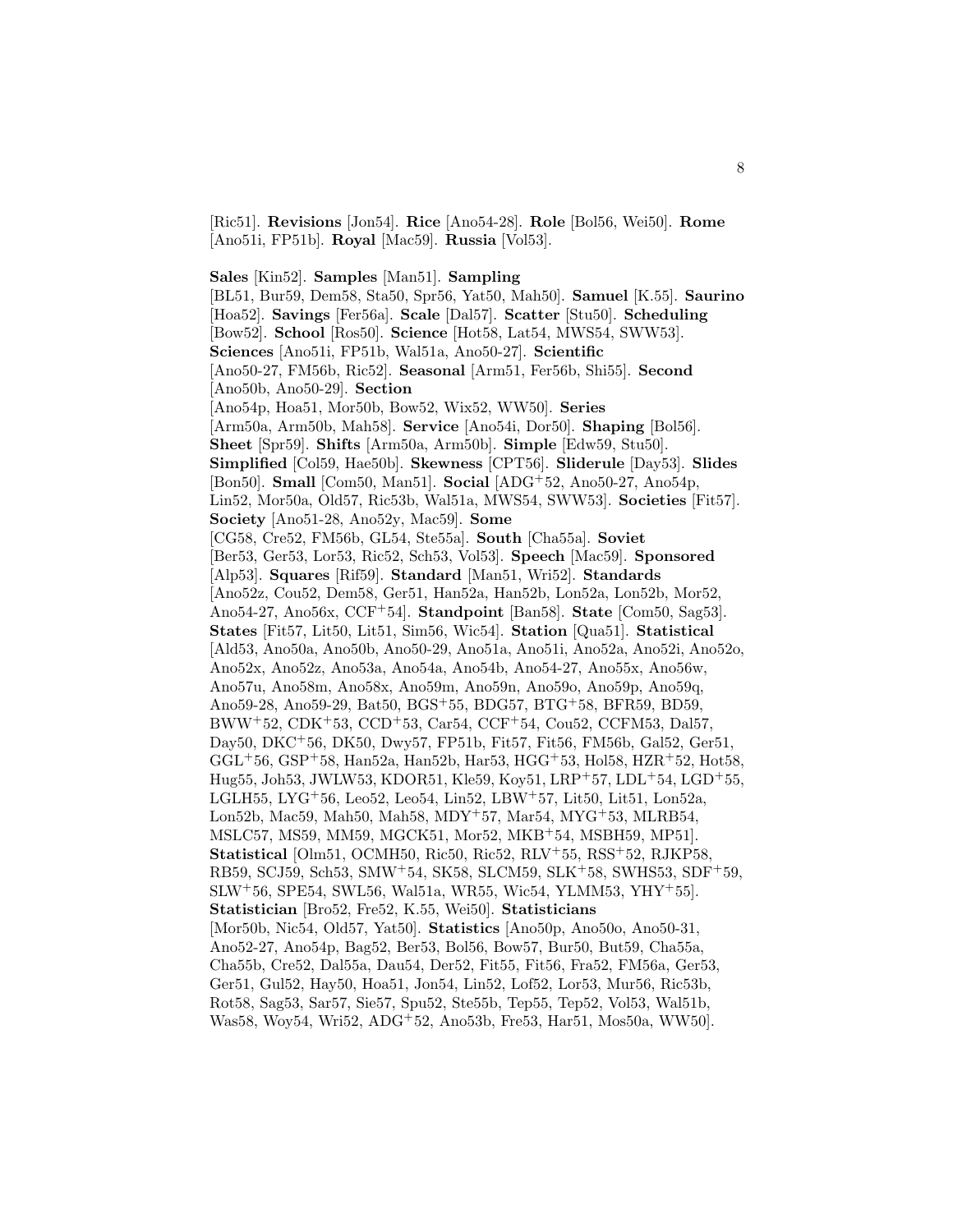#### *REFERENCES* 9

**Status** [WR55]. **Stuart** [Ano54-28]. **Studies** [Gol53]. **Study** [CPT56]. **Summary** [Ber53]. **Survey** [Har58, Jaf54, Sta50, Yat50]. **Syllabus** [Mah50, Yat50]. **System** [Car54, Leo54, Mar54, Wic54].

**Teaching** [Fit55, FM56a, Rot58, Sar57, Spr59, WD50, Was58]. **Technical** [Mos50a, CCFM53]. **Techniques** [Kle59]. **Test** [Ban57, Cur57, Dos57, Kna57]. **Tests** [Spr59]. **Their** [Vol53]. **Theory** [Gil58]. **Thinking** [Ros50]. **Third** [Hae51]. **Time** [Mah58, Pol59]. **Tobacco** [Dor54]. **Tool** [Stu50]. **Training** [Ald53, Bat50, But59, DK50, Fra52, Fre53, Gul52, Mor50b, Nic54, Olm51, Tep52]. **Trials** [Gre59]. **Turkey** [Was58]. **Two** [Cur57, Stu50]. **Two-Group** [Cur57]. **Two-Way** [Stu50]. **Type** [Ano56g, BQ56, CPT56, Ano56g, BQ56].

**U.S.** [Ano54i, KDOR51, OCMH50]. **U.S.S.R.** [Hol58, Ull59]. **Undergraduate** [Fra52, Har51, Tep52]. **Unemployment** [Dal55a, Ste55a, Ste55b, Tep55]. **Union** [Ric52]. **United** [Lin52, Ano50-27, Fit57, Leo52, Lit50, Lit51, Sim56, Wic54]. **Univac** [Fer56b, Shi55]. **Universities** [Cha55a, Fit55, Joh53, Spu52]. **University** [Ano51i, Cha55b, FP51b, Ano54b, Har51]. **Upon** [Pol59, Vin52]. **Urban** [Bag52]. **Usability** [Ber53, Vol53]. **Use** [Cre52, Der52, Dor54, Was58]. **Uses** [Ste55b, Tep55]. **USSR** [Ano52o].

**Value** [GL54]. **Variation** [KS58]. **Variations** [Arm51]. **Various** [Gul52]. **View** [Fut58, Jaf54]. **Viewpoints** [Ric52]. **Vining** [Gla52]. **Vital** [Lor53, Sag53].

**Wald** [Ano51-31, Hot51]. **Way** [Stu50]. **Weight** [Sma54]. **Weiss** [K.55]. **Western** [Ano54b, Spu52]. **Weyr** [Ano51j]. **Who** [Yat50]. **William** [Ric59]. **Wives** [Mor50a]. **Work** [Ano52z]. **Workers** [Ano59-29, Gol53]. **Works** [Fit56]. **World** [Abr51].

**Year** [Ano51-29]. **Yearbook** [Hug55]. **You're** [Ano50-30].

# **References**

# **Abraham:1951:DWI**

[Abr51] William I. Abraham. The distribution of world income. The American Statistician, 5(2):6–8, April/May 1951. CODEN ASTAAJ. ISSN 0003-1305 (print), 1537-2731 (electronic). URL http://www. jstor.org/stable/2681633.

# **Alpert:1952:RCS**

[ADG<sup>+</sup>52] Harry Alpert, Paul M. Densen, Anne E. Geddes, Margaret Jar-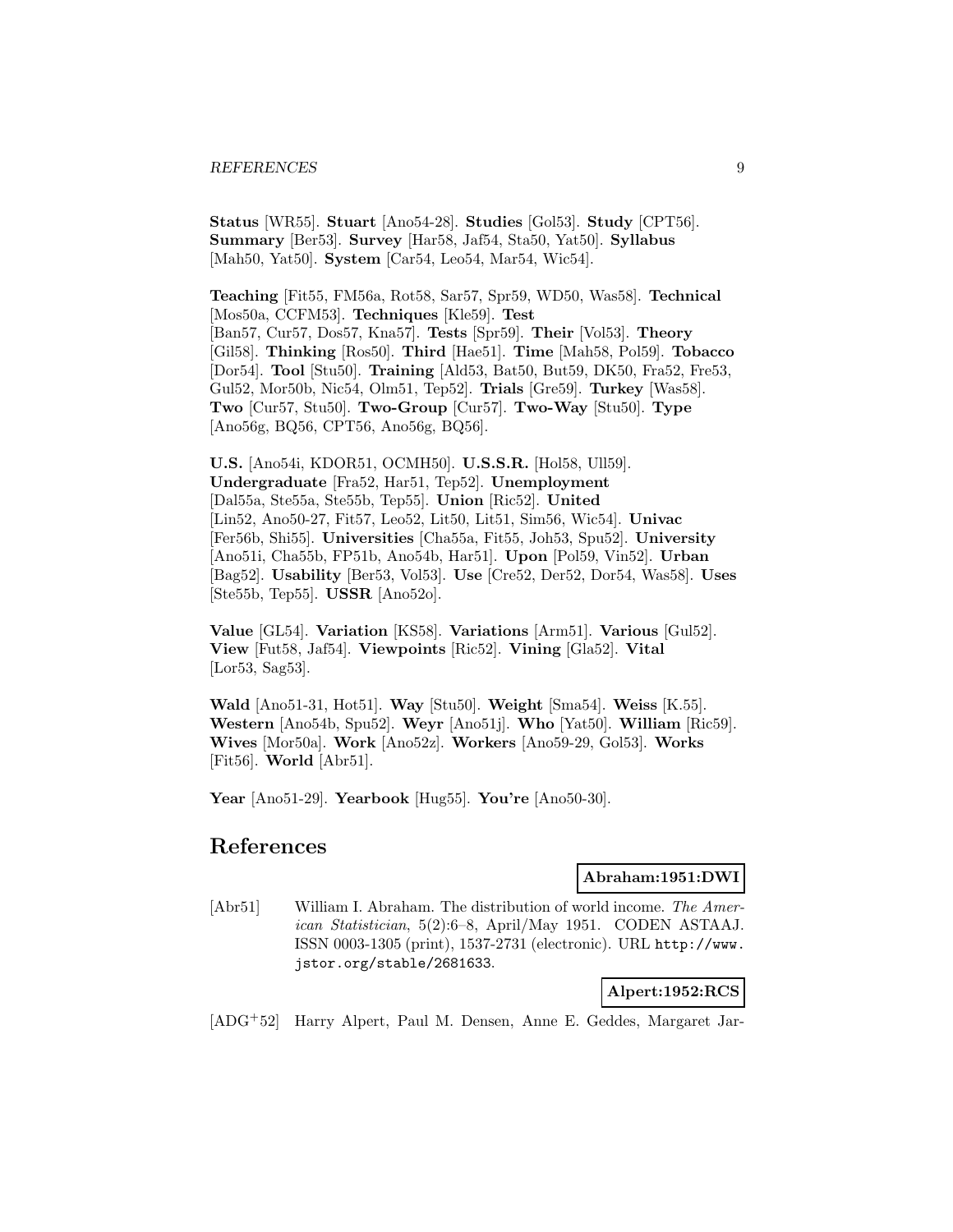man Hagood, Morris H. Hansen, Edward B. Olds, and Conrad Taeuber. Report of the Committee on Social Statistics. The American Statistician, 6(2):1, April/May 1952. CODEN ASTAAJ. ISSN 0003-1305 (print), 1537-2731 (electronic). URL http://www. jstor.org/stable/2681704.

# **Alderson:1953:STM**

[Ald53] Wroe Alderson. Statistical training for marketing research. The American Statistician, 7(1):9–11, February 1953. CODEN AS-TAAJ. ISSN 0003-1305 (print), 1537-2731 (electronic). URL http: //www.jstor.org/stable/2682282.

# **Alpert:1953:RCD**

[Alp53] Harry Alpert. The review and coordination of data collecting activities sponsored by the Federal Government. The American Statistician, 7(5):12–14, December 1953. CODEN ASTAAJ. ISSN 0003- 1305 (print), 1537-2731 (electronic). URL http://www.jstor. org/stable/2685716.

# **Anonymous:1950:AMA**

[Ano50a] Anonymous. 110th Annual Meeting of the American Statistical Association. The American Statistician, 4(4):9–18, October 1950. CODEN ASTAAJ. ISSN 0003-1305 (print), 1537-2731 (electronic). URL http://www.jstor.org/stable/2685547.

# **Anonymous:1950:ARS**

[Ano50b] Anonymous. Abstracts from the Resolutions of the Second Inter-American Statistical Congress. The American Statistician, 4(2): 18–19, April/May 1950. CODEN ASTAAJ. ISSN 0003-1305 (print), 1537-2731 (electronic). URL http://www.jstor.org/ stable/2681408.

# **Anonymous:1950:AA**

[Ano50c] Anonymous. Association activities. The American Statistician, 4 (5):1, October 1950. CODEN ASTAAJ. ISSN 0003-1305 (print), 1537-2731 (electronic). URL http://www.jstor.org/stable/ 2681440.

# **Anonymous:1950:CNa**

[Ano50d] Anonymous. Chapter notes. The American Statistician, 4(1):11–12, February 1950. CODEN ASTAAJ. ISSN 0003-1305 (print), 1537- 2731 (electronic). URL http://www.jstor.org/stable/2682556.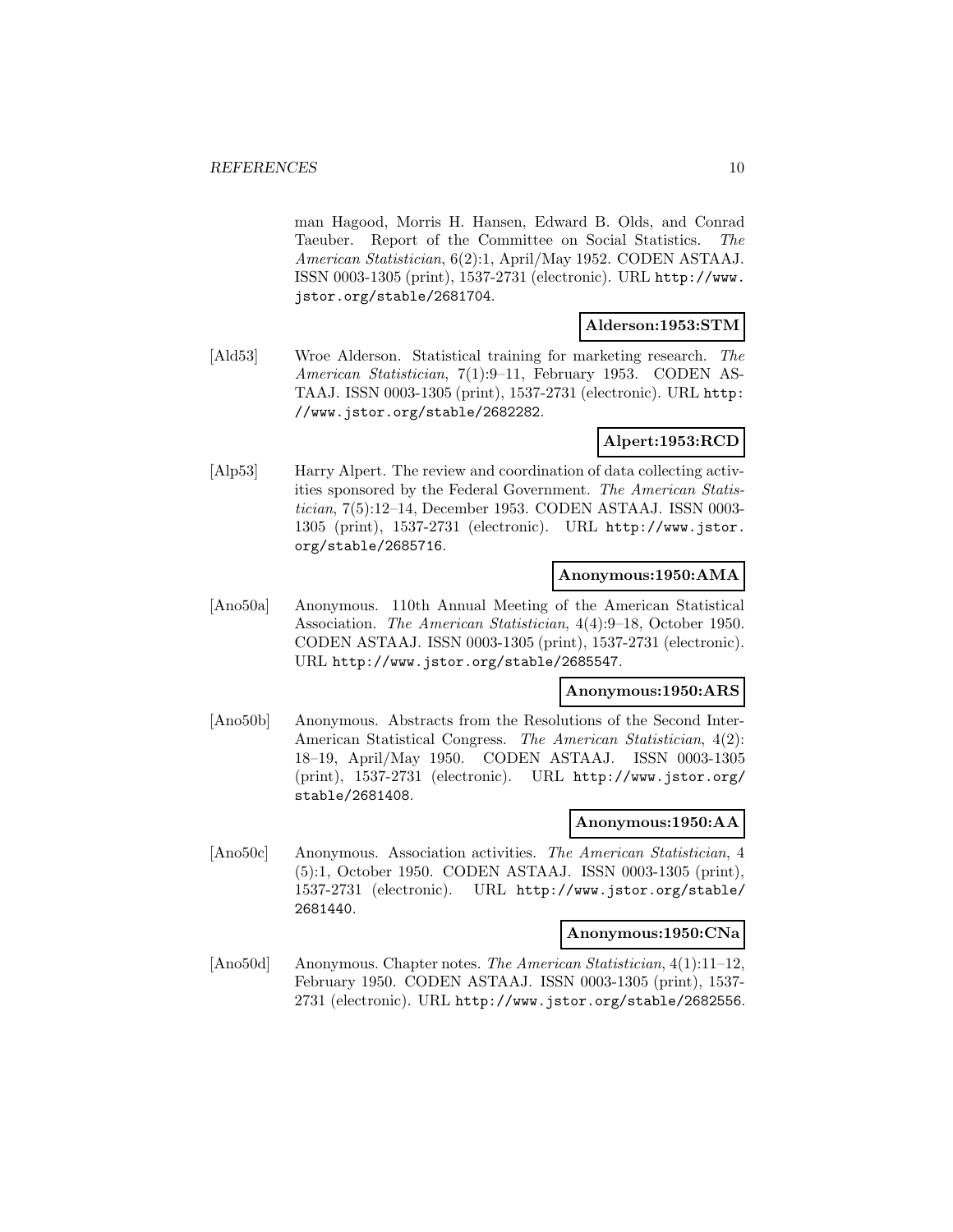### **Anonymous:1950:CNb**

[Ano50e] Anonymous. Chapter notes. The American Statistician, 4(2):21–22, April/May 1950. CODEN ASTAAJ. ISSN 0003-1305 (print), 1537- 2731 (electronic). URL http://www.jstor.org/stable/2681410.

### **Anonymous:1950:CNc**

[Ano50f] Anonymous. Chapter notes. The American Statistician, 4(3):22, June/July 1950. CODEN ASTAAJ. ISSN 0003-1305 (print), 1537- 2731 (electronic). URL http://www.jstor.org/stable/2682344.

# **Anonymous:1950:CNd**

[Ano50g] Anonymous. Chapter notes. The American Statistician, 4(4):30, October 1950. CODEN ASTAAJ. ISSN 0003-1305 (print), 1537- 2731 (electronic). URL http://www.jstor.org/stable/2685555.

## **Anonymous:1950:CNe**

[Ano50h] Anonymous. Chapter notes. The American Statistician, 4(5):22, October 1950. CODEN ASTAAJ. ISSN 0003-1305 (print), 1537- 2731 (electronic). URL http://www.jstor.org/stable/2681452.

# **Anonymous:1950:CAR**

[Ano50i] Anonymous. Committees and Association representatives for 1950. The American Statistician, 4(2):5, April/May 1950. CODEN AS-TAAJ. ISSN 0003-1305 (print), 1537-2731 (electronic). URL http: //www.jstor.org/stable/2681401.

# **Anonymous:1950:FMa**

[Ano50j] Anonymous. Front matter. The American Statistician, 4(1):??, February 1950. CODEN ASTAAJ. ISSN 0003-1305 (print), 1537- 2731 (electronic). URL http://www.jstor.org/stable/2682549.

# **Anonymous:1950:FMb**

[Ano50k] Anonymous. Front matter. The American Statistician, 4(2):4, April/May 1950. CODEN ASTAAJ. ISSN 0003-1305 (print), 1537- 2731 (electronic). URL http://www.jstor.org/stable/2681398.

# **Anonymous:1950:FMc**

[Ano50l] Anonymous. Front matter. The American Statistician, 4(3):4, June/July 1950. CODEN ASTAAJ. ISSN 0003-1305 (print), 1537- 2731 (electronic). URL http://www.jstor.org/stable/2682334.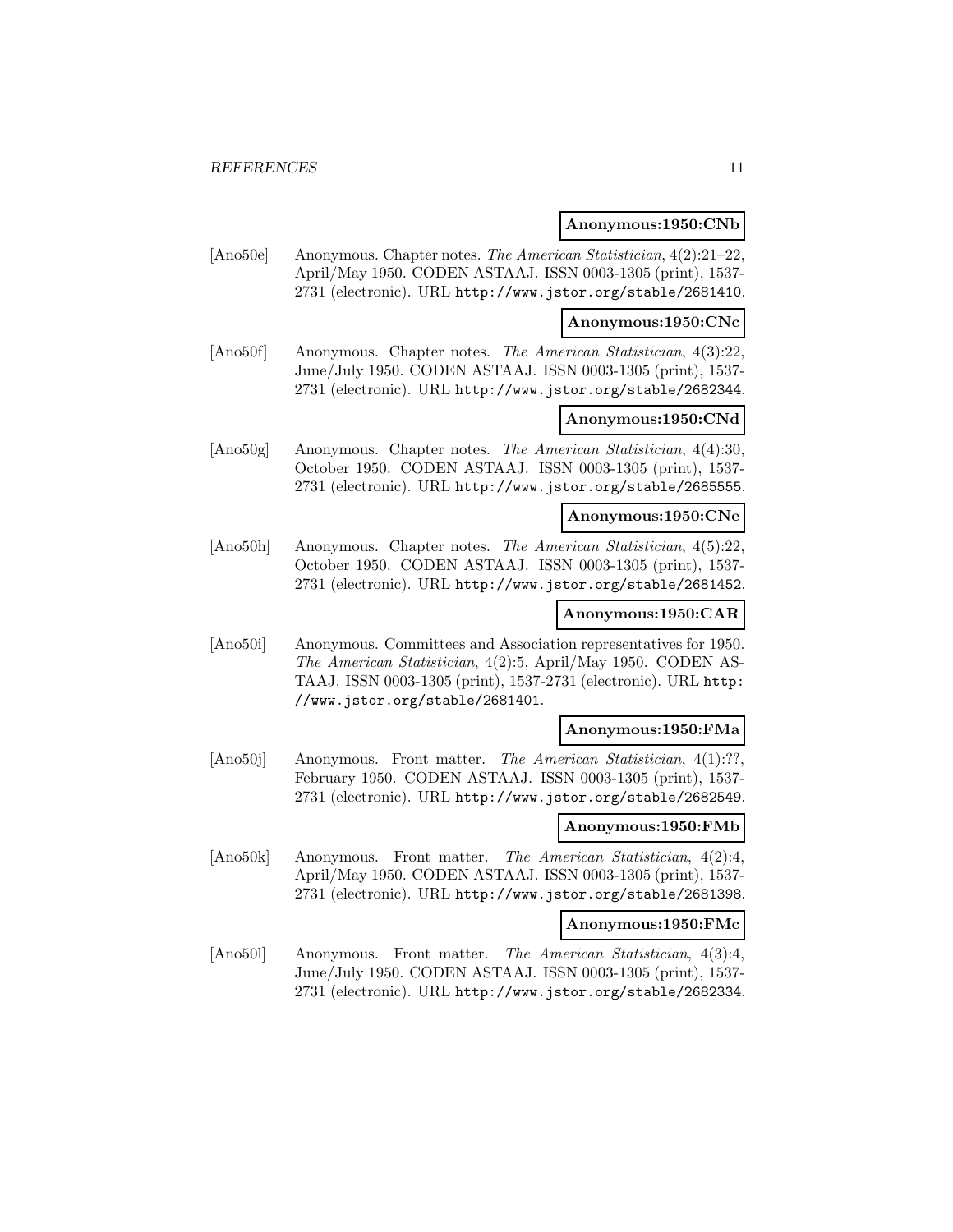### **Anonymous:1950:FMd**

[Ano50m] Anonymous. Front matter. The American Statistician, 4(4):??, October 1950. CODEN ASTAAJ. ISSN 0003-1305 (print), 1537- 2731 (electronic). URL http://www.jstor.org/stable/2685542.

#### **Anonymous:1950:FMe**

[Ano50n] Anonymous. Front matter. The American Statistician, 4(5):??, October 1950. CODEN ASTAAJ. ISSN 0003-1305 (print), 1537- 2731 (electronic). URL http://www.jstor.org/stable/2681439.

# **Anonymous:1950:ISCb**

[Ano50o] Anonymous. The Illinois Statistics Conference. The American Statistician, 4(4):5, October 1950. CODEN ASTAAJ. ISSN 0003- 1305 (print), 1537-2731 (electronic). URL http://www.jstor. org/stable/2685545.

### **Anonymous:1950:ISCa**

[Ano50p] Anonymous. The Institute of Statistics at Chapel Hill. The American Statistician, 4(1):13, February 1950. CODEN ASTAAJ. ISSN 0003-1305 (print), 1537-2731 (electronic). URL http://www. jstor.org/stable/2682557.

# **Anonymous:1950:Na**

[Ano50q] Anonymous. News. The American Statistician, 4(1):2–16, February 1950. CODEN ASTAAJ. ISSN 0003-1305 (print), 1537-2731 (electronic). URL http://www.jstor.org/stable/2682551.

### **Anonymous:1950:Nb**

[Ano50r] Anonymous. News. The American Statistician, 4(2):2–15, April/ May 1950. CODEN ASTAAJ. ISSN 0003-1305 (print), 1537-2731 (electronic). URL http://www.jstor.org/stable/2681400.

# **Anonymous:1950:Nc**

[Ano50s] Anonymous. News. The American Statistician, 4(3):2–18, June/ July 1950. CODEN ASTAAJ. ISSN 0003-1305 (print), 1537-2731 (electronic). URL http://www.jstor.org/stable/2682336.

#### **Anonymous:1950:Nd**

[Ano50t] Anonymous. News. The American Statistician, 4(4):2–29, October 1950. CODEN ASTAAJ. ISSN 0003-1305 (print), 1537-2731 (electronic). URL http://www.jstor.org/stable/2685544.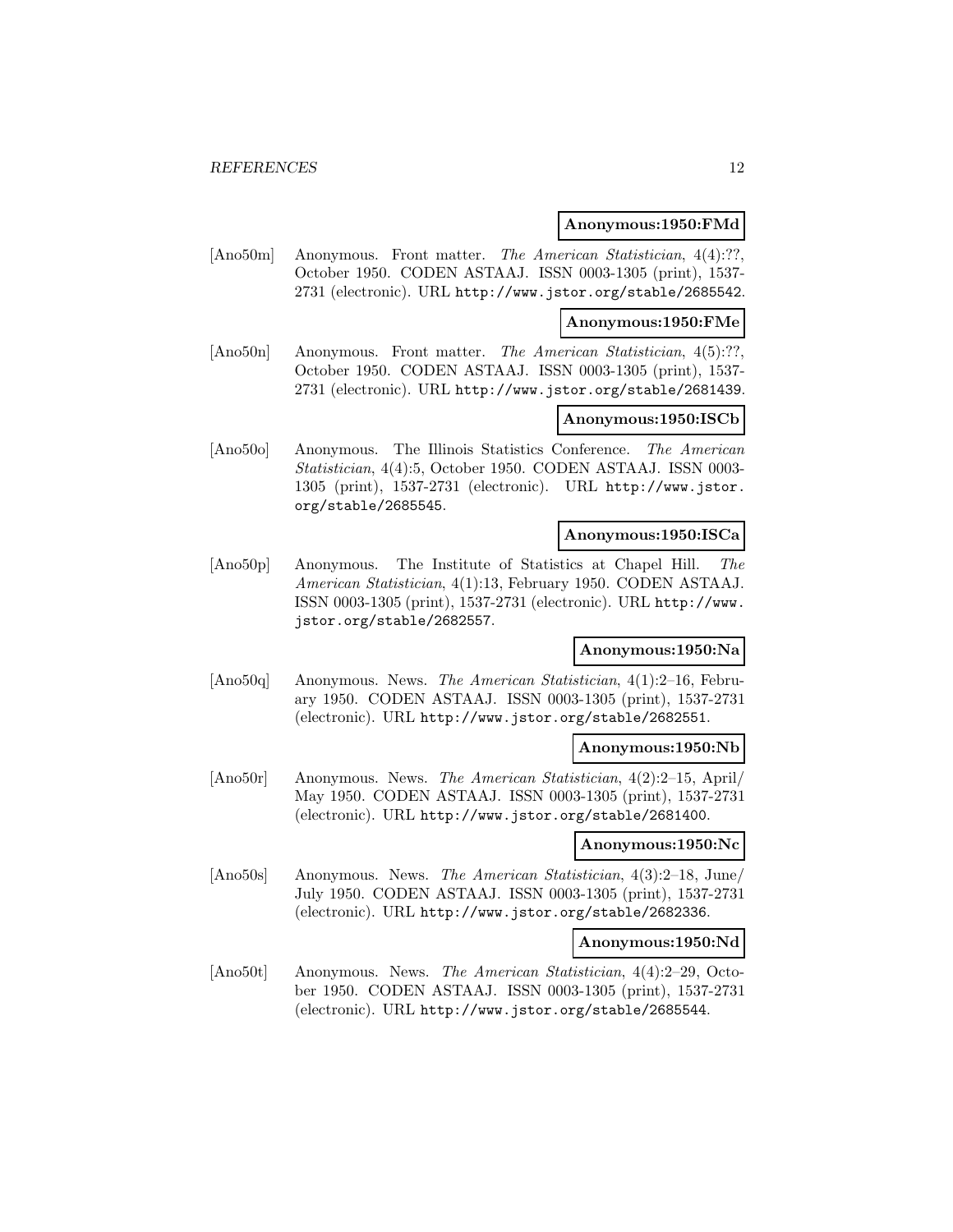#### **Anonymous:1950:Ne**

[Ano50u] Anonymous. News. The American Statistician, 4(5):2–20, October 1950. CODEN ASTAAJ. ISSN 0003-1305 (print), 1537-2731 (electronic). URL http://www.jstor.org/stable/2681441.

# **Anonymous:1950:NAMa**

[Ano50v] Anonymous. News about members. The American Statistician, 4(1):13, February 1950. CODEN ASTAAJ. ISSN 0003-1305 (print), 1537-2731 (electronic). URL http://www.jstor.org/ stable/2682558.

# **Anonymous:1950:NAMb**

[Ano50w] Anonymous. News about members. The American Statistician, 4(2):22, April/May 1950. CODEN ASTAAJ. ISSN 0003-1305 (print), 1537-2731 (electronic). URL http://www.jstor.org/ stable/2681411.

# **Anonymous:1950:NAMc**

[Ano50x] Anonymous. News about members. The American Statistician, 4(3):21, June/July 1950. CODEN ASTAAJ. ISSN 0003-1305 (print), 1537-2731 (electronic). URL http://www.jstor.org/ stable/2682343.

#### **Anonymous:1950:NAMd**

[Ano50y] Anonymous. News about members. The American Statistician, 4 (4):29, October 1950. CODEN ASTAAJ. ISSN 0003-1305 (print), 1537-2731 (electronic). URL http://www.jstor.org/stable/ 2685554.

#### **Anonymous:1950:NAMe**

[Ano50z] Anonymous. News about members. The American Statistician, 4 (5):10, October 1950. CODEN ASTAAJ. ISSN 0003-1305 (print), 1537-2731 (electronic). URL http://www.jstor.org/stable/ 2681447.

#### **Anonymous:1950:PUN**

[Ano50-27] Anonymous. The program of the United Nations Educational Scientific and Cultural Organization. Abstracts from the Draft Program Relating to Social Sciences. The American Statistician, 4(2):16–19, April/May 1950. CODEN ASTAAJ. ISSN 0003-1305 (print), 1537- 2731 (electronic). URL http://www.jstor.org/stable/2681406.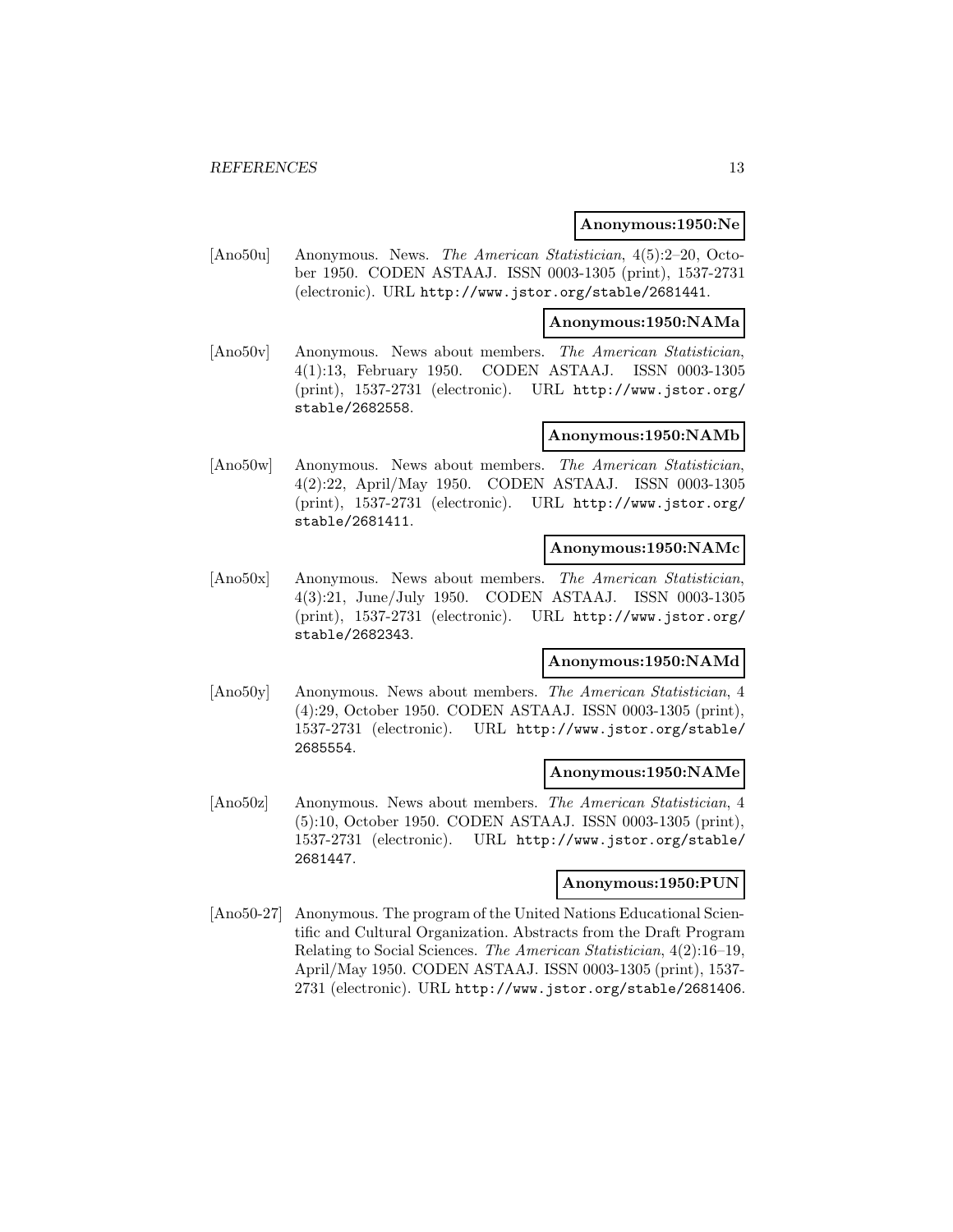### **Anonymous:1950:RCE**

[Ano50-28] Anonymous. Report of the Committee on Elections. The American Statistician, 4(4):1, October 1950. CODEN ASTAAJ. ISSN 0003- 1305 (print), 1537-2731 (electronic). URL http://www.jstor. org/stable/2685543.

# **Anonymous:1950:SIA**

[Ano50-29] Anonymous. Second Inter-American Statistical Congress. The American Statistician, 4(2):17, April/May 1950. CODEN AS-TAAJ. ISSN 0003-1305 (print), 1537-2731 (electronic). URL http: //www.jstor.org/stable/2681407.

#### **Anonymous:1950:YGP**

[Ano50-30] Anonymous. So you're going to present a paper. The American Statistician, 4(4):6–8, October 1950. CODEN ASTAAJ. ISSN 0003-1305 (print), 1537-2731 (electronic). URL http://www. jstor.org/stable/2685546.

# **Anonymous:1950:SQC**

[Ano50-31] Anonymous. Statistics and quality control in engineering courses. The American Statistician, 4(3):17, June/July 1950. CODEN AS-TAAJ. ISSN 0003-1305 (print), 1537-2731 (electronic). URL http: //www.jstor.org/stable/2682341.

#### **Anonymous:1951:AMA**

[Ano51a] Anonymous. 111th Annual Meeting of the American Statistical Association. The American Statistician, 5(4):6–14, October 1951. CODEN ASTAAJ. ISSN 0003-1305 (print), 1537-2731 (electronic). URL http://www.jstor.org/stable/2682256.

### **Anonymous:1951:RCI**

[Ano51b] Anonymous. 1950 report of the Committee on Institutional Memberships. The American Statistician, 5(2):1–18, April/May 1951. CODEN ASTAAJ. ISSN 0003-1305 (print), 1537-2731 (electronic). URL http://www.jstor.org/stable/2681631.

#### **Anonymous:1951:AA**

[Ano51c] Anonymous. Association activities. The American Statistician, 5 (3):10–15, June/July 1951. CODEN ASTAAJ. ISSN 0003-1305 (print), 1537-2731 (electronic). URL http://www.jstor.org/ stable/2685986.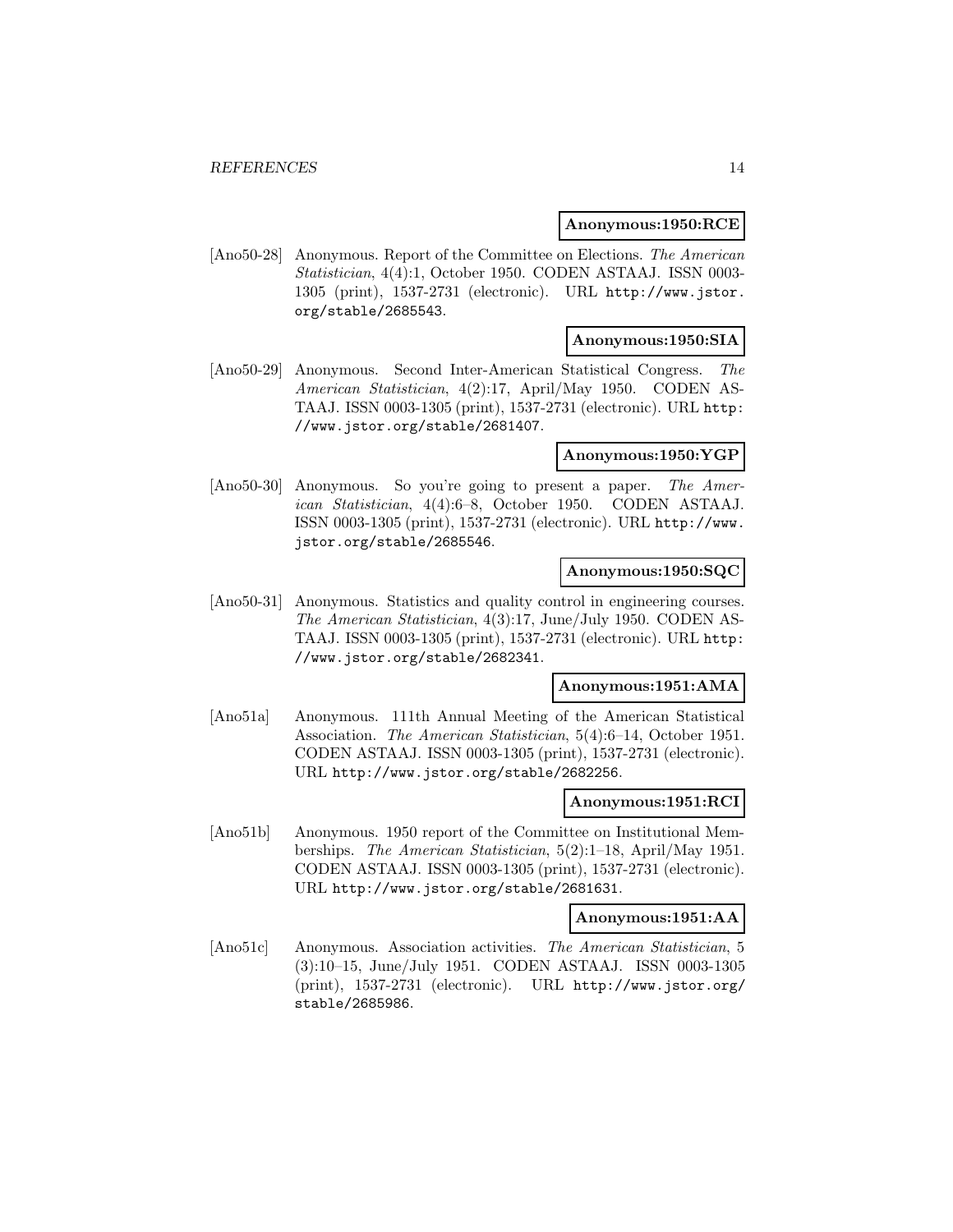### **Anonymous:1951:CNa**

[Ano51d] Anonymous. Chapter notes. The American Statistician, 5(1):22, February 1951. CODEN ASTAAJ. ISSN 0003-1305 (print), 1537- 2731 (electronic). URL http://www.jstor.org/stable/2685923.

### **Anonymous:1951:CNb**

[Ano51e] Anonymous. Chapter notes. The American Statistician, 5(3):20–21, June/July 1951. CODEN ASTAAJ. ISSN 0003-1305 (print), 1537- 2731 (electronic). URL http://www.jstor.org/stable/2685989.

# **Anonymous:1951:CNc**

[Ano51f] Anonymous. Chapter notes. The American Statistician, 5(4):5, October 1951. CODEN ASTAAJ. ISSN 0003-1305 (print), 1537- 2731 (electronic). URL http://www.jstor.org/stable/2682255.

## **Anonymous:1951:CNd**

[Ano51g] Anonymous. Chapter notes. The American Statistician, 5(5):18, December 1951. CODEN ASTAAJ. ISSN 0003-1305 (print), 1537- 2731 (electronic). URL http://www.jstor.org/stable/2681868.

# **Anonymous:1951:CAR**

[Ano51h] Anonymous. Committees and Association representatives for 1951. The American Statistician, 5(2):13, April/May 1951. CODEN AS-TAAJ. ISSN 0003-1305 (print), 1537-2731 (electronic). URL http: //www.jstor.org/stable/2681636.

# **Anonymous:1951:CIC**

[Ano51i] Anonymous. Courses and instructors in the curriculum of the Faculty of Statistical, Demographic and Actuarial Sciences at the University of Rome. The American Statistician, 5(4):25, October 1951. CODEN ASTAAJ. ISSN 0003-1305 (print), 1537-2731 (electronic). URL http://www.jstor.org/stable/2682263.

# **Anonymous:1951:FW**

[Ano51j] Anonymous. Frantisek Weyr, 1879–1951. The American Statistician, 5(5):3, December 1951. CODEN ASTAAJ. ISSN 0003- 1305 (print), 1537-2731 (electronic). URL http://www.jstor. org/stable/2681859.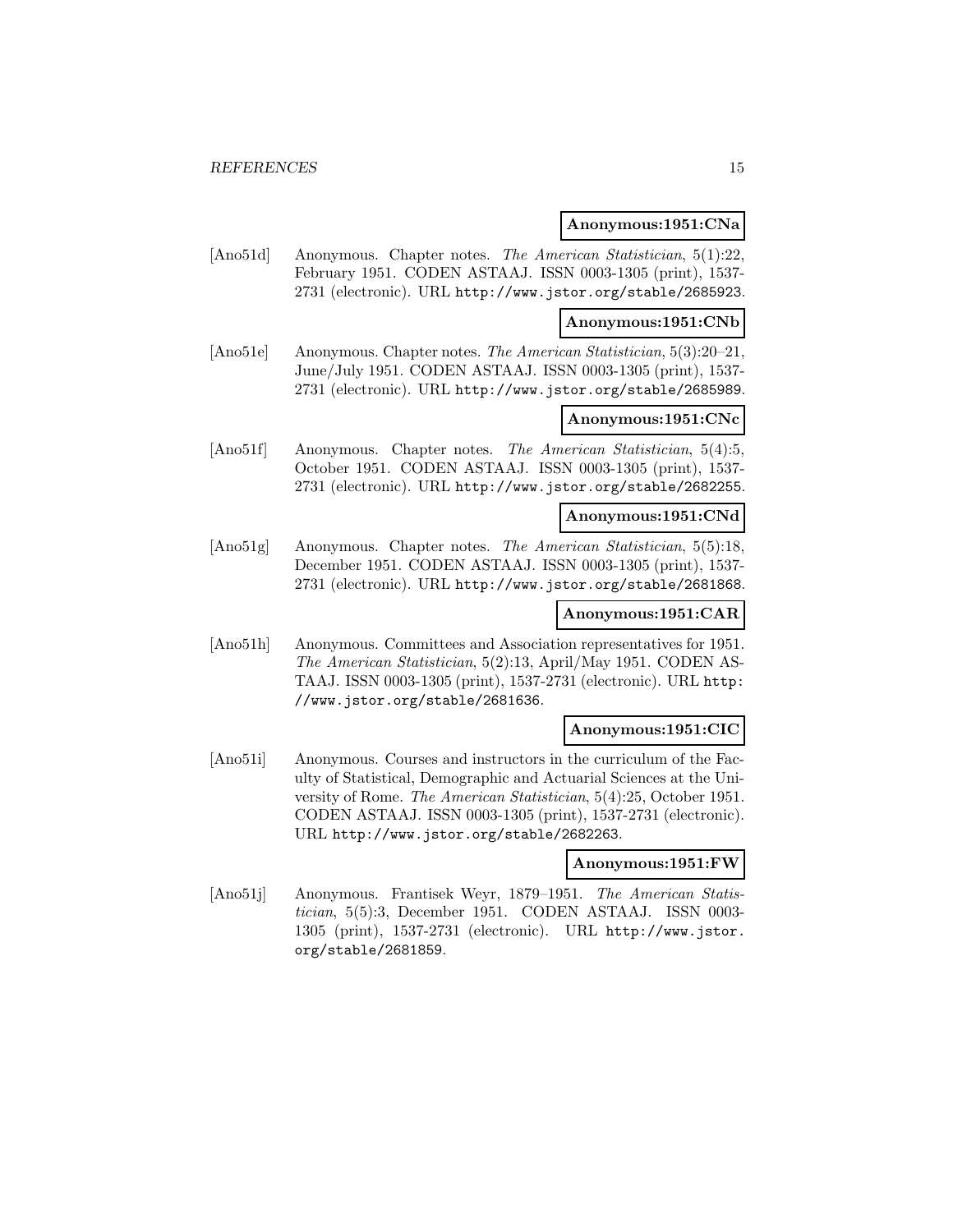### **Anonymous:1951:FMa**

[Ano51k] Anonymous. Front matter. The American Statistician, 5(1):4, February 1951. CODEN ASTAAJ. ISSN 0003-1305 (print), 1537- 2731 (electronic). URL http://www.jstor.org/stable/2685913.

### **Anonymous:1951:FMb**

[Ano51l] Anonymous. Front matter. The American Statistician, 5(2):??, April/May 1951. CODEN ASTAAJ. ISSN 0003-1305 (print), 1537- 2731 (electronic). URL http://www.jstor.org/stable/2681630.

# **Anonymous:1951:FMc**

[Ano51m] Anonymous. Front matter. The American Statistician, 5(3):??, June/July 1951. CODEN ASTAAJ. ISSN 0003-1305 (print), 1537- 2731 (electronic). URL http://www.jstor.org/stable/2685981.

### **Anonymous:1951:FMd**

[Ano51n] Anonymous. Front matter. The American Statistician, 5(4):15, October 1951. CODEN ASTAAJ. ISSN 0003-1305 (print), 1537- 2731 (electronic). URL http://www.jstor.org/stable/2682252.

# **Anonymous:1951:FMe**

[Ano51o] Anonymous. Front matter. The American Statistician, 5(5):??, December 1951. CODEN ASTAAJ. ISSN 0003-1305 (print), 1537- 2731 (electronic). URL http://www.jstor.org/stable/2681856.

# **Anonymous:1951:LE**

[Ano51p] Anonymous. Letters to the Editor. The American Statistician, 5(4): 1, October 1951. CODEN ASTAAJ. ISSN 0003-1305 (print), 1537- 2731 (electronic). URL http://www.jstor.org/stable/2682253.

#### **Anonymous:1951:MN**

[Ano51q] Anonymous. More news. The American Statistician, 5(3):14–19, June/July 1951. CODEN ASTAAJ. ISSN 0003-1305 (print), 1537- 2731 (electronic). URL http://www.jstor.org/stable/2685987.

#### **Anonymous:1951:Na**

[Ano51r] Anonymous. News. The American Statistician, 5(1):2–13, February 1951. CODEN ASTAAJ. ISSN 0003-1305 (print), 1537-2731 (electronic). URL http://www.jstor.org/stable/2685915.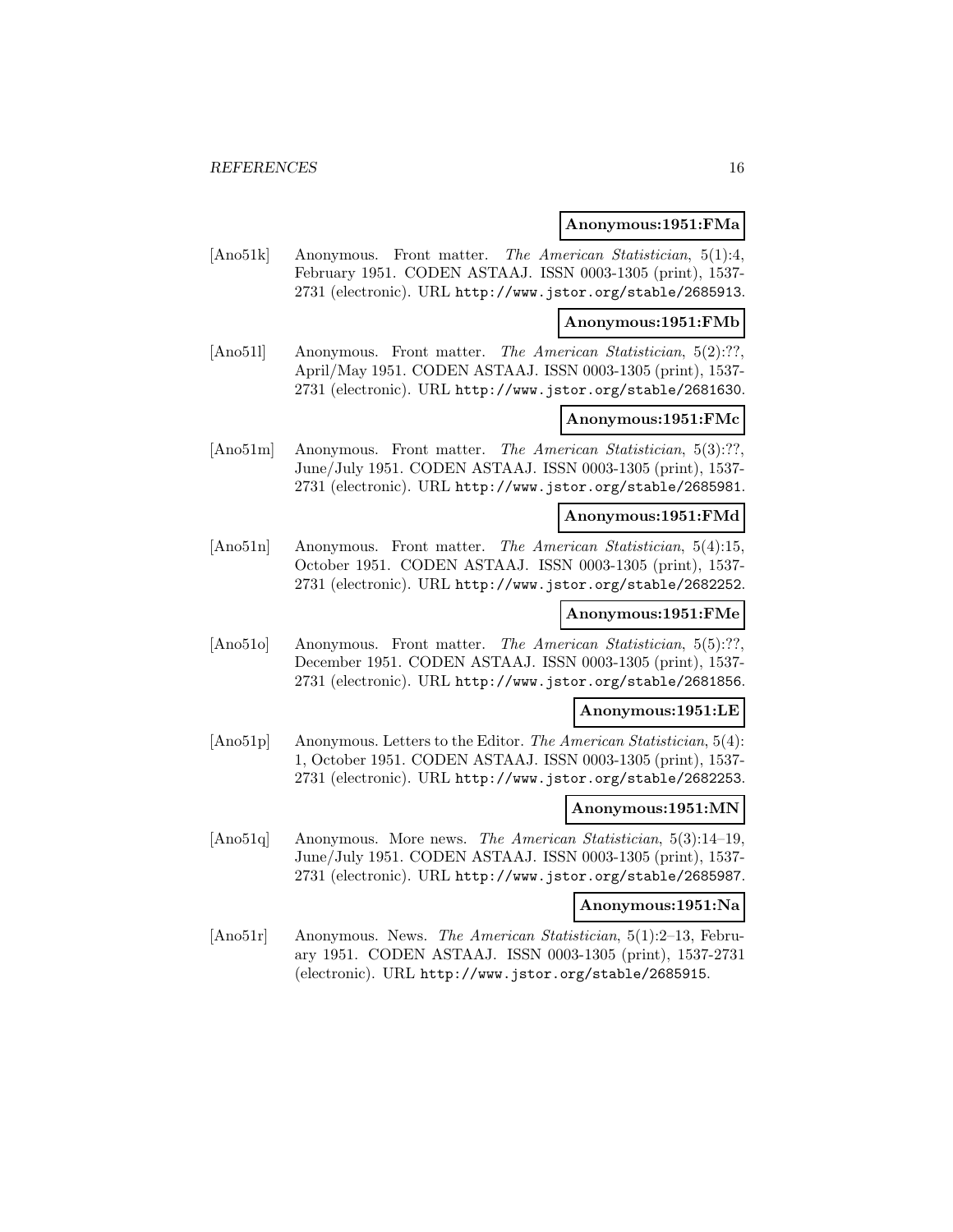### **Anonymous:1951:Nb**

[Ano51s] Anonymous. News. The American Statistician, 5(2):2–5, April/ May 1951. CODEN ASTAAJ. ISSN 0003-1305 (print), 1537-2731 (electronic). URL http://www.jstor.org/stable/2681632.

#### **Anonymous:1951:Nc**

[Ano51t] Anonymous. News. The American Statistician, 5(3):2–5, June/ July 1951. CODEN ASTAAJ. ISSN 0003-1305 (print), 1537-2731 (electronic). URL http://www.jstor.org/stable/2685983.

# **Anonymous:1951:Nd**

[Ano51u] Anonymous. News. The American Statistician, 5(4):2–27, October 1951. CODEN ASTAAJ. ISSN 0003-1305 (print), 1537-2731 (electronic). URL http://www.jstor.org/stable/2682254.

# **Anonymous:1951:Ne**

[Ano51v] Anonymous. News. The American Statistician, 5(5):2–7, December 1951. CODEN ASTAAJ. ISSN 0003-1305 (print), 1537-2731 (electronic). URL http://www.jstor.org/stable/2681858.

### **Anonymous:1951:NAMa**

[Ano51w] Anonymous. News about members. The American Statistician, 5(1):13, February 1951. CODEN ASTAAJ. ISSN 0003-1305 (print), 1537-2731 (electronic). URL http://www.jstor.org/ stable/2685918.

# **Anonymous:1951:NAMb**

[Ano51x] Anonymous. News about members. The American Statistician, 5(2):18, April/May 1951. CODEN ASTAAJ. ISSN 0003-1305 (print), 1537-2731 (electronic). URL http://www.jstor.org/ stable/2681640.

# **Anonymous:1951:NAMc**

[Ano51y] Anonymous. News about members. The American Statistician, 5(3):22, June/July 1951. CODEN ASTAAJ. ISSN 0003-1305 (print), 1537-2731 (electronic). URL http://www.jstor.org/ stable/2685990.

### **Anonymous:1951:NAMd**

[Ano51z] Anonymous. News about members. The American Statistician, 5(4):29–30, October 1951. CODEN ASTAAJ. ISSN 0003-1305 (print), 1537-2731 (electronic). URL http://www.jstor.org/ stable/2682266.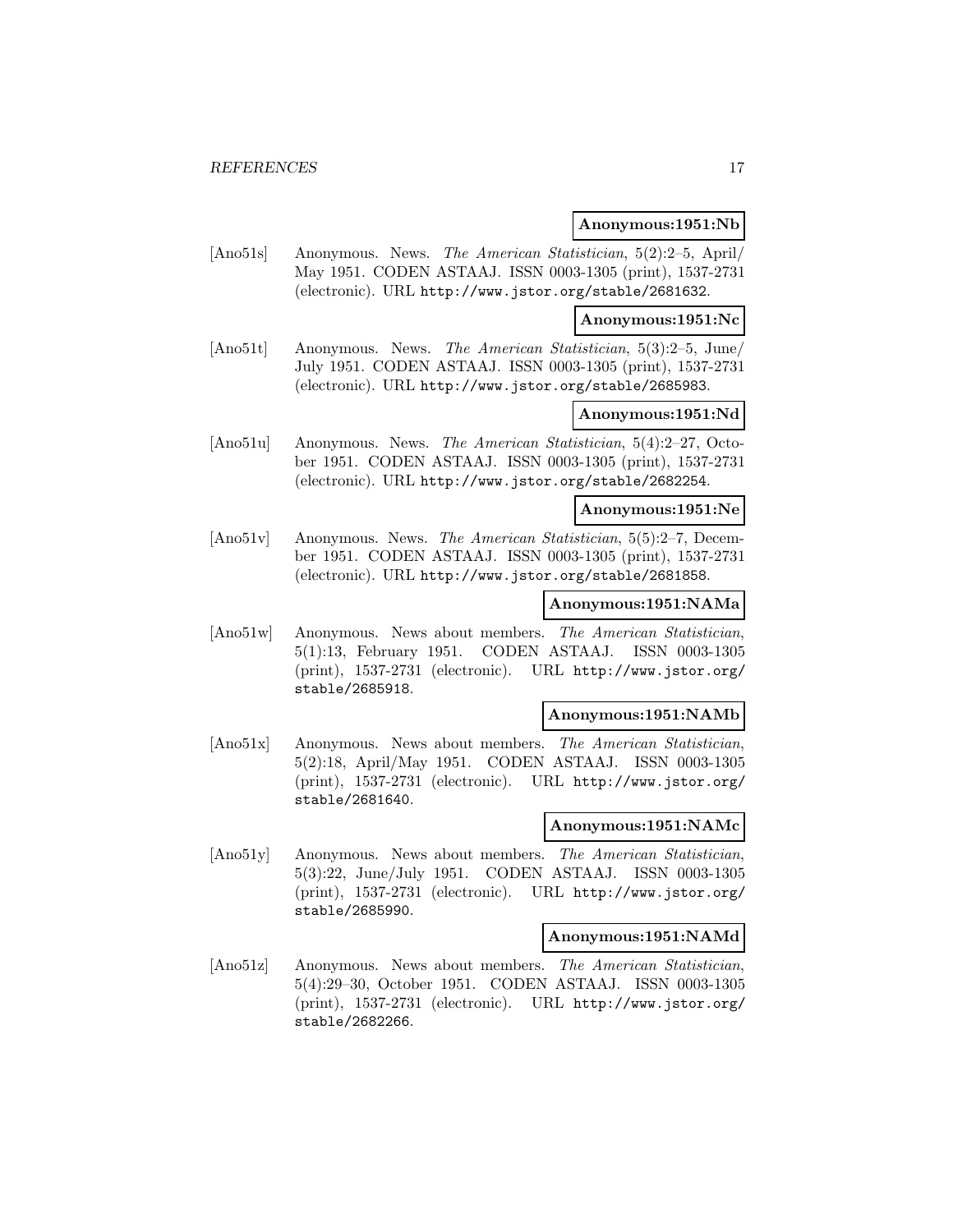#### **Anonymous:1951:NAMe**

[Ano51-27] Anonymous. News about members. The American Statistician, 5(5):17, December 1951. CODEN ASTAAJ. ISSN 0003-1305 (print), 1537-2731 (electronic). URL http://www.jstor.org/ stable/2681867.

# **Anonymous:1951:PES**

[Ano51-28] Anonymous. Program of the Econometric Society. The American Statistician, 5(5):14–16, December 1951. CODEN ASTAAJ. ISSN 0003-1305 (print), 1537-2731 (electronic). URL http://www. jstor.org/stable/2681865.

### **Anonymous:1951:RCC**

[Ano51-29] Anonymous. Report of the Committee on Committees for the year 1950. The American Statistician, 5(4):19–20, October 1951. CO-DEN ASTAAJ. ISSN 0003-1305 (print), 1537-2731 (electronic). URL http://www.jstor.org/stable/2682259.

# **Anonymous:1951:RCE**

[Ano51-30] Anonymous. Report of the Committee on Elections. The American Statistician, 5(3):1–4, June/July 1951. CODEN ASTAAJ. ISSN 0003-1305 (print), 1537-2731 (electronic). URL http://www. jstor.org/stable/2685982.

#### **Anonymous:1951:RHA**

[Ano51-31] Anonymous. Resolution in honor of Abraham Wald. The American Statistician, 5(1):19, February 1951. CODEN ASTAAJ. ISSN 0003- 1305 (print), 1537-2731 (electronic). URL http://www.jstor. org/stable/2685921.

# **Anonymous:1952:AMA**

[Ano52a] Anonymous. 112th Annual Meeting of the American Statistical Association. The American Statistician, 6(4):18–25, October 1952. CODEN ASTAAJ. ISSN 0003-1305 (print), 1537-2731 (electronic). URL http://www.jstor.org/stable/2682700.

### **Anonymous:1952:AFI**

[Ano52b] Anonymous. Average of forecasts of industrial production index made by leading economists for J. A. Livingston. The American Statistician, 6(2):11, April/May 1952. CODEN ASTAAJ. ISSN 0003-1305 (print), 1537-2731 (electronic). URL http://www. jstor.org/stable/2681710.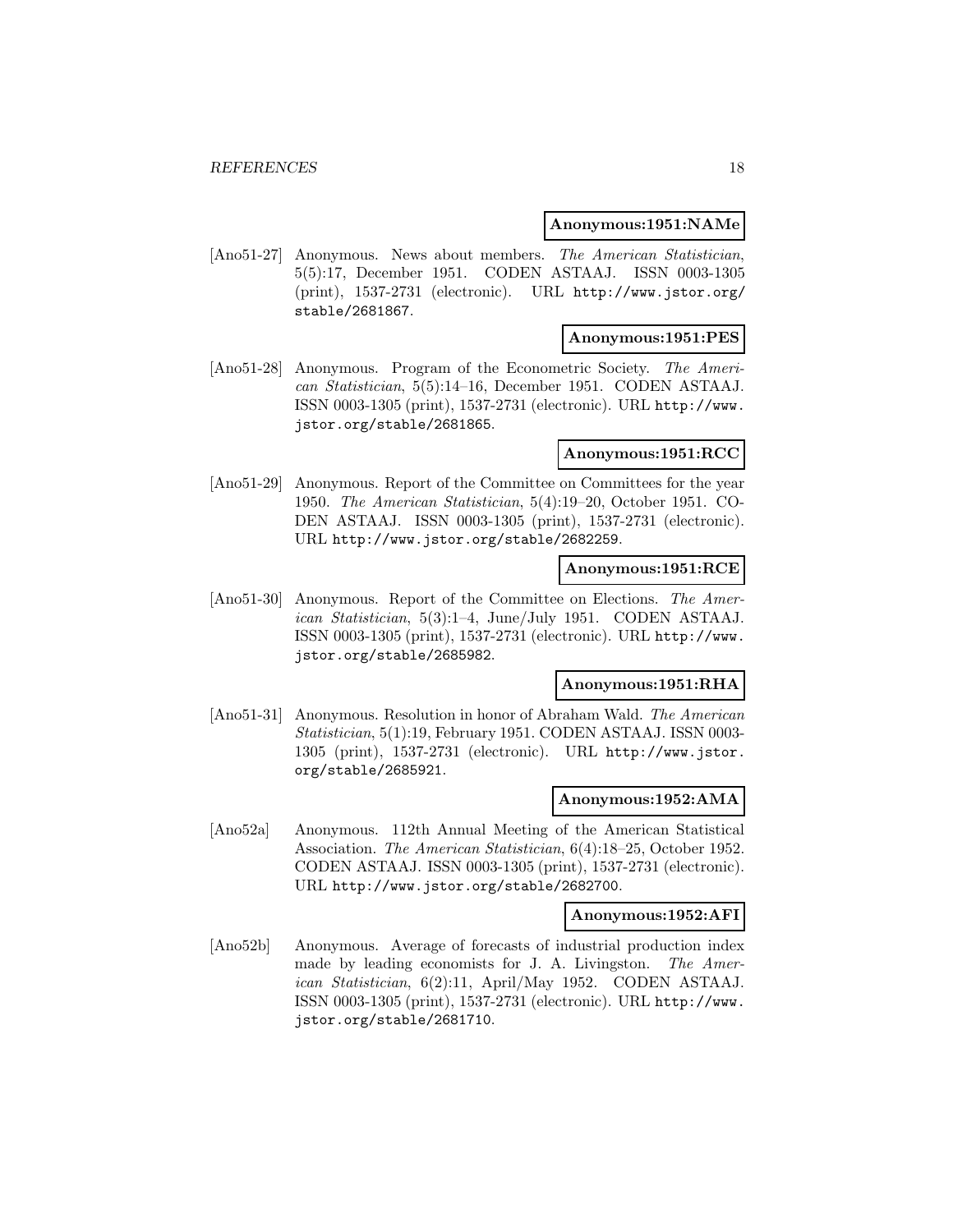### **Anonymous:1952:CNa**

[Ano52c] Anonymous. Chapter notes. The American Statistician, 6(1):22, February 1952. CODEN ASTAAJ. ISSN 0003-1305 (print), 1537- 2731 (electronic). URL http://www.jstor.org/stable/2682758.

#### **Anonymous:1952:CNb**

[Ano52d] Anonymous. Chapter notes. The American Statistician, 6(2):30, April/May 1952. CODEN ASTAAJ. ISSN 0003-1305 (print), 1537- 2731 (electronic). URL http://www.jstor.org/stable/2681720.

# **Anonymous:1952:CNc**

[Ano52e] Anonymous. Chapter notes. The American Statistician, 6(3):34, June/July 1952. CODEN ASTAAJ. ISSN 0003-1305 (print), 1537- 2731 (electronic). URL http://www.jstor.org/stable/2685980.

## **Anonymous:1952:CNd**

[Ano52f] Anonymous. Chapter notes. The American Statistician, 6(4):30, October 1952. CODEN ASTAAJ. ISSN 0003-1305 (print), 1537- 2731 (electronic). URL http://www.jstor.org/stable/2682704.

# **Anonymous:1952:CNe**

[Ano52g] Anonymous. Chapter notes. The American Statistician, 6(5):18, December 1952. CODEN ASTAAJ. ISSN 0003-1305 (print), 1537- 2731 (electronic). URL http://www.jstor.org/stable/2681760.

# **Anonymous:1952:CAR**

[Ano52h] Anonymous. Committees and Association representatives for 1952. The American Statistician, 6(2):8–9, April/May 1952. CODEN ASTAAJ. ISSN 0003-1305 (print), 1537-2731 (electronic). URL http://www.jstor.org/stable/2681707.

# **Anonymous:1952:CAS**

[Ano52i] Anonymous. Constitution of the American Statistical Association. The American Statistician, 6(3):23–29, June/July 1952. CODEN ASTAAJ. ISSN 0003-1305 (print), 1537-2731 (electronic). URL http://www.jstor.org/stable/2685976.

#### **Anonymous:1952:FMa**

[Ano52j] Anonymous. Front matter. The American Statistician, 6(1):??, February 1952. CODEN ASTAAJ. ISSN 0003-1305 (print), 1537- 2731 (electronic). URL http://www.jstor.org/stable/2682745.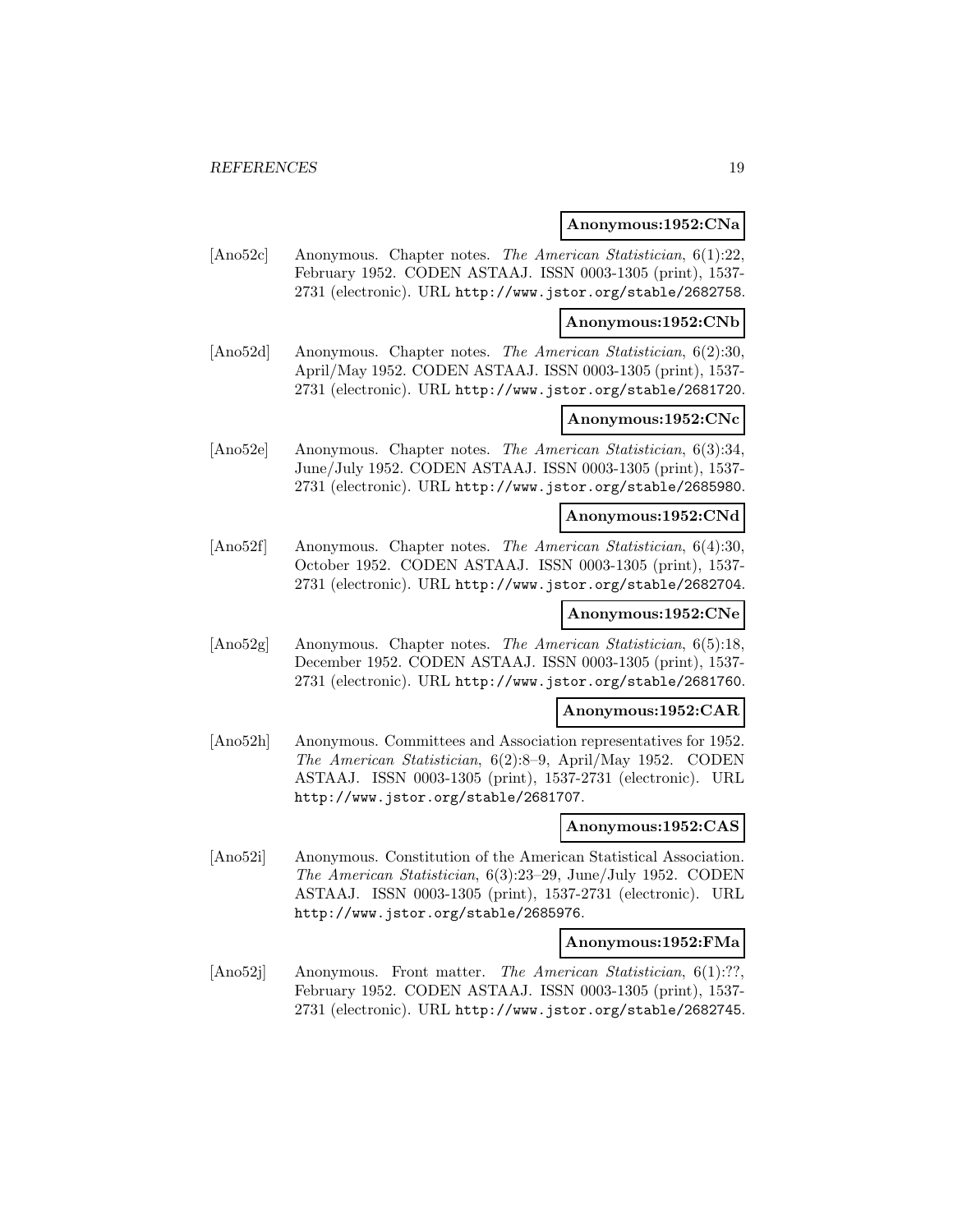### **Anonymous:1952:FMb**

[Ano52k] Anonymous. Front matter. The American Statistician, 6(2):5, April/May 1952. CODEN ASTAAJ. ISSN 0003-1305 (print), 1537- 2731 (electronic). URL http://www.jstor.org/stable/2681703.

#### **Anonymous:1952:FMc**

[Ano52l] Anonymous. Front matter. The American Statistician, 6(3):1, June/July 1952. CODEN ASTAAJ. ISSN 0003-1305 (print), 1537- 2731 (electronic). URL http://www.jstor.org/stable/2685969.

# **Anonymous:1952:FMd**

[Ano52m] Anonymous. Front matter. The American Statistician, 6(4):1, October 1952. CODEN ASTAAJ. ISSN 0003-1305 (print), 1537-2731 (electronic). URL http://www.jstor.org/stable/2682693.

#### **Anonymous:1952:FMe**

[Ano52n] Anonymous. Front matter. The American Statistician, 6(5):1, December 1952. CODEN ASTAAJ. ISSN 0003-1305 (print), 1537- 2731 (electronic). URL http://www.jstor.org/stable/2681750.

# **Anonymous:1952:MCC**

[Ano52o] Anonymous. Methodology Conference of Central Statistical Administration USSR. The American Statistician, 6(3):16–22, June/ July 1952. CODEN ASTAAJ. ISSN 0003-1305 (print), 1537-2731 (electronic). URL http://www.jstor.org/stable/2685975.

# **Anonymous:1952:MN**

[Ano52p] Anonymous. More news. The American Statistician, 6(1):20–22, February 1952. CODEN ASTAAJ. ISSN 0003-1305 (print), 1537- 2731 (electronic). URL http://www.jstor.org/stable/2682757.

# **Anonymous:1952:Na**

[Ano52q] Anonymous. News. The American Statistician, 6(1):2–4, February 1952. CODEN ASTAAJ. ISSN 0003-1305 (print), 1537-2731 (electronic). URL http://www.jstor.org/stable/2682747.

# **Anonymous:1952:Nb**

[Ano52r] Anonymous. News. The American Statistician, 6(2):2–4, April/ May 1952. CODEN ASTAAJ. ISSN 0003-1305 (print), 1537-2731 (electronic). URL http://www.jstor.org/stable/2681705.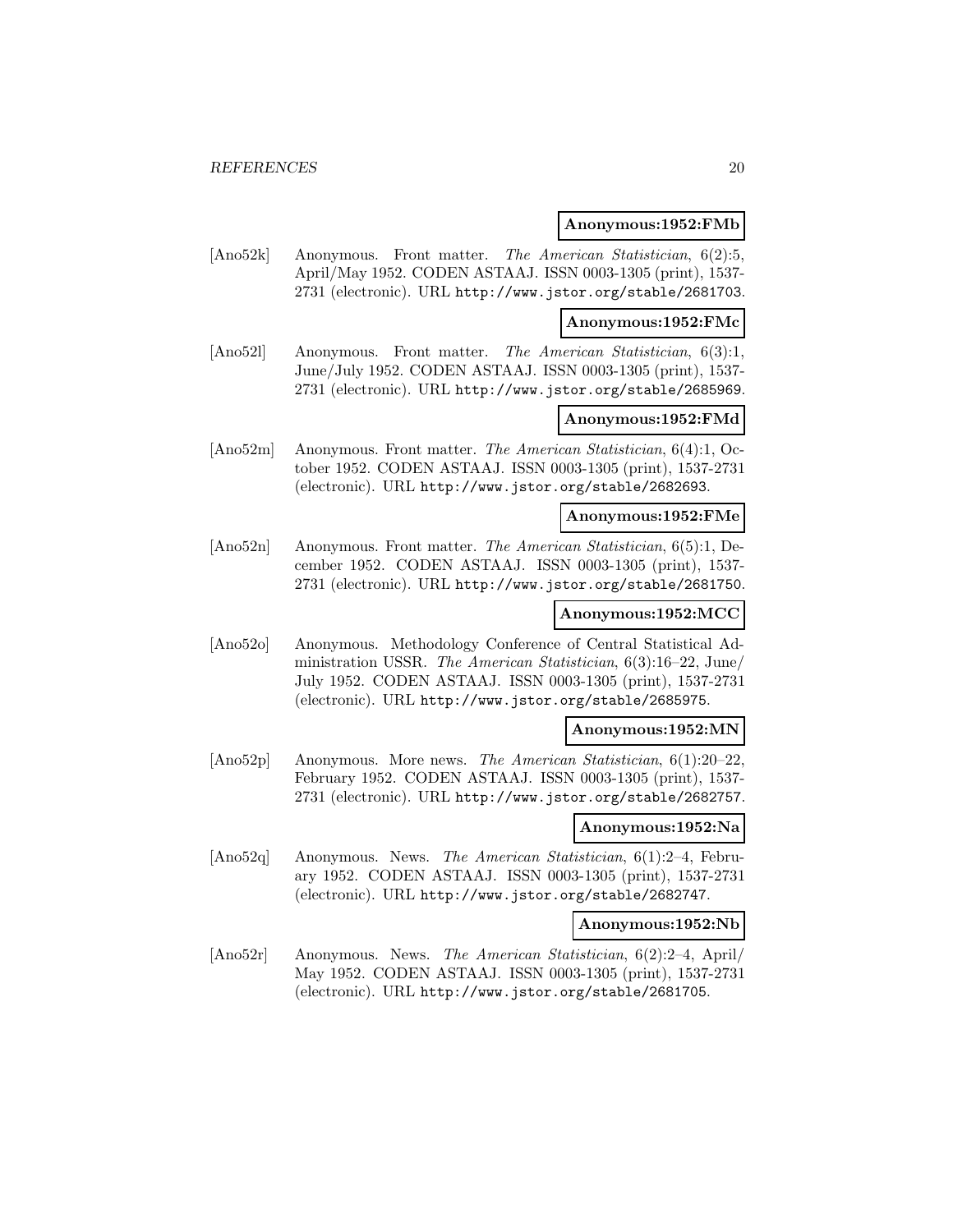### **Anonymous:1952:Nc**

[Ano52s] Anonymous. News. The American Statistician, 6(3):2, June/July 1952. CODEN ASTAAJ. ISSN 0003-1305 (print), 1537-2731 (electronic). URL http://www.jstor.org/stable/2685971.

### **Anonymous:1952:Nd**

[Ano52t] Anonymous. News. The American Statistician, 6(4):2–10, October 1952. CODEN ASTAAJ. ISSN 0003-1305 (print), 1537-2731 (electronic). URL http://www.jstor.org/stable/2682694.

# **Anonymous:1952:Ne**

[Ano52u] Anonymous. News. The American Statistician, 6(5):2–3, December 1952. CODEN ASTAAJ. ISSN 0003-1305 (print), 1537-2731 (electronic). URL http://www.jstor.org/stable/2681751.

# **Anonymous:1952:NAMa**

[Ano52v] Anonymous. News about members. The American Statistician, 6(2):13, April/May 1952. CODEN ASTAAJ. ISSN 0003-1305 (print), 1537-2731 (electronic). URL http://www.jstor.org/ stable/2681711.

# **Anonymous:1952:NAMb**

[Ano52w] Anonymous. News about members. The American Statistician, 6(4):29–30, October 1952. CODEN ASTAAJ. ISSN 0003-1305 (print), 1537-2731 (electronic). URL http://www.jstor.org/ stable/2682703.

#### **Anonymous:1952:PSA**

[Ano52x] Anonymous. Philippine Statistical Association. The American Statistician, 6(4):26–27, October 1952. CODEN ASTAAJ. ISSN 0003-1305 (print), 1537-2731 (electronic). URL http://www. jstor.org/stable/2682701.

### **Anonymous:1952:PES**

[Ano52y] Anonymous. Program of the Econometric Society. The American Statistician, 6(3):30–31, June/July 1952. CODEN ASTAAJ. ISSN 0003-1305 (print), 1537-2731 (electronic). URL http://www. jstor.org/stable/2685977.

#### **Anonymous:1952:RDA**

[Ano52z] Anonymous. Report to the Directors of the American Statistical Association on the Organization and Work of the Advisory Committee on Statistical Policy to the Division of Statistical Standards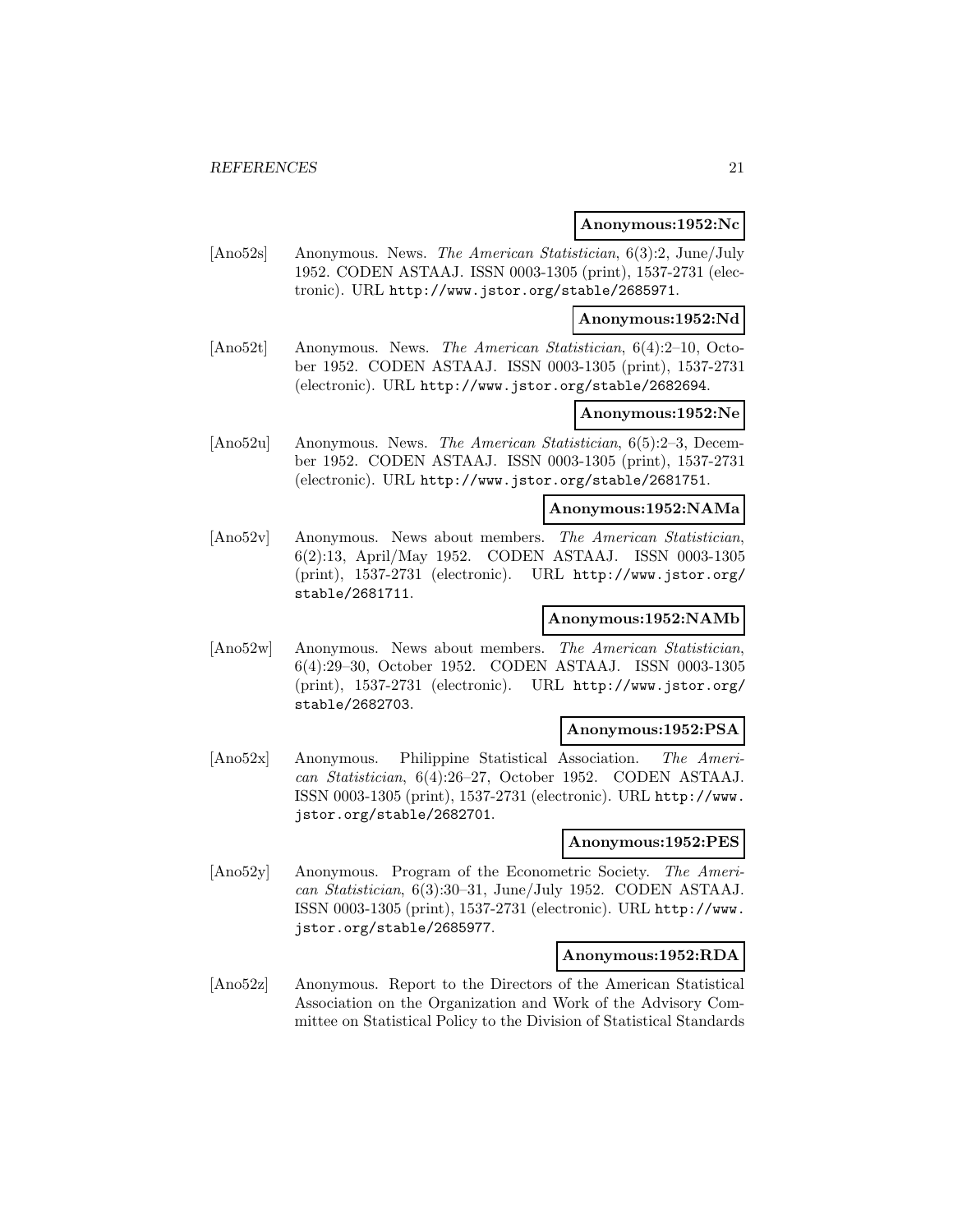Bureau of the Budget. The American Statistician, 6(2):10, April/ May 1952. CODEN ASTAAJ. ISSN 0003-1305 (print), 1537-2731 (electronic). URL http://www.jstor.org/stable/2681709.

# **Anonymous:1952:SC**

[Ano52-27] Anonymous. Statistics as a career. The American Statistician, 6(4):6–10, October 1952. CODEN ASTAAJ. ISSN 0003-1305 (print), 1537-2731 (electronic). URL http://www.jstor.org/ stable/2682696.

### **Anonymous:1953:AMA**

[Ano53a] Anonymous. 113th Annual Meeting of the American Statistical Association. The American Statistician, 7(4):22–27, October 1953. CODEN ASTAAJ. ISSN 0003-1305 (print), 1537-2731 (electronic). URL http://www.jstor.org/stable/2685766.

# **Anonymous:1953:AMI**

[Ano53b] Anonymous. 16th Annual Meeting of the Institute of Mathematical Statistics. The American Statistician, 7(5):22–24, December 1953. CODEN ASTAAJ. ISSN 0003-1305 (print), 1537-2731 (electronic). URL http://www.jstor.org/stable/2685719.

# **Anonymous:1953:CNa**

[Ano53c] Anonymous. Chapter notes. The American Statistician, 7(1):17–18, February 1953. CODEN ASTAAJ. ISSN 0003-1305 (print), 1537- 2731 (electronic). URL http://www.jstor.org/stable/2682285.

#### **Anonymous:1953:CNb**

[Ano53d] Anonymous. Chapter notes. The American Statistician, 7(2):30, April/May 1953. CODEN ASTAAJ. ISSN 0003-1305 (print), 1537- 2731 (electronic). URL http://www.jstor.org/stable/2685639.

# **Anonymous:1953:CNc**

[Ano53e] Anonymous. Chapter notes. The American Statistician, 7(3):25–26, June/July 1953. CODEN ASTAAJ. ISSN 0003-1305 (print), 1537- 2731 (electronic). URL http://www.jstor.org/stable/2685498.

# **Anonymous:1953:CNd**

[Ano53f] Anonymous. Chapter notes. The American Statistician, 7(4):33–34, October 1953. CODEN ASTAAJ. ISSN 0003-1305 (print), 1537- 2731 (electronic). URL http://www.jstor.org/stable/2685769.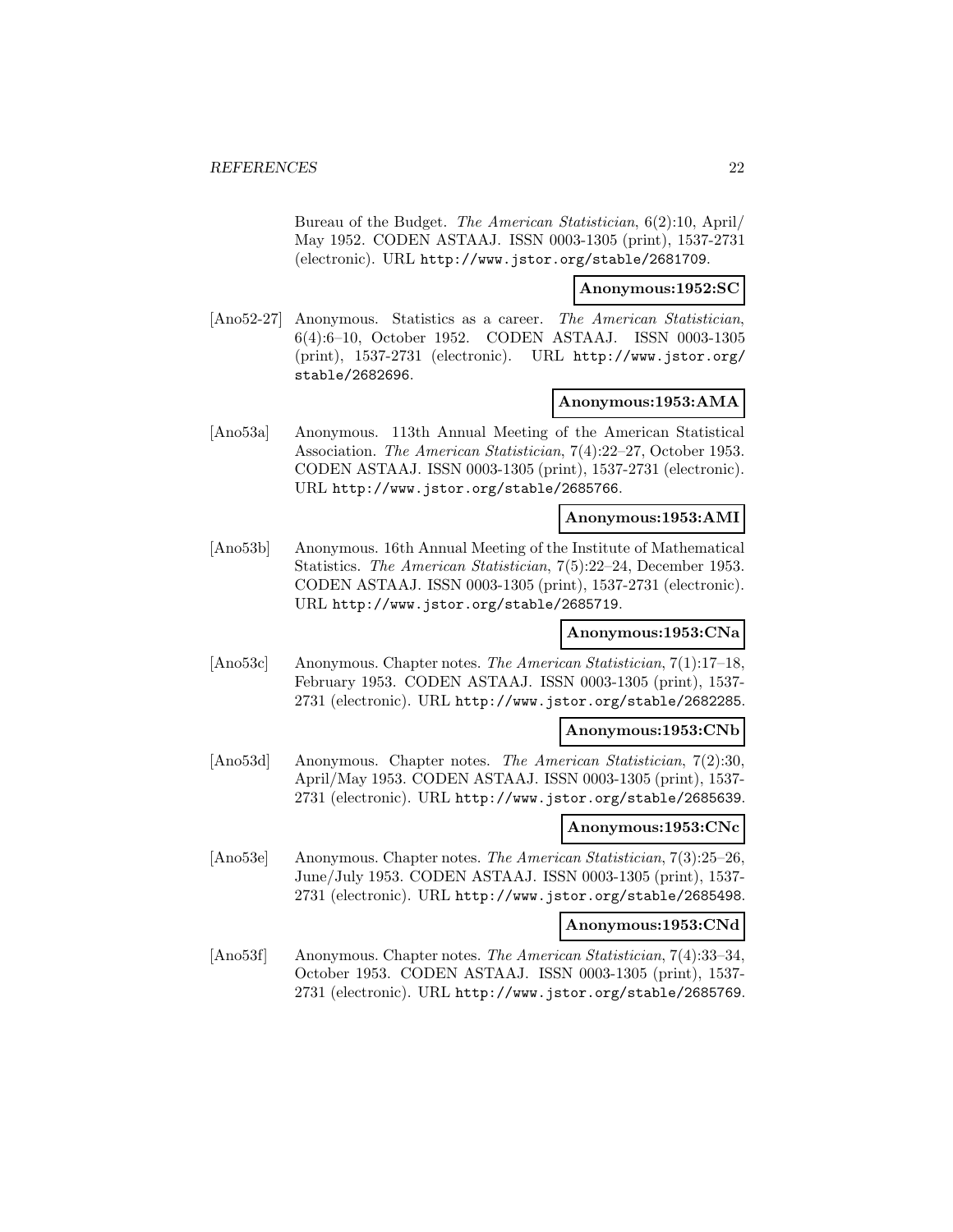#### **Anonymous:1953:CNe**

[Ano53g] Anonymous. Chapter notes. The American Statistician, 7(5):29–30, December 1953. CODEN ASTAAJ. ISSN 0003-1305 (print), 1537- 2731 (electronic). URL http://www.jstor.org/stable/2685721.

### **Anonymous:1953:CAR**

[Ano53h] Anonymous. Committees and Association representatives for 1953. The American Statistician, 7(2):23–24, April/May 1953. CODEN ASTAAJ. ISSN 0003-1305 (print), 1537-2731 (electronic). URL http://www.jstor.org/stable/2685635.

# **Anonymous:1953:FMa**

[Ano53i] Anonymous. Front matter. The American Statistician, 7(1):??, February 1953. CODEN ASTAAJ. ISSN 0003-1305 (print), 1537- 2731 (electronic). URL http://www.jstor.org/stable/2682276.

# **Anonymous:1953:FMb**

[Ano53] Anonymous. Front matter. The American Statistician, 7(2):??. April/May 1953. CODEN ASTAAJ. ISSN 0003-1305 (print), 1537- 2731 (electronic). URL http://www.jstor.org/stable/2685626.

#### **Anonymous:1953:FMc**

[Ano53k] Anonymous. Front matter. The American Statistician, 7(3):24, June/July 1953. CODEN ASTAAJ. ISSN 0003-1305 (print), 1537- 2731 (electronic). URL http://www.jstor.org/stable/2685488.

#### **Anonymous:1953:FMd**

[Ano53l] Anonymous. Front matter. The American Statistician, 7(4):1, October 1953. CODEN ASTAAJ. ISSN 0003-1305 (print), 1537-2731 (electronic). URL http://www.jstor.org/stable/2685760.

# **Anonymous:1953:FMe**

[Ano53m] Anonymous. Front matter. The American Statistician, 7(5):1, December 1953. CODEN ASTAAJ. ISSN 0003-1305 (print), 1537- 2731 (electronic). URL http://www.jstor.org/stable/2685712.

# **Anonymous:1953:Na**

[Ano53n] Anonymous. News. The American Statistician, 7(1):2, February 1953. CODEN ASTAAJ. ISSN 0003-1305 (print), 1537-2731 (electronic). URL http://www.jstor.org/stable/2682278.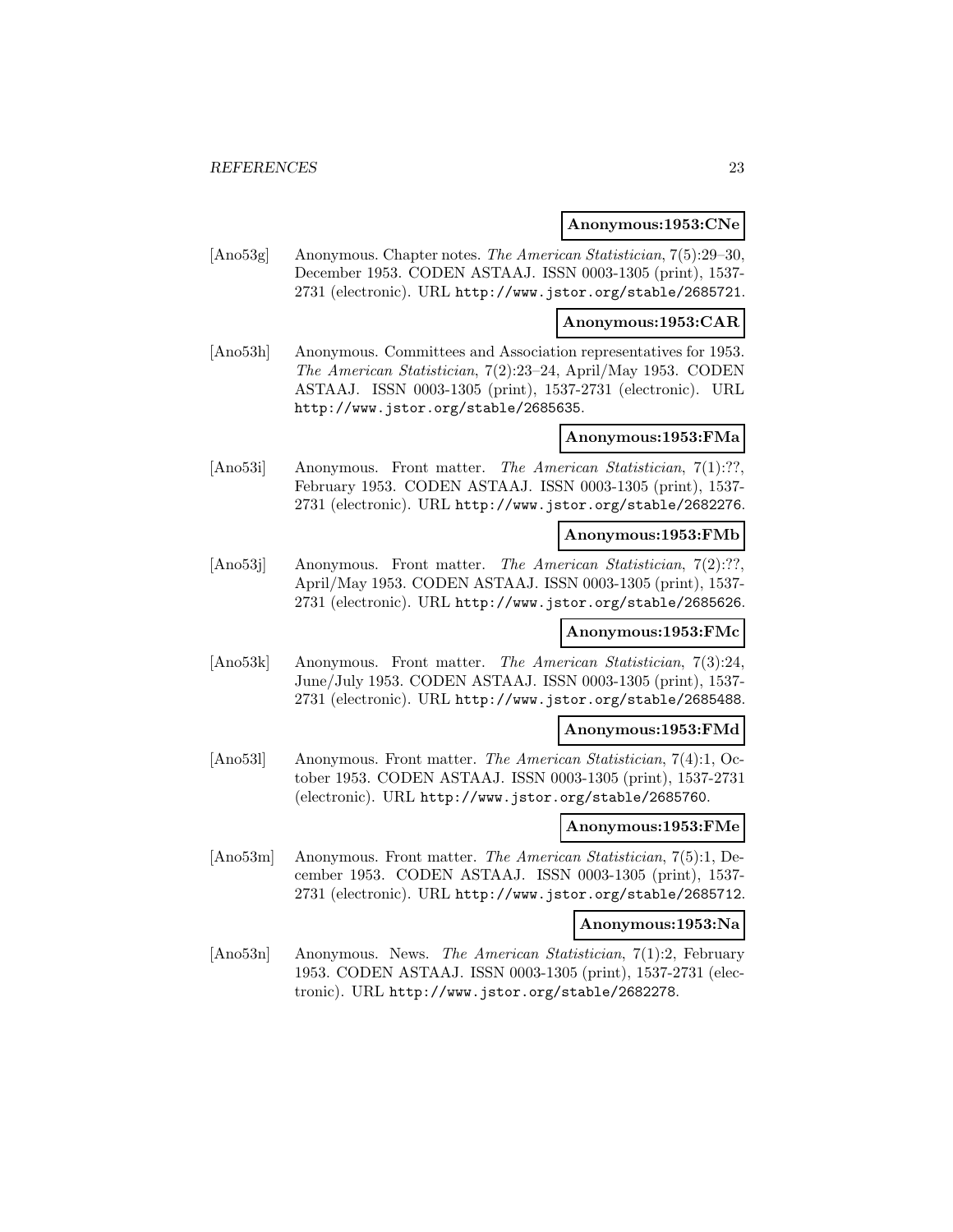### **Anonymous:1953:Nb**

[Ano53o] Anonymous. News. The American Statistician, 7(2):2–4, April/ May 1953. CODEN ASTAAJ. ISSN 0003-1305 (print), 1537-2731 (electronic). URL http://www.jstor.org/stable/2685628.

### **Anonymous:1953:Nc**

[Ano53p] Anonymous. News. The American Statistician, 7(3):2–3, June/ July 1953. CODEN ASTAAJ. ISSN 0003-1305 (print), 1537-2731 (electronic). URL http://www.jstor.org/stable/2685490.

# **Anonymous:1953:Nd**

[Ano53q] Anonymous. News. The American Statistician, 7(4):2, October 1953. CODEN ASTAAJ. ISSN 0003-1305 (print), 1537-2731 (electronic). URL http://www.jstor.org/stable/2685761.

#### **Anonymous:1953:Ne**

[Ano53r] Anonymous. News. The American Statistician, 7(5):2–3, December 1953. CODEN ASTAAJ. ISSN 0003-1305 (print), 1537-2731 (electronic). URL http://www.jstor.org/stable/2685713.

# **Anonymous:1953:NAMa**

[Ano53s] Anonymous. News about members. The American Statistician, 7(1):16–17, February 1953. CODEN ASTAAJ. ISSN 0003-1305 (print), 1537-2731 (electronic). URL http://www.jstor.org/ stable/2682284.

# **Anonymous:1953:NAMb**

[Ano53t] Anonymous. News about members. The American Statistician, 7(2):28–29, April/May 1953. CODEN ASTAAJ. ISSN 0003- 1305 (print), 1537-2731 (electronic). URL http://www.jstor. org/stable/2685638.

# **Anonymous:1953:NAMc**

[Ano53u] Anonymous. News about members. The American Statistician, 7 (3):21–23, June/July 1953. CODEN ASTAAJ. ISSN 0003-1305 (print), 1537-2731 (electronic). URL http://www.jstor.org/ stable/2685497.

### **Anonymous:1953:NAMd**

[Ano53v] Anonymous. News about members. The American Statistician, 7(4):29–32, October 1953. CODEN ASTAAJ. ISSN 0003-1305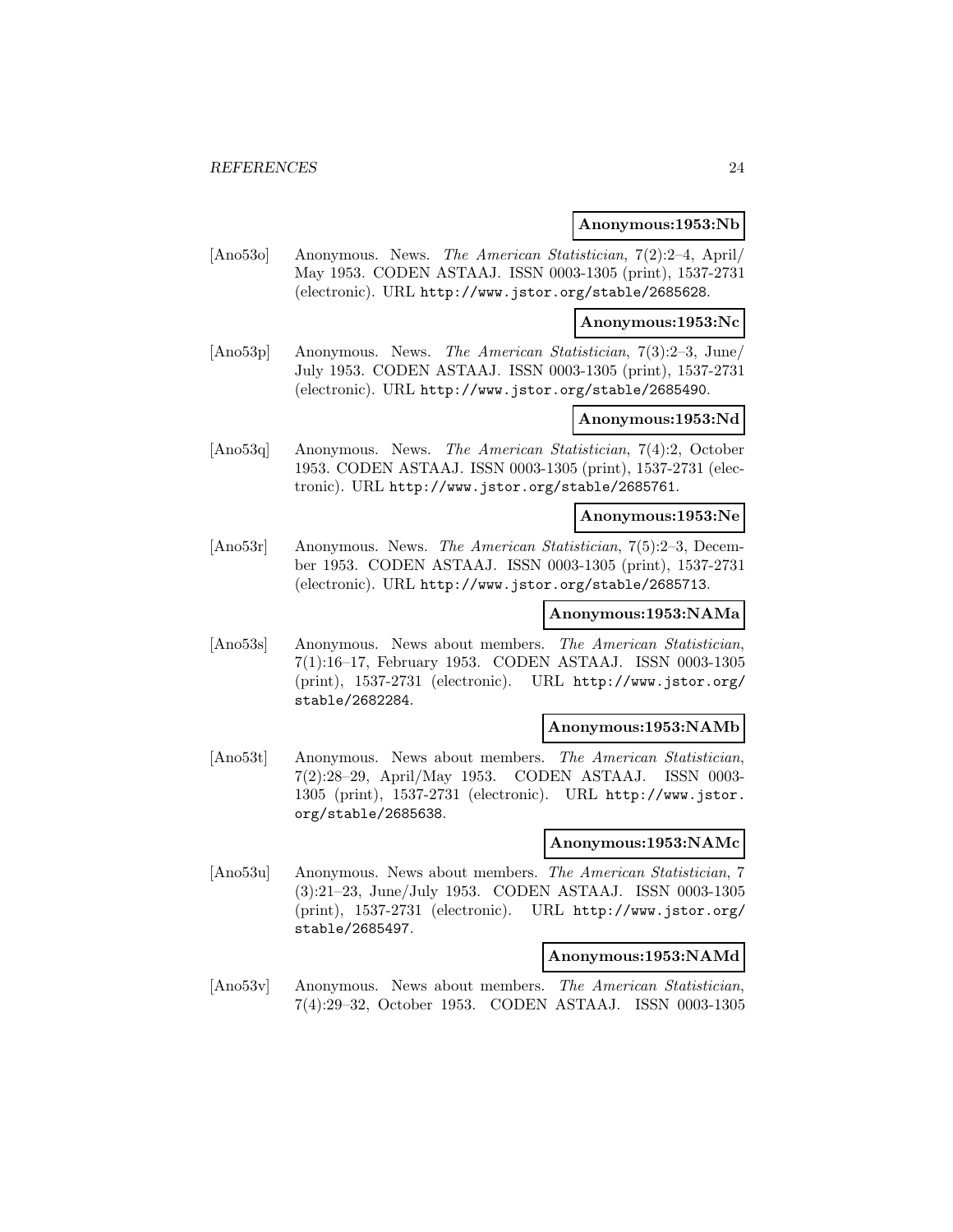(print), 1537-2731 (electronic). URL http://www.jstor.org/ stable/2685768.

#### **Anonymous:1953:NAMe**

[Ano53w] Anonymous. News about members. The American Statistician, 7(5):25–28, December 1953. CODEN ASTAAJ. ISSN 0003-1305 (print), 1537-2731 (electronic). URL http://www.jstor.org/ stable/2685720.

# **Anonymous:1953:OLM**

[Ano53x] Anonymous. Open letter to the membership. The American Statistician, 7(3):1, June/July 1953. CODEN ASTAAJ. ISSN 0003- 1305 (print), 1537-2731 (electronic). URL http://www.jstor. org/stable/2685489.

# **Anonymous:1953:RCE**

[Ano53y] Anonymous. Report of the Committee on Elections. The American Statistician, 7(2):1, April/May 1953. CODEN ASTAAJ. ISSN 0003-1305 (print), 1537-2731 (electronic). URL http://www. jstor.org/stable/2685627.

# **Anonymous:1954:AMA**

[Ano54a] Anonymous. 114th Annual Meeting of the American Statistical Association. The American Statistician, 8(3):24–32, June/July 1954. CODEN ASTAAJ. ISSN 0003-1305 (print), 1537-2731 (electronic). URL http://www.jstor.org/stable/2685459.

# **Anonymous:1954:ASA**

[Ano54b] Anonymous. American Statistical Association Western Regional meeting: University of California, Berkeley, December 27–31, 1954. The American Statistician, 8(4):24–27, October 1954. CODEN AS-TAAJ. ISSN 0003-1305 (print), 1537-2731 (electronic). URL http: //www.jstor.org/stable/2682056.

# **Anonymous:1954:CNa**

[Ano54c] Anonymous. Chapter notes. The American Statistician, 8(1):21–22, February 1954. CODEN ASTAAJ. ISSN 0003-1305 (print), 1537- 2731 (electronic). URL http://www.jstor.org/stable/2681664.

# **Anonymous:1954:CNb**

[Ano54d] Anonymous. Chapter notes. The American Statistician, 8(2):25–26, April/May 1954. CODEN ASTAAJ. ISSN 0003-1305 (print), 1537- 2731 (electronic). URL http://www.jstor.org/stable/2686021.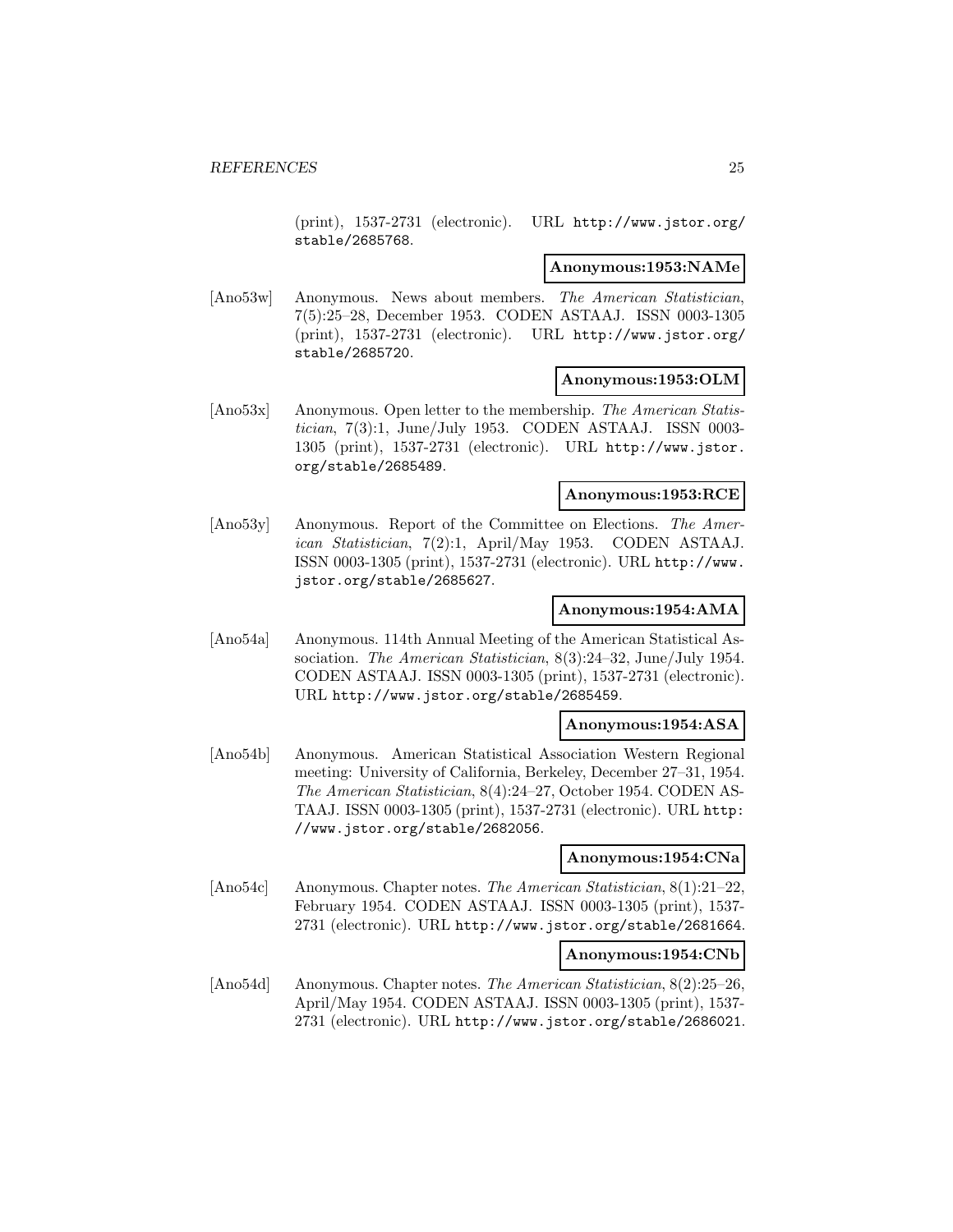### **Anonymous:1954:CNc**

[Ano54e] Anonymous. Chapter notes. The American Statistician, 8(3):37–38, June/July 1954. CODEN ASTAAJ. ISSN 0003-1305 (print), 1537- 2731 (electronic). URL http://www.jstor.org/stable/2685463.

### **Anonymous:1954:CNd**

[Ano54f] Anonymous. Chapter notes. The American Statistician, 8(4):40–42, October 1954. CODEN ASTAAJ. ISSN 0003-1305 (print), 1537- 2731 (electronic). URL http://www.jstor.org/stable/2682062.

# **Anonymous:1954:CNe**

[Ano54g] Anonymous. Chapter notes. The American Statistician, 8(5):25–26, December 1954. CODEN ASTAAJ. ISSN 0003-1305 (print), 1537- 2731 (electronic). URL http://www.jstor.org/stable/2681550.

# **Anonymous:1954:CAR**

[Ano54h] Anonymous. Committees and Association representatives for 1954. The American Statistician, 8(2):20–21, April/May 1954. CODEN ASTAAJ. ISSN 0003-1305 (print), 1537-2731 (electronic). URL http://www.jstor.org/stable/2686018.

# **Anonymous:1954:CPA**

[Ano54i] Anonymous. Cooperative placement arranged with U.S. employment service. The American Statistician, 8(4):1, October 1954. CODEN ASTAAJ. ISSN 0003-1305 (print), 1537-2731 (electronic). URL http://www.jstor.org/stable/2682049.

### **Anonymous:1954:ENF**

[Ano54j] Anonymous. Election of new Fellows. The American Statistician, 8(1):17–18, February 1954. CODEN ASTAAJ. ISSN 0003- 1305 (print), 1537-2731 (electronic). URL http://www.jstor. org/stable/2681662.

# **Anonymous:1954:FMa**

[Ano54k] Anonymous. Front matter. The American Statistician, 8(1):??, February 1954. CODEN ASTAAJ. ISSN 0003-1305 (print), 1537- 2731 (electronic). URL http://www.jstor.org/stable/2681654.

# **Anonymous:1954:FMb**

[Ano54l] Anonymous. Front matter. The American Statistician, 8(2):24, April/May 1954. CODEN ASTAAJ. ISSN 0003-1305 (print), 1537- 2731 (electronic). URL http://www.jstor.org/stable/2686012.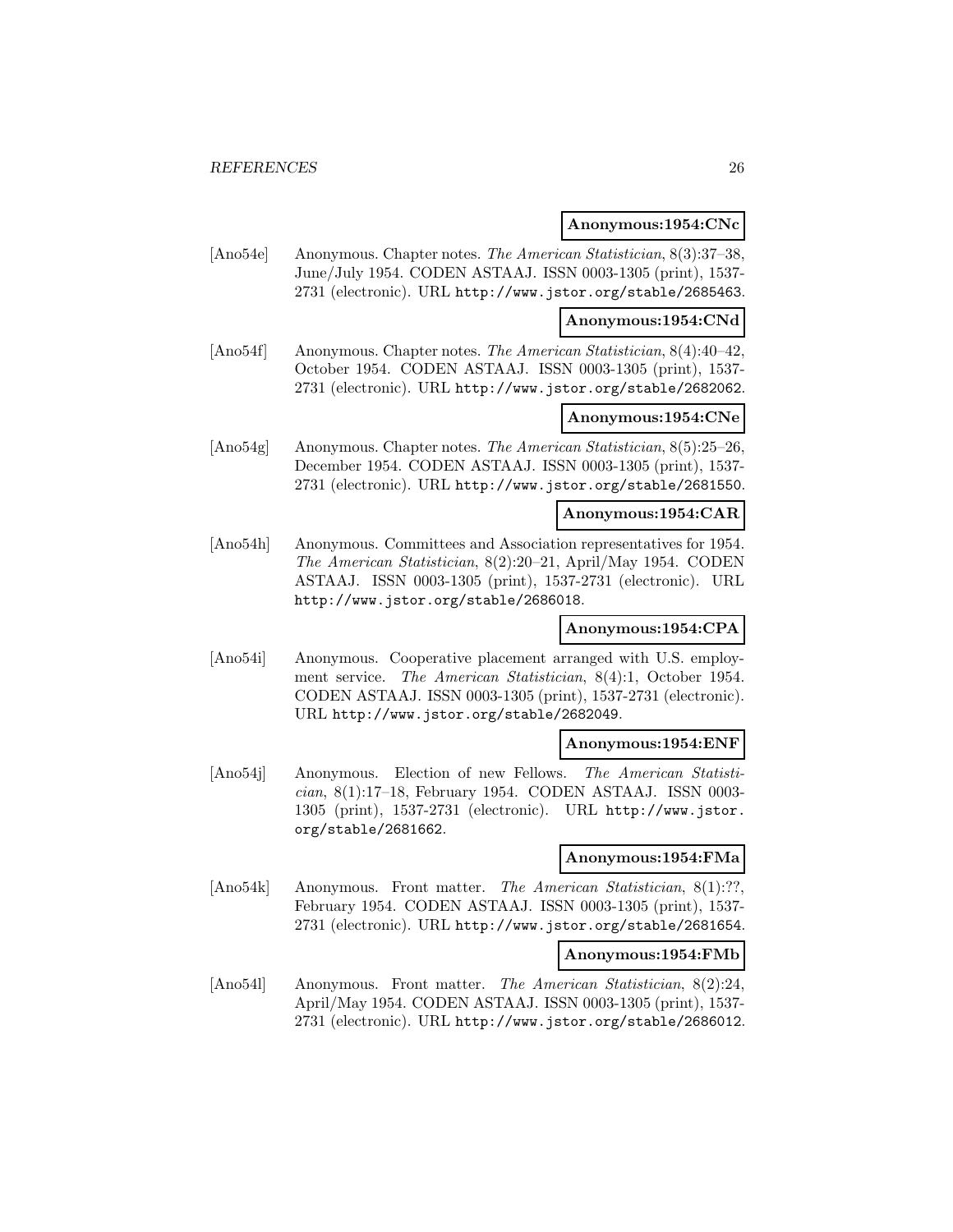### **Anonymous:1954:FMc**

[Ano54m] Anonymous. Front matter. The American Statistician, 8(3):??, June/July 1954. CODEN ASTAAJ. ISSN 0003-1305 (print), 1537- 2731 (electronic). URL http://www.jstor.org/stable/2685451.

### **Anonymous:1954:FMd**

[Ano54n] Anonymous. Front matter. The American Statistician, 8(4):35, October 1954. CODEN ASTAAJ. ISSN 0003-1305 (print), 1537- 2731 (electronic). URL http://www.jstor.org/stable/2682048.

# **Anonymous:1954:FMe**

[Ano54o] Anonymous. Front matter. The American Statistician, 8(5):1, December 1954. CODEN ASTAAJ. ISSN 0003-1305 (print), 1537- 2731 (electronic). URL http://www.jstor.org/stable/2681542.

## **Anonymous:1954:NSS**

[Ano54p] Anonymous. New section on social statistics. The American Statistician, 8(1):15–16, February 1954. CODEN ASTAAJ. ISSN 0003- 1305 (print), 1537-2731 (electronic). URL http://www.jstor. org/stable/2681661.

### **Anonymous:1954:Na**

[Ano54q] Anonymous. News. The American Statistician, 8(1):2–3, February 1954. CODEN ASTAAJ. ISSN 0003-1305 (print), 1537-2731 (electronic). URL http://www.jstor.org/stable/2681656.

#### **Anonymous:1954:Nb**

[Ano54r] Anonymous. News. The American Statistician, 8(2):2–4, April/ May 1954. CODEN ASTAAJ. ISSN 0003-1305 (print), 1537-2731 (electronic). URL http://www.jstor.org/stable/2686014.

# **Anonymous:1954:Nc**

[Ano54s] Anonymous. News. The American Statistician, 8(3):2–3, June/ July 1954. CODEN ASTAAJ. ISSN 0003-1305 (print), 1537-2731 (electronic). URL http://www.jstor.org/stable/2685453.

# **Anonymous:1954:Nd**

[Ano54t] Anonymous. News. The American Statistician, 8(4):2–4, October 1954. CODEN ASTAAJ. ISSN 0003-1305 (print), 1537-2731 (electronic). URL http://www.jstor.org/stable/2682050.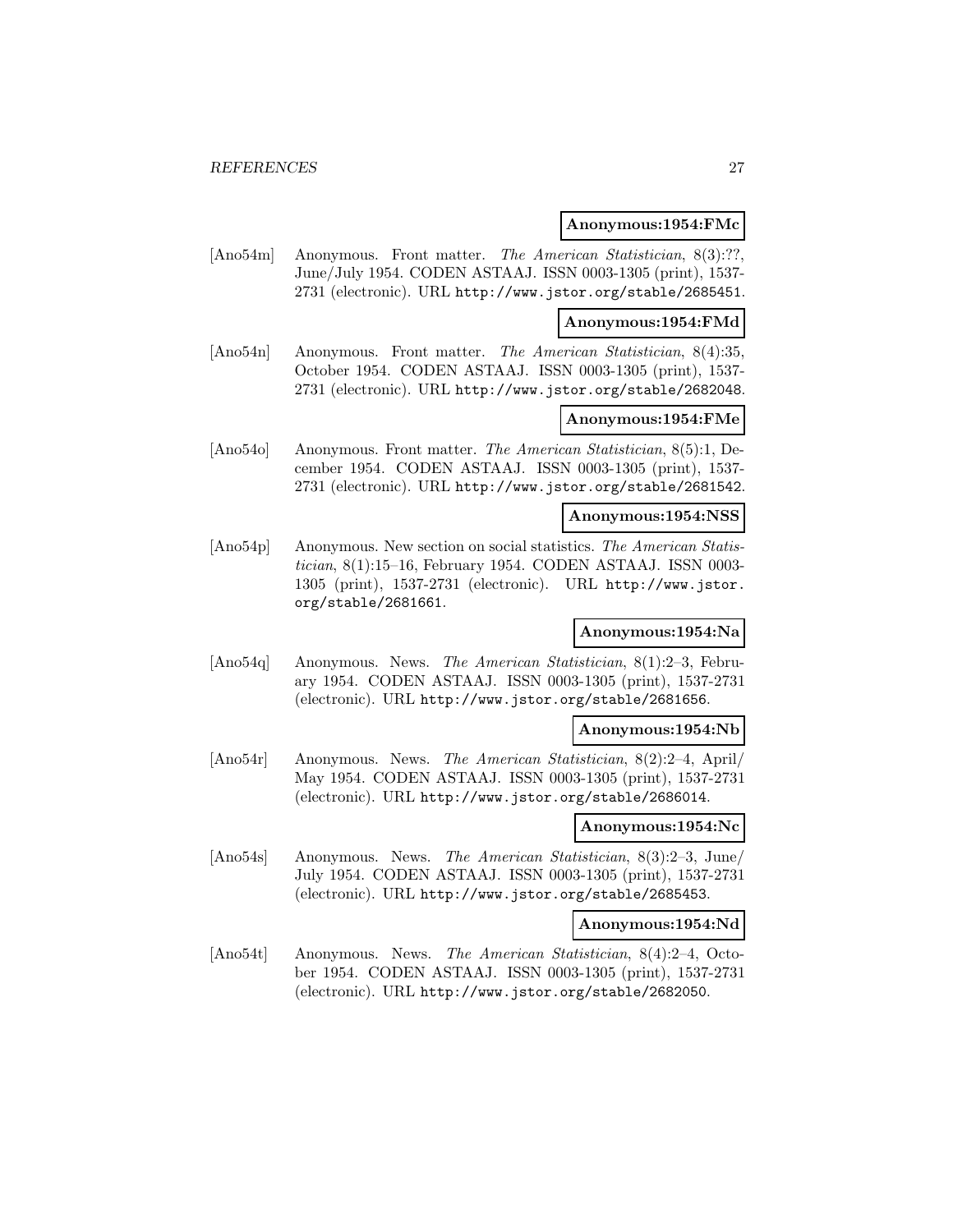#### **Anonymous:1954:Ne**

[Ano54u] Anonymous. News. The American Statistician, 8(5):2–22, December 1954. CODEN ASTAAJ. ISSN 0003-1305 (print), 1537-2731 (electronic). URL http://www.jstor.org/stable/2681543.

### **Anonymous:1954:NAMa**

[Ano54v] Anonymous. News about members. The American Statistician, 8(1):19–20, February 1954. CODEN ASTAAJ. ISSN 0003-1305 (print), 1537-2731 (electronic). URL http://www.jstor.org/ stable/2681663.

# **Anonymous:1954:NAMb**

[Ano54w] Anonymous. News about members. The American Statistician, 8(2):22–23, April/May 1954. CODEN ASTAAJ. ISSN 0003- 1305 (print), 1537-2731 (electronic). URL http://www.jstor. org/stable/2686020.

### **Anonymous:1954:NAMc**

[Ano54x] Anonymous. News about members. The American Statistician, 8(3):36, June/July 1954. CODEN ASTAAJ. ISSN 0003-1305 (print), 1537-2731 (electronic). URL http://www.jstor.org/ stable/2685462.

# **Anonymous:1954:NAMd**

[Ano54y] Anonymous. News about members. The American Statistician, 8(4):36–37, October 1954. CODEN ASTAAJ. ISSN 0003-1305 (print), 1537-2731 (electronic). URL http://www.jstor.org/ stable/2682059.

# **Anonymous:1954:NAMe**

[Ano54z] Anonymous. News about members. The American Statistician, 8(5):23–24, December 1954. CODEN ASTAAJ. ISSN 0003-1305 (print), 1537-2731 (electronic). URL http://www.jstor.org/ stable/2681549.

### **Anonymous:1954:POA**

[Ano54-27] Anonymous. Permanent organization for the Advisory Committee on Statistical Policy to the Office of Statistical Standards, Bureau of the Budget. The American Statistician, 8(3):33, June/July 1954. CODEN ASTAAJ. ISSN 0003-1305 (print), 1537-2731 (electronic). URL http://www.jstor.org/stable/2685460.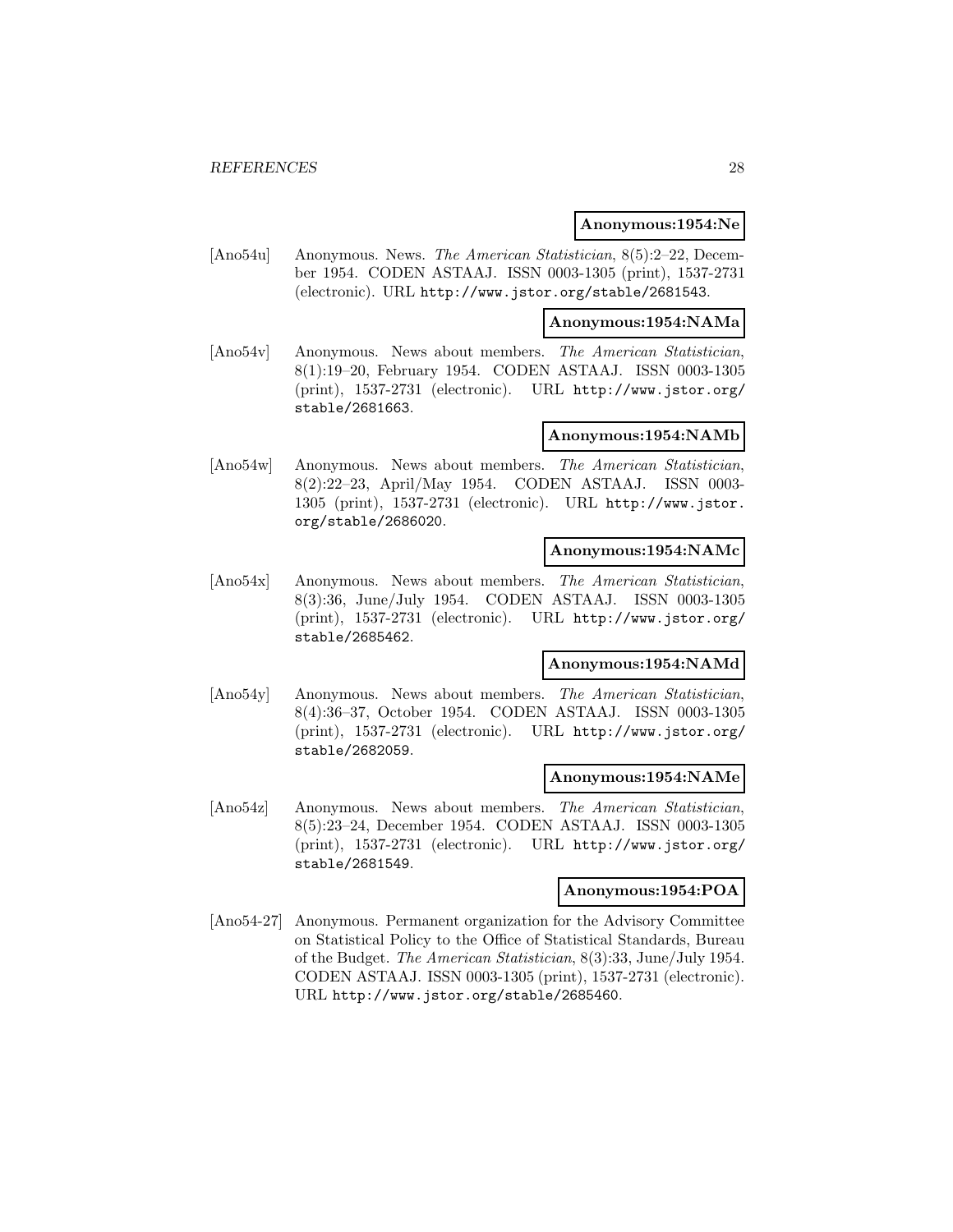#### **Anonymous:1954:RHS**

[Ano54-28] Anonymous. Resolution honoring Stuart A. Rice. The American Statistician, 8(4):38–39, October 1954. CODEN ASTAAJ. ISSN 0003-1305 (print), 1537-2731 (electronic). URL http://www. jstor.org/stable/2682060.

# **Anonymous:1955:BMa**

[Ano55a] Anonymous. Back matter. The American Statistician, 9(1):??, February 1955. CODEN ASTAAJ. ISSN 0003-1305 (print), 1537- 2731 (electronic). URL http://www.jstor.org/stable/2682356.

# **Anonymous:1955:BMb**

[Ano55b] Anonymous. Back matter. The American Statistician, 9(3):28–29, June 1955. CODEN ASTAAJ. ISSN 0003-1305 (print), 1537-2731 (electronic). URL http://www.jstor.org/stable/2681463.

# **Anonymous:1955:BMc**

[Ano55c] Anonymous. Back matter. The American Statistician, 9(4):??, October 1955. CODEN ASTAAJ. ISSN 0003-1305 (print), 1537- 2731 (electronic). URL http://www.jstor.org/stable/2682121.

# **Anonymous:1955:CNa**

[Ano55d] Anonymous. Chapter notes. The American Statistician, 9(1):28–29, February 1955. CODEN ASTAAJ. ISSN 0003-1305 (print), 1537- 2731 (electronic). URL http://www.jstor.org/stable/2682355.

#### **Anonymous:1955:CNb**

[Ano55e] Anonymous. Chapter notes. The American Statistician, 9(2):29–30, April 1955. CODEN ASTAAJ. ISSN 0003-1305 (print), 1537-2731 (electronic). URL http://www.jstor.org/stable/2681974.

# **Anonymous:1955:CNc**

[Ano55f] Anonymous. Chapter notes. The American Statistician, 9(3):24–27, June 1955. CODEN ASTAAJ. ISSN 0003-1305 (print), 1537-2731 (electronic). URL http://www.jstor.org/stable/2681462.

### **Anonymous:1955:CNd**

[Ano55g] Anonymous. Chapter notes. The American Statistician, 9(4):34–36, October 1955. CODEN ASTAAJ. ISSN 0003-1305 (print), 1537- 2731 (electronic). URL http://www.jstor.org/stable/2682120.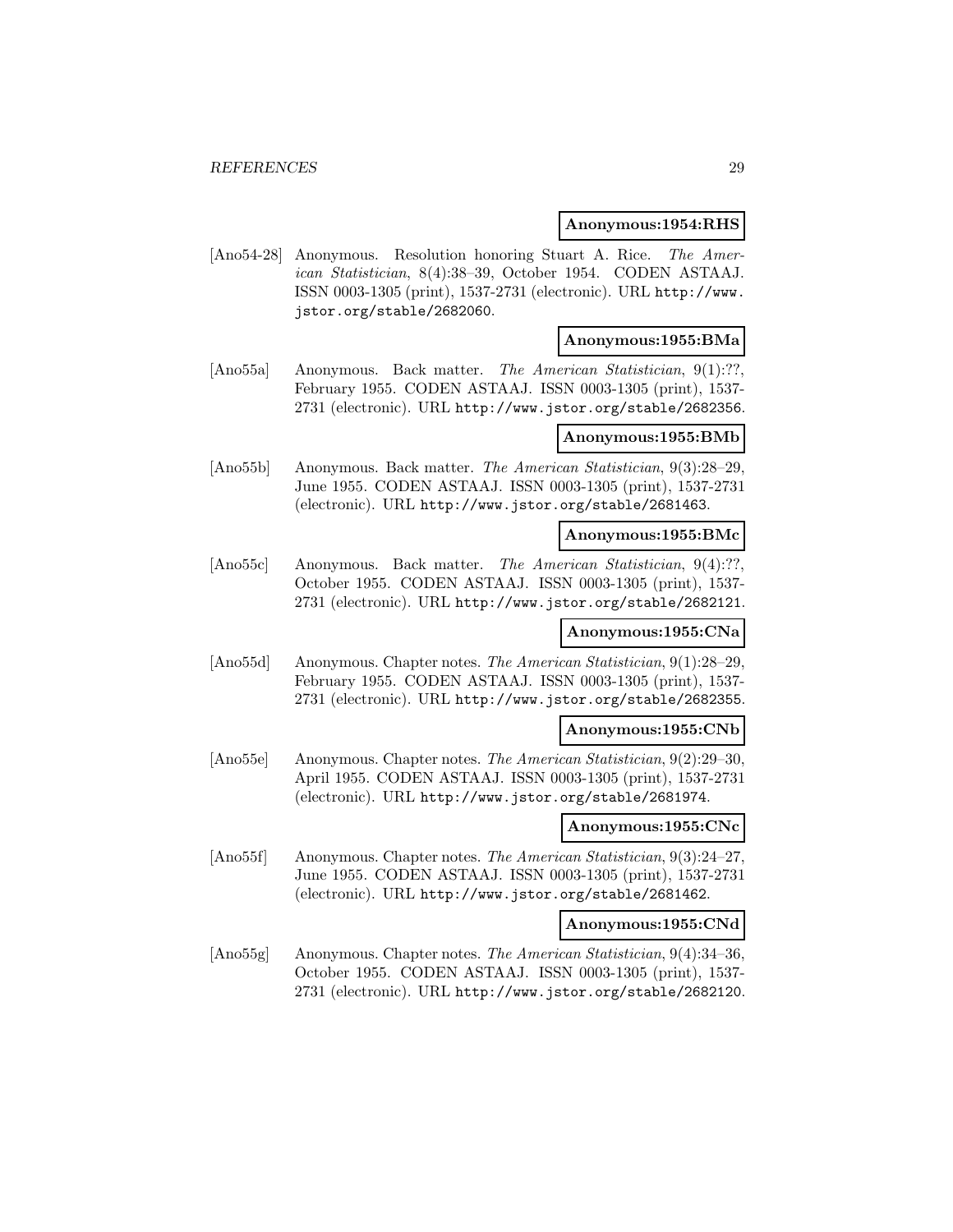#### **Anonymous:1955:CNe**

[Ano55h] Anonymous. Chapter notes. The American Statistician, 9(5):25–26, December 1955. CODEN ASTAAJ. ISSN 0003-1305 (print), 1537- 2731 (electronic). URL http://www.jstor.org/stable/2685506.

### **Anonymous:1955:FMa**

[Ano55i] Anonymous. Front matter. The American Statistician, 9(1):1–18, February 1955. CODEN ASTAAJ. ISSN 0003-1305 (print), 1537- 2731 (electronic). URL http://www.jstor.org/stable/2682345.

# **Anonymous:1955:FMb**

[Ano55j] Anonymous. Front matter. The American Statistician, 9(2):1–26, April 1955. CODEN ASTAAJ. ISSN 0003-1305 (print), 1537-2731 (electronic). URL http://www.jstor.org/stable/2681966.

## **Anonymous:1955:FMc**

[Ano55k] Anonymous. Front matter. The American Statistician, 9(3):??, June 1955. CODEN ASTAAJ. ISSN 0003-1305 (print), 1537-2731 (electronic). URL http://www.jstor.org/stable/2681453.

# **Anonymous:1955:FMd**

[Ano55l] Anonymous. Front matter. The American Statistician, 9(4):1–27, October 1955. CODEN ASTAAJ. ISSN 0003-1305 (print), 1537- 2731 (electronic). URL http://www.jstor.org/stable/2682112.

# **Anonymous:1955:FMe**

[Ano55m] Anonymous. Front matter. The American Statistician, 9(5):1–22, December 1955. CODEN ASTAAJ. ISSN 0003-1305 (print), 1537- 2731 (electronic). URL http://www.jstor.org/stable/2685499.

#### **Anonymous:1955:Na**

[Ano55n] Anonymous. News. The American Statistician, 9(1):2–4, February 1955. CODEN ASTAAJ. ISSN 0003-1305 (print), 1537-2731 (electronic). URL http://www.jstor.org/stable/2682346.

#### **Anonymous:1955:Nb**

[Ano55o] Anonymous. News. The American Statistician, 9(2):2–6, April 1955. CODEN ASTAAJ. ISSN 0003-1305 (print), 1537-2731 (electronic). URL http://www.jstor.org/stable/2681967.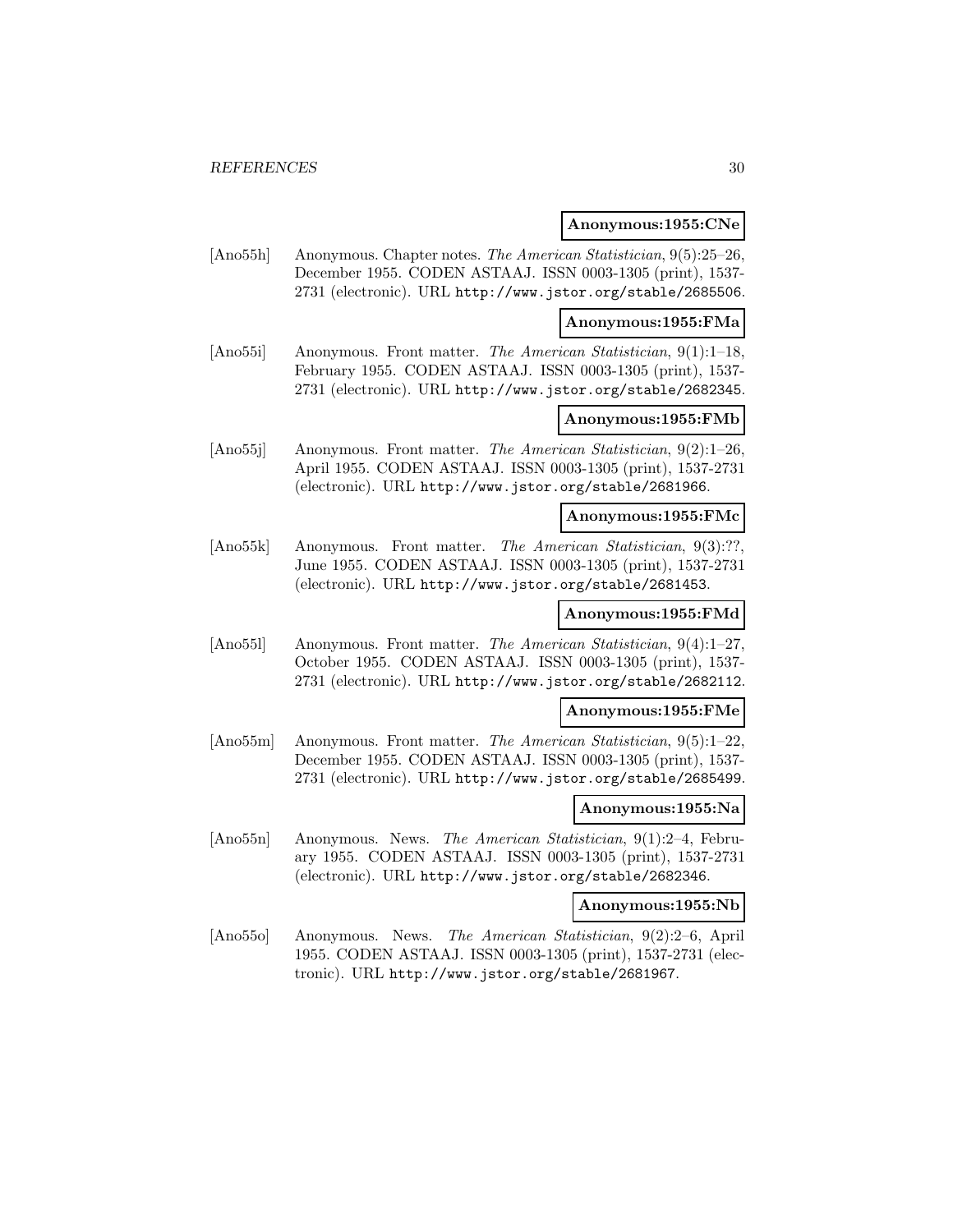### **Anonymous:1955:Nc**

[Ano55p] Anonymous. News. The American Statistician, 9(3):2–3, June 1955. CODEN ASTAAJ. ISSN 0003-1305 (print), 1537-2731 (electronic). URL http://www.jstor.org/stable/2681455.

### **Anonymous:1955:Nd**

[Ano55q] Anonymous. News. The American Statistician, 9(4):2–5, October 1955. CODEN ASTAAJ. ISSN 0003-1305 (print), 1537-2731 (electronic). URL http://www.jstor.org/stable/2682113.

# **Anonymous:1955:Ne**

[Ano55r] Anonymous. News. The American Statistician, 9(5):2–11, December 1955. CODEN ASTAAJ. ISSN 0003-1305 (print), 1537-2731 (electronic). URL http://www.jstor.org/stable/2685500.

## **Anonymous:1955:NAMa**

[Ano55s] Anonymous. News about members. The American Statistician, 9(1):26–27, February 1955. CODEN ASTAAJ. ISSN 0003-1305 (print), 1537-2731 (electronic). URL http://www.jstor.org/ stable/2682354.

# **Anonymous:1955:NAMb**

[Ano55t] Anonymous. News about members. The American Statistician, 9 (2):27–28, April 1955. CODEN ASTAAJ. ISSN 0003-1305 (print), 1537-2731 (electronic). URL http://www.jstor.org/stable/ 2681973.

#### **Anonymous:1955:NAMc**

[Ano55u] Anonymous. News about members. The American Statistician, 9 (3):23–24, June 1955. CODEN ASTAAJ. ISSN 0003-1305 (print), 1537-2731 (electronic). URL http://www.jstor.org/stable/ 2681461.

# **Anonymous:1955:NAMd**

[Ano55v] Anonymous. News about members. The American Statistician, 9(4):31–33, October 1955. CODEN ASTAAJ. ISSN 0003-1305 (print), 1537-2731 (electronic). URL http://www.jstor.org/ stable/2682119.

#### **Anonymous:1955:NAMe**

[Ano55w] Anonymous. News about members. The American Statistician, 9(5):23–24, December 1955. CODEN ASTAAJ. ISSN 0003-1305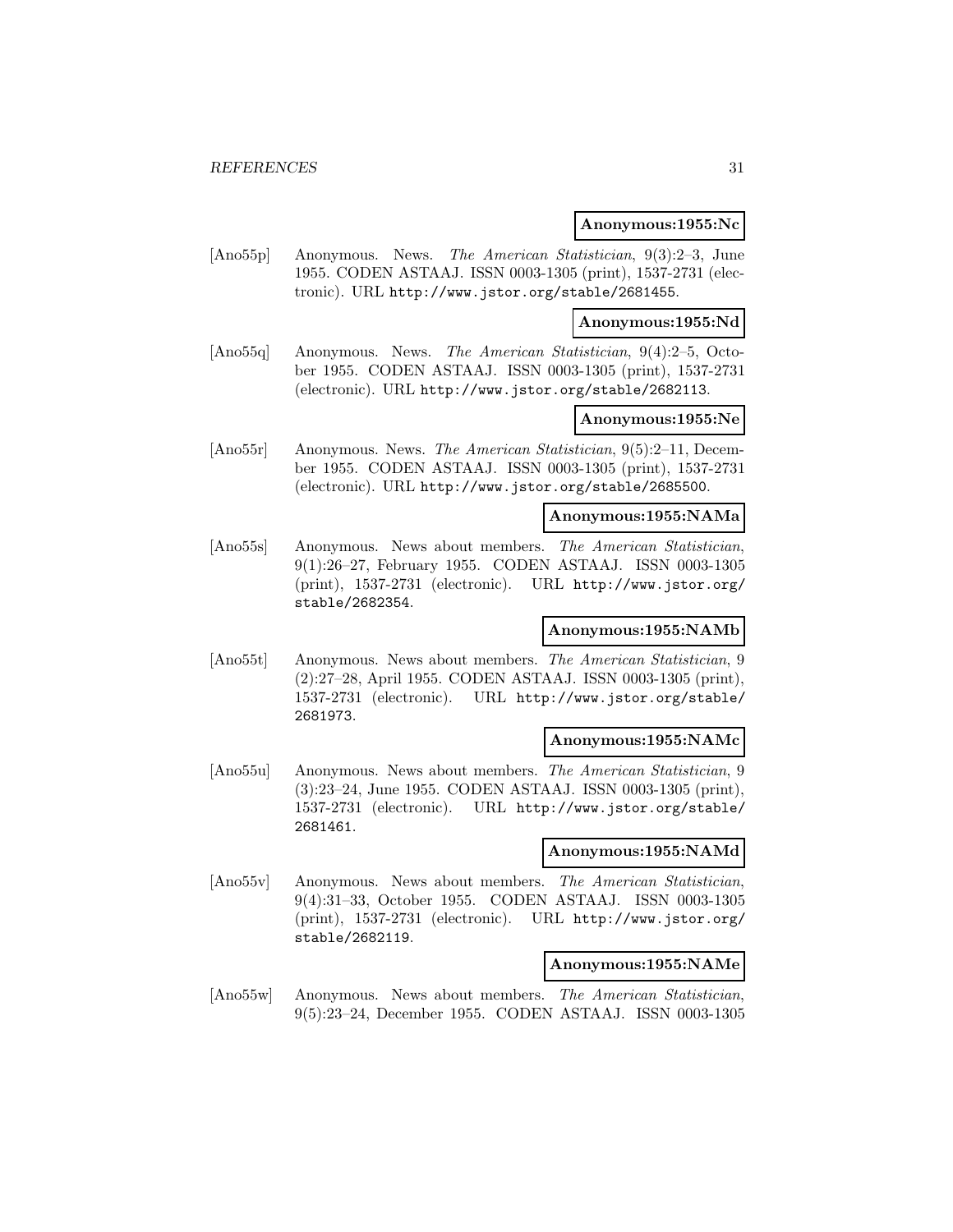(print), 1537-2731 (electronic). URL http://www.jstor.org/ stable/2685505.

# **Anonymous:1955:PAM**

[Ano55x] Anonymous. Program of the 115th Annual Meeting of the American Statistical Association. The American Statistician, 9(4):18–26, October 1955. CODEN ASTAAJ. ISSN 0003-1305 (print), 1537- 2731 (electronic). URL http://www.jstor.org/stable/2682117.

### **Anonymous:1956:BM**

[Ano56a] Anonymous. Back matter. The American Statistician, 10(3):30, June 1956. CODEN ASTAAJ. ISSN 0003-1305 (print), 1537-2731 (electronic). URL http://www.jstor.org/stable/2681780.

### **Anonymous:1956:CNa**

[Ano56b] Anonymous. Chapter notes. The American Statistician, 10(1):20– 22, February 1956. CODEN ASTAAJ. ISSN 0003-1305 (print), 1537-2731 (electronic). URL http://www.jstor.org/stable/ 2681472.

# **Anonymous:1956:CNb**

[Ano56c] Anonymous. Chapter notes. The American Statistician, 10(2):20– 22, April 1956. CODEN ASTAAJ. ISSN 0003-1305 (print), 1537- 2731 (electronic). URL http://www.jstor.org/stable/2681603.

# **Anonymous:1956:CNc**

[Ano56d] Anonymous. Chapter notes. The American Statistician, 10(3):27– 29, June 1956. CODEN ASTAAJ. ISSN 0003-1305 (print), 1537- 2731 (electronic). URL http://www.jstor.org/stable/2681779.

# **Anonymous:1956:CNd**

[Ano56e] Anonymous. Chapter notes. The American Statistician, 10(4):27– 29, October 1956. CODEN ASTAAJ. ISSN 0003-1305 (print), 1537- 2731 (electronic). URL http://www.jstor.org/stable/2681329.

### **Anonymous:1956:CNe**

[Ano56f] Anonymous. Chapter notes. The American Statistician, 10(5):25– 26, December 1956. CODEN ASTAAJ. ISSN 0003-1305 (print), 1537-2731 (electronic). URL http://www.jstor.org/stable/ 2681702.

# **Anonymous:1956:CMR**

[Ano56g] Anonymous. Correction: Multiple regression and correlation analysis on the IBM Type 701 and Type 704 electronic data processing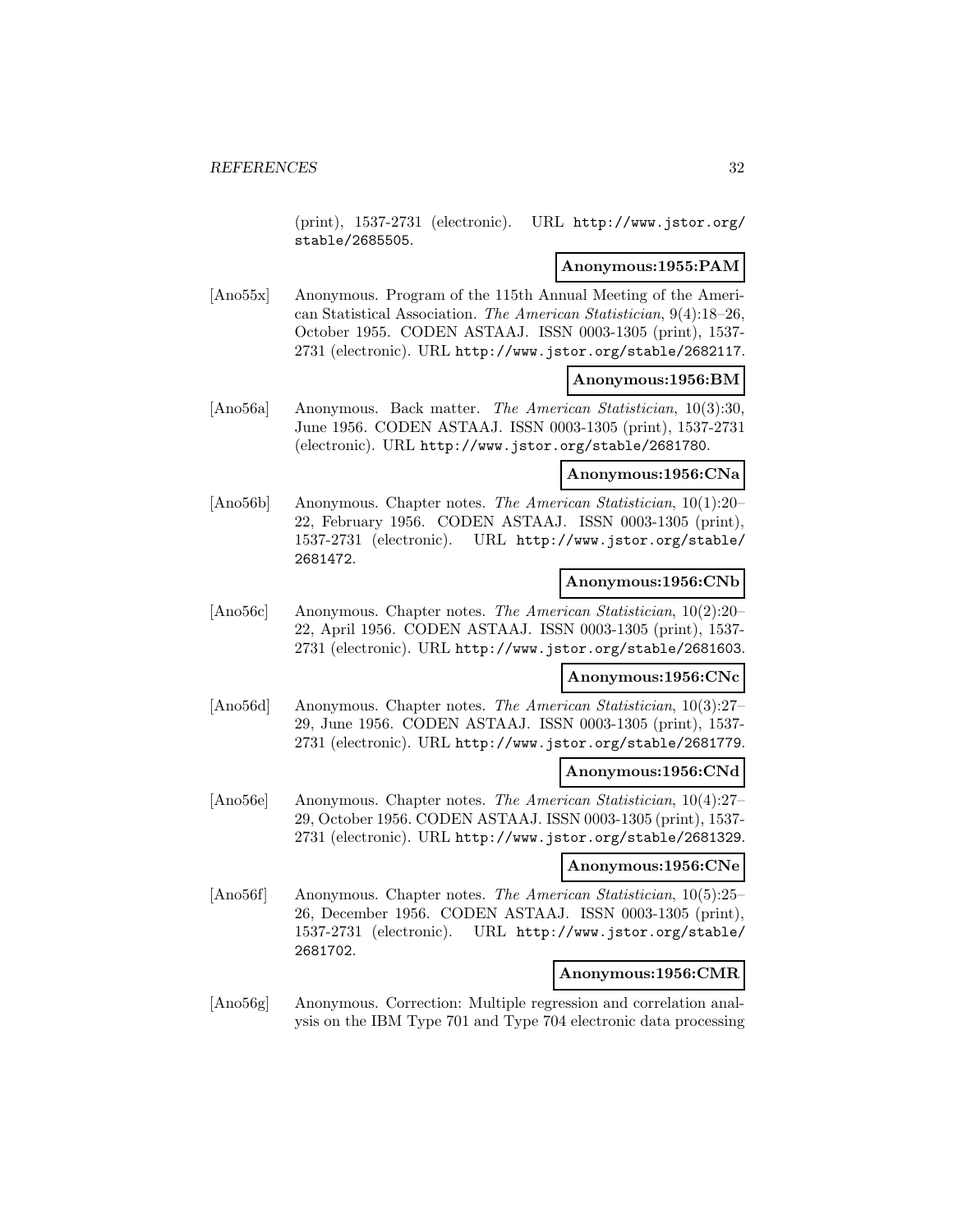machines. The American Statistician, 10(3):24, June 1956. CO-DEN ASTAAJ. ISSN 0003-1305 (print), 1537-2731 (electronic). URL http://www.jstor.org/stable/2681777. See [BQ56].

# **Anonymous:1956:FMa**

[Ano56h] Anonymous. Front matter. The American Statistician, 10(1):1–18, February 1956. CODEN ASTAAJ. ISSN 0003-1305 (print), 1537- 2731 (electronic). URL http://www.jstor.org/stable/2681464.

# **Anonymous:1956:FMb**

[Ano56i] Anonymous. Front matter. The American Statistician, 10(2):1–19, April 1956. CODEN ASTAAJ. ISSN 0003-1305 (print), 1537-2731 (electronic). URL http://www.jstor.org/stable/2681594.

## **Anonymous:1956:FMc**

[Ano56j] Anonymous. Front matter. The American Statistician, 10(3):1–22, June 1956. CODEN ASTAAJ. ISSN 0003-1305 (print), 1537-2731 (electronic). URL http://www.jstor.org/stable/2681770.

# **Anonymous:1956:FMd**

[Ano56k] Anonymous. Front matter. The American Statistician, 10(4):19, October 1956. CODEN ASTAAJ. ISSN 0003-1305 (print), 1537- 2731 (electronic). URL http://www.jstor.org/stable/2681320.

# **Anonymous:1956:FMe**

[Ano56l] Anonymous. Front matter. The American Statistician, 10(5):1–22, December 1956. CODEN ASTAAJ. ISSN 0003-1305 (print), 1537- 2731 (electronic). URL http://www.jstor.org/stable/2681696.

### **Anonymous:1956:Na**

[Ano56m] Anonymous. News. The American Statistician, 10(1):2–3, February 1956. CODEN ASTAAJ. ISSN 0003-1305 (print), 1537-2731 (electronic). URL http://www.jstor.org/stable/2681465.

### **Anonymous:1956:Nb**

[Ano56n] Anonymous. News. The American Statistician, 10(2):2–18, April 1956. CODEN ASTAAJ. ISSN 0003-1305 (print), 1537-2731 (electronic). URL http://www.jstor.org/stable/2681595.

# **Anonymous:1956:Nc**

[Ano56o] Anonymous. News. The American Statistician, 10(3):2–25, June 1956. CODEN ASTAAJ. ISSN 0003-1305 (print), 1537-2731 (electronic). URL http://www.jstor.org/stable/2681771.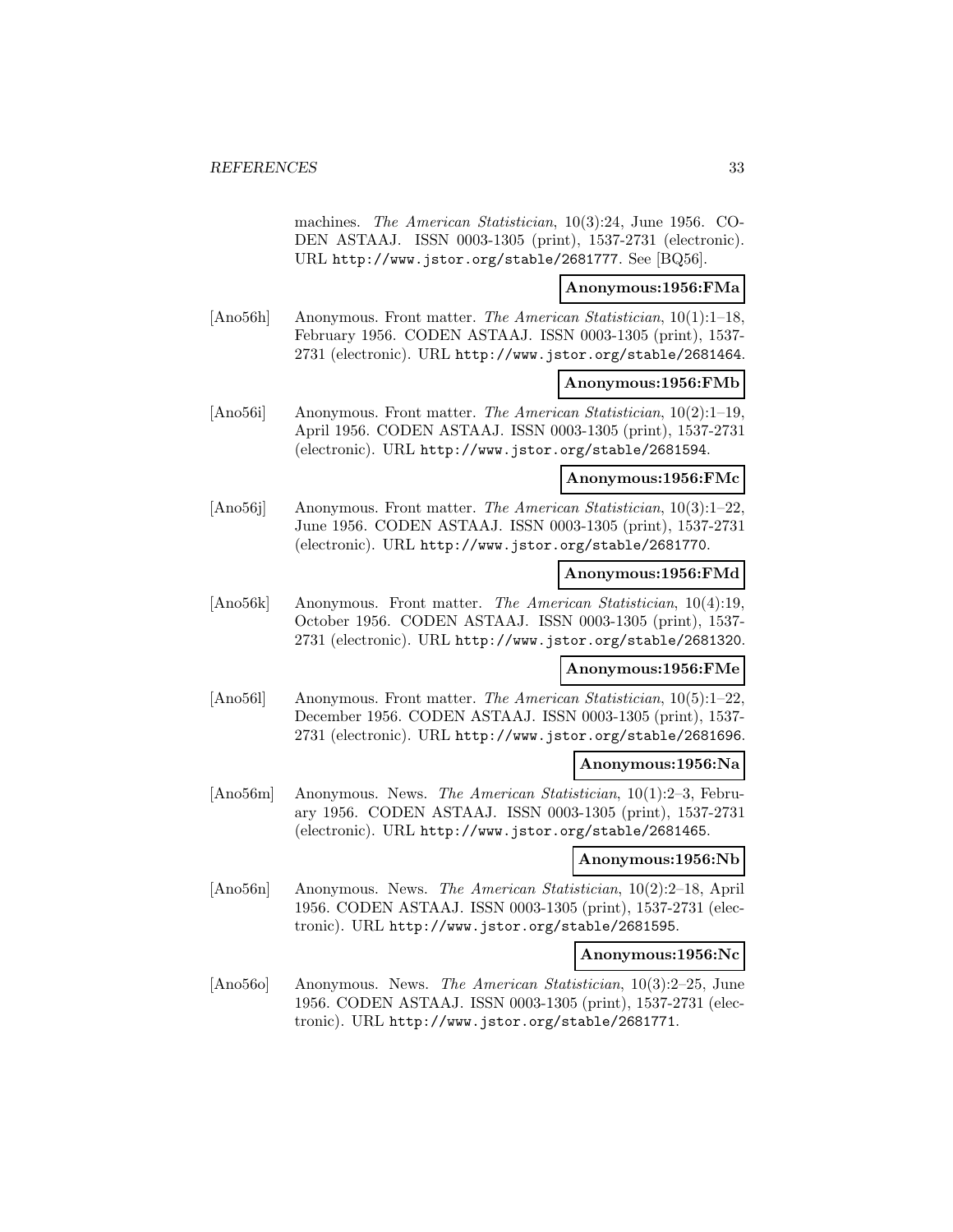### **Anonymous:1956:Nd**

[Ano56p] Anonymous. News. The American Statistician, 10(4):2–4, October 1956. CODEN ASTAAJ. ISSN 0003-1305 (print), 1537-2731 (electronic). URL http://www.jstor.org/stable/2681322.

**Anonymous:1956:Ne**

[Ano56q] Anonymous. News. The American Statistician, 10(5):2–7, December 1956. CODEN ASTAAJ. ISSN 0003-1305 (print), 1537-2731 (electronic). URL http://www.jstor.org/stable/2681697.

# **Anonymous:1956:NAMa**

[Ano56r] Anonymous. News about members. The American Statistician, 10(1):19–20, February 1956. CODEN ASTAAJ. ISSN 0003-1305 (print), 1537-2731 (electronic). URL http://www.jstor.org/ stable/2681471.

# **Anonymous:1956:NAMb**

[Ano56s] Anonymous. News about members. The American Statistician, 10(2):17–18, April 1956. CODEN ASTAAJ. ISSN 0003-1305 (print), 1537-2731 (electronic). URL http://www.jstor.org/ stable/2681602.

# **Anonymous:1956:NAMc**

[Ano56t] Anonymous. News about members. The American Statistician, 10(3):26–27, June 1956. CODEN ASTAAJ. ISSN 0003-1305 (print), 1537-2731 (electronic). URL http://www.jstor.org/ stable/2681778.

# **Anonymous:1956:NAMd**

[Ano56u] Anonymous. News about members. The American Statistician, 10(4):24–30, October 1956. CODEN ASTAAJ. ISSN 0003-1305 (print), 1537-2731 (electronic). URL http://www.jstor.org/ stable/2681328.

#### **Anonymous:1956:NAMe**

[Ano56v] Anonymous. News about members. The American Statistician, 10(5):23–24, December 1956. CODEN ASTAAJ. ISSN 0003- 1305 (print), 1537-2731 (electronic). URL http://www.jstor. org/stable/2681701.

# **Anonymous:1956:PAM**

[Ano56w] Anonymous. Program of the 116th Annual Meeting of the American Statistical Association. The American Statistician, 10(3):14–21,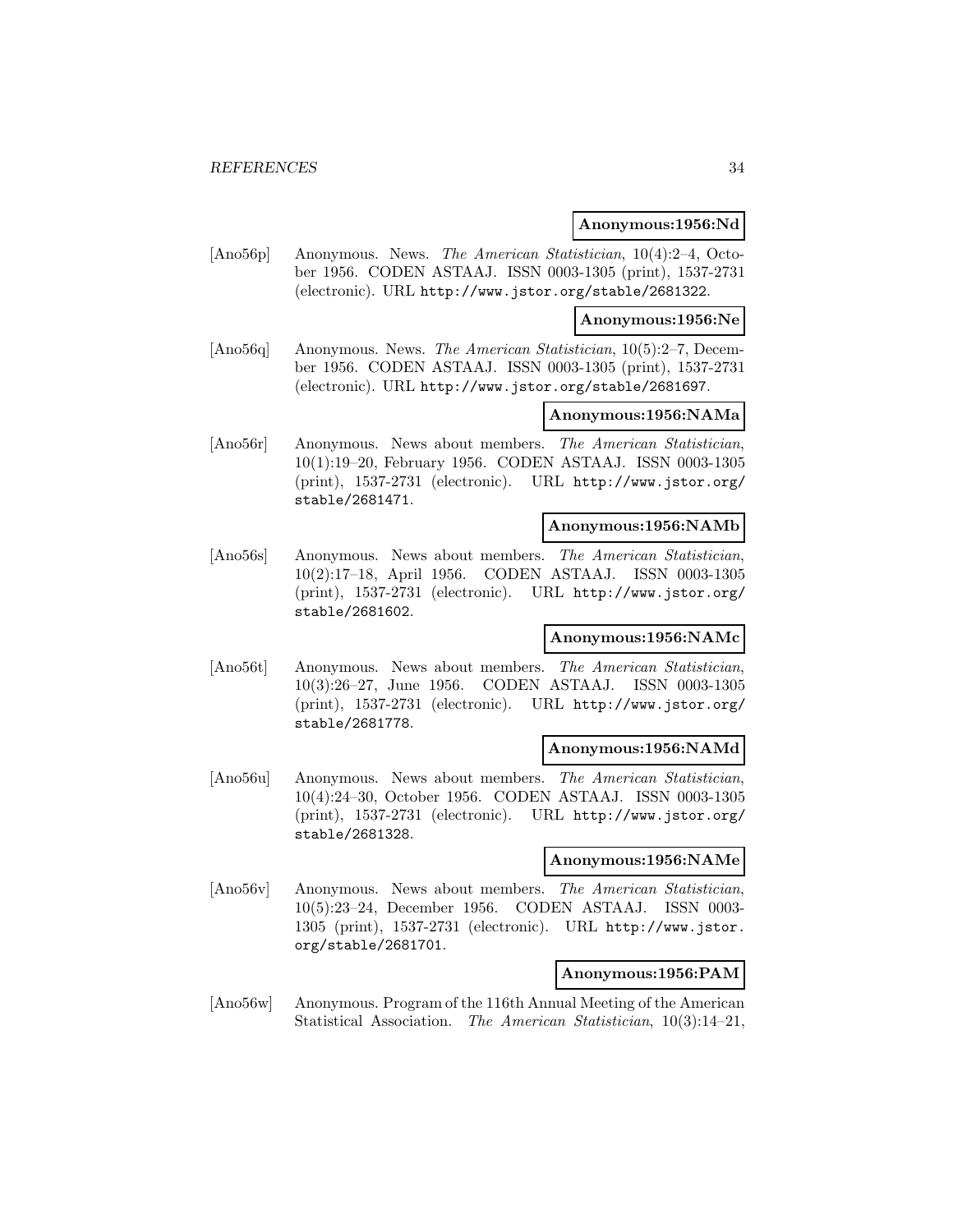June 1956. CODEN ASTAAJ. ISSN 0003-1305 (print), 1537-2731 (electronic). URL http://www.jstor.org/stable/2681775.

# **Anonymous:1956:RAH**

[Ano56x] Anonymous. Report of the Ad Hoc Committee to Explore Opinion on Standards. The American Statistician, 10(1):13–16, February 1956. CODEN ASTAAJ. ISSN 0003-1305 (print), 1537-2731 (electronic). URL http://www.jstor.org/stable/2681469.

### **Anonymous:1957:CNa**

[Ano57a] Anonymous. Chapter notes. The American Statistician, 11(1):24– 26, February 1957. CODEN ASTAAJ. ISSN 0003-1305 (print), 1537-2731 (electronic). URL http://www.jstor.org/stable/ 2681855.

# **Anonymous:1957:CNb**

[Ano57b] Anonymous. Chapter notes. The American Statistician, 11(2):27– 29, April 1957. CODEN ASTAAJ. ISSN 0003-1305 (print), 1537- 2731 (electronic). URL http://www.jstor.org/stable/2681769.

# **Anonymous:1957:CNc**

[Ano57c] Anonymous. Chapter notes. The American Statistician, 11(3):36– 38, June 1957. CODEN ASTAAJ. ISSN 0003-1305 (print), 1537- 2731 (electronic). URL http://www.jstor.org/stable/2685683.

# **Anonymous:1957:CNd**

[Ano57d] Anonymous. Chapter notes. The American Statistician, 11(4):27– 30, October 1957. CODEN ASTAAJ. ISSN 0003-1305 (print), 1537- 2731 (electronic). URL http://www.jstor.org/stable/2681593.

# **Anonymous:1957:CNe**

[Ano57e] Anonymous. Chapter notes. The American Statistician, 11(5):29– 30, December 1957. CODEN ASTAAJ. ISSN 0003-1305 (print), 1537-2731 (electronic). URL http://www.jstor.org/stable/ 2682569.

# **Anonymous:1957:FMa**

[Ano57f] Anonymous. Front matter. The American Statistician, 11(1):1–23, February 1957. CODEN ASTAAJ. ISSN 0003-1305 (print), 1537- 2731 (electronic). URL http://www.jstor.org/stable/2681848.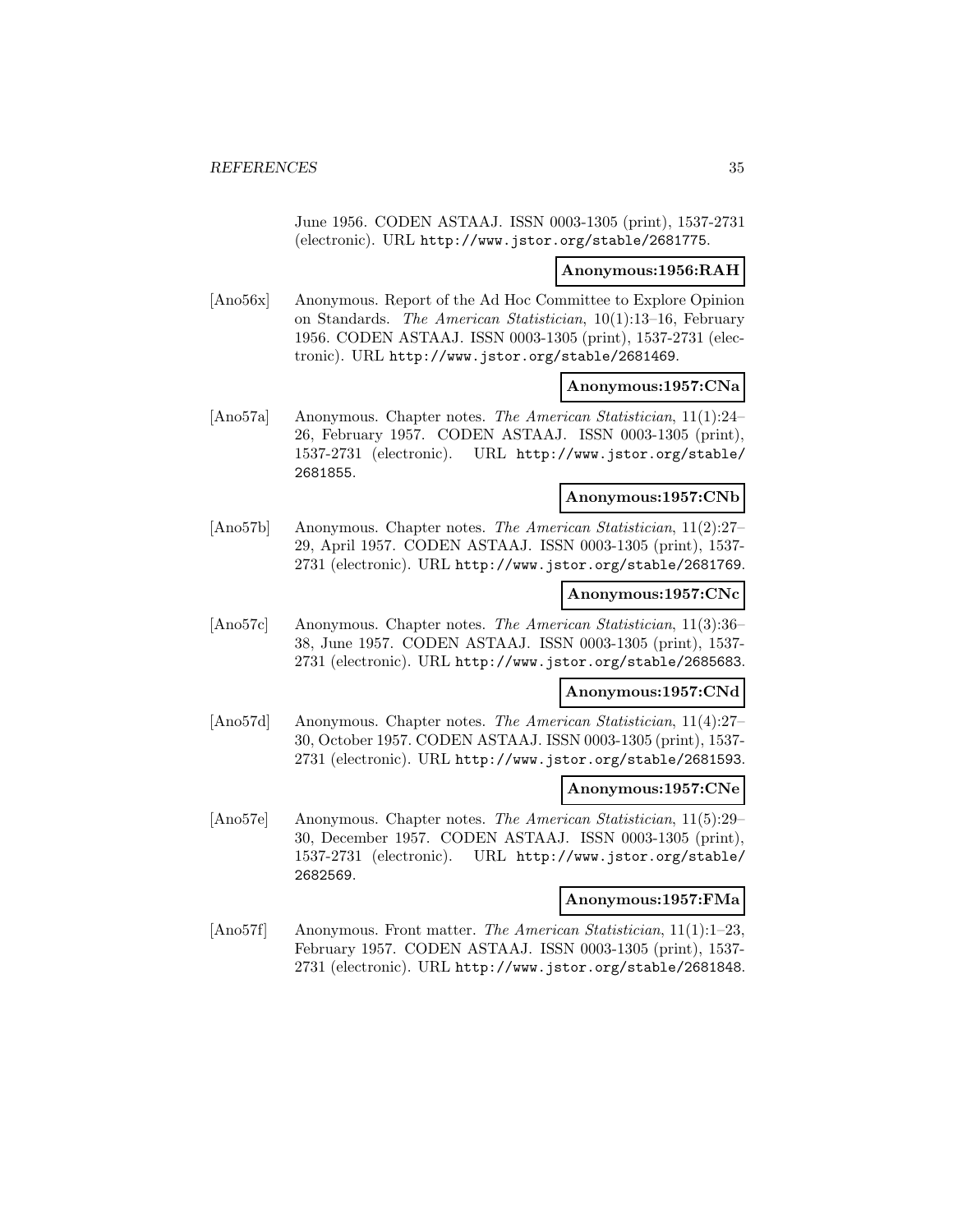### **Anonymous:1957:FMb**

[Ano57g] Anonymous. Front matter. The American Statistician, 11(2):1–26, April 1957. CODEN ASTAAJ. ISSN 0003-1305 (print), 1537-2731 (electronic). URL http://www.jstor.org/stable/2681761.

#### **Anonymous:1957:FMc**

[Ano57h] Anonymous. Front matter. The American Statistician, 11(3):1–34, June 1957. CODEN ASTAAJ. ISSN 0003-1305 (print), 1537-2731 (electronic). URL http://www.jstor.org/stable/2685676.

# **Anonymous:1957:FMd**

[Ano57i] Anonymous. Front matter. The American Statistician, 11(4):1–23, October 1957. CODEN ASTAAJ. ISSN 0003-1305 (print), 1537- 2731 (electronic). URL http://www.jstor.org/stable/2681582.

### **Anonymous:1957:FMe**

[Ano57j] Anonymous. Front matter. The American Statistician, 11(5):1–22, December 1957. CODEN ASTAAJ. ISSN 0003-1305 (print), 1537- 2731 (electronic). URL http://www.jstor.org/stable/2682562.

# **Anonymous:1957:Na**

[Ano57k] Anonymous. News. The American Statistician, 11(1):2–10, February 1957. CODEN ASTAAJ. ISSN 0003-1305 (print), 1537-2731 (electronic). URL http://www.jstor.org/stable/2681849.

### **Anonymous:1957:Nb**

[Ano57l] Anonymous. News. The American Statistician, 11(2):2–4, April 1957. CODEN ASTAAJ. ISSN 0003-1305 (print), 1537-2731 (electronic). URL http://www.jstor.org/stable/2681762.

#### **Anonymous:1957:Nc**

[Ano57m] Anonymous. News. The American Statistician, 11(3):2–5, June 1957. CODEN ASTAAJ. ISSN 0003-1305 (print), 1537-2731 (electronic). URL http://www.jstor.org/stable/2685677.

#### **Anonymous:1957:Nd**

[Ano57n] Anonymous. News. The American Statistician, 11(4):2–5, October 1957. CODEN ASTAAJ. ISSN 0003-1305 (print), 1537-2731 (electronic). URL http://www.jstor.org/stable/2681583.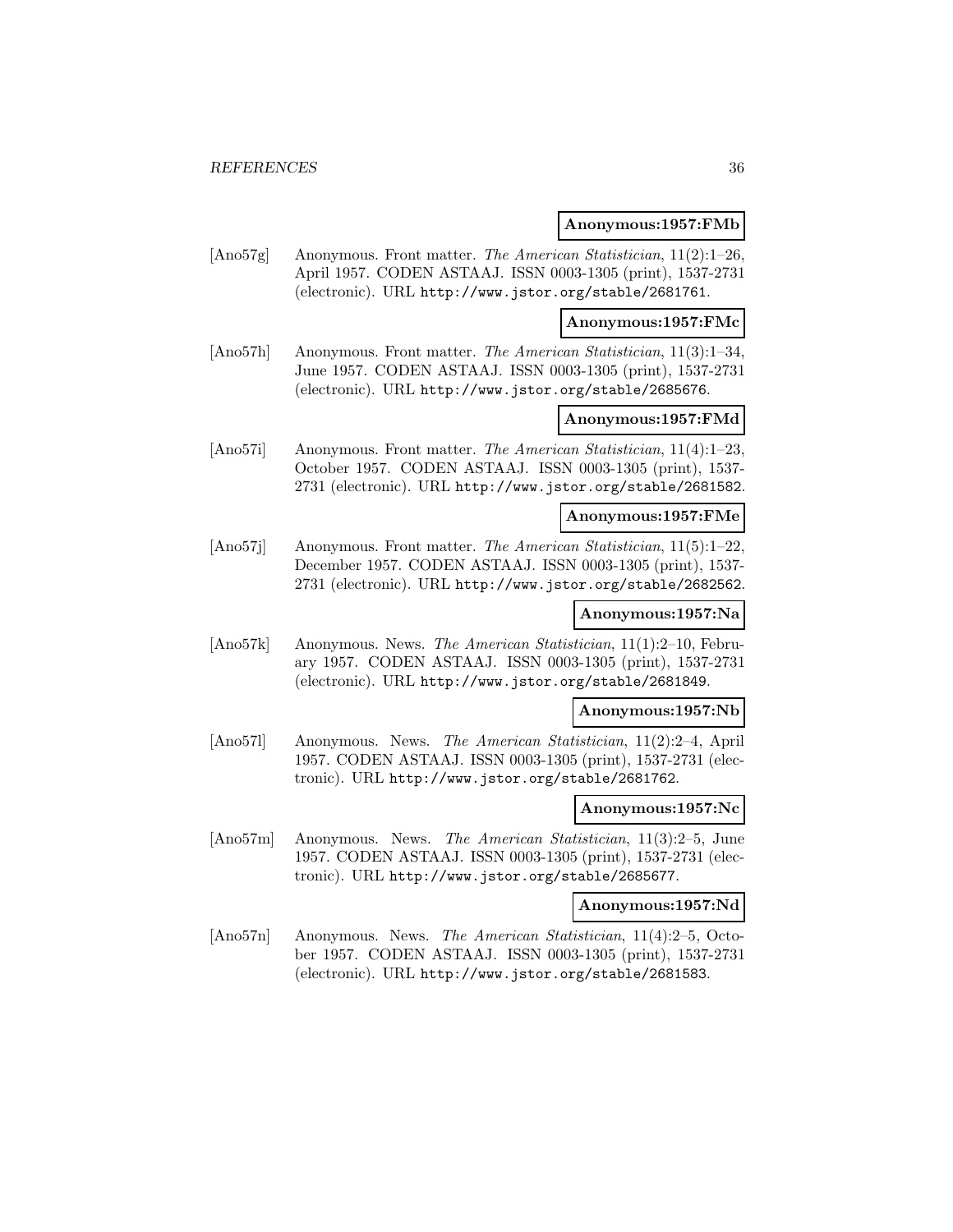#### **Anonymous:1957:Ne**

[Ano57o] Anonymous. News. The American Statistician, 11(5):2–6, December 1957. CODEN ASTAAJ. ISSN 0003-1305 (print), 1537-2731 (electronic). URL http://www.jstor.org/stable/2682563.

#### **Anonymous:1957:NAMa**

[Ano57p] Anonymous. News about members. The American Statistician, 11(1):21–22, February 1957. CODEN ASTAAJ. ISSN 0003-1305 (print), 1537-2731 (electronic). URL http://www.jstor.org/ stable/2681854.

### **Anonymous:1957:NAMb**

[Ano57q] Anonymous. News about members. The American Statistician, 11(2):24–25, April 1957. CODEN ASTAAJ. ISSN 0003-1305 (print), 1537-2731 (electronic). URL http://www.jstor.org/ stable/2681768.

### **Anonymous:1957:NAMc**

[Ano57r] Anonymous. News about members. The American Statistician, 11(3):35–36, June 1957. CODEN ASTAAJ. ISSN 0003-1305 (print), 1537-2731 (electronic). URL http://www.jstor.org/ stable/2685682.

### **Anonymous:1957:NAMd**

[Ano57s] Anonymous. News about members. The American Statistician, 11(4):25–27, October 1957. CODEN ASTAAJ. ISSN 0003-1305 (print), 1537-2731 (electronic). URL http://www.jstor.org/ stable/2681592.

### **Anonymous:1957:NAMe**

[Ano57t] Anonymous. News about members. The American Statistician, 11(5):27–28, December 1957. CODEN ASTAAJ. ISSN 0003- 1305 (print), 1537-2731 (electronic). URL http://www.jstor. org/stable/2682568.

#### **Anonymous:1957:PAM**

[Ano57u] Anonymous. Program of the 117th Annual Meeting of the American Statistical Association. The American Statistician, 11(3):20–30, June 1957. CODEN ASTAAJ. ISSN 0003-1305 (print), 1537-2731 (electronic). URL http://www.jstor.org/stable/2685680.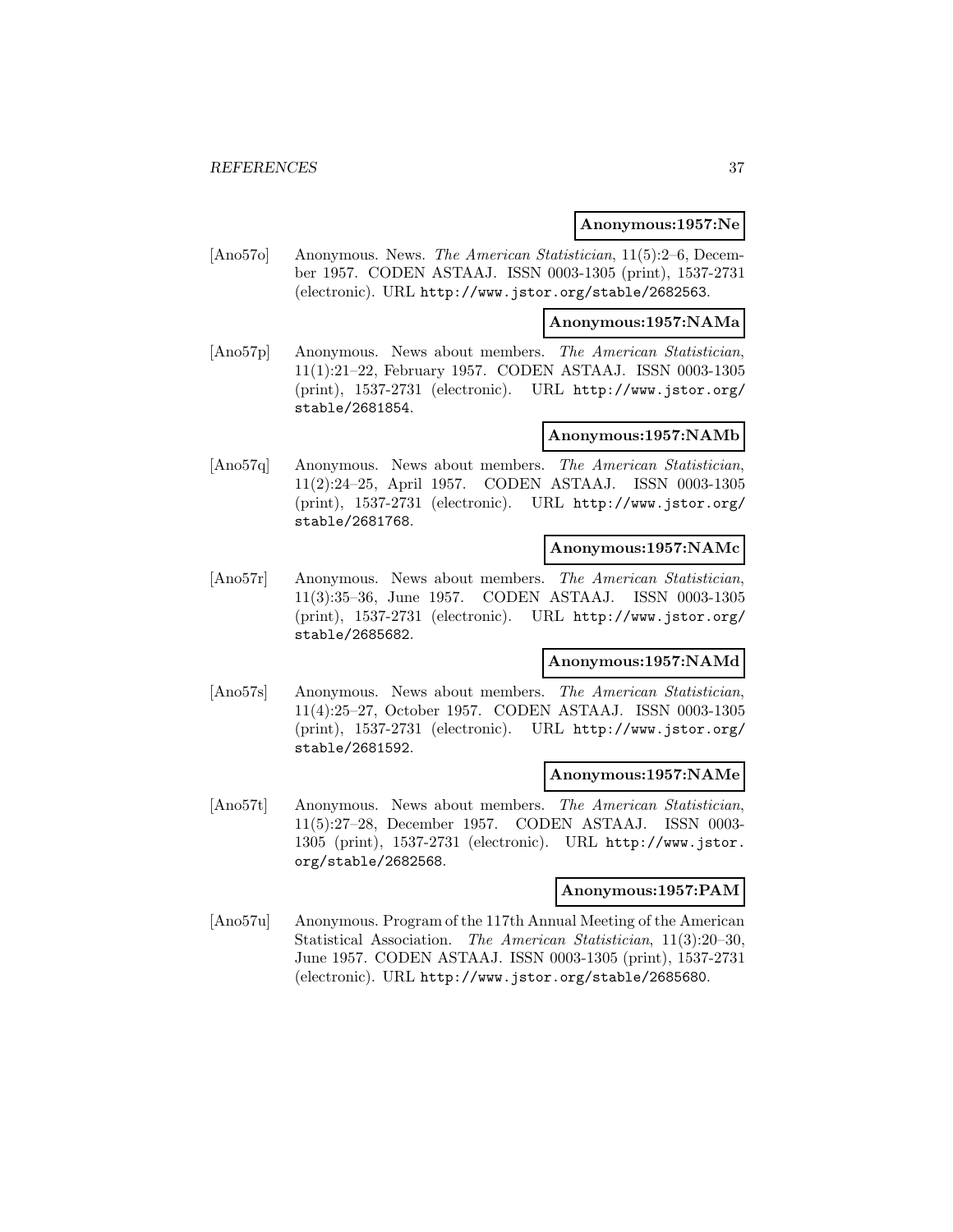#### **Anonymous:1958:BMa**

[Ano58a] Anonymous. Back matter. The American Statistician, 12(2):30, April 1958. CODEN ASTAAJ. ISSN 0003-1305 (print), 1537-2731 (electronic). URL http://www.jstor.org/stable/2681516.

#### **Anonymous:1958:BMb**

[Ano58b] Anonymous. Back matter. The American Statistician, 12(3):30, June 1958. CODEN ASTAAJ. ISSN 0003-1305 (print), 1537-2731 (electronic). URL http://www.jstor.org/stable/2682548.

### **Anonymous:1958:CNa**

[Ano58c] Anonymous. Chapter notes. The American Statistician, 12(1):32– 34, February 1958. CODEN ASTAAJ. ISSN 0003-1305 (print), 1537-2731 (electronic). URL http://www.jstor.org/stable/ 2682676.

#### **Anonymous:1958:CNb**

[Ano58d] Anonymous. Chapter notes. The American Statistician, 12(2):27– 28, April 1958. CODEN ASTAAJ. ISSN 0003-1305 (print), 1537- 2731 (electronic). URL http://www.jstor.org/stable/2681515.

## **Anonymous:1958:CNc**

[Ano58e] Anonymous. Chapter notes. The American Statistician, 12(3):27– 29, June 1958. CODEN ASTAAJ. ISSN 0003-1305 (print), 1537- 2731 (electronic). URL http://www.jstor.org/stable/2682547.

#### **Anonymous:1958:CNd**

[Ano58f] Anonymous. Chapter notes. The American Statistician, 12(4):39– 40, October 1958. CODEN ASTAAJ. ISSN 0003-1305 (print), 1537- 2731 (electronic). URL http://www.jstor.org/stable/2681790.

### **Anonymous:1958:CNe**

[Ano58g] Anonymous. Chapter notes. The American Statistician, 12(5):20– 21, December 1958. CODEN ASTAAJ. ISSN 0003-1305 (print), 1537-2731 (electronic). URL http://www.jstor.org/stable/ 2682275.

### **Anonymous:1958:FMa**

[Ano58h] Anonymous. Front matter. The American Statistician, 12(1):1–27, February 1958. CODEN ASTAAJ. ISSN 0003-1305 (print), 1537- 2731 (electronic). URL http://www.jstor.org/stable/2682666.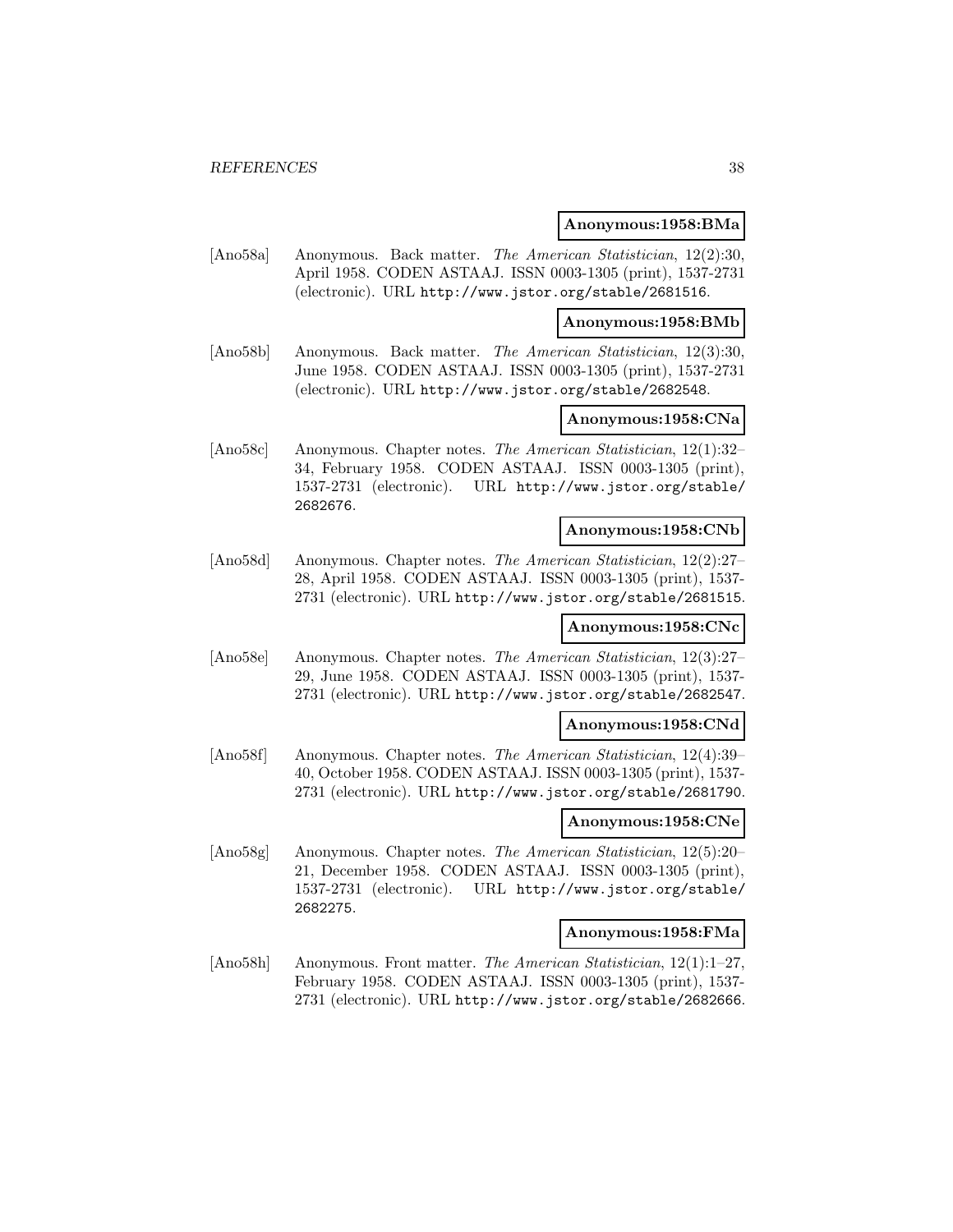#### **Anonymous:1958:FMb**

[Ano58i] Anonymous. Front matter. The American Statistician, 12(2):19–24, April 1958. CODEN ASTAAJ. ISSN 0003-1305 (print), 1537-2731 (electronic). URL http://www.jstor.org/stable/2681506.

**Anonymous:1958:FMc**

[Ano58j] Anonymous. Front matter. The American Statistician, 12(3):1–20, June 1958. CODEN ASTAAJ. ISSN 0003-1305 (print), 1537-2731 (electronic). URL http://www.jstor.org/stable/2682540.

### **Anonymous:1958:FMd**

[Ano58k] Anonymous. Front matter. The American Statistician, 12(4):23, October 1958. CODEN ASTAAJ. ISSN 0003-1305 (print), 1537- 2731 (electronic). URL http://www.jstor.org/stable/2681781.

#### **Anonymous:1958:FMe**

[Ano58l] Anonymous. Front matter. The American Statistician, 12(5):15, December 1958. CODEN ASTAAJ. ISSN 0003-1305 (print), 1537- 2731 (electronic). URL http://www.jstor.org/stable/2682267.

### **Anonymous:1958:ISA**

[Ano58m] Anonymous. International statistical activities. The American Statistician, 12(5):6–18, December 1958. CODEN ASTAAJ. ISSN 0003-1305 (print), 1537-2731 (electronic). URL http://www. jstor.org/stable/2682270.

#### **Anonymous:1958:Na**

[Ano58n] Anonymous. News. The American Statistician, 12(1):2–7, February 1958. CODEN ASTAAJ. ISSN 0003-1305 (print), 1537-2731 (electronic). URL http://www.jstor.org/stable/2682667.

### **Anonymous:1958:Nb**

[Ano58o] Anonymous. News. The American Statistician, 12(2):2–7, April 1958. CODEN ASTAAJ. ISSN 0003-1305 (print), 1537-2731 (electronic). URL http://www.jstor.org/stable/2681508.

### **Anonymous:1958:Nc**

[Ano58p] Anonymous. News. The American Statistician, 12(3):2–17, June 1958. CODEN ASTAAJ. ISSN 0003-1305 (print), 1537-2731 (electronic). URL http://www.jstor.org/stable/2682541.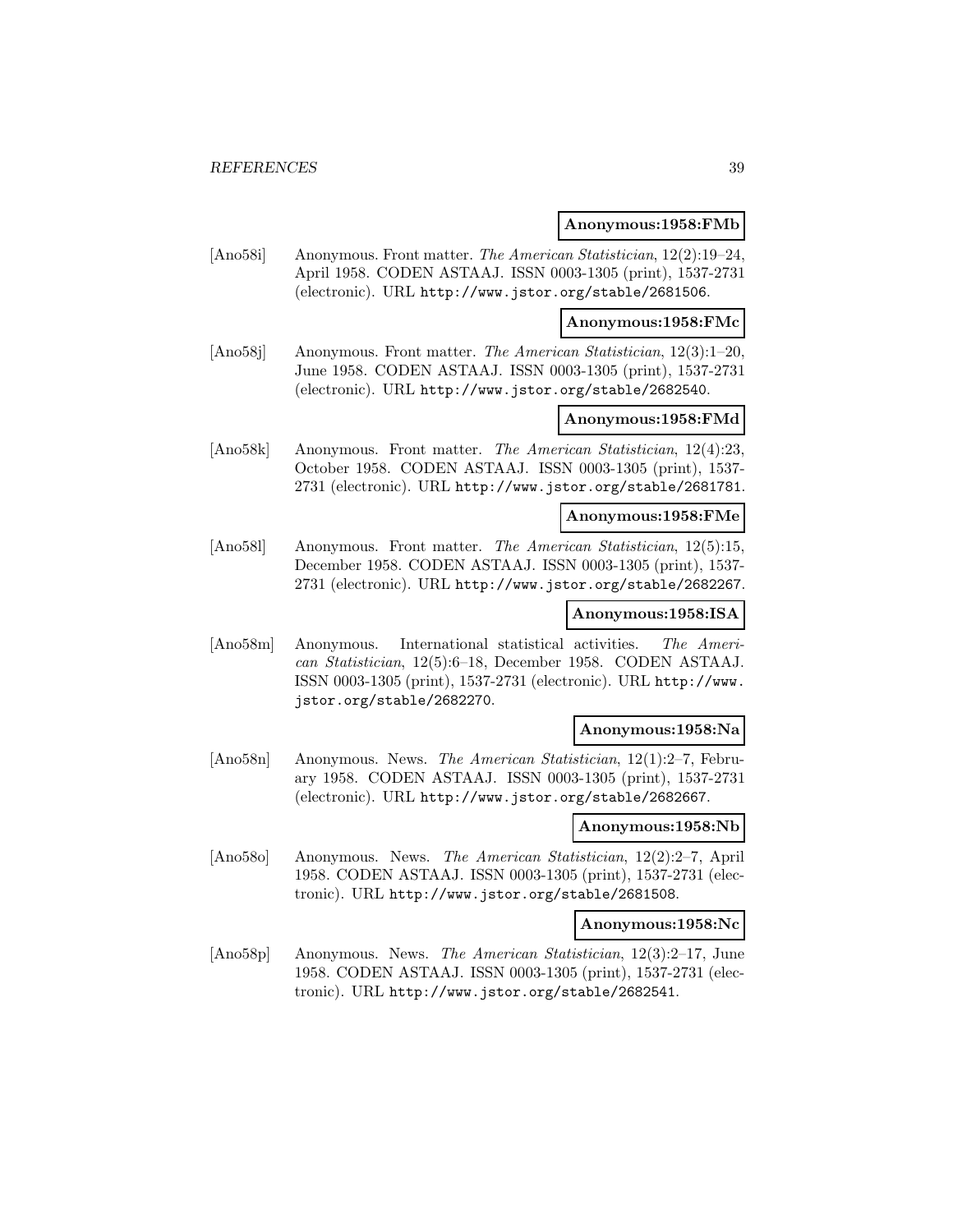#### **Anonymous:1958:Nd**

[Ano58q] Anonymous. News. The American Statistician, 12(4):2–8, October 1958. CODEN ASTAAJ. ISSN 0003-1305 (print), 1537-2731 (electronic). URL http://www.jstor.org/stable/2681783.

#### **Anonymous:1958:Ne**

[Ano58r] Anonymous. News. The American Statistician, 12(5):2–5, December 1958. CODEN ASTAAJ. ISSN 0003-1305 (print), 1537-2731 (electronic). URL http://www.jstor.org/stable/2682269.

### **Anonymous:1958:NAMa**

[Ano58s] Anonymous. News about members. The American Statistician, 12(1):31–32, February 1958. CODEN ASTAAJ. ISSN 0003-1305 (print), 1537-2731 (electronic). URL http://www.jstor.org/ stable/2682675.

### **Anonymous:1958:NAMb**

[Ano58t] Anonymous. News about members. The American Statistician, 12(2):25–26, April 1958. CODEN ASTAAJ. ISSN 0003-1305 (print), 1537-2731 (electronic). URL http://www.jstor.org/ stable/2681514.

### **Anonymous:1958:NAMc**

[Ano58u] Anonymous. News about members. The American Statistician, 12(3):25–26, June 1958. CODEN ASTAAJ. ISSN 0003-1305 (print), 1537-2731 (electronic). URL http://www.jstor.org/ stable/2682546.

### **Anonymous:1958:NAMd**

[Ano58v] Anonymous. News about members. The American Statistician, 12(4):36–39, October 1958. CODEN ASTAAJ. ISSN 0003-1305 (print), 1537-2731 (electronic). URL http://www.jstor.org/ stable/2681789.

#### **Anonymous:1958:NAMe**

[Ano58w] Anonymous. News about members. The American Statistician, 12(5):19–20, December 1958. CODEN ASTAAJ. ISSN 0003- 1305 (print), 1537-2731 (electronic). URL http://www.jstor. org/stable/2682274.

## **Anonymous:1958:PAM**

[Ano58x] Anonymous. Program of the 118th Annual Meeting of the American Statistical Association. The American Statistician, 12(4):26–34,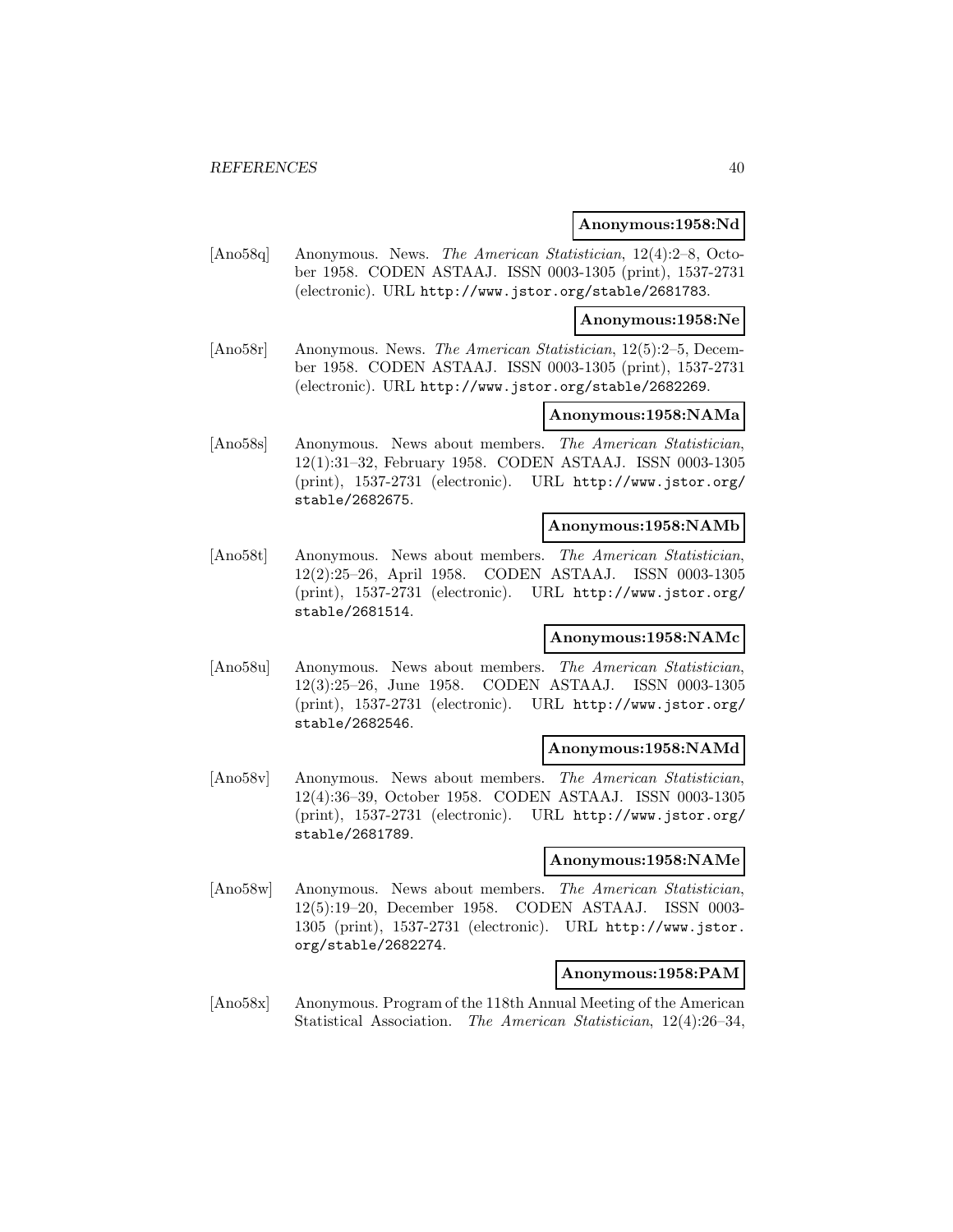October 1958. CODEN ASTAAJ. ISSN 0003-1305 (print), 1537- 2731 (electronic). URL http://www.jstor.org/stable/2681788.

#### **Anonymous:1959:BMa**

[Ano59a] Anonymous. Back matter. The American Statistician, 13(2):29–30, April 1959. CODEN ASTAAJ. ISSN 0003-1305 (print), 1537-2731 (electronic). URL http://www.jstor.org/stable/2682317.

### **Anonymous:1959:BMb**

[Ano59b] Anonymous. Back matter. The American Statistician, 13(5):41, December 1959. CODEN ASTAAJ. ISSN 0003-1305 (print), 1537- 2731 (electronic). URL http://www.jstor.org/stable/2682437.

# **Anonymous:1959:CNa**

[Ano59c] Anonymous. Chapter notes. The American Statistician, 13(1):27– 29, February 1959. CODEN ASTAAJ. ISSN 0003-1305 (print), 1537-2731 (electronic). URL http://www.jstor.org/stable/ 2685866.

# **Anonymous:1959:CNb**

[Ano59d] Anonymous. Chapter notes. The American Statistician, 13(2):27– 28, April 1959. CODEN ASTAAJ. ISSN 0003-1305 (print), 1537- 2731 (electronic). URL http://www.jstor.org/stable/2682316.

### **Anonymous:1959:CNc**

[Ano59e] Anonymous. Chapter notes. The American Statistician, 13(3):31– 33, June 1959. CODEN ASTAAJ. ISSN 0003-1305 (print), 1537- 2731 (electronic). URL http://www.jstor.org/stable/2681372.

### **Anonymous:1959:CNd**

[Ano59f] Anonymous. Chapter notes. The American Statistician, 13(4):41– 44, October 1959. CODEN ASTAAJ. ISSN 0003-1305 (print), 1537- 2731 (electronic). URL http://www.jstor.org/stable/2685758.

### **Anonymous:1959:CNe**

[Ano59g] Anonymous. Chapter notes. The American Statistician, 13(5):39– 40, December 1959. CODEN ASTAAJ. ISSN 0003-1305 (print), 1537-2731 (electronic). URL http://www.jstor.org/stable/ 2682436.

### **Anonymous:1959:FMa**

[Ano59h] Anonymous. Front matter. The American Statistician, 13(1):8–25, February 1959. CODEN ASTAAJ. ISSN 0003-1305 (print), 1537- 2731 (electronic). URL http://www.jstor.org/stable/2685855.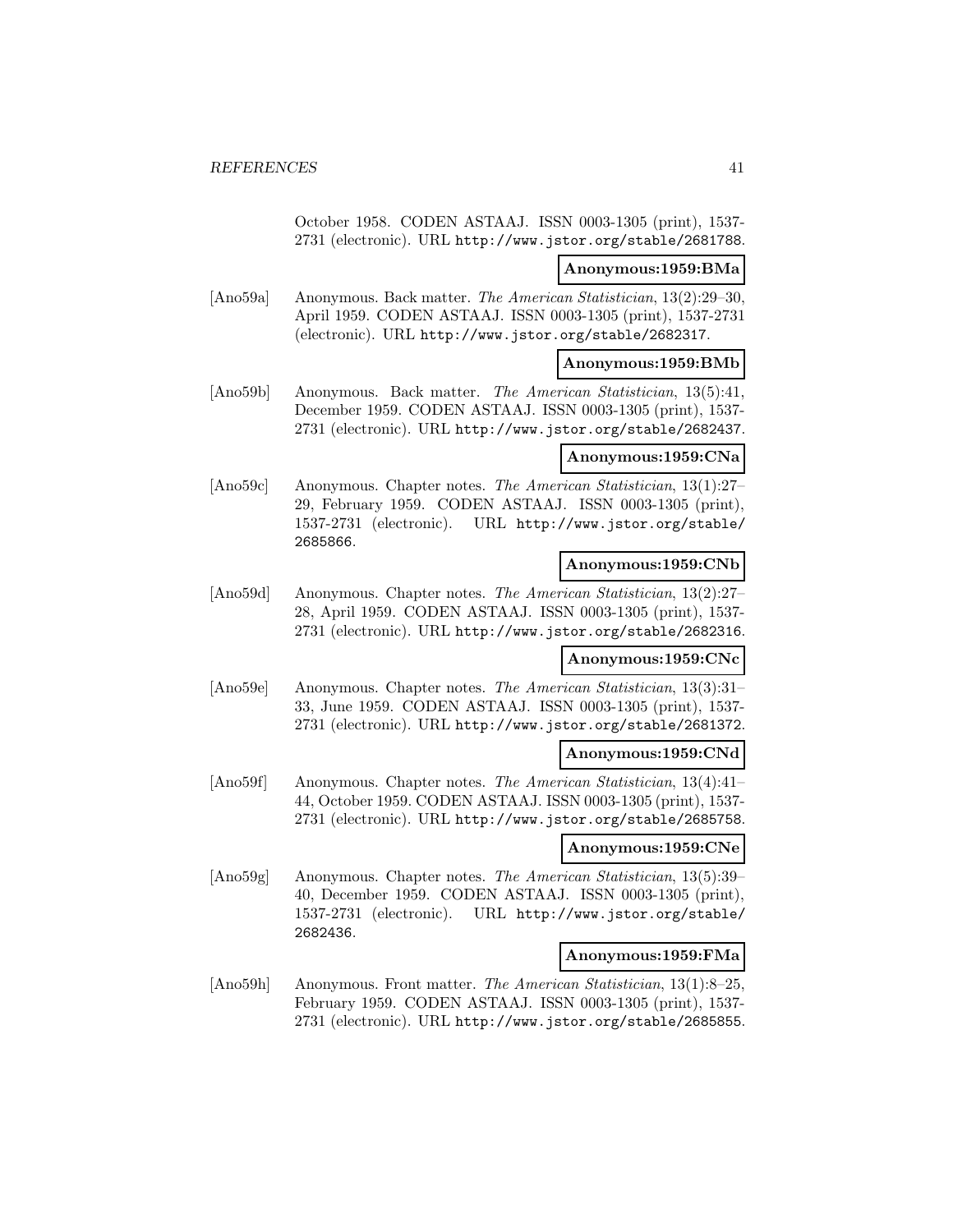#### **Anonymous:1959:FMb**

[Ano59i] Anonymous. Front matter. The American Statistician, 13(2):22–25, April 1959. CODEN ASTAAJ. ISSN 0003-1305 (print), 1537-2731 (electronic). URL http://www.jstor.org/stable/2682306.

**Anonymous:1959:FMc**

[Ano59j] Anonymous. Front matter. The American Statistician, 13(3):26, June 1959. CODEN ASTAAJ. ISSN 0003-1305 (print), 1537-2731 (electronic). URL http://www.jstor.org/stable/2681359.

### **Anonymous:1959:FMd**

[Ano59k] Anonymous. Front matter. The American Statistician, 13(4):16–30, October 1959. CODEN ASTAAJ. ISSN 0003-1305 (print), 1537- 2731 (electronic). URL http://www.jstor.org/stable/2685746.

#### **Anonymous:1959:FMe**

[Ano59l] Anonymous. Front matter. The American Statistician, 13(5):18–28, December 1959. CODEN ASTAAJ. ISSN 0003-1305 (print), 1537- 2731 (electronic). URL http://www.jstor.org/stable/2682424.

## **Anonymous:1959:ISAa**

[Ano59m] Anonymous. International statistical activities. The American Statistician, 13(1):9–10, February 1959. CODEN ASTAAJ. ISSN 0003-1305 (print), 1537-2731 (electronic). URL http://www. jstor.org/stable/2685858.

#### **Anonymous:1959:ISAb**

[Ano59n] Anonymous. International statistical activities. The American Statistician, 13(2):7–8, April 1959. CODEN ASTAAJ. ISSN 0003- 1305 (print), 1537-2731 (electronic). URL http://www.jstor. org/stable/2682309.

### **Anonymous:1959:ISAc**

[Ano59o] Anonymous. International statistical activities. The American Statistician, 13(3):5, June 1959. CODEN ASTAAJ. ISSN 0003- 1305 (print), 1537-2731 (electronic). URL http://www.jstor. org/stable/2681362.

#### **Anonymous:1959:ISAd**

[Ano59p] Anonymous. International statistical activities. The American Statistician, 13(4):7–8, October 1959. CODEN ASTAAJ. ISSN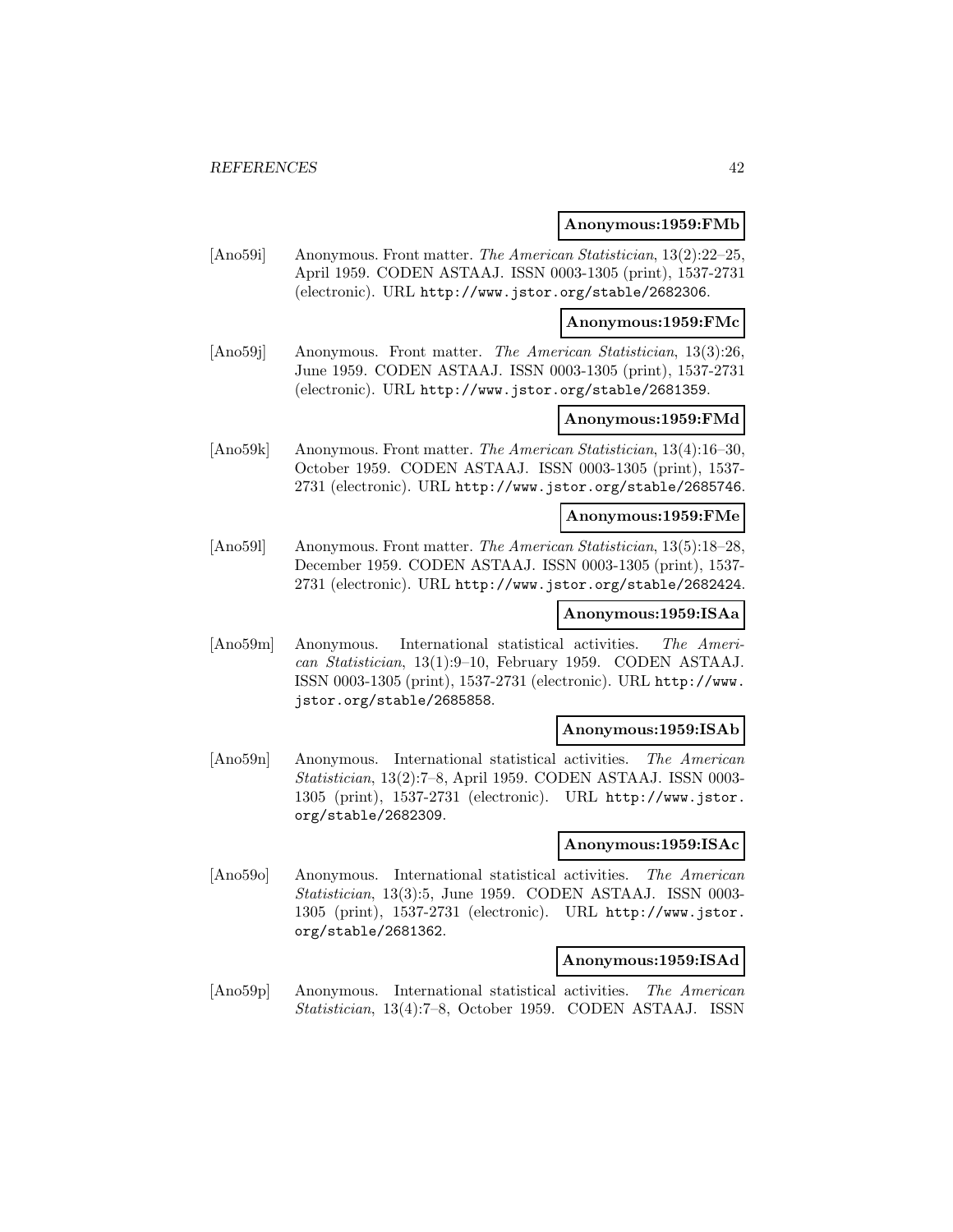0003-1305 (print), 1537-2731 (electronic). URL http://www. jstor.org/stable/2685749.

#### **Anonymous:1959:ISAe**

[Ano59q] Anonymous. International statistical activities. The American Statistician, 13(5):7–8, December 1959. CODEN ASTAAJ. ISSN 0003-1305 (print), 1537-2731 (electronic). URL http://www. jstor.org/stable/2682427.

#### **Anonymous:1959:Na**

[Ano59r] Anonymous. News. The American Statistician, 13(1):2–7, February 1959. CODEN ASTAAJ. ISSN 0003-1305 (print), 1537-2731 (electronic). URL http://www.jstor.org/stable/2685857.

#### **Anonymous:1959:Nb**

[Ano59s] Anonymous. News. The American Statistician, 13(2):2–6, April 1959. CODEN ASTAAJ. ISSN 0003-1305 (print), 1537-2731 (electronic). URL http://www.jstor.org/stable/2682308.

#### **Anonymous:1959:Nc**

[Ano59t] Anonymous. News. The American Statistician, 13(3):2–4, June 1959. CODEN ASTAAJ. ISSN 0003-1305 (print), 1537-2731 (electronic). URL http://www.jstor.org/stable/2681361.

### **Anonymous:1959:Nd**

[Ano59u] Anonymous. News. The American Statistician, 13(4):2–6, October 1959. CODEN ASTAAJ. ISSN 0003-1305 (print), 1537-2731 (electronic). URL http://www.jstor.org/stable/2685748.

#### **Anonymous:1959:Ne**

[Ano59v] Anonymous. News. The American Statistician, 13(5):2–6, December 1959. CODEN ASTAAJ. ISSN 0003-1305 (print), 1537-2731 (electronic). URL http://www.jstor.org/stable/2682426.

### **Anonymous:1959:NAMa**

[Ano59w] Anonymous. News about members. The American Statistician, 13(1):26–27, February 1959. CODEN ASTAAJ. ISSN 0003-1305 (print), 1537-2731 (electronic). URL http://www.jstor.org/ stable/2685865.

### **Anonymous:1959:NAMb**

[Ano59x] Anonymous. News about members. The American Statistician, 13 (2):26, April 1959. CODEN ASTAAJ. ISSN 0003-1305 (print),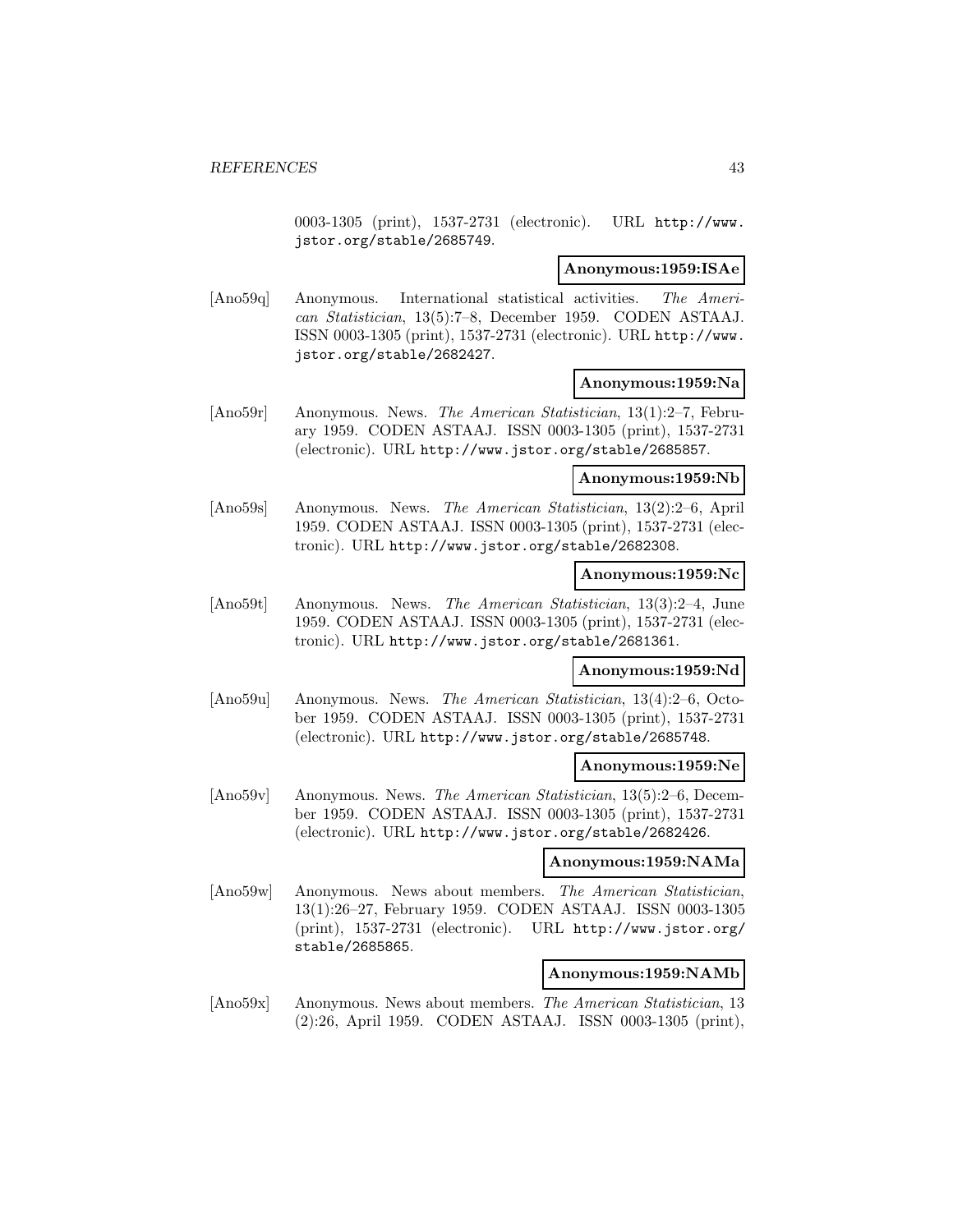1537-2731 (electronic). URL http://www.jstor.org/stable/ 2682315.

#### **Anonymous:1959:NAMc**

[Ano59y] Anonymous. News about members. The American Statistician, 13(3):30–31, June 1959. CODEN ASTAAJ. ISSN 0003-1305 (print), 1537-2731 (electronic). URL http://www.jstor.org/ stable/2681371.

#### **Anonymous:1959:NAMd**

[Ano59z] Anonymous. News about members. The American Statistician, 13(4):39–41, October 1959. CODEN ASTAAJ. ISSN 0003-1305 (print), 1537-2731 (electronic). URL http://www.jstor.org/ stable/2685757.

#### **Anonymous:1959:NAMe**

[Ano59-27] Anonymous. News about members. The American Statistician, 13(5):38–39, December 1959. CODEN ASTAAJ. ISSN 0003- 1305 (print), 1537-2731 (electronic). URL http://www.jstor. org/stable/2682435.

#### **Anonymous:1959:PAM**

[Ano59-28] Anonymous. Program of the 119th Annual Meeting of the American Statistical Association. The American Statistician, 13(4):21–29, October 1959. CODEN ASTAAJ. ISSN 0003-1305 (print), 1537- 2731 (electronic). URL http://www.jstor.org/stable/2685754.

### **Anonymous:1959:RAF**

[Ano59-29] Anonymous. Recommendations on availability of federal statistical materials to nongovernmental research workers. The American Statistician, 13(4):15–37, October 1959. CODEN ASTAAJ. ISSN 0003-1305 (print), 1537-2731 (electronic). URL http://www. jstor.org/stable/2685752.

### **Armstrong:1950:ECSa**

[Arm50a] Charles E. Armstrong. The effects of calendar shifts on series of monthly data. The American Statistician, 4(4):20–21, October 1950. CODEN ASTAAJ. ISSN 0003-1305 (print), 1537-2731 (electronic). URL http://www.jstor.org/stable/2685549.

### **Armstrong:1950:ECSb**

[Arm50b] Charles E. Armstrong. The effects of calendar shifts on series of monthly data. The American Statistician, 4(5):11–13, Octo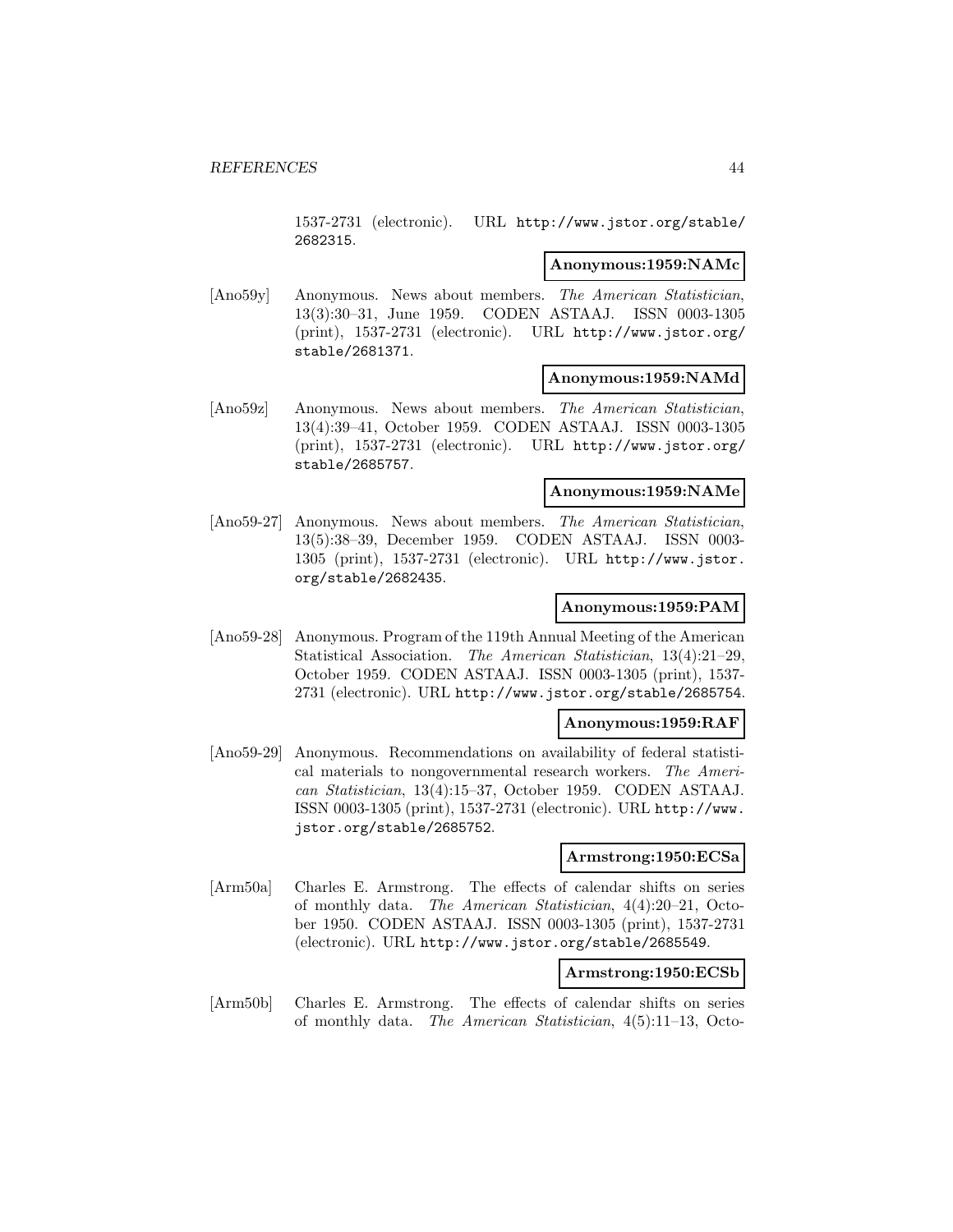ber 1950. CODEN ASTAAJ. ISSN 0003-1305 (print), 1537-2731 (electronic). URL http://www.jstor.org/stable/2681448.

#### **Armstrong:1951:SVC**

[Arm51] Charles Armstrong. Seasonal variations and calendar influences. The American Statistician, 5(5):10, December 1951. CODEN AS-TAAJ. ISSN 0003-1305 (print), 1537-2731 (electronic). URL http: //www.jstor.org/stable/2681862.

### **Bagley:1952:UML**

[Bag52] Eleanor S. Bagley. Urban mortgage loan statistics in One Life Company. The American Statistician, 6(4):11–14, October 1952. CODEN ASTAAJ. ISSN 0003-1305 (print), 1537-2731 (electronic). URL http://www.jstor.org/stable/2682697.

### **Bangdiwala:1957:GFT**

[Ban57] I. S. Bangdiwala. A general formula for the t test. The American Statistician, 11(4):21, October 1957. CODEN ASTAAJ. ISSN 0003-1305 (print), 1537-2731 (electronic). URL http://www. jstor.org/stable/2681589. See comments [Dwy58].

## **Bancroft:1958:SC**

[Ban58] T. A. Bancroft. From the standpoint of colleges. The American Statistician, 12(1):20–21, February 1958. CODEN ASTAAJ. ISSN 0003-1305 (print), 1537-2731 (electronic). URL http://www. jstor.org/stable/2682670.

## **Baten:1950:AOC**

[Bat50] William Dowell Baten. Another opinion concerning statistical training below the college level. The American Statistician, 4(4):24, October 1950. CODEN ASTAAJ. ISSN 0003-1305 (print), 1537- 2731 (electronic). URL http://www.jstor.org/stable/2685551.

#### **Bowman:1959:FSAb**

[BD59] Raymond T. Bowman and Samuel J. Dennis. Federal statistical activities. The American Statistician, 13(4):9–13, October 1959. CODEN ASTAAJ. ISSN 0003-1305 (print), 1537-2731 (electronic). URL http://www.jstor.org/stable/2685750.

### **Bowman:1957:FSA**

[BDG57] Raymond T. Bowman, Wayne F. Daugherty, and Edwin D. Goldfield. Federal statistical activities. The American Statistician, 11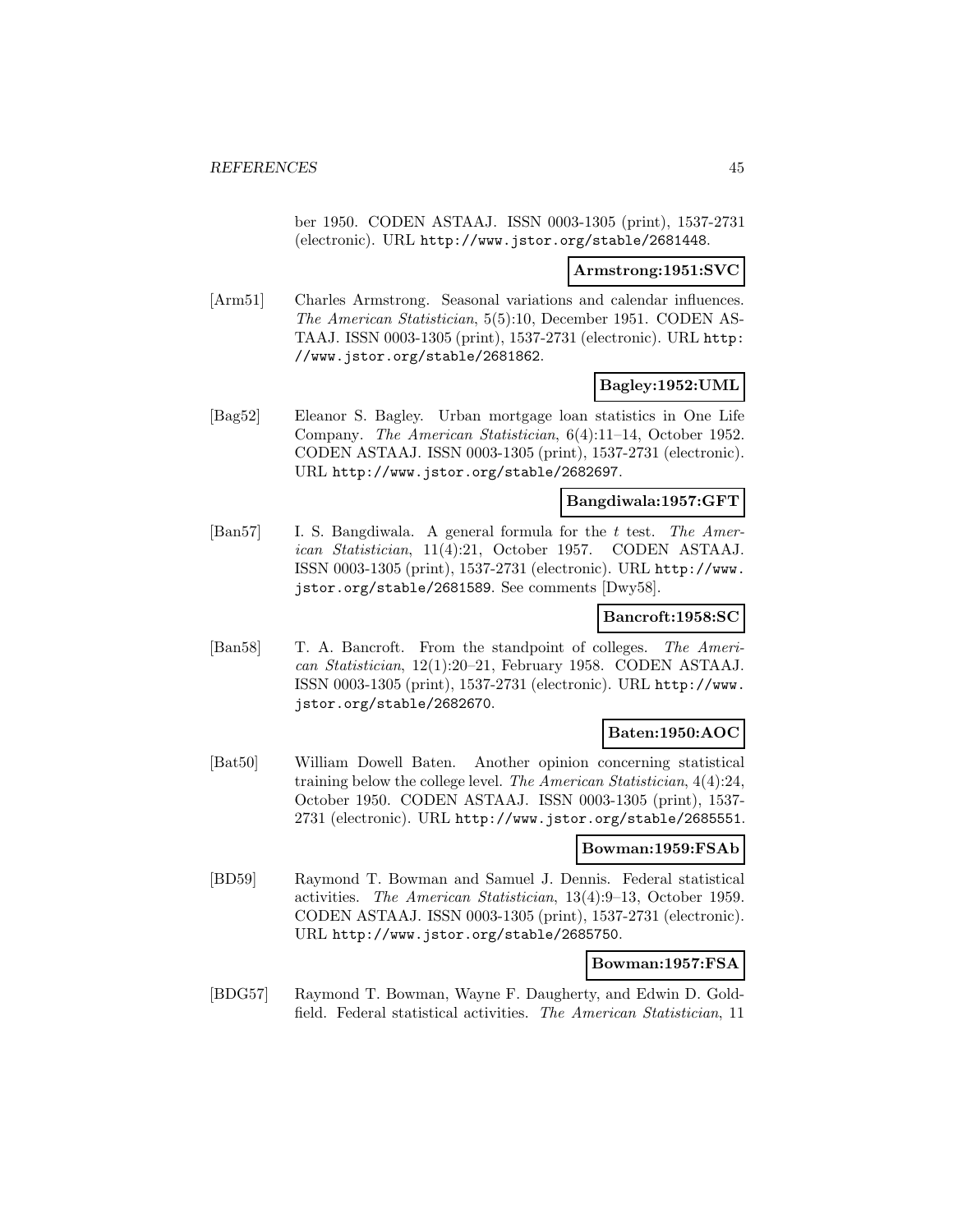(1):12–14, February 1957. CODEN ASTAAJ. ISSN 0003-1305 (print), 1537-2731 (electronic). URL http://www.jstor.org/ stable/2681850.

### **Berkeley:1950:EHP**

[Ber50] E. C. Berkeley. Eight hundred people interested in mechanical brains. The American Statistician, 4(3):11–12, June/July 1950. CODEN ASTAAJ. ISSN 0003-1305 (print), 1537-2731 (electronic). URL http://www.jstor.org/stable/2682338.

### **Bergson:1953:RUS**

[Ber53] Abram Bergson. Reliability and usability of Soviet statistics: A summary appraisal. The American Statistician, 7(3):13-16, June/ July 1953. CODEN ASTAAJ. ISSN 0003-1305 (print), 1537-2731 (electronic). URL http://www.jstor.org/stable/2685494.

### **Bowman:1959:FSAa**

[BFR59] Raymond T. Bowman, David L. Futransky, and Israel Rubin. Federal statistical activities. The American Statistician, 13(1):11–23, February 1959. CODEN ASTAAJ. ISSN 0003-1305 (print), 1537- 2731 (electronic). URL http://www.jstor.org/stable/2685859.

### **Bowman:1955:FSA**

[BGS<sup>+</sup>55] Raymond T. Bowman, Edwin D. Goldfield, Julius Shiskin, Howard G. Brunsman, T. D. Woolsey, Laughling F. McHugh, John W. Lehman, and William Lerner. Federal statistical activities. The American Statistician, 9(5):4–7, December 1955. CO-DEN ASTAAJ. ISSN 0003-1305 (print), 1537-2731 (electronic). URL http://www.jstor.org/stable/2685501.

### **Brown:1951:SD**

[BL51] Theodore H. Brown and Dickson H. Leavens. A sampling device. The American Statistician, 5(4):16–17, October 1951. CODEN AS-TAAJ. ISSN 0003-1305 (print), 1537-2731 (electronic). URL http: //www.jstor.org/stable/2682257.

### **Bolling:1956:RSS**

[Bol56] Richard Bolling. The role of statistics in shaping economic policy. The American Statistician, 10(3):7–9, June 1956. CODEN ASTAAJ. ISSN 0003-1305 (print), 1537-2731 (electronic). URL http://www.jstor.org/stable/2681773.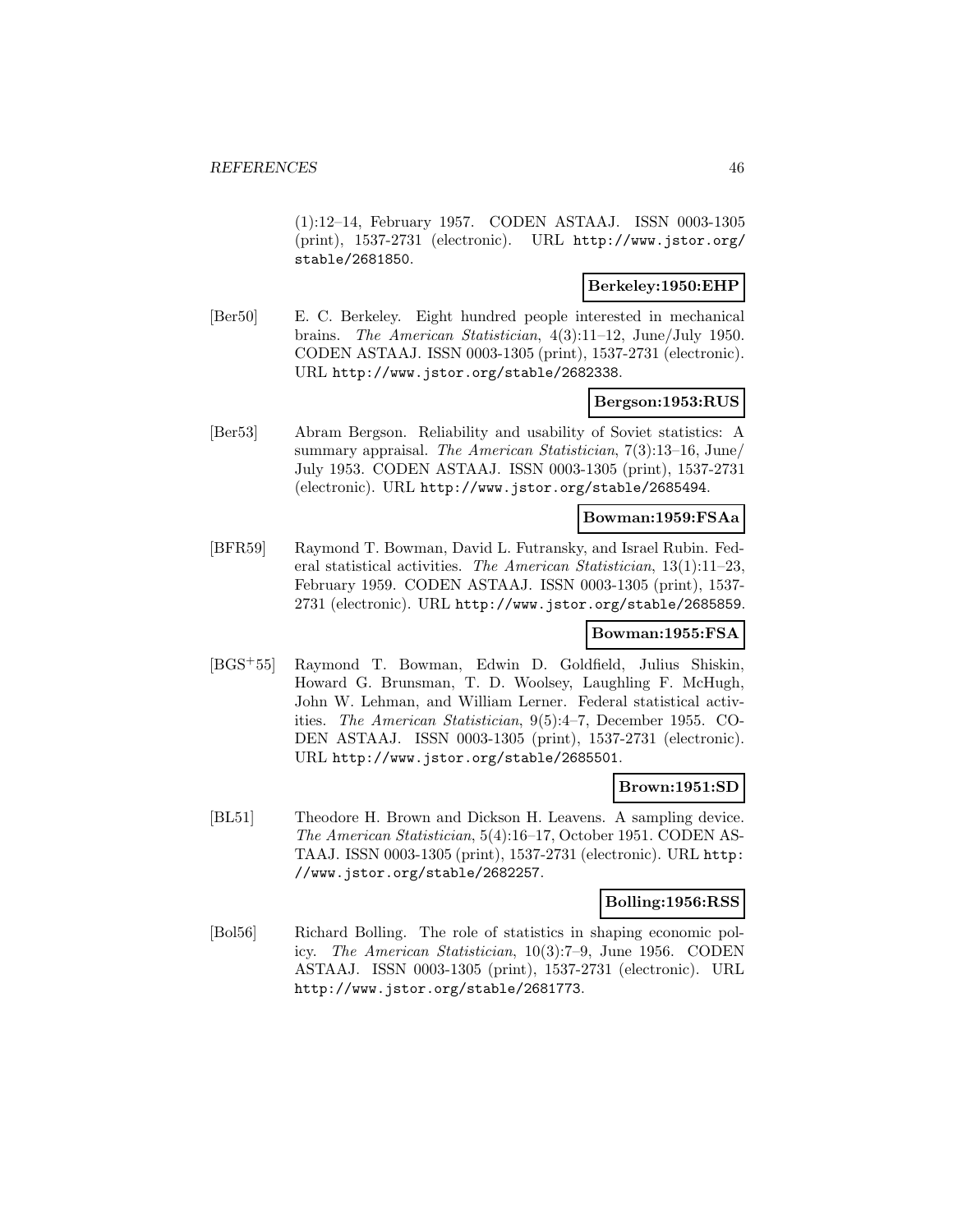#### **Bonnell:1950:PEL**

[Bon50] L. S. Bonnell. Preparation of effective lantern slides. The American Statistician, 4(4):25–26, October 1950. CODEN ASTAAJ. ISSN 0003-1305 (print), 1537-2731 (electronic). URL http://www. jstor.org/stable/2685552.

## **Bowman:1952:RPS**

[Bow52] Raymond T. Bowman. Report on Production Scheduling Section. The American Statistician, 6(5):12–13, December 1952. CODEN ASTAAJ. ISSN 0003-1305 (print), 1537-2731 (electronic). URL http://www.jstor.org/stable/2681756.

#### **Bowman:1957:IFS**

[Bow57] Raymond T. Bowman. Improvement of federal statistics. The American Statistician, 11(2):18–21, April 1957. CODEN ASTAAJ. ISSN 0003-1305 (print), 1537-2731 (electronic). URL http://www. jstor.org/stable/2681766.

### **Beckman:1956:MRC**

[BQ56] F. S. Beckman and D. A. Quarles, Jr. Multiple regression and correlation analysis on the IBM Type 701 and Type 704 electronic data processing machines. The American Statistician, 10(1):6–16, February 1956. CODEN ASTAAJ. ISSN 0003-1305 (print), 1537- 2731 (electronic). URL http://www.jstor.org/stable/2681467. See correction [Ano56g].

#### **Brown:1952:SHC**

[Bro52] Theodore H. Brown. "the statistician and his conscience". The American Statistician, 6(1):14–18, February 1952. CODEN AS-TAAJ. ISSN 0003-1305 (print), 1537-2731 (electronic). URL http: //www.jstor.org/stable/2682755.

### **Broida:1955:DI**

[Bro55] Arthur L. Broida. Diffusion indexes. The American Statistician, 9(3):7–16, June 1955. CODEN ASTAAJ. ISSN 0003-1305 (print), 1537-2731 (electronic). URL http://www.jstor.org/ stable/2681458.

### **Bowman:1958:FSA**

[BTG<sup>+</sup>58] Raymond T. Bowman, Conrad Taeuber, Louis Greenberg, Sidney A. Jaffe, Wayne F. Daugherty, and William Lerner. Federal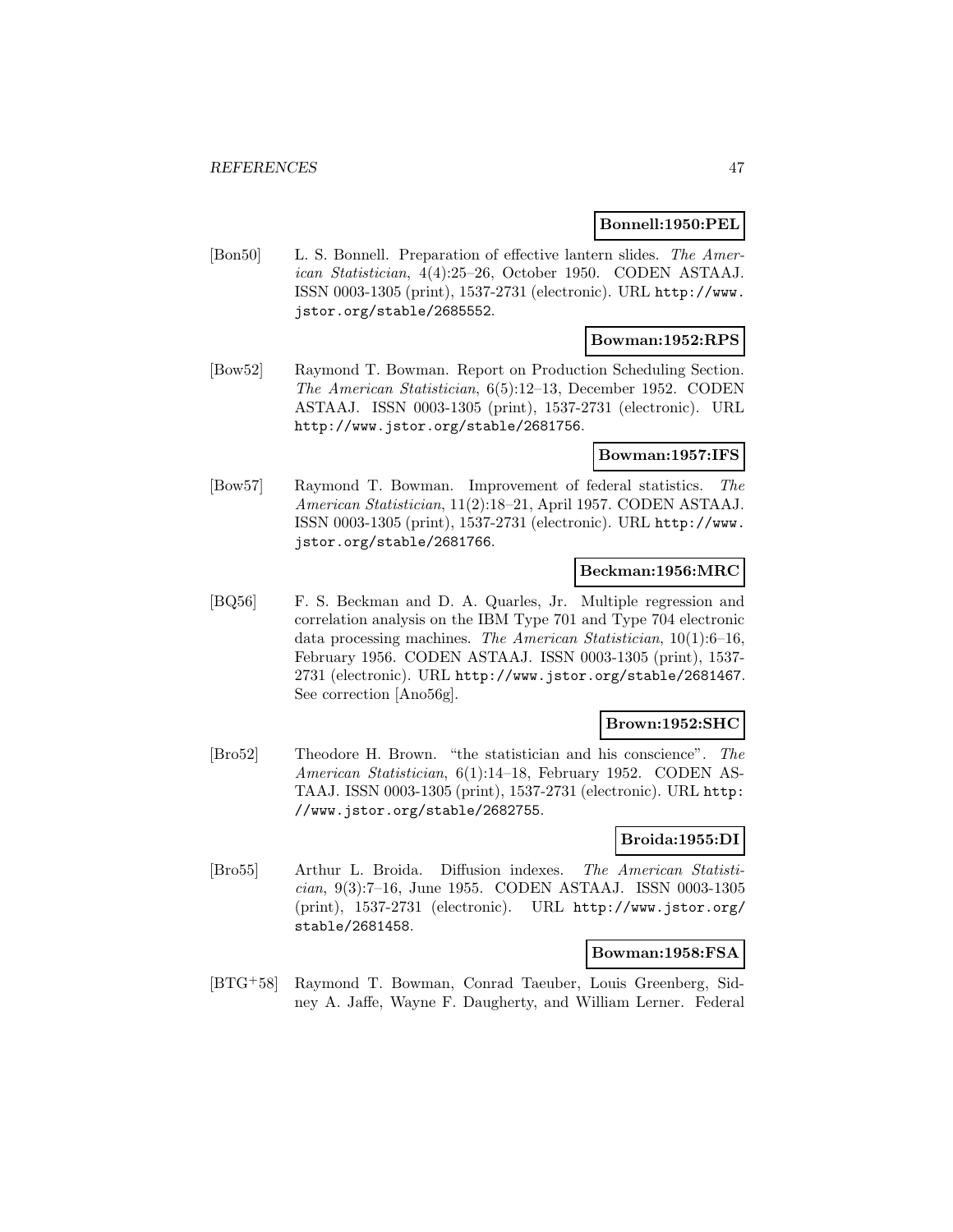statistical activities. The American Statistician, 12(1):8–12, February 1958. CODEN ASTAAJ. ISSN 0003-1305 (print), 1537-2731 (electronic). URL http://www.jstor.org/stable/2682668.

### **Burr:1950:SEP**

[Bur50] Irving W. Burr. Statistics for engineers at purdue. The American Statistician, 4(4):19, October 1950. CODEN ASTAAJ. ISSN 0003- 1305 (print), 1537-2731 (electronic). URL http://www.jstor. org/stable/2685548.

### **Bursk:1959:CSP**

[Bur59] J. Parker Bursk. A classification of sampling problems. The American Statistician, 13(2):19–21, April 1959. CODEN ASTAAJ. ISSN 0003-1305 (print), 1537-2731 (electronic). URL http://www. jstor.org/stable/2682313.

### **Butterbaugh:1959:ETF**

[But59] Grant I. Butterbaugh. Educational and training films in statistics. The American Statistician, 13(2):13–17, April 1959. CODEN ASTAAJ. ISSN 0003-1305 (print), 1537-2731 (electronic). URL http://www.jstor.org/stable/2682311.

### **Broida:1952:FSA**

[BWW<sup>+</sup>52] Arthur L. Broida, Samuel Weiss, O. V. Wells, Edward Hollander, Howard Ennes, and Morris B. Ullman. Federal statistical activities. The American Statistician, 6(2):6–7, April/May 1952. CODEN ASTAAJ. ISSN 0003-1305 (print), 1537-2731 (electronic). URL http://www.jstor.org/stable/2681706.

### **Carter:1954:PCO**

[Car54] C. F. Carter. [problems of co-ordination in the Canadian Statistical System]: Comments. The American Statistician, 8(4):22–23, October 1954. CODEN ASTAAJ. ISSN 0003-1305 (print), 1537-2731 (electronic). URL http://www.jstor.org/stable/2682055.

## **Carson:1953:RAAb**

[CCD<sup>+</sup>53] William J. Carson, William G. Cochran, E. Dana Durand, Simon Kuznets, Isador Lubin, William F. Ogburn, Lowell J. Reed, and Samuel S. Wilks. Report of ASA Advisory Committee on Statistical Policy to the Bureau of the Budget. The American Statistician, 7(5):20–21, December 1953. CODEN ASTAAJ. ISSN 0003- 1305 (print), 1537-2731 (electronic). URL http://www.jstor. org/stable/2685718.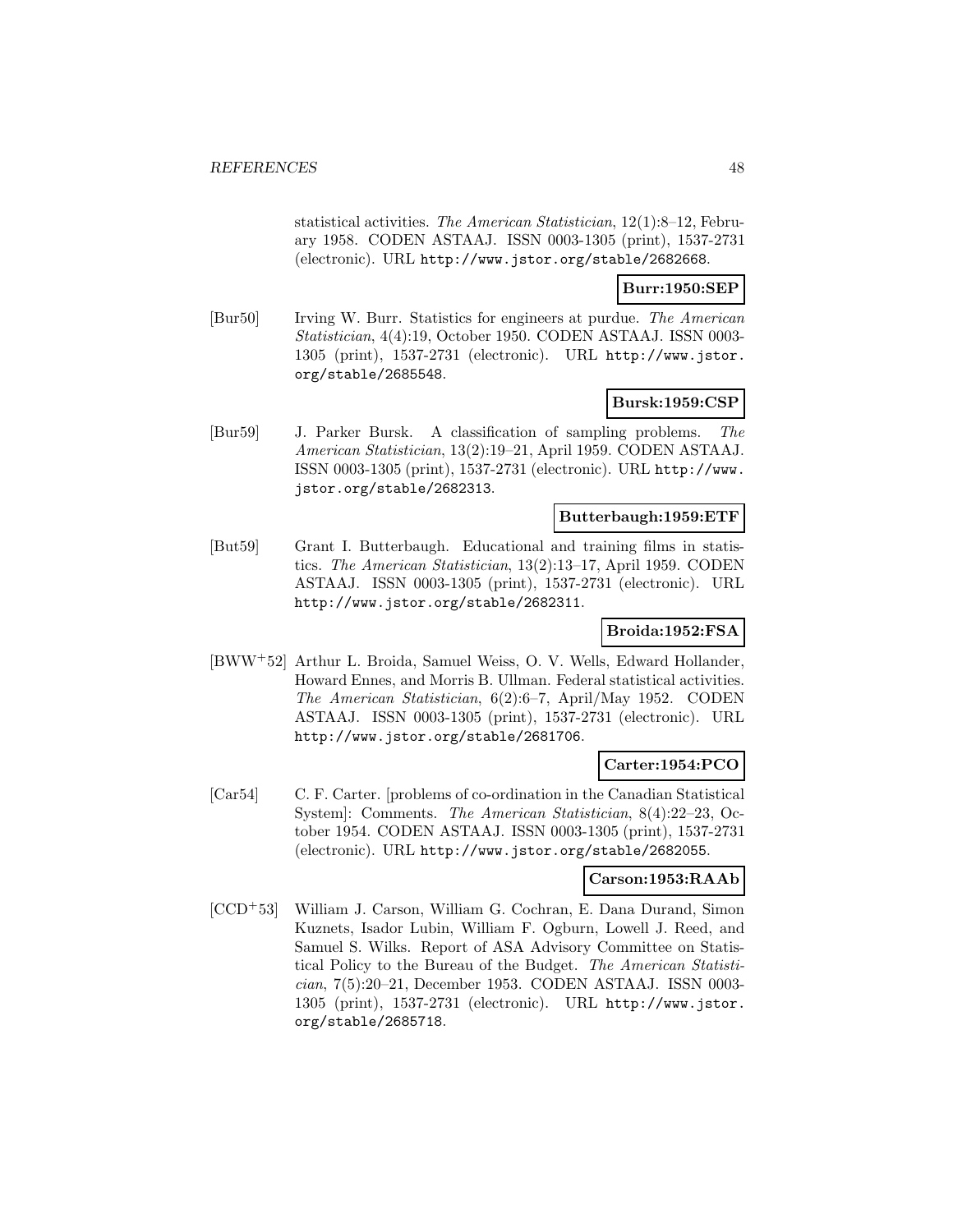### **Calvin:1959:RCP**

[CCD<sup>+</sup>59] Lyle D. Calvin, William S. Connor, Harold F. Dorn, Bernard G. Greenberg, Morris Hamburg, Frank A. Hanna, Earl E. Houseman, J. Stuart Hunter, John W. Lehman, John Neter, Donald C. Riley, W. Allen Wallis, and Almarin Phillips. Report of the Committee on Publications Policy on the Results of the Publications Questionnaire. The American Statistician, 13(5):29–37, December 1959. CODEN ASTAAJ. ISSN 0003-1305 (print), 1537-2731 (electronic). URL http://www.jstor.org/stable/2682434.

## **Clausen:1954:RAH**

[CCF<sup>+</sup>54] John A. Clausen, Herbert S. Conrad, William W. K. Freeman, Nicholas Hobbs, John W. Hopkins, Alfred N. Watson, and Rensis Likert. Report of the Ad Hoc Committee on Statistical Standards. The American Statistician, 8(3):19–23, June/July 1954. CODEN ASTAAJ. ISSN 0003-1305 (print), 1537-2731 (electronic). URL http://www.jstor.org/stable/2685458.

### **Cowden:1953:RTC**

[CCFM53] Dudley Cowden, Reavis Cox, Solomon Fabricant, and Bruce D. Mudgett. Report of the Technical Committee of the American Statistical Association. The American Statistician, 7(3):17–20, June/ July 1953. CODEN ASTAAJ. ISSN 0003-1305 (print), 1537-2731 (electronic). URL http://www.jstor.org/stable/2685495.

### **Copeland:1951:RCF**

[CDK<sup>+</sup>51] Morris Copeland, W. Edwards Deming, Lester S. Kellogg, Frank W. Notestein, and George W. Snedecor. Report of the Committee on Fellows. The American Statistician, 5(1):1, February 1951. CO-DEN ASTAAJ. ISSN 0003-1305 (print), 1537-2731 (electronic). URL http://www.jstor.org/stable/2685914.

#### **Carson:1953:RAAa**

[CDK<sup>+</sup>53] William J. Carson, E. Dana Durand, Simon Kuznets, Isador Lubin, William F. Ogburn, Lowell J. Reed, and Samuel S. Wilks. Report of ASA Advisory Committee on Statistical Policy to the Bureau of the Budget. The American Statistician, 7(4):28–33, October 1953. CODEN ASTAAJ. ISSN 0003-1305 (print), 1537-2731 (electronic). URL http://www.jstor.org/stable/2685767.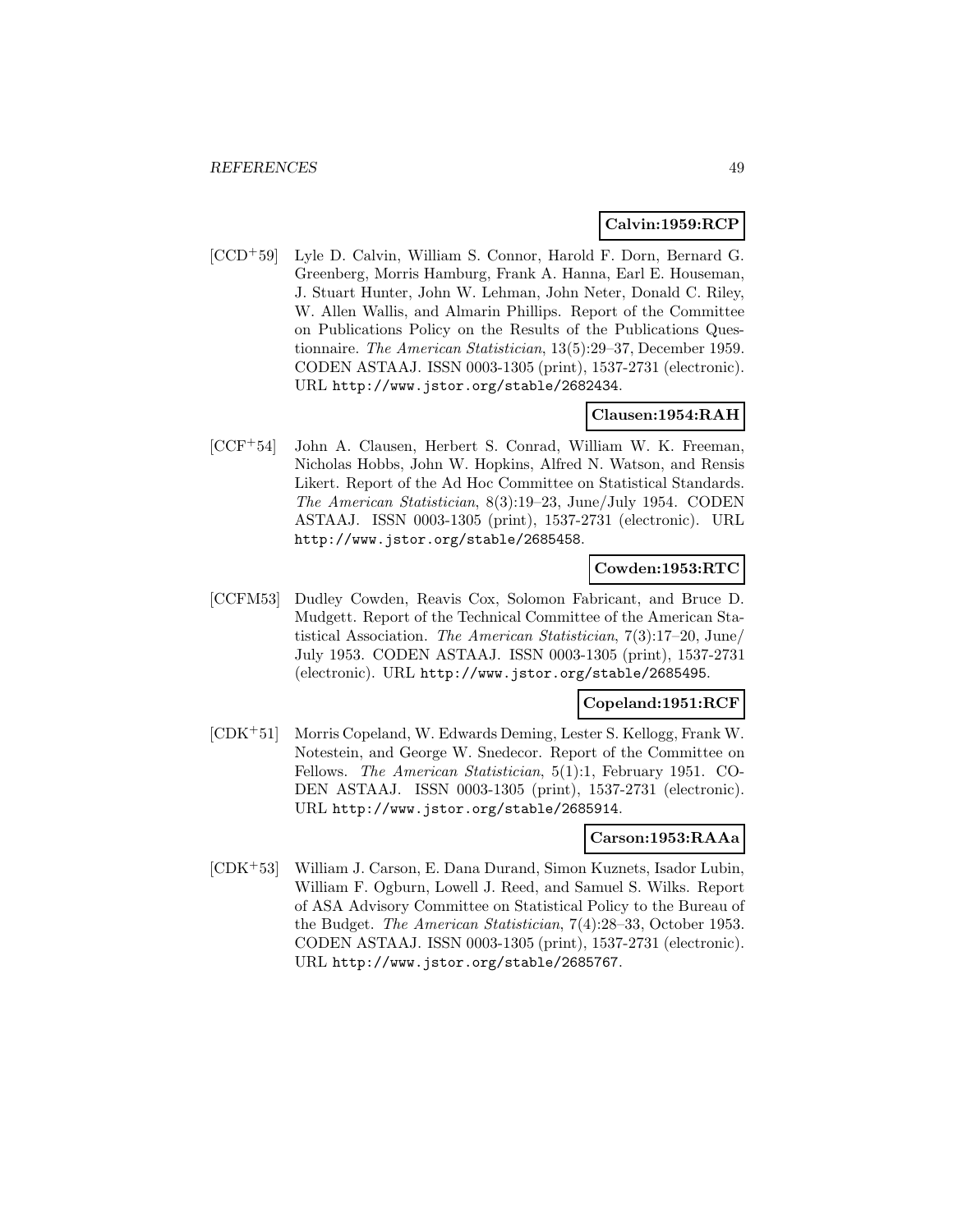#### **Conklin:1958:SEE**

[CG58] Maxwell R. Conklin and Owen C. Gretton. Some experience with electronic computers in processing the 1954 Census of Manufactures. The American Statistician, 12(4):19–42, October 1958. CO-DEN ASTAAJ. ISSN 0003-1305 (print), 1537-2731 (electronic). URL http://www.jstor.org/stable/2681786.

### **Chapman:1955:ISC**

[Cha55a] H. H. Chapman. Instruction in statistics in the colleges and universities of the South. The American Statistician, 9(2):18–21, April 1955. CODEN ASTAAJ. ISSN 0003-1305 (print), 1537-2731 (electronic). URL http://www.jstor.org/stable/2681971.

### **Chapman:1955:PPU**

[Cha55b] H. H. Chapman. Problems of providing a university program in statistics. The American Statistician, 9(3):17–22, June 1955. CO-DEN ASTAAJ. ISSN 0003-1305 (print), 1537-2731 (electronic). URL http://www.jstor.org/stable/2681459.

### **Cochran:1952:RCE**

[CLE52] William G. Cochran, Irving Lorge, and R. J. Eggert. Report of the Committee on Elections. The American Statistician, 6(3):1, June/ July 1952. CODEN ASTAAJ. ISSN 0003-1305 (print), 1537-2731 (electronic). URL http://www.jstor.org/stable/2685970.

#### **Cole:1959:SC**

[Col59] LaMont C. Cole. On simplified computations. The American Statistician, 13(1):20, February 1959. CODEN ASTAAJ. ISSN 0003- 1305 (print), 1537-2731 (electronic). URL http://www.jstor. org/stable/2685861.

### **Compton:1950:MPI**

[Com50] W. Dean Compton. Map presentation III. Avoiding the "small state" problem. The American Statistician, 4(1):17, February 1950. CODEN ASTAAJ. ISSN 0003-1305 (print), 1537-2731 (electronic). URL http://www.jstor.org/stable/2682560.

#### **Court:1952:SS**

[Cou52] Andrew T. Court. Statistical standards. The American Statistician, 6(1):6, February 1952. CODEN ASTAAJ. ISSN 0003- 1305 (print), 1537-2731 (electronic). URL http://www.jstor. org/stable/2682749.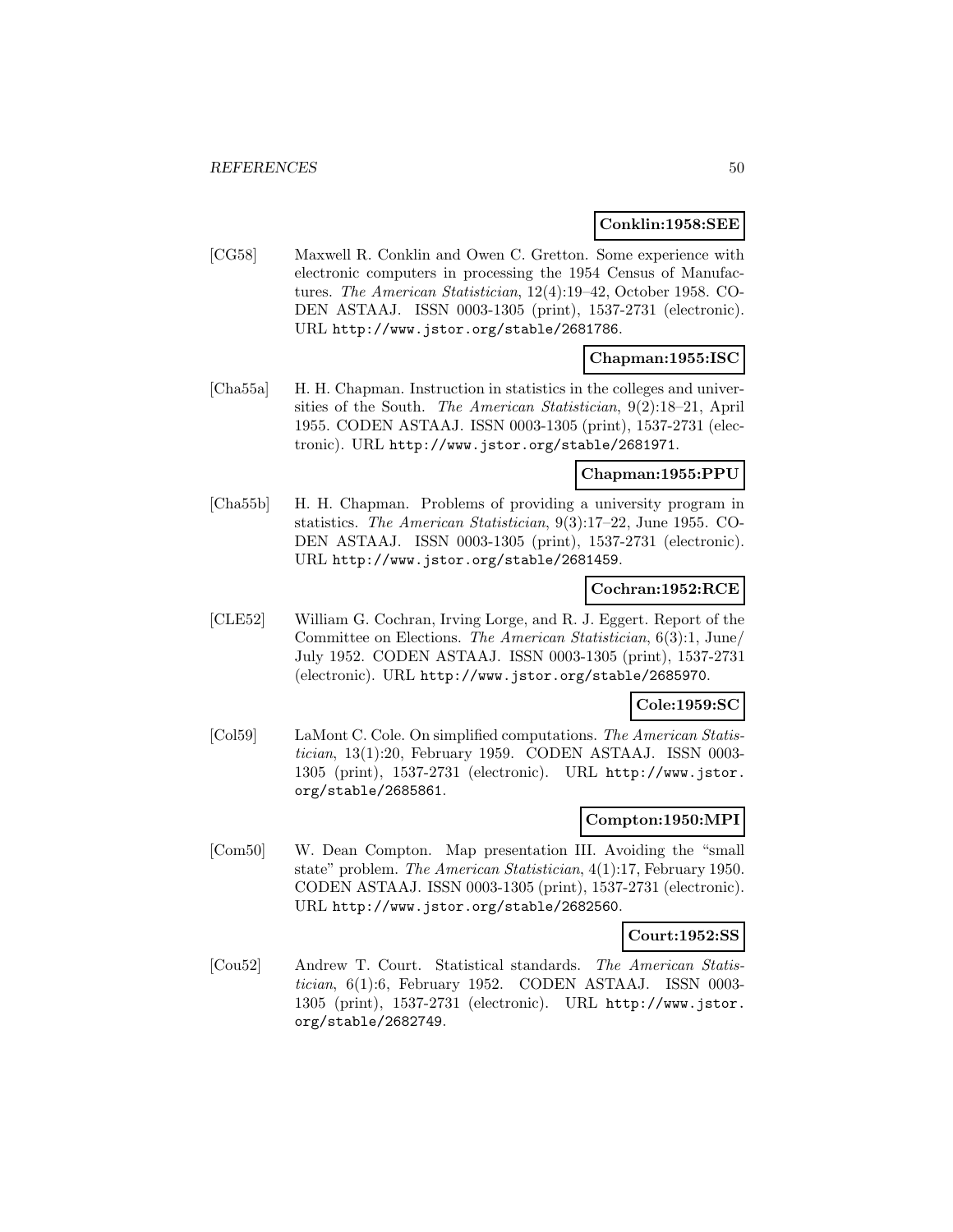# **Cox:1952:RDP**

[Cox52] Reavis Cox. Report on Distribution Panel. The American Statistician, 6(5):14–15, December 1952. CODEN ASTAAJ. ISSN 0003- 1305 (print), 1537-2731 (electronic). URL http://www.jstor. org/stable/2681758.

# **Caffrey:1956:ESE**

[CPT56] John Caffrey, N. C. Perry, and D. Teichroew. An empirical study of an estimate of skewness for the Pearson Type III distribution. The American Statistician, 10(2):13–14, April 1956. CODEN ASTAAJ. ISSN 0003-1305 (print), 1537-2731 (electronic). URL http://www. jstor.org/stable/2681599.

### **Creamer:1952:SCU**

[Cre52] Daniel Creamer. Some comments on "The Use and Development of National Income Statistics". The American Statistician, 6(2):18–19, April/May 1952. CODEN ASTAAJ. ISSN 0003- 1305 (print), 1537-2731 (electronic). URL http://www.jstor. org/stable/2681715. See [Der52].

### **Connor:1953:QAc**

[CSC<sup>+</sup>53] W. S. Connor, I. R. Savage, J. C., E. P. King, and Seymour Banks. Questions and answers. The American Statistician, 7(3):19–20, June/July 1953. CODEN ASTAAJ. ISSN 0003-1305 (print), 1537- 2731 (electronic). URL http://www.jstor.org/stable/2685496.

### **Connor:1952:QA**

[CSDP52] W. S. Connor, I. R. Savage, C. Derman, and J. Q. P. Questions and answers. The American Statistician, 6(4):28, October 1952. CODEN ASTAAJ. ISSN 0003-1305 (print), 1537-2731 (electronic). URL http://www.jstor.org/stable/2682702.

### **Connor:1953:QAb**

[CSP<sup>+</sup>53a] W. S. Connor, I. R. Savage, J. Q. P., Morton S. Raff, and Paul R. Rider. Questions and answers. The American Statistician, 7 (2):26–27, April/May 1953. CODEN ASTAAJ. ISSN 0003-1305 (print), 1537-2731 (electronic). URL http://www.jstor.org/ stable/2685637.

## **Connor:1953:QAa**

[CSP<sup>+</sup>53b] W. S. Connor, I. R. Savage, F. Proschan, S. Kullback, and William Kruskal. Questions and answers. The American Statistician, 7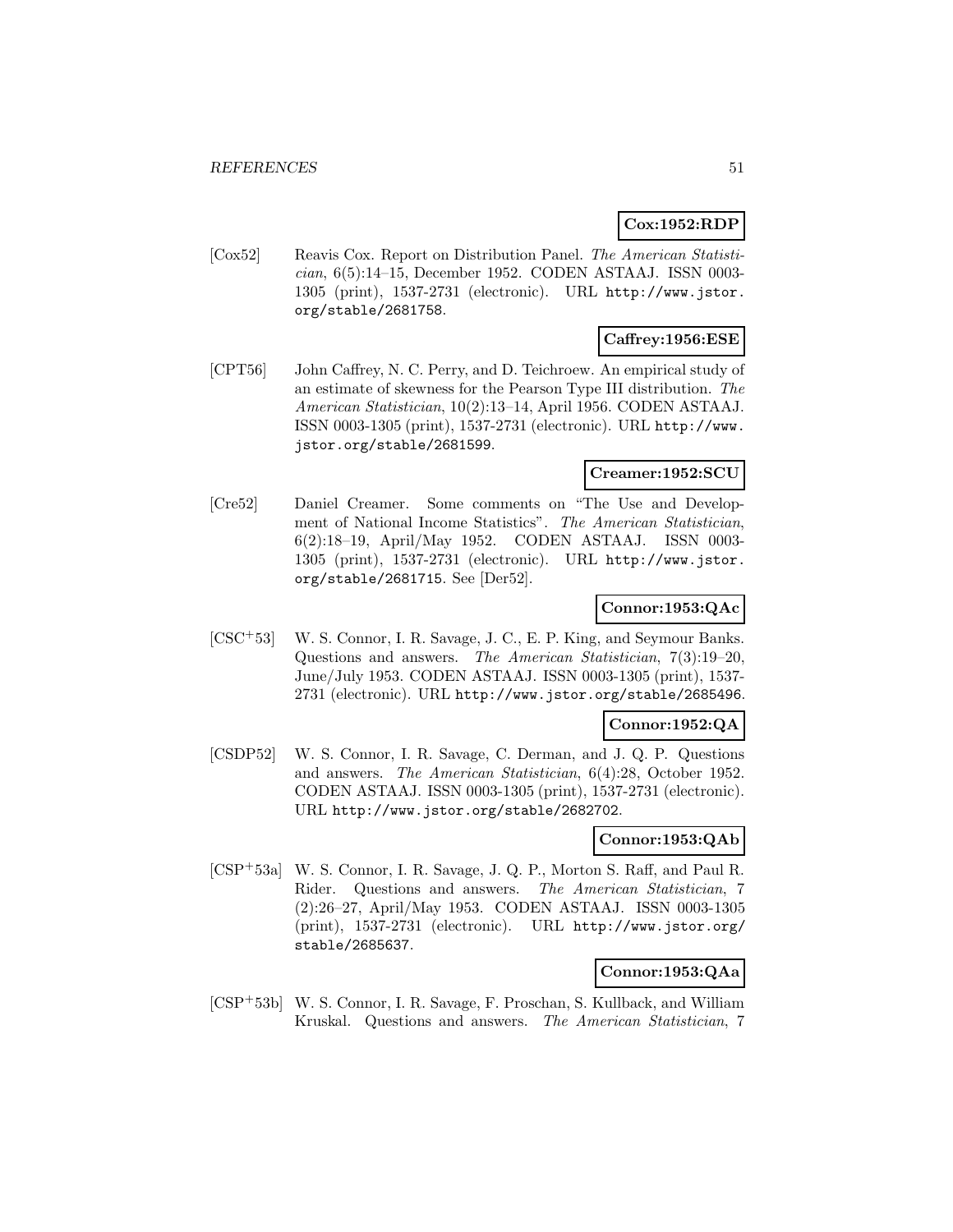(1):14–15, February 1953. CODEN ASTAAJ. ISSN 0003-1305 (print), 1537-2731 (electronic). URL http://www.jstor.org/ stable/2682283.

### **Cureton:1957:FNT**

[Cur57] Edward E. Cureton. Further note on the two-group  $t$  test. The American Statistician, 11(4):21, October 1957. CODEN ASTAAJ. ISSN 0003-1305 (print), 1537-2731 (electronic). URL http://www. jstor.org/stable/2681591. See comments [Dwy58].

## **Dale:1955:RME**

[Dal55a] D. K. Dale. The reliability and meaning of employment and unemployment statistics: Discussion. The American Statistician, 9 (1):14–15, February 1955. CODEN ASTAAJ. ISSN 0003-1305 (print), 1537-2731 (electronic). URL http://www.jstor.org/ stable/2682350.

# **Daly:1955:MAG**

[Dal55b] Joseph F. Daly. Meyer Abraham Girshick, 1908–1955. The American Statistician, 9(3):6, June 1955. CODEN ASTAAJ. ISSN 0003- 1305 (print), 1537-2731 (electronic). URL http://www.jstor. org/stable/2681457.

# **Daly:1957:OPR**

[Dal57] Joseph F. Daly. Organizational problems related to large scale statistical computations at Bureau of Census. The American Statistician, 11(2):10–23, April 1957. CODEN ASTAAJ. ISSN 0003- 1305 (print), 1537-2731 (electronic). URL http://www.jstor. org/stable/2681764.

## **Dauer:1954:LCC**

[Dau54] Ernst A. Dauer. Limitations of consumer credit statistics. The American Statistician, 8(3):15–18, June/July 1954. CODEN AS-TAAJ. ISSN 0003-1305 (print), 1537-2731 (electronic). URL http: //www.jstor.org/stable/2685457.

# **Day:1950:SMA**

[Day50] Besse B. Day. Statistical methods applied to proximity fuzes for projectiles. The American Statistician, 4(2):6–11, April/May 1950. CODEN ASTAAJ. ISSN 0003-1305 (print), 1537-2731 (electronic). URL http://www.jstor.org/stable/2681402.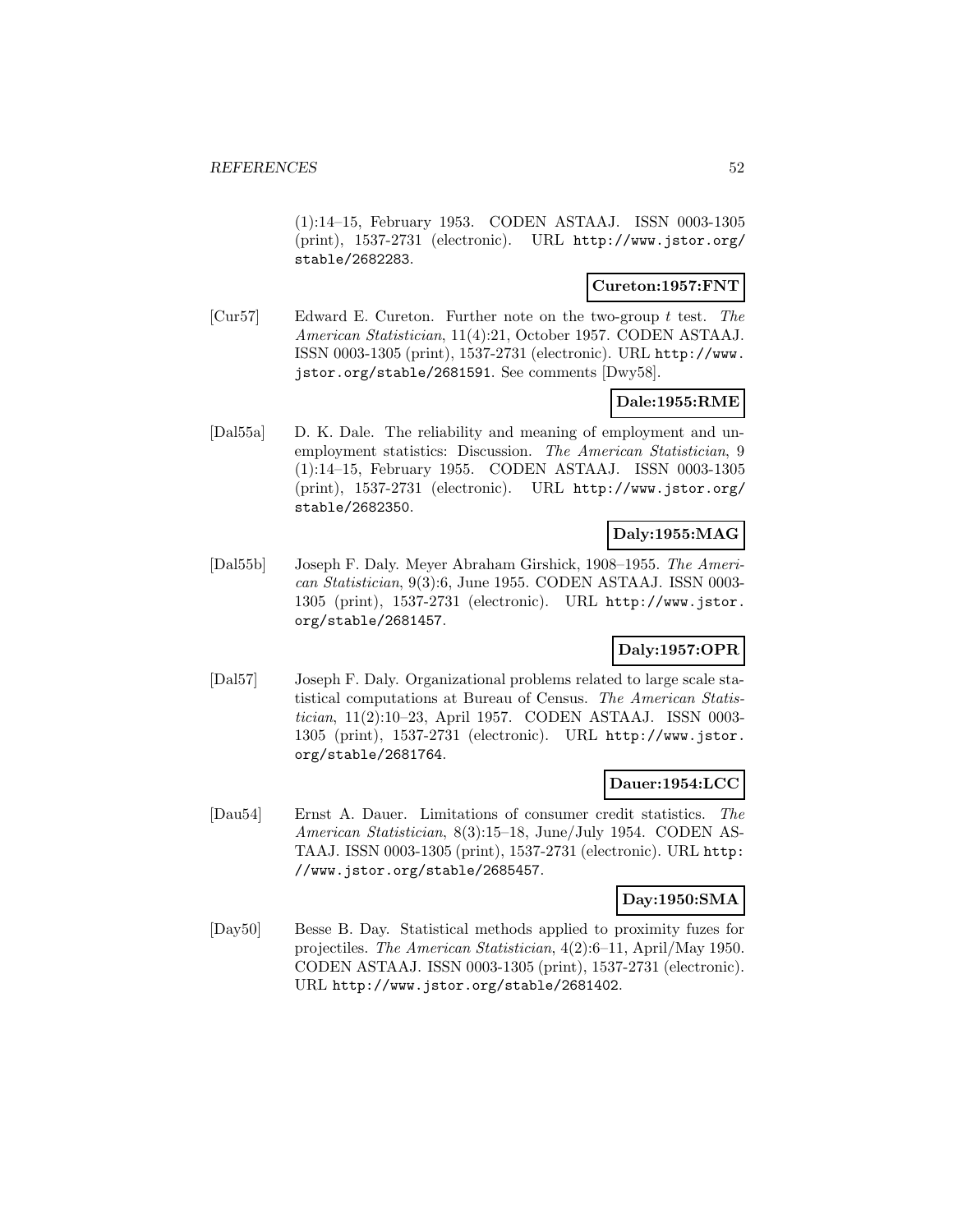## **Day:1953:SKS**

[Day53] Price Day. Sliderule, Kelly, sliderule! The American Statistician, 7(1):7–8, February 1953. CODEN ASTAAJ. ISSN 0003- 1305 (print), 1537-2731 (electronic). URL http://www.jstor. org/stable/2682281.

# **Day:1954:DEN**

[Day54] B. B. Day. The design of experiments in naval engineering. The American Statistician, 8(2):7–23, April/May 1954. CODEN AS-TAAJ. ISSN 0003-1305 (print), 1537-2731 (electronic). URL http: //www.jstor.org/stable/2686016.

### **Dixon:1954:LE**

[DC54] W. J. Dixon and Lee J. Cronbach. Letters to the Editor. The American Statistician, 8(4):39, October 1954. CODEN ASTAAJ. ISSN 0003-1305 (print), 1537-2731 (electronic). URL http://www. jstor.org/stable/2682061.

## **Deming:1958:SPS**

[Dem58] W. Edwards Deming. Standards of probability sampling for legal evidence. The American Statistician, 12(1):25–26, February 1958. CODEN ASTAAJ. ISSN 0003-1305 (print), 1537-2731 (electronic). URL http://www.jstor.org/stable/2682673.

### **Derksen:1952:UDN**

[Der52] J. B. D. Derksen. The use and development of national income statistics. The American Statistician, 6(2):16–18, April/May 1952. CODEN ASTAAJ. ISSN 0003-1305 (print), 1537-2731 (electronic). URL http://www.jstor.org/stable/2681714. See comments [Cre52].

# **Dutka:1950:STB**

[DK50] S. Dutka and F. Kafka. Statistical training below the college level. The American Statistician, 4(1):6–7, February 1950. CODEN AS-TAAJ. ISSN 0003-1305 (print), 1537-2731 (electronic). URL http: //www.jstor.org/stable/2682553.

### **Drury:1956:FSA**

[DKC<sup>+</sup>56] Robert F. Drury, David L. Kaplan, Herbert S. Conrad, D. A. Williams, Jean L. Pennock, Leon R. Paley, Dudley E. Young, and Donald E. Church. Federal statistical activities. The American Statistician, 10(5):8–13, December 1956. CODEN ASTAAJ.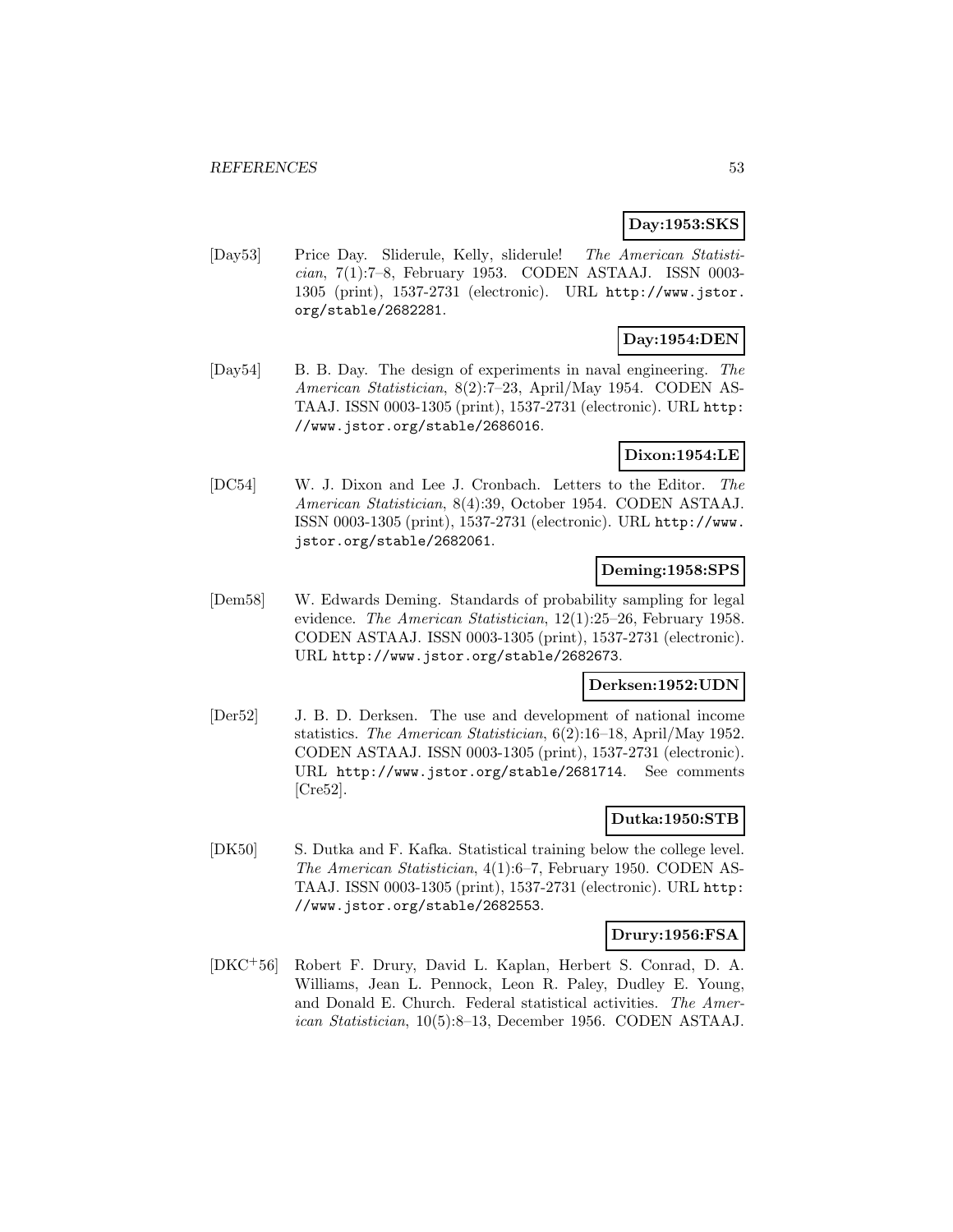ISSN 0003-1305 (print), 1537-2731 (electronic). URL http://www. jstor.org/stable/2681698.

#### **Donnahoe:1951:OAN**

[Don51] Alan S. Donnahoe. One answer to the "no change" problem. The American Statistician, 5(2):14, April/May 1951. CODEN AS-TAAJ. ISSN 0003-1305 (print), 1537-2731 (electronic). URL http: //www.jstor.org/stable/2681637.

### **Dorman:1950:PNP**

[Dor50] Robert O. Dorman. A proposal for a National Placement Service. The American Statistician, 4(1):8, February 1950. CODEN ASTAAJ. ISSN 0003-1305 (print), 1537-2731 (electronic). URL http://www.jstor.org/stable/2682554.

## **Dorn:1951:RAM**

[Dor51] Harold F. Dorn. Report of the 1951 Annual Meeting Program Committee. The American Statistician, 5(5):11, December 1951. CODEN ASTAAJ. ISSN 0003-1305 (print), 1537-2731 (electronic). URL http://www.jstor.org/stable/2681863.

# **Dorn:1954:RCL**

[Dor54] Harold F. Dorn. The relationship of cancer of the lung and the use of tobacco. The American Statistician, 8(5):7–13, December 1954. CODEN ASTAAJ. ISSN 0003-1305 (print), 1537-2731 (electronic). URL http://www.jstor.org/stable/2681545.

### **Dossett:1957:FNT**

[Dos57] William F. Dossett. A further note on the t test. The American Statistician, 11(4):21, October 1957. CODEN ASTAAJ. ISSN 0003-1305 (print), 1537-2731 (electronic). URL http://www. jstor.org/stable/2681590. See comments [Dwy58].

## **Dungee:1955:QA**

[Dun55] Shirley Dungee. Questions and answers. The American Statistician, 9(4):28–30, October 1955. CODEN ASTAAJ. ISSN 0003- 1305 (print), 1537-2731 (electronic). URL http://www.jstor. org/stable/2682118.

## **Dwyer:1957:BIS**

[Dwy57] Paul S. Dwyer. Basic instructions in statistical computations. The American Statistician, 11(2):13–17, April 1957. CODEN ASTAAJ.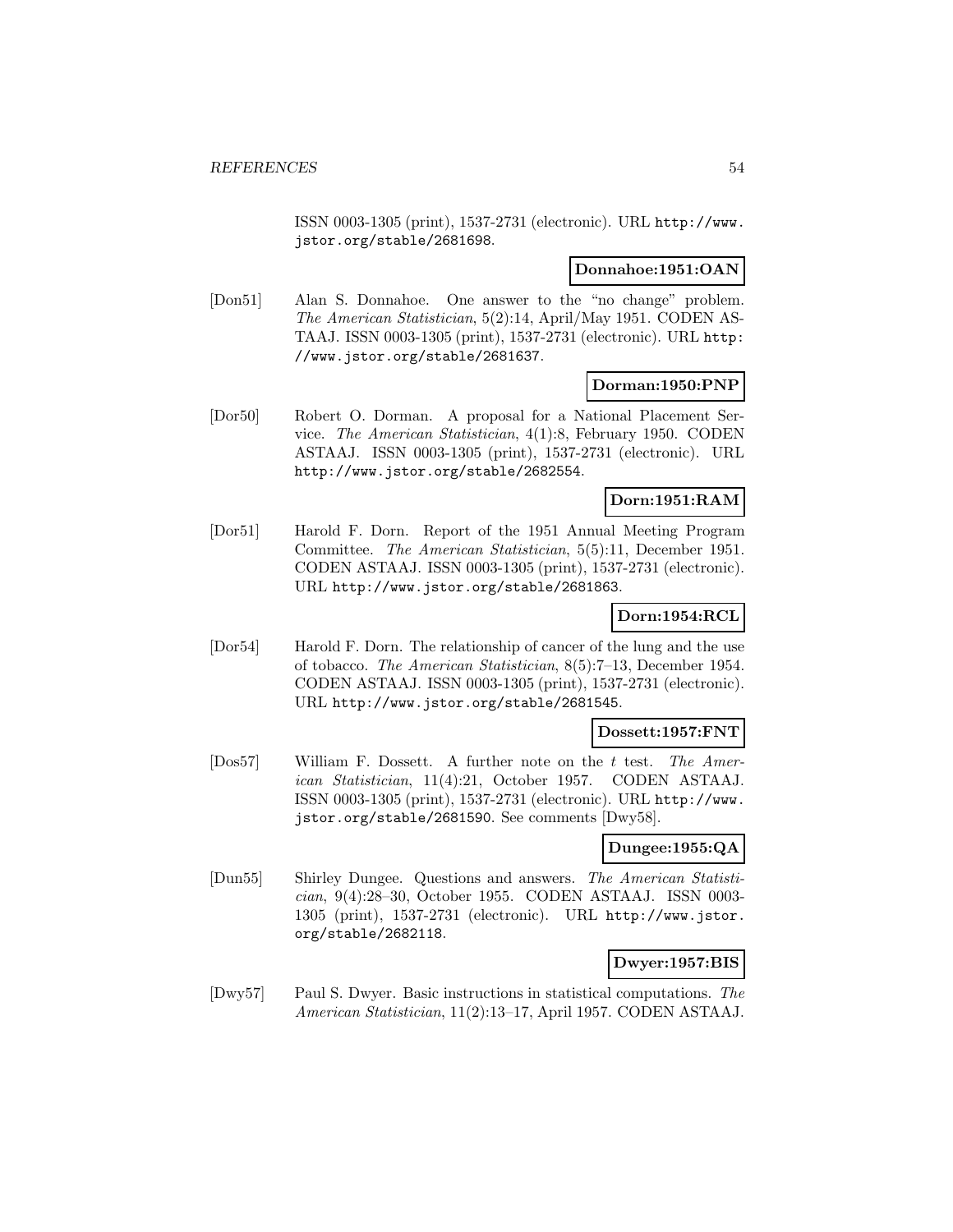ISSN 0003-1305 (print), 1537-2731 (electronic). URL http://www. jstor.org/stable/2681765.

## **Dwyer:1958:CF**

[Dwy58] Paul S. Dwyer. Computational formulas for  $t^2$ . The American Statistician, 12(3):18–19, June 1958. CODEN ASTAAJ. ISSN 0003-1305 (print), 1537-2731 (electronic). URL http://www. jstor.org/stable/2682544. See [Ban57, Cur57, Dos57, Kna57].

# **Elkins:1952:CC**

[EBL52] Thomas A. Elkins, Robert W. Burgess, and Ben Lipstein. Changes in the constitution. The American Statistician, 6(4):14, October 1952. CODEN ASTAAJ. ISSN 0003-1305 (print), 1537-2731 (electronic). URL http://www.jstor.org/stable/2682698.

### **Eckler:1953:ECE**

[Eck53] A. Ross Eckler. Extent and character of errors in the 1950 Census. The American Statistician, 7(5):15–21, December 1953. CODEN ASTAAJ. ISSN 0003-1305 (print), 1537-2731 (electronic). URL http://www.jstor.org/stable/2685717.

## **Edwards:1959:CSC**

[Edw59] Bruce Edwards. Constructing simple correlation problems with predetermined answers. The American Statistician, 13(5):25–27, December 1959. CODEN ASTAAJ. ISSN 0003-1305 (print), 1537- 2731 (electronic). URL http://www.jstor.org/stable/2682433.

## **Ferber:1956:IAS**

[Fer56a] Robert Ferber. On the interpretation of the aggregate savings ratio. The American Statistician, 10(3):10–13, June 1956. CODEN ASTAAJ. ISSN 0003-1305 (print), 1537-2731 (electronic). URL http://www.jstor.org/stable/2681774.

### **Ferger:1956:ACU**

[Fer56b] Wirth F. Ferger. Admissibility in court of Univac seasonal computations. The American Statistician, 10(1):9–10, February 1956. CODEN ASTAAJ. ISSN 0003-1305 (print), 1537-2731 (electronic). URL http://www.jstor.org/stable/2681468.

### **Fitzpatrick:1955:ETS**

[Fit55] Paul J. Fitzpatrick. The early teaching of statistics in American colleges and universities. The American Statistician, 9(5):12–18,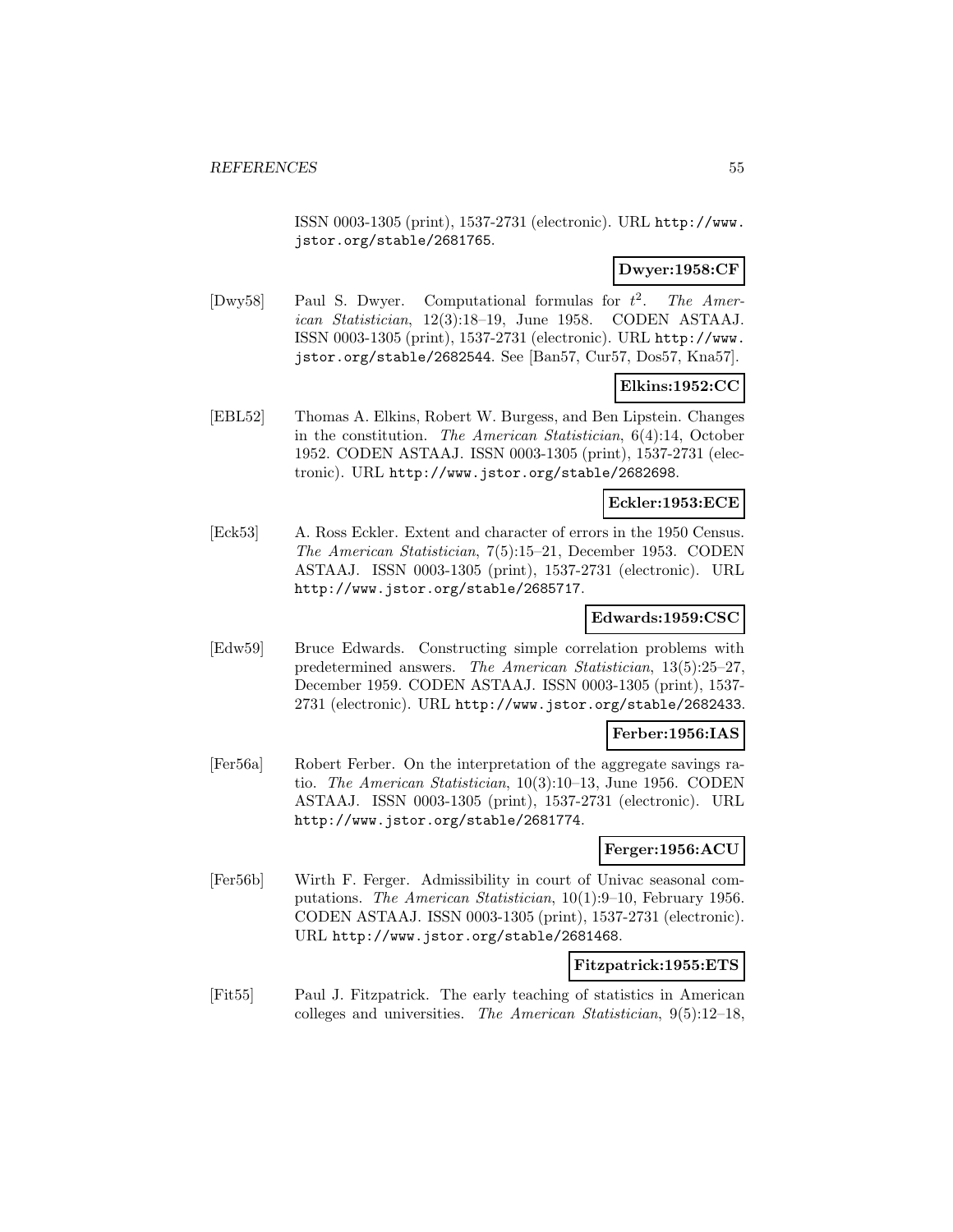December 1955. CODEN ASTAAJ. ISSN 0003-1305 (print), 1537- 2731 (electronic). URL http://www.jstor.org/stable/2685503.

#### **Fitzpatrick:1956:SWE**

[Fit56] Paul J. Fitzpatrick. Statistical works in early American statistics courses. The American Statistician, 10(5):14–19, December 1956. CODEN ASTAAJ. ISSN 0003-1305 (print), 1537-2731 (electronic). URL http://www.jstor.org/stable/2681699.

### **FitzPatrick:1957:SSU**

[Fit57] Paul J. FitzPatrick. Statistical societies in the United States in the Nineteenth Century. The American Statistician, 11(5):13–21, December 1957. CODEN ASTAAJ. ISSN 0003-1305 (print), 1537- 2731 (electronic). URL http://www.jstor.org/stable/2682565.

### **Freund:1955:DF**

[FM55] John E. Freund and Irwin Miller. In defense of frequencies. The American Statistician, 9(2):15–27, April 1955. CODEN ASTAAJ. ISSN 0003-1305 (print), 1537-2731 (electronic). URL http://www. jstor.org/stable/2681970.

### **Freeman:1956:TIS**

[FM56a] Linton C. Freeman and Douglas M. More. Teaching introductory statistics in the liberal arts curriculum. The American Statistician, 10(4):20–23, October 1956. CODEN ASTAAJ. ISSN 0003- 1305 (print), 1537-2731 (electronic). URL http://www.jstor. org/stable/2681327.

# **Freund:1956:SSA**

[FM56b] John E. Freund and Irwin Miller. Some statistical aspects of a problem in scientific philosophy. The American Statistician, 10(2): 7–11, April 1956. CODEN ASTAAJ. ISSN 0003-1305 (print), 1537- 2731 (electronic). URL http://www.jstor.org/stable/2681597.

## **Farrell:1951:HFH**

[FP51a] Helen Farrell and Robert H. Perry. How forecasting helps the Chicago Chapter. The American Statistician, 5(5):16, December 1951. CODEN ASTAAJ. ISSN 0003-1305 (print), 1537-2731 (electronic). URL http://www.jstor.org/stable/2681866.

## **Federici:1951:FSD**

[FP51b] Nora Federici and Fernando Pedroni. The Faculty of Statistical, Demographic and Actuarial Sciences at the University of Rome.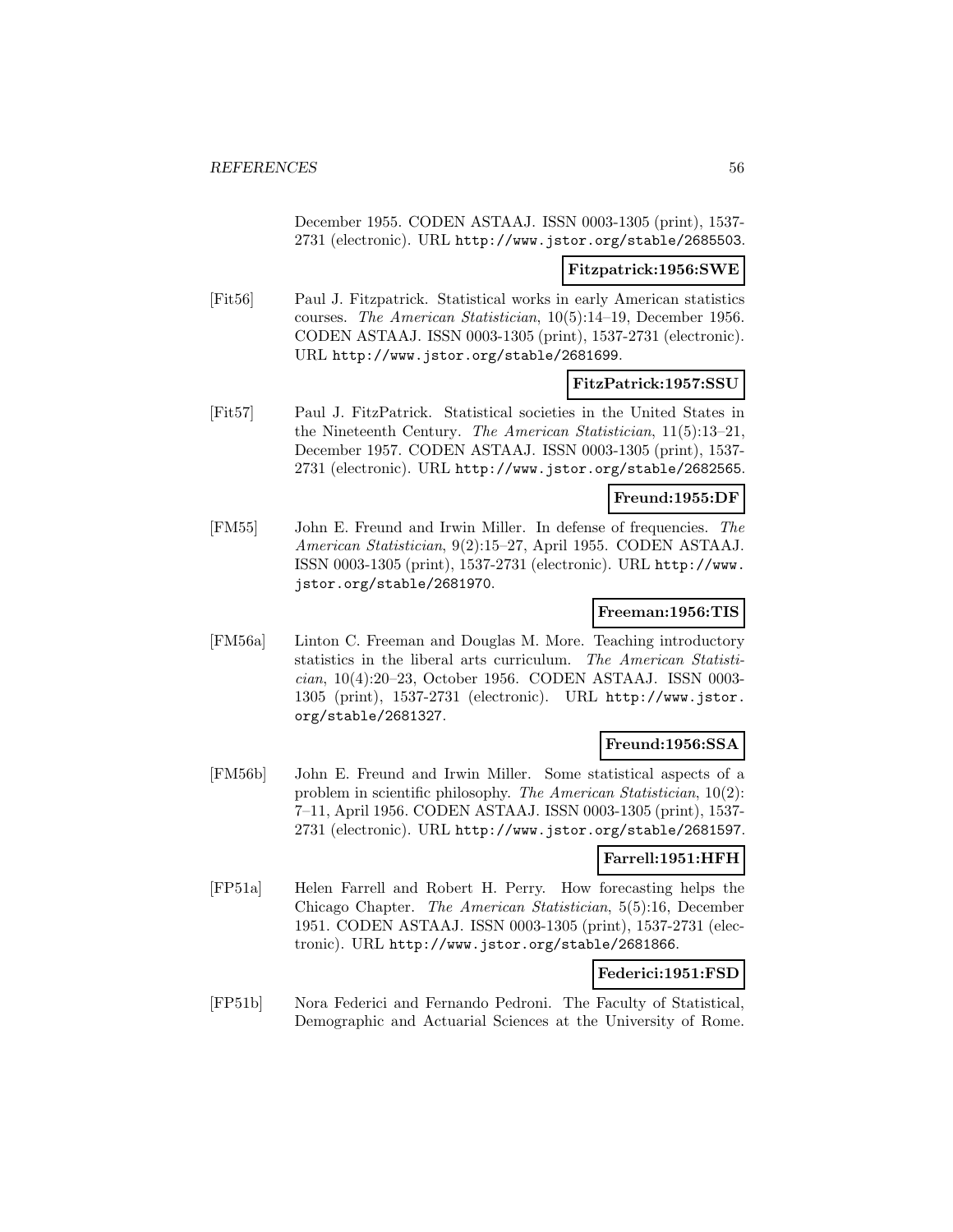The American Statistician, 5(4):22–24, October 1951. CODEN ASTAAJ. ISSN 0003-1305 (print), 1537-2731 (electronic). URL http://www.jstor.org/stable/2682262.

## **Frankel:1952:DUT**

[Fra52] Lester R. Frankel. [A desirable undergraduate training program in statistics]: Discussion. The American Statistician, 6(5):11–15, December 1952. CODEN ASTAAJ. ISSN 0003-1305 (print), 1537- 2731 (electronic). URL http://www.jstor.org/stable/2681755.

### **Freeman:1952:SHC**

[Fre52] William W. K. Freeman. ["the statistician and his conscience"]: Discussion. The American Statistician, 6(1):18–20, February 1952. CODEN ASTAAJ. ISSN 0003-1305 (print), 1537-2731 (electronic). URL http://www.jstor.org/stable/2682756.

### **Freund:1953:RCT**

[Fre53] J. E. Freund. Report of the Committee on Training in Statistics. The American Statistician, 7(2):24–25, April/May 1953. CODEN ASTAAJ. ISSN 0003-1305 (print), 1537-2731 (electronic). URL http://www.jstor.org/stable/2685636.

### **Futransky:1958:PVF**

[Fut58] David L. Futransky. From the point of view of the Federal Government. The American Statistician, 12(1):21–23, February 1958. CODEN ASTAAJ. ISSN 0003-1305 (print), 1537-2731 (electronic). URL http://www.jstor.org/stable/2682671.

## **Galt:1952:FSA**

[Gal52] Lowell T. Galt. Federal statistical activities. The American Statistician, 6(1):5, February 1952. CODEN ASTAAJ. ISSN 0003-1305 (print), 1537-2731 (electronic). URL http://www.jstor. org/stable/2682748.

## **Green:1954:RAC**

[GBF<sup>+</sup>54] Howard Whipple Green, C. E. Batschelet, W. Thurber Fales, Philip M. Hauser, Lyman L. Hill, Stanley W. Kadow, Earl Lomon Koos, O. E. Lemieux, Harlin G. Loomer, Dorothy W. Myers, Conrad Taeuber, and Leon E. Truesdell. Report of the ASA Committee on Census Enumeration Areas for 1953. The American Statistician, 8(2):21, April/May 1954. CODEN ASTAAJ. ISSN 0003- 1305 (print), 1537-2731 (electronic). URL http://www.jstor. org/stable/2686019.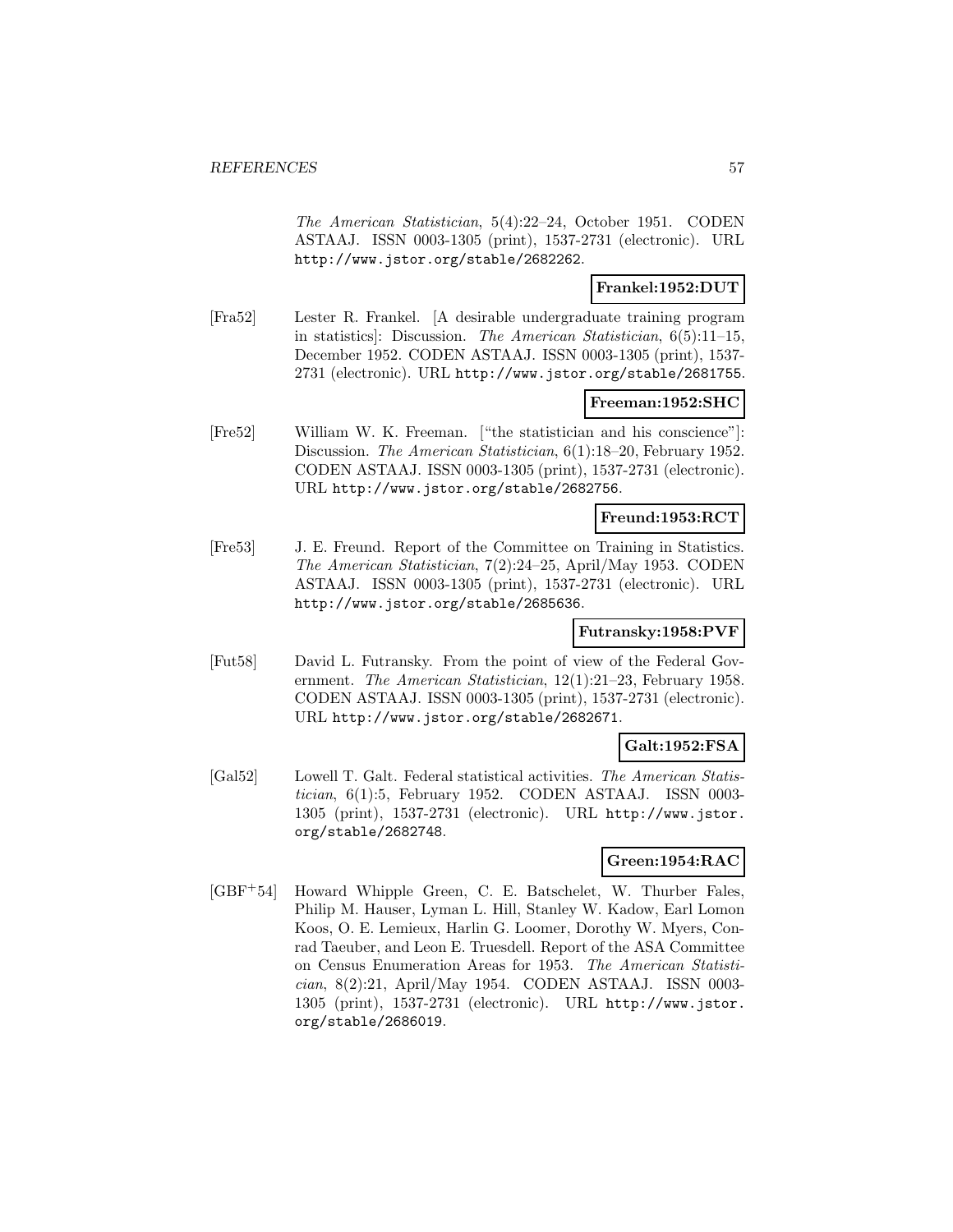### **Gershenson:1951:RAS**

[Ger51] M. I. Gershenson. Report of the American Statistical Association representative to the Accident Statistics Committee of the American Standards Association 1950. The American Statistician, 5(4):20–21, October 1951. CODEN ASTAAJ. ISSN 0003- 1305 (print), 1537-2731 (electronic). URL http://www.jstor. org/stable/2682260.

### **Gerschenkron:1953:RSI**

[Ger53] Alexander Gerschenkron. Reliability of Soviet industrial and national income statistics. The American Statistician, 7(2):18–21, April/May 1953. CODEN ASTAAJ. ISSN 0003-1305 (print), 1537- 2731 (electronic). URL http://www.jstor.org/stable/2685633.

#### **Greenberg:1956:FSA**

[GGL<sup>+</sup>56] Leon Greenberg, J. Richard Grant, John W. Lehman, Stanley J. Sigel, and H. E. Riley. Federal statistical activities. The American Statistician, 10(1):4–12, February 1956. CODEN ASTAAJ. ISSN 0003-1305 (print), 1537-2731 (electronic). URL http://www. jstor.org/stable/2681466.

## **Gilbert:1958:OIT**

[Gil58] E. N. Gilbert. An outline of information theory. The American Statistician, 12(1):13–19, February 1958. CODEN ASTAAJ. ISSN 0003-1305 (print), 1537-2731 (electronic). URL http://www. jstor.org/stable/2682669.

### **Gumbel:1954:SAE**

[GL54] Emil J. Gumbel and Julius Lieblein. Some applications of extremevalue methods. The American Statistician, 8(5):14–17, December 1954. CODEN ASTAAJ. ISSN 0003-1305 (print), 1537-2731 (electronic). URL http://www.jstor.org/stable/2681546.

### **Glaser:1951:IER**

[Gla51] Ezra Glaser. Interindustry economics research. The American Statistician, 5(2):9–11, April/May 1951. CODEN ASTAAJ. ISSN 0003-1305 (print), 1537-2731 (electronic). URL http://www. jstor.org/stable/2681634.

### **Glaser:1952:RPV**

[Gla52] Ezra Glaser. Reservations on Professor Vining's reflections. The American Statistician, 6(2):27–29, April/May 1952. CODEN AS-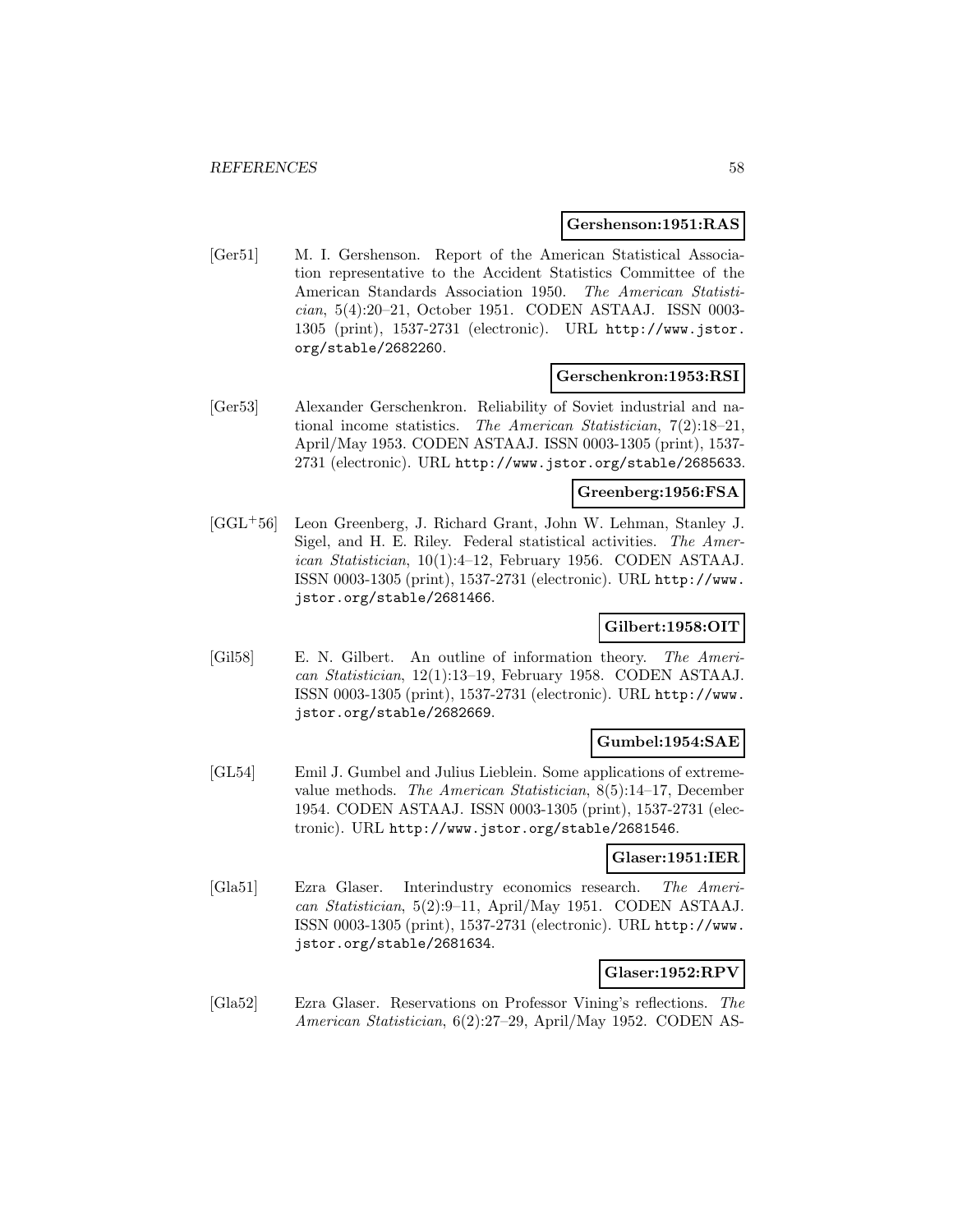TAAJ. ISSN 0003-1305 (print), 1537-2731 (electronic). URL http: //www.jstor.org/stable/2681719.

### **Goldstein:1953:RDS**

[Gol53] Harold Goldstein. Research design for studies of the mobility of workers in critical occupations. The American Statistician, 7(1):4– 8, February 1953. CODEN ASTAAJ. ISSN 0003-1305 (print), 1537- 2731 (electronic). URL http://www.jstor.org/stable/2682280.

### **Greenberg:1959:CCF**

[Gre59] B. G. Greenberg. Conduct of cooperative field and clinical trials. The American Statistician, 13(3):13–28, June 1959. CODEN ASTAAJ. ISSN 0003-1305 (print), 1537-2731 (electronic). URL http://www.jstor.org/stable/2681365.

#### **Grieves:1958:FSA**

[GSP<sup>+</sup>58] Howard C. Grieves, Peyton Stapp, Jacob Perlman, Robert L. Stein, Rudolph C. Mendelssohn, and Harry Alpert. Federal statistical activities. The American Statistician, 12(3):7–12, June 1958. CO-DEN ASTAAJ. ISSN 0003-1305 (print), 1537-2731 (electronic). URL http://www.jstor.org/stable/2682542.

### **Gulliksen:1952:TMS**

[Gul52] Harold Gulliksen. Training in mathematics and statistics desirable for employees at various levels in an educational research organization. The American Statistician, 6(5):8–9, December 1952. CO-DEN ASTAAJ. ISSN 0003-1305 (print), 1537-2731 (electronic). URL http://www.jstor.org/stable/2681753.

### **Haemer:1950:CCP**

[Hae50a] Kenneth W. Haemer. Color in chart presentation. The American Statistician, 4(2):20, April/May 1950. CODEN ASTAAJ. ISSN 0003-1305 (print), 1537-2731 (electronic). URL http://www. jstor.org/stable/2681409.

#### **Haemer:1950:SRC**

[Hae50b] Kenneth W. Haemer. A simplified ranking chart. The American Statistician, 4(5):21, October 1950. CODEN ASTAAJ. ISSN 0003- 1305 (print), 1537-2731 (electronic). URL http://www.jstor. org/stable/2681451.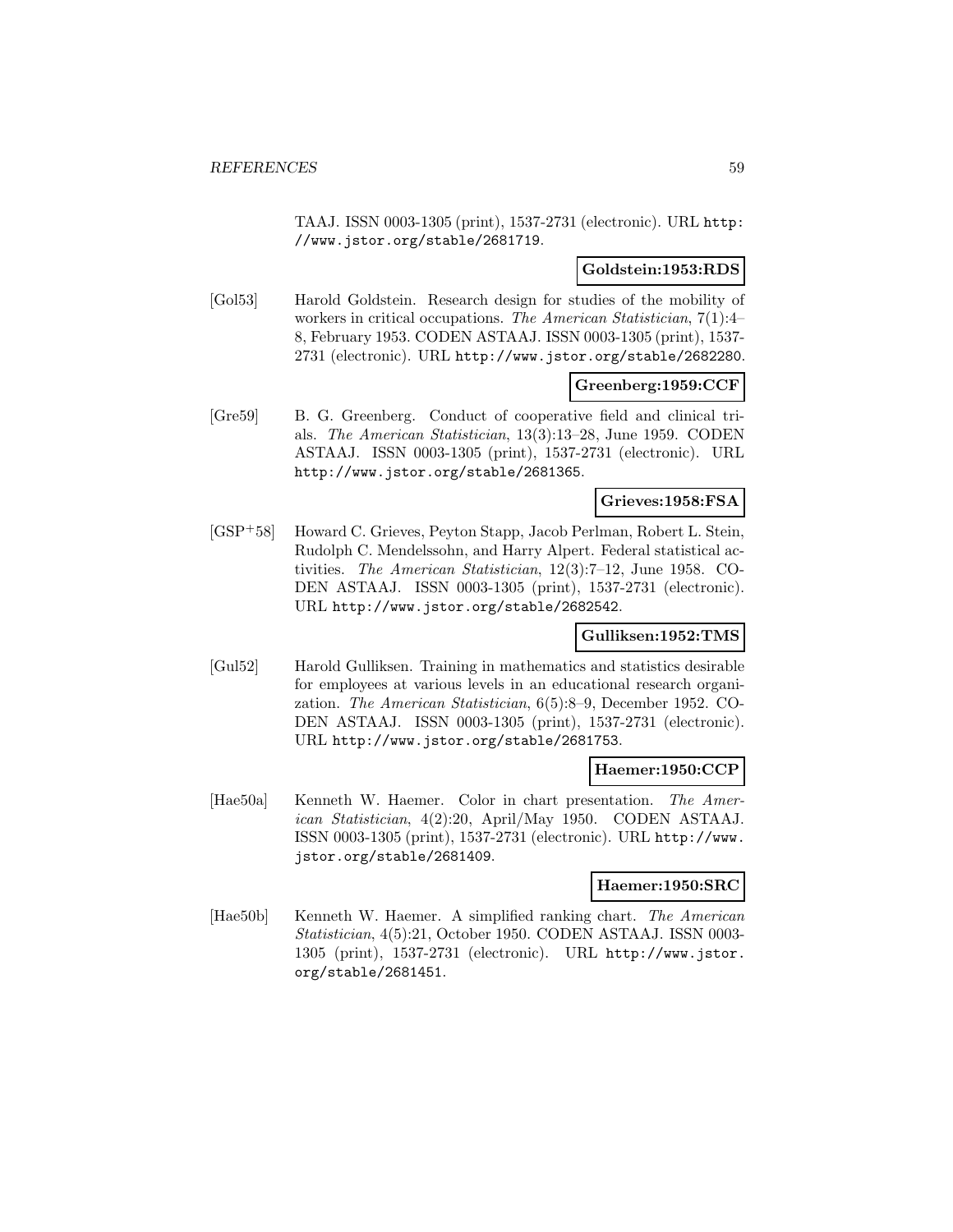#### **Haemer:1951:PTD**

[Hae51] Kenneth W. Haemer. The pseudo third dimension. The American Statistician, 5(4):28, October 1951. CODEN ASTAAJ. ISSN 0003- 1305 (print), 1537-2731 (electronic). URL http://www.jstor. org/stable/2682265.

## **Hansen:1952:SSCa**

[Han52a] Morris H. Hansen. Statistical standards and the census. The American Statistician, 6(1):7–10, February 1952. CODEN ASTAAJ. ISSN 0003-1305 (print), 1537-2731 (electronic). URL http://www. jstor.org/stable/2682751.

#### **Hansen:1952:SSCb**

[Han52b] Morris H. Hansen. [statistical standards and the census]: Discussion. The American Statistician, 6(1):13, February 1952. CODEN ASTAAJ. ISSN 0003-1305 (print), 1537-2731 (electronic). URL http://www.jstor.org/stable/2682753.

### **Harrison:1950:JMG**

[Har50] Shelby M. Harrison. John M. Glenn. The American Statistician, 4(5):20, October 1950. CODEN ASTAAJ. ISSN 0003- 1305 (print), 1537-2731 (electronic). URL http://www.jstor. org/stable/2681450.

### **Hartkemeier:1951:NUD**

[Har51] Harry P. Hartkemeier. New undergraduate Degree in Statistics at the University of Missouri. The American Statistician, 5(3):8–9, June/July 1951. CODEN ASTAAJ. ISSN 0003-1305 (print), 1537- 2731 (electronic). URL http://www.jstor.org/stable/2685985.

### **Hartkemeier:1953:BCH**

[Har53] Harry P. Hartkemeier. Binary coding, horizontal card fields and the electronic statistical machine. The American Statistician, 7(4):19– 21, October 1953. CODEN ASTAAJ. ISSN 0003-1305 (print), 1537- 2731 (electronic). URL http://www.jstor.org/stable/2685765.

#### **Harshbarger:1958:SBI**

[Har58] Boyd Harshbarger. A survey of both industry and colleges. The American Statistician, 12(1):23–24, February 1958. CODEN AS-TAAJ. ISSN 0003-1305 (print), 1537-2731 (electronic). URL http: //www.jstor.org/stable/2682672.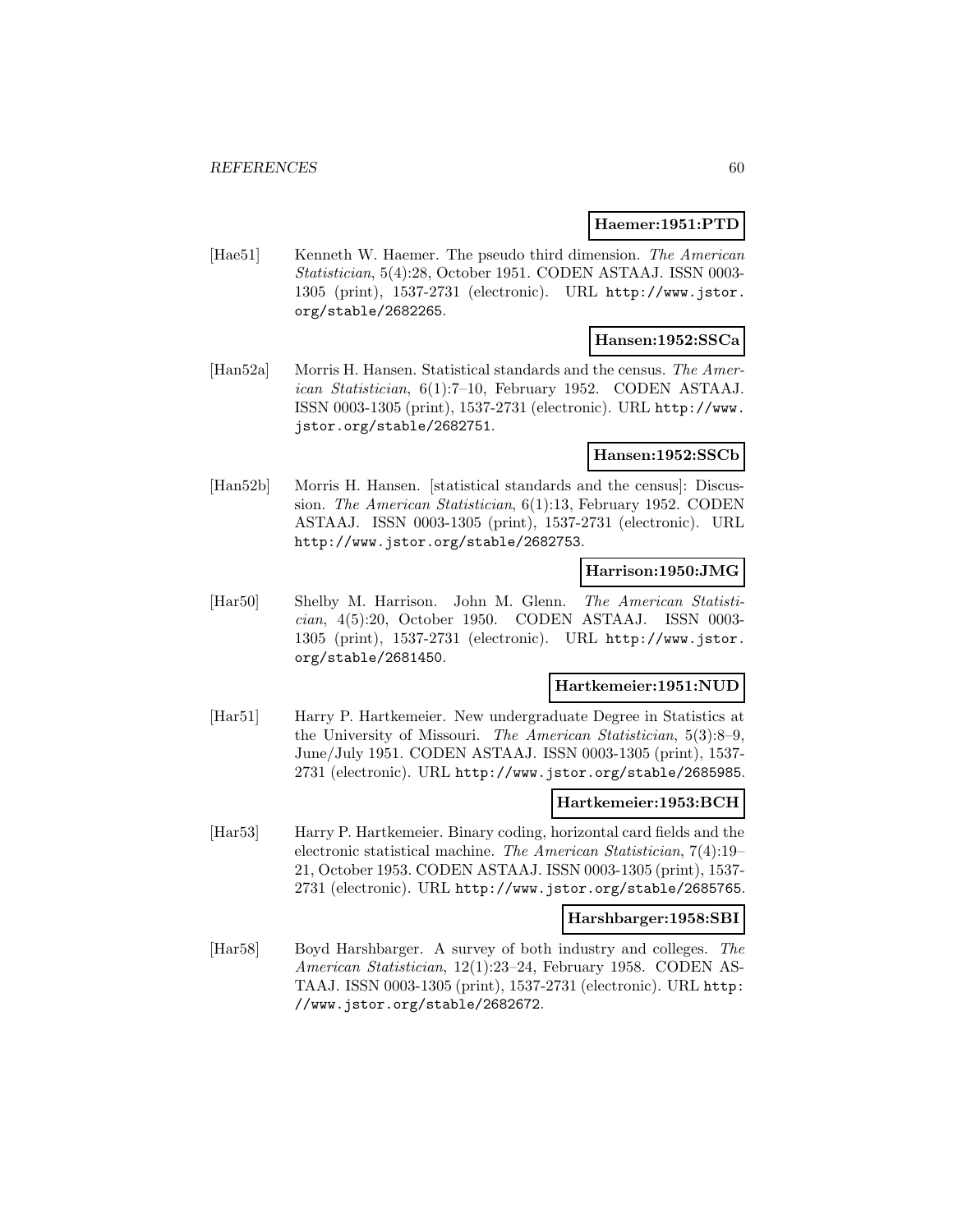### **Hayes:1950:SPI**

[Hay50] Samuel P. Hayes, Jr. Statistics in the Point IV Program. The American Statistician, 4(1):4–5, February 1950. CODEN ASTAAJ. ISSN 0003-1305 (print), 1537-2731 (electronic). URL http://www. jstor.org/stable/2682552.

# **Hollander:1953:FSA**

[HGG<sup>+</sup>53] Edward D. Hollander, Howard C. Grieves, Charles Gant, W. Parker Mauldin, William Lerner, Helen H. Ringe, and Ida C. Merriam. Federal statistical activities. The American Statistician, 7(2):5–7, April/May 1953. CODEN ASTAAJ. ISSN 0003-1305 (print), 1537- 2731 (electronic). URL http://www.jstor.org/stable/2685629.

#### **Hoadley:1951:BES**

[Hoa51] Walter E. Hoadley, Jr. The business and economic statistics section. The American Statistician, 5(5):1–13, December 1951. CODEN ASTAAJ. ISSN 0003-1305 (print), 1537-2731 (electronic). URL http://www.jstor.org/stable/2681857.

### **Hoadley:1952:BS**

[Hoa52] Walter E. Hoadley, Jr. Benedict Saurino, 1904–1952. The American Statistician, 6(3):33, June/July 1952. CODEN ASTAAJ. ISSN 0003-1305 (print), 1537-2731 (electronic). URL http://www. jstor.org/stable/2685979.

### **Hoadley:1958:PCa**

[Hoa58a] Walter E. Hoadley, Jr. The President's column. The American Statistician, 12(2):1–29, April 1958. CODEN ASTAAJ. ISSN 0003- 1305 (print), 1537-2731 (electronic). URL http://www.jstor. org/stable/2681507.

### **Hoadley:1958:PCb**

[Hoa58b] Walter E. Hoadley, Jr. The President's column. The American Statistician, 12(4):1–35, October 1958. CODEN ASTAAJ. ISSN 0003-1305 (print), 1537-2731 (electronic). URL http://www. jstor.org/stable/2681782.

#### **Hoadley:1958:PCc**

[Hoa58c] Walter E. Hoadley, Jr. The President's column. The American Statistician, 12(5):1–22, December 1958. CODEN ASTAAJ. ISSN 0003-1305 (print), 1537-2731 (electronic). URL http://www. jstor.org/stable/2682268.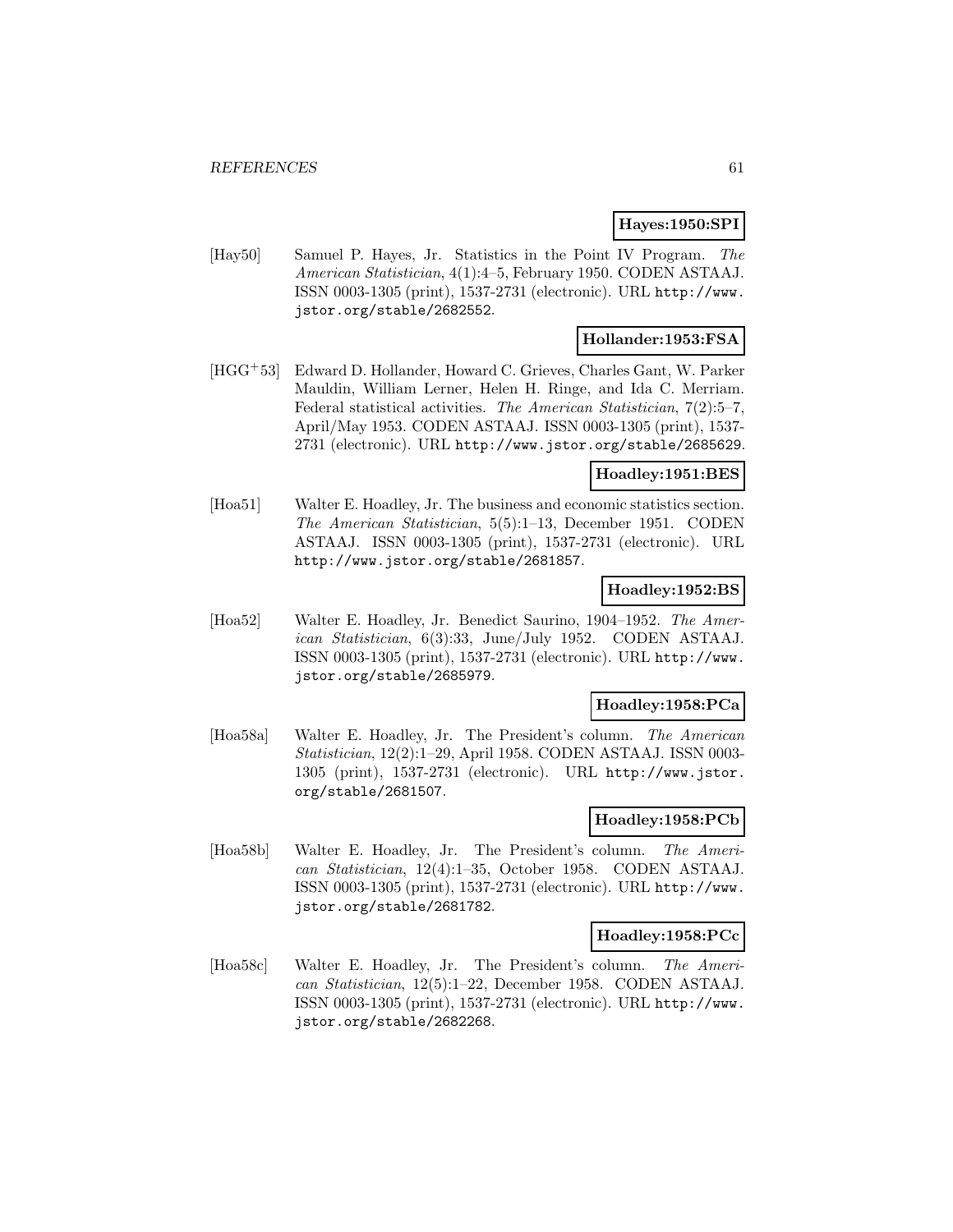### **Holubnychy:1958:OSO**

[Hol58] Vsevolod Holubnychy. Organization of statistical observation in the U.S.S.R. The American Statistician, 12(3):13–17, June 1958. CODEN ASTAAJ. ISSN 0003-1305 (print), 1537-2731 (electronic). URL http://www.jstor.org/stable/2682543.

### **Hotelling:1951:AW**

[Hot51] Harold Hotelling. Abraham Wald. The American Statistician, 5 (1):18–19, February 1951. CODEN ASTAAJ. ISSN 0003-1305 (print), 1537-2731 (electronic). URL http://www.jstor.org/ stable/2685920.

### **Hotelling:1958:SMP**

[Hot58] Harold Hotelling. The statistical method and the philosophy of science. The American Statistician, 12(5):9–14, December 1958. CODEN ASTAAJ. ISSN 0003-1305 (print), 1537-2731 (electronic). URL http://www.jstor.org/stable/2682272.

### **Huff:1951:LE**

[HS51] Darrell Huff and Irving H. Siegel. Letters to the Editor. The American Statistician, 5(5):12–13, December 1951. CODEN ASTAAJ. ISSN 0003-1305 (print), 1537-2731 (electronic). URL http://www. jstor.org/stable/2681864.

### **Hughes:1955:GGS**

[Hug55] Everett Cherrington Hughes. The Gleichschaltung of the German Statistical Yearbook. The American Statistician, 9(5):8–11, December 1955. CODEN ASTAAJ. ISSN 0003-1305 (print), 1537-2731 (electronic). URL http://www.jstor.org/stable/2685502.

#### **Horton:1952:FSA**

[HZR<sup>+</sup>52] Donald C. Horton, Robert Zalkin, Walter F. Ryan, William Lerner, Morris H. Hansen, James W. Turbitt, and Anne Geddes. Federal statistical activities. The American Statistician, 6(3):3–4, June/ July 1952. CODEN ASTAAJ. ISSN 0003-1305 (print), 1537-2731 (electronic). URL http://www.jstor.org/stable/2685972.

## **Jaffe:1954:OCV**

[Jaf54] A. J. Jaffe. One Consumer's view of the current population survey. The American Statistician, 8(1):11–13, February 1954. CODEN ASTAAJ. ISSN 0003-1305 (print), 1537-2731 (electronic). URL http://www.jstor.org/stable/2681659.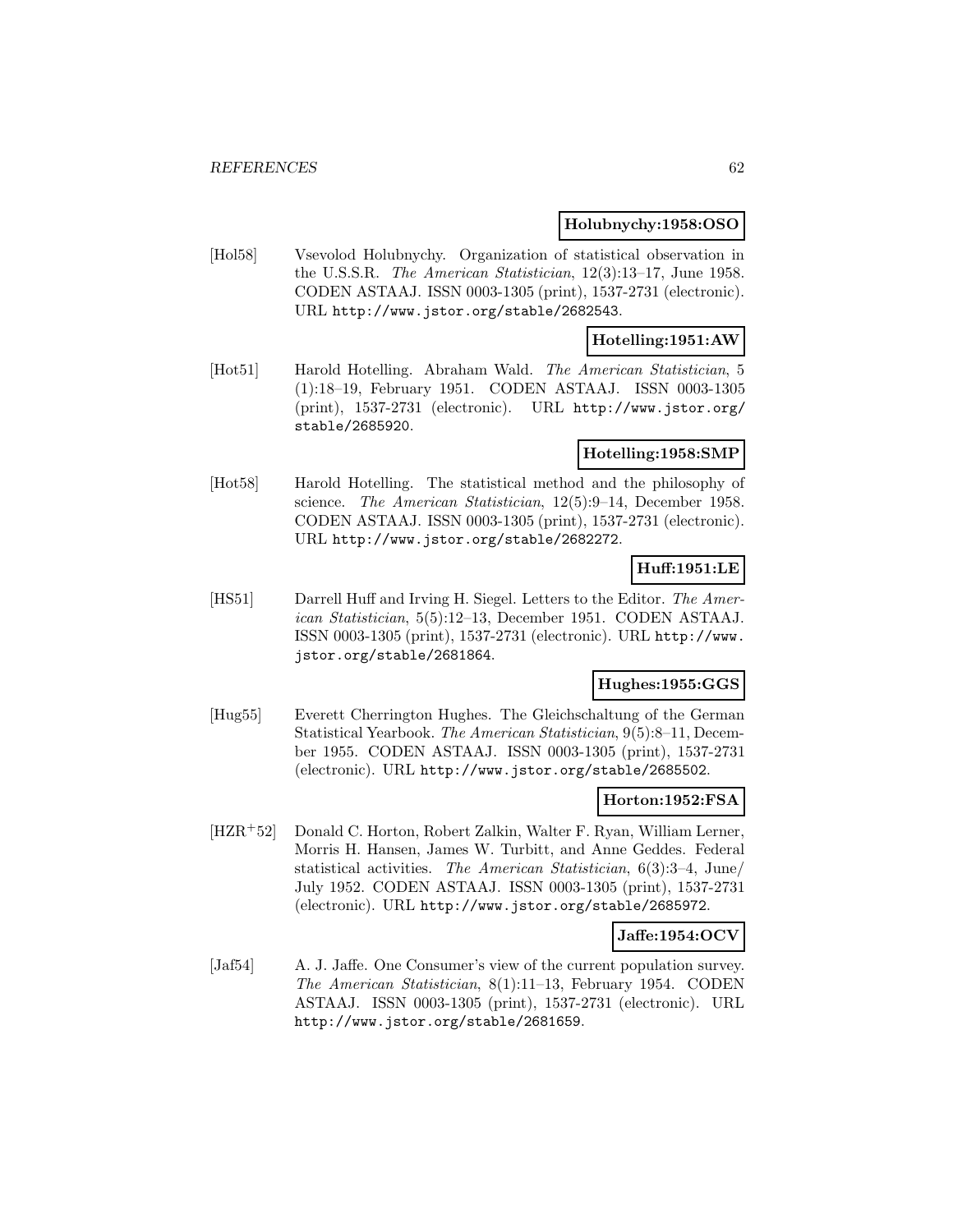### **Johnson:1953:DSP**

[Joh53] Palmer O. Johnson. Developments of statistical programs in mid-American universities and colleges. The American Statistician, 7(4):7–15, October 1953. CODEN ASTAAJ. ISSN 0003-1305 (print), 1537-2731 (electronic). URL http://www.jstor.org/ stable/2685763.

# **Jones:1954:RRC**

[Jon54] Homer Jones. Recent revisions of consumer credit statistics. The American Statistician, 8(3):9–35, June/July 1954. CODEN AS-TAAJ. ISSN 0003-1305 (print), 1537-2731 (electronic). URL http: //www.jstor.org/stable/2685456.

### **Jones:1953:FSA**

[JWLW53] Homer Jones, Irwin Wolkstein, Emanuel Landau, and Seymour L. Wolfbein. Federal statistical activities. The American Statistician, 7(1):3, February 1953. CODEN ASTAAJ. ISSN 0003- 1305 (print), 1537-2731 (electronic). URL http://www.jstor. org/stable/2682279.

## **K:1955:SWS**

[K.55] F. K. Samuel Weiss, statistician. The American Statistician, 9(4): 12, October 1955. CODEN ASTAAJ. ISSN 0003-1305 (print), 1537- 2731 (electronic). URL http://www.jstor.org/stable/2682115.

## **Kappel:1951:CSP**

[KDOR51] Joseph W. Kappel, Murray D. Dessel, James C. O'Brien, and Ruth Rosenwald. Current statistical projects of the U.S. Government. The American Statistician, 5(1):5, February 1951. CODEN AS-TAAJ. ISSN 0003-1305 (print), 1537-2731 (electronic). URL http: //www.jstor.org/stable/2685916.

### **Kellogg:1953:RCF**

[Kel53] Lester S. Kellogg. Report of the Committee on Fellows. The American Statistician, 7(1):1–13, February 1953. CODEN ASTAAJ. ISSN 0003-1305 (print), 1537-2731 (electronic). URL http://www. jstor.org/stable/2682277.

#### **Kendall:1959:HDE**

[Ken59] Maurice G. Kendall. Hiawatha designs an experiment. The American Statistician, 13(5):23–24, December 1959. CODEN ASTAAJ.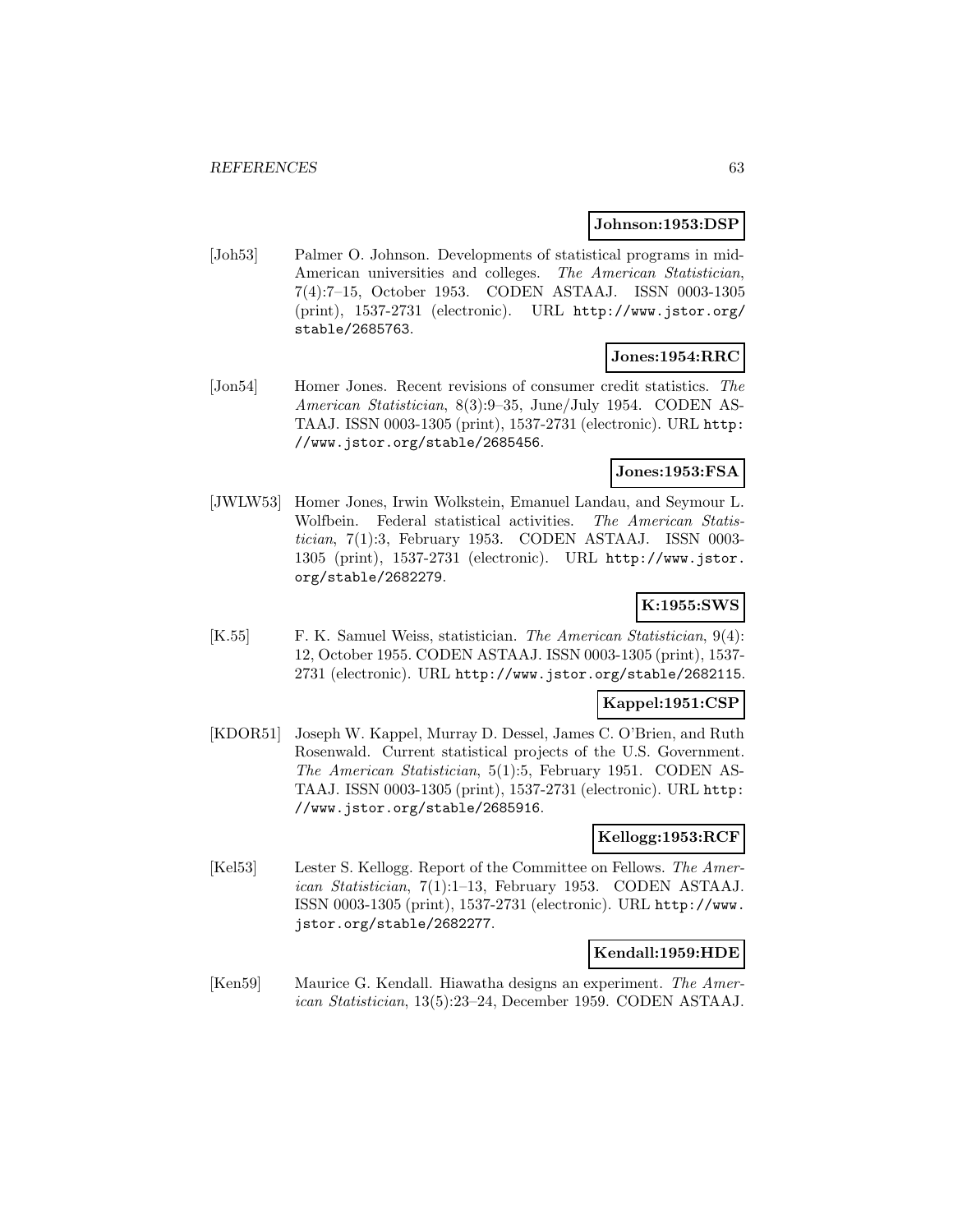ISSN 0003-1305 (print), 1537-2731 (electronic). URL http://www. jstor.org/stable/2682432.

# **Kish:1959:RPR**

[KH59] Leslie Kish and Irene Hess. A "replacement" procedure for reducing the bias of nonresponse. The American Statistician, 13(4):17–19, October 1959. CODEN ASTAAJ. ISSN 0003-1305 (print), 1537- 2731 (electronic). URL http://www.jstor.org/stable/2685753.

# **King:1952:AFC**

[Kin52] Edmund R. King. Analysis and forecasts of company sales. The American Statistician, 6(3):5–11, June/July 1952. CODEN AS-TAAJ. ISSN 0003-1305 (print), 1537-2731 (electronic). URL http: //www.jstor.org/stable/2685973.

# **Kiser:1952:DDL**

[Kis52] Clyde V. Kiser. Discussion of Dr. Linder's paper. The American Statistician, 6(2):21–22, April/May 1952. CODEN ASTAAJ. ISSN 0003-1305 (print), 1537-2731 (electronic). URL http://www. jstor.org/stable/2681717.

# **Kimball:1954:LE**

[KKP<sup>+</sup>54] Bradford F. Kimball, Willford I. King, D. E. Paul, Stuart A. Courtis, and Frank A. Hanna. Letters to the Editor. The American Statistician, 8(3):1–18, June/July 1954. CODEN ASTAAJ. ISSN 0003-1305 (print), 1537-2731 (electronic). URL http://www. jstor.org/stable/2685452.

# **Klein:1959:NST**

[Kle59] Sidney Klein. A note on statistical techniques in Communist China. The American Statistician, 13(3):18–21, June 1959. CODEN AS-TAAJ. ISSN 0003-1305 (print), 1537-2731 (electronic). URL http: //www.jstor.org/stable/2681366.

# **Knapp:1957:NT**

[Kna57] Robert H. Knapp. A note on the t test. The American Statistician, 11(1):17, February 1957. CODEN ASTAAJ. ISSN 0003- 1305 (print), 1537-2731 (electronic). URL http://www.jstor. org/stable/2681852. See comments [Dwy58].

## **Koyanagi:1951:SQC**

[Koy51] S. Koyanagi. Statistical quality control in Japan. The American Statistician, 5(5):8–9, December 1951. CODEN ASTAAJ.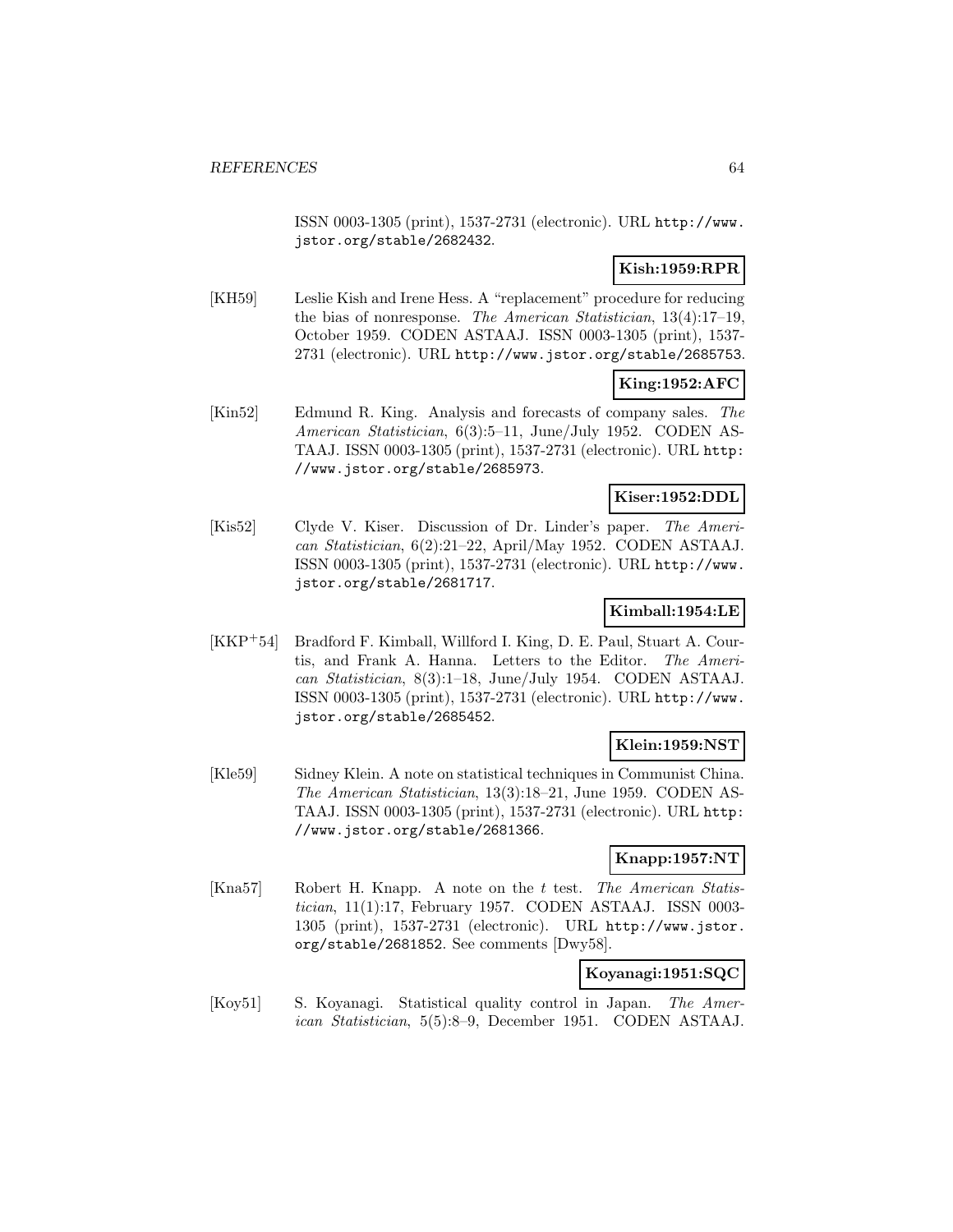ISSN 0003-1305 (print), 1537-2731 (electronic). URL http://www. jstor.org/stable/2681861.

### **Kalabukhov:1958:DLV**

[KS58] N. I. Kalabukhov and W. D. C. Scott. A denial of the laws of variation of organisms. The American Statistician, 12(2):20–26, April 1958. CODEN ASTAAJ. ISSN 0003-1305 (print), 1537-2731 (electronic). URL http://www.jstor.org/stable/2681512.

### **Lathrop:1954:ORS**

[Lat54] John B. Lathrop. Operations research as a science. The American Statistician, 8(3):6–35, June/July 1954. CODEN ASTAAJ. ISSN 0003-1305 (print), 1537-2731 (electronic). URL http://www. jstor.org/stable/2685455.

### **Linder:1957:FSA**

[LBW<sup>+</sup>57] Forrest E. Linder, Raymond T. Bowman, Kenneth B. Williams, Jacob S. Siegel, and H. M. Douty. Federal statistical activities. The American Statistician, 11(3):6–12, June 1957. CODEN ASTAAJ. ISSN 0003-1305 (print), 1537-2731 (electronic). URL http://www. jstor.org/stable/2685678.

### **Lehman:1954:FSA**

[LDL<sup>+</sup>54] John Lehman, Helen F. Demond, William Lerner, Louise C. Griffith, David L. Kaplan, Abner Hurwitz, Daniel Darling, and H. E. Riley. Federal statistical activities. The American Statistician, 8(4):5–11, October 1954. CODEN ASTAAJ. ISSN 0003-1305 (print), 1537-2731 (electronic). URL http://www.jstor.org/ stable/2682051.

### **Leonard:1952:SAU**

[Leo52] William R. Leonard. Statistical activities of the United Nations. The American Statistician, 6(2):14, April/May 1952. CODEN AS-TAAJ. ISSN 0003-1305 (print), 1537-2731 (electronic). URL http: //www.jstor.org/stable/2681712.

### **Leonard:1954:PCO**

[Leo54] William R. Leonard. [problems of co-ordination in the Canadian Statistical System]: Comments. The American Statistician, 8(4):21–22, October 1954. CODEN ASTAAJ. ISSN 0003-1305 (print), 1537-2731 (electronic). URL http://www.jstor.org/ stable/2682054.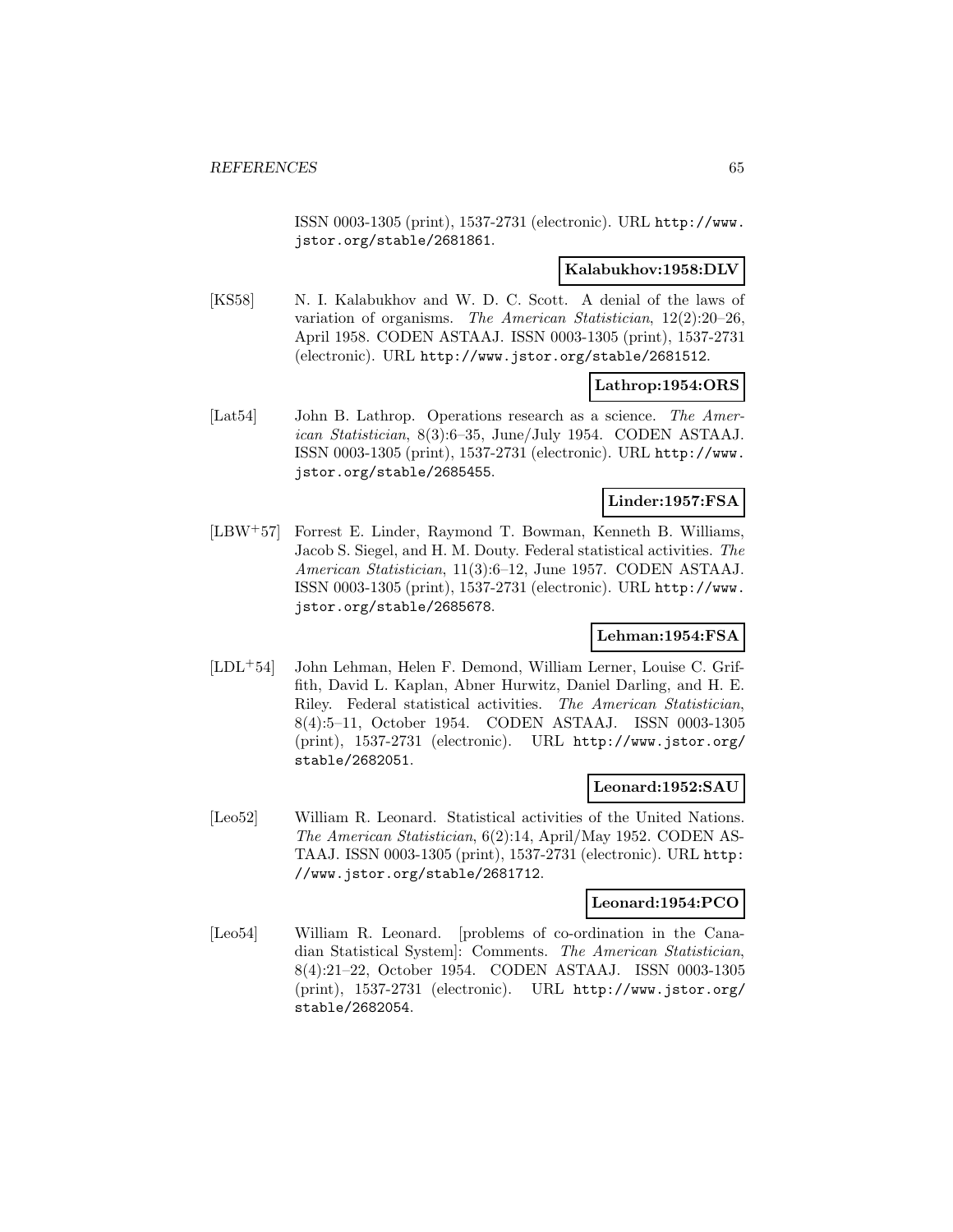### **Lehman:1955:FSAa**

[LGD<sup>+</sup>55] John W. Lehman, J. Richard Grant, Helen F. Demond, Howard C. Grieves, and Vito Natrella. Federal statistical activities. The American Statistician, 9(3):4–5, June 1955. CODEN ASTAAJ. ISSN 0003-1305 (print), 1537-2731 (electronic). URL http://www. jstor.org/stable/2681456.

# **Lehman:1955:FSAb**

[LGLH55] John Lehman, Paul C. Glick, Louis Levine, and Ethel D. Hoover. Federal statistical activities. The American Statistician, 9(4):6–11, October 1955. CODEN ASTAAJ. ISSN 0003-1305 (print), 1537- 2731 (electronic). URL http://www.jstor.org/stable/2682114.

### **Likert:1959:PCa**

[Lik59a] Rensis Likert. The President's column. The American Statistician, 13(1):1–30, February 1959. CODEN ASTAAJ. ISSN 0003- 1305 (print), 1537-2731 (electronic). URL http://www.jstor. org/stable/2685856.

# **Likert:1959:PCb**

[Lik59b] Rensis Likert. The President's column. The American Statistician, 13(2):1–21, April 1959. CODEN ASTAAJ. ISSN 0003- 1305 (print), 1537-2731 (electronic). URL http://www.jstor. org/stable/2682307.

## **Likert:1959:PCc**

[Lik59c] Rensis Likert. The President's column. The American Statistician, 13(3):1–34, June 1959. CODEN ASTAAJ. ISSN 0003- 1305 (print), 1537-2731 (electronic). URL http://www.jstor. org/stable/2681360.

# **Likert:1959:PCd**

[Lik59d] Rensis Likert. The President's column. The American Statistician, 13(4):1–46, October 1959. CODEN ASTAAJ. ISSN 0003- 1305 (print), 1537-2731 (electronic). URL http://www.jstor. org/stable/2685747.

### **Likert:1959:PCe**

[Lik59e] Rensis Likert. The President's column. The American Statistician, 13(5):1–42, December 1959. CODEN ASTAAJ. ISSN 0003- 1305 (print), 1537-2731 (electronic). URL http://www.jstor. org/stable/2682425.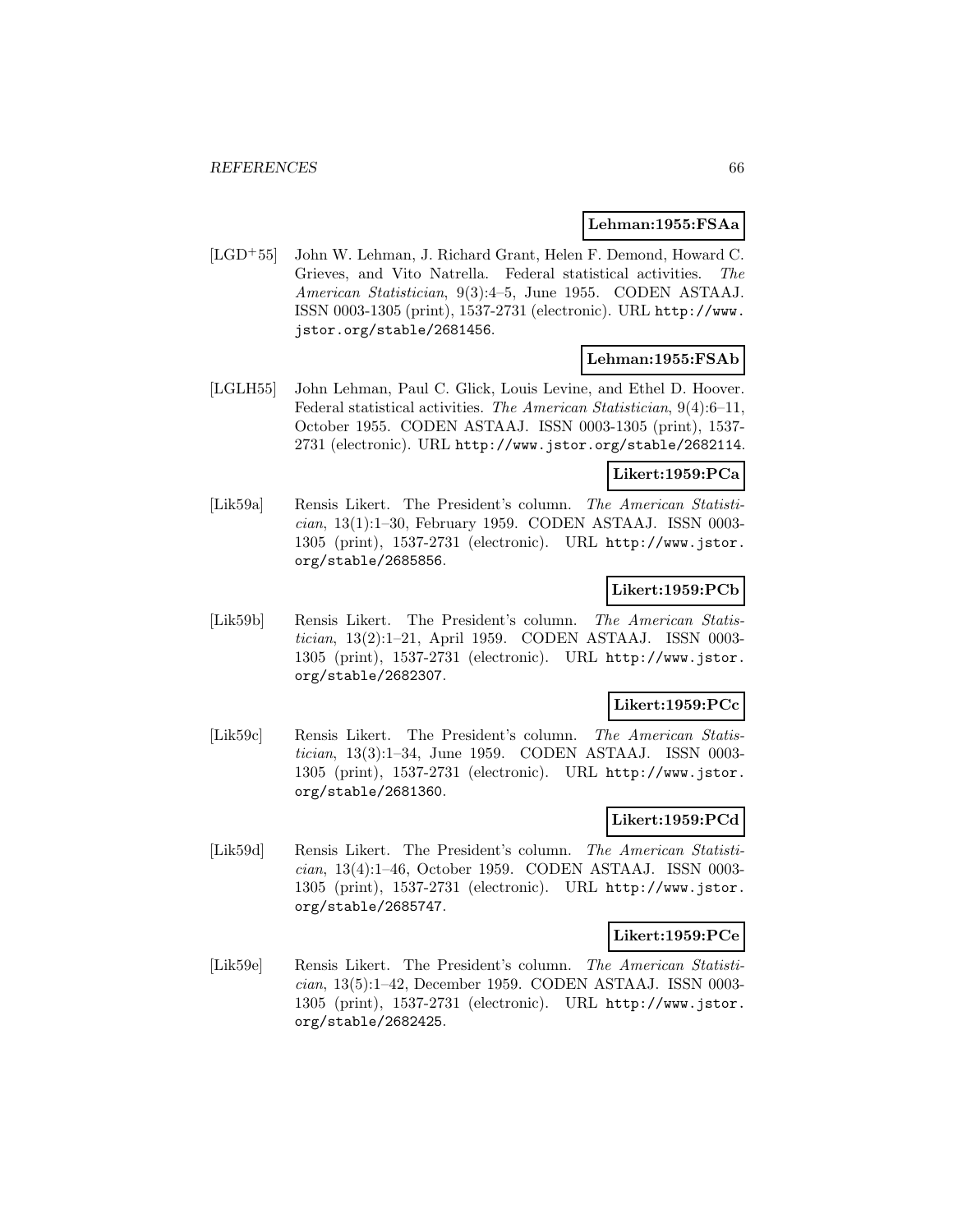### **Linder:1952:ADS**

[Lin52] Forrest E. Linder. Activities of the Demographic and Social Statistics Branch of the Statistical Office of the United Nations. The American Statistician, 6(2):19–21, April/May 1952. CODEN AS-TAAJ. ISSN 0003-1305 (print), 1537-2731 (electronic). URL http: //www.jstor.org/stable/2681716.

# **Littauer:1950:DSQ**

[Lit50] S. B. Littauer. The development of statistical quality control in the United States. The American Statistician, 4(5):14–20, October 1950. CODEN ASTAAJ. ISSN 0003-1305 (print), 1537-2731 (electronic). URL http://www.jstor.org/stable/2681449.

### **Littauer:1951:DSQ**

[Lit51] S. B. Littauer. The development of statistical quality control in the United States. The American Statistician, 5(1):14–17, February 1951. CODEN ASTAAJ. ISSN 0003-1305 (print), 1537-2731 (electronic). URL http://www.jstor.org/stable/2685919.

## **Loftus:1952:IAE**

[Lof52] Patrick J. Loftus. International aspects of economic statistics. The American Statistician, 6(2):15–16, April/May 1952. CODEN AS-TAAJ. ISSN 0003-1305 (print), 1537-2731 (electronic). URL http: //www.jstor.org/stable/2681713.

## **Long:1952:SSCa**

[Lon52a] Clarence D. Long. [statistical standards and the census]: Discussion. The American Statistician, 6(1):10–13, February 1952. CO-DEN ASTAAJ. ISSN 0003-1305 (print), 1537-2731 (electronic). URL http://www.jstor.org/stable/2682752.

# **Long:1952:SSCb**

[Lon52b] Clarence D. Long. [statistical standards and the census]: Rejoinder. The American Statistician, 6(1):13–14, February 1952. CODEN ASTAAJ. ISSN 0003-1305 (print), 1537-2731 (electronic). URL http://www.jstor.org/stable/2682754.

### **Lorimer:1953:NSP**

[Lor53] Frank Lorimer. The nature of Soviet population and vital statistics. The American Statistician, 7(2):13–18, April/May 1953. CODEN ASTAAJ. ISSN 0003-1305 (print), 1537-2731 (electronic). URL http://www.jstor.org/stable/2685632.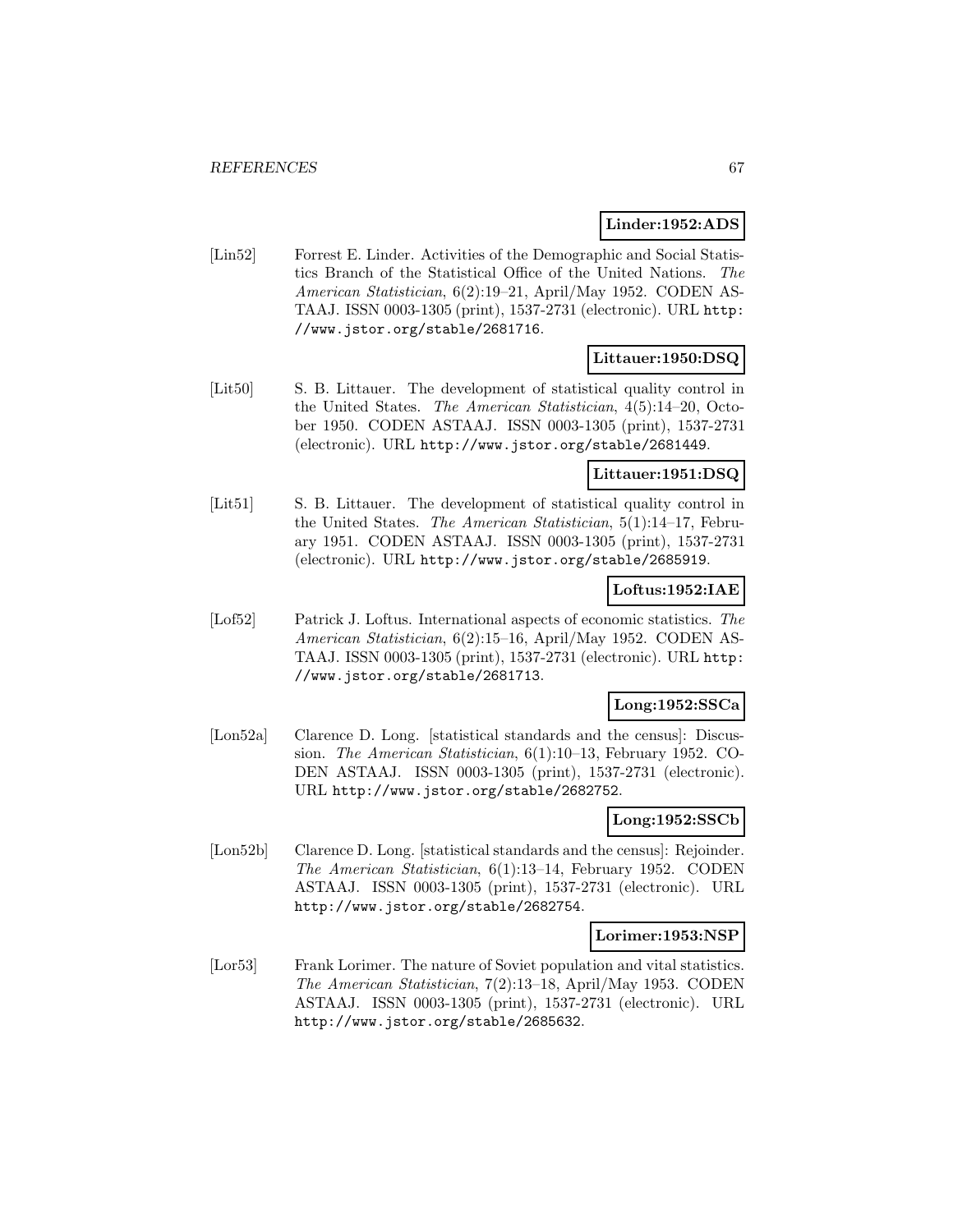#### **Lebergott:1957:FSA**

[LRP<sup>+</sup>57] Stanley Lebergott, Walter F. Ryan, John R. Provan, Arnold E. Chase, H. M. Douty, and William Lerner. Federal statistical activities. The American Statistician, 11(4):6–24, October 1957. CO-DEN ASTAAJ. ISSN 0003-1305 (print), 1537-2731 (electronic). URL http://www.jstor.org/stable/2681584.

## **Lehman:1956:FSA**

[LYG<sup>+</sup>56] John W. Lehman, Dudley Young, Edwin D. Goldfield, James B. Eckert, and Nelson M. Bortz. Federal statistical activities. The American Statistician, 10(3):5–25, June 1956. CODEN ASTAAJ. ISSN 0003-1305 (print), 1537-2731 (electronic). URL http://www. jstor.org/stable/2681772.

## **Macmillan:1959:RSS**

[Mac59] Harold Macmillan. The Royal Statistical Society speech delivered at the 125th Anniversary Dinner. The American Statistician, 13(3):24–25, June 1959. CODEN ASTAAJ. ISSN 0003- 1305 (print), 1537-2731 (electronic). URL http://www.jstor. org/stable/2681368.

### **Mahalanobis:1950:SAP**

[Mah50] P. C. Mahalanobis. Syllabus for an Advanced Professional Course in Statistical Sampling. The American Statistician, 4(2):13–14, April/ May 1950. CODEN ASTAAJ. ISSN 0003-1305 (print), 1537-2731 (electronic). URL http://www.jstor.org/stable/2681404.

### **Maher:1958:CAT**

[Mah58] John E. Maher. Correlations among time series and Moore's statistical indicators. The American Statistician, 12(4):15–18, October 1958. CODEN ASTAAJ. ISSN 0003-1305 (print), 1537-2731 (electronic). URL http://www.jstor.org/stable/2681785.

### **Mantel:1951:RES**

[Man51] Nathan Mantel. Rapid estimation of standard errors of means for small samples. The American Statistician, 5(4):26–27, October 1951. CODEN ASTAAJ. ISSN 0003-1305 (print), 1537-2731 (electronic). URL http://www.jstor.org/stable/2682264.

### **Marshall:1954:PCO**

[Mar54] Herbert Marshall. Problems of co-ordination in the Canadian Statistical System. The American Statistician, 8(4):16–21, October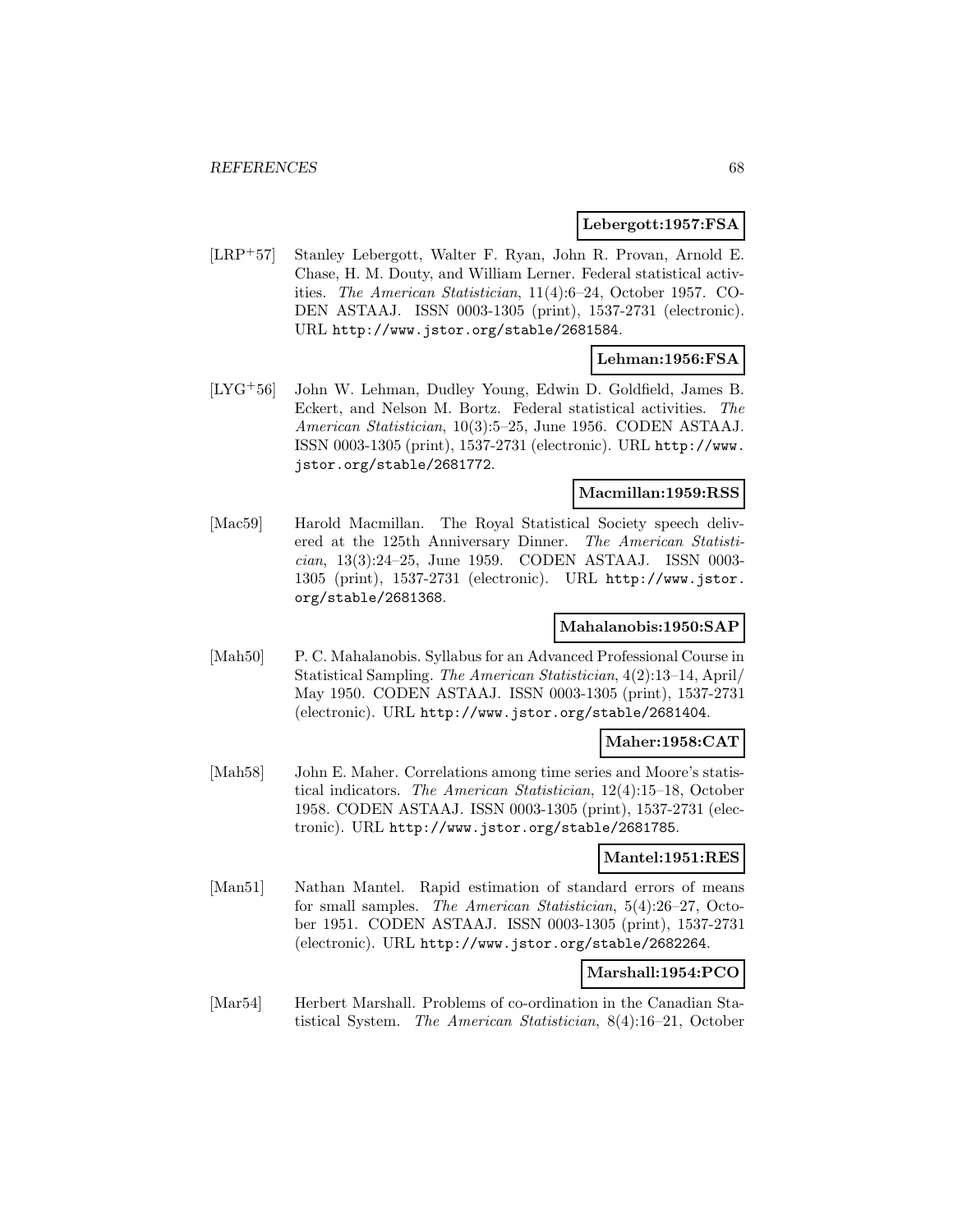1954. CODEN ASTAAJ. ISSN 0003-1305 (print), 1537-2731 (electronic). URL http://www.jstor.org/stable/2682053.

### **Master:1951:NBP**

[MDM51] Arthur M. Master, Louis I. Dublin, and Herbert H. Marks. The normal blood pressure and its clinical implications. The American Statistician, 5(3):6–7, June/July 1951. CODEN ASTAAJ. ISSN 0003-1305 (print), 1537-2731 (electronic). URL http://www. jstor.org/stable/2685984.

## **Manvel:1957:FSA**

[MDY<sup>+</sup>57] Allen D. Manvel, Helen F. Demond, Dudley E. Young, Conrad Taeuber, Dana M. Barbour, Forrest E. Linder, Wayne F. Daugherty, and J. Richard Grant. Federal statistical activities. The American Statistician, 11(5):7–12, December 1957. CODEN ASTAAJ. ISSN 0003-1305 (print), 1537-2731 (electronic). URL http://www. jstor.org/stable/2682564.

#### **Moriyama:1951:CSP**

[MGCK51] I. M. Moriyama, Thomas G. Gentel, Herbert S. Conrad, and Morton Kramer. Current statistical projects of the Federal Government. The American Statistician, 5(3):16–17, June/July 1951. CODEN ASTAAJ. ISSN 0003-1305 (print), 1537-2731 (electronic). URL http://www.jstor.org/stable/2685988.

# **Mills:1952:RAN**

[Mil52] Frederick C. Mills. Report on the activities of the National Bureau of Economic Research. The American Statistician, 6(5):16–17, December 1952. CODEN ASTAAJ. ISSN 0003-1305 (print), 1537- 2731 (electronic). URL http://www.jstor.org/stable/2681759.

## **Morton:1954:FSA**

[MKB<sup>+</sup>54] J. E. Morton, V. S. Kolesnikoff, Robert W. Burgess, Dudley E. Young, Herman H. Fasteau, and Toshi Toki. Federal statistical activities. The American Statistician, 8(5):3–6, December 1954. CODEN ASTAAJ. ISSN 0003-1305 (print), 1537-2731 (electronic). URL http://www.jstor.org/stable/2681544.

### **Martin:1954:FSA**

[MLRB54] Margaret E. Martin, John Lehman, Jack B. Robertson, and Howard G. Brunsman. Federal statistical activities. The American Statistician, 8(3):4–5, June/July 1954. CODEN ASTAAJ.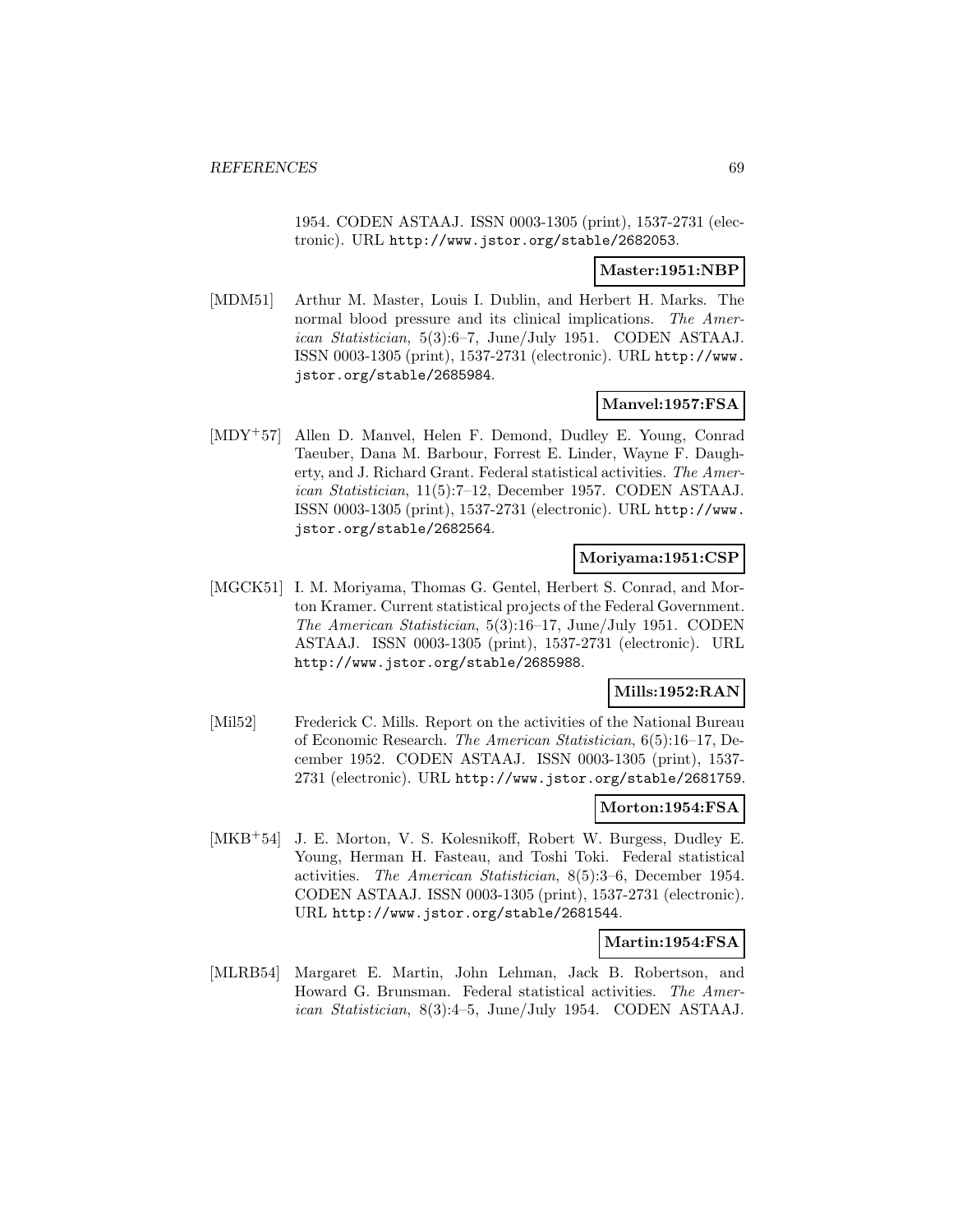ISSN 0003-1305 (print), 1537-2731 (electronic). URL http://www. jstor.org/stable/2685454.

### **Mosteller:1950:QAb**

[MM50] Frederick Mosteller and Eli S. Marks. Questions and answers. The American Statistician, 4(2):12–15, April/May 1950. CODEN AS-TAAJ. ISSN 0003-1305 (print), 1537-2731 (electronic). URL http: //www.jstor.org/stable/2681403.

## **McKellar:1959:GCSb**

[MM59] N. L. McKellar and Isabel McWhinney. Government of Canada statistical activities. The American Statistician, 13(4):13–14, October 1959. CODEN ASTAAJ. ISSN 0003-1305 (print), 1537-2731 (electronic). URL http://www.jstor.org/stable/2685751.

### **Mosteller:1951:QA**

[MMS51] Frederick Mosteller, Philip J. McCarthy, and Frederick F. Stephan. Questions and answers. The American Statistician, 5(1):20–21, February 1951. CODEN ASTAAJ. ISSN 0003-1305 (print), 1537- 2731 (electronic). URL http://www.jstor.org/stable/2685922.

## **Moore:1950:NBE**

[Moo50] Geoffrey H. Moore. The National Bureau of Economic Research. The American Statistician, 4(3):13–19, June/July 1950. CODEN ASTAAJ. ISSN 0003-1305 (print), 1537-2731 (electronic). URL http://www.jstor.org/stable/2682339.

## **Moore:1954:ABC**

[Moo54] Geoffrey H. Moore. Analyzing business cycles. The American Statistician, 8(2):13–19, April/May 1954. CODEN ASTAAJ. ISSN 0003-1305 (print), 1537-2731 (electronic). URL http://www. jstor.org/stable/2686017.

### **Moore:1955:DIC**

[Moo55] Geoffrey H. Moore. Diffusion indexes: A comment. The American Statistician, 9(4):13–17+30, October 1955. CODEN ASTAAJ. ISSN 0003-1305 (print), 1537-2731 (electronic). URL http://www. jstor.org/stable/2682116.

### **Moore:1957:CMD**

[Moo57] Geoffrey H. Moore. Comment on "Must the Diffusion Index Lead?". The American Statistician, 11(4):16–17, October 1957. CODEN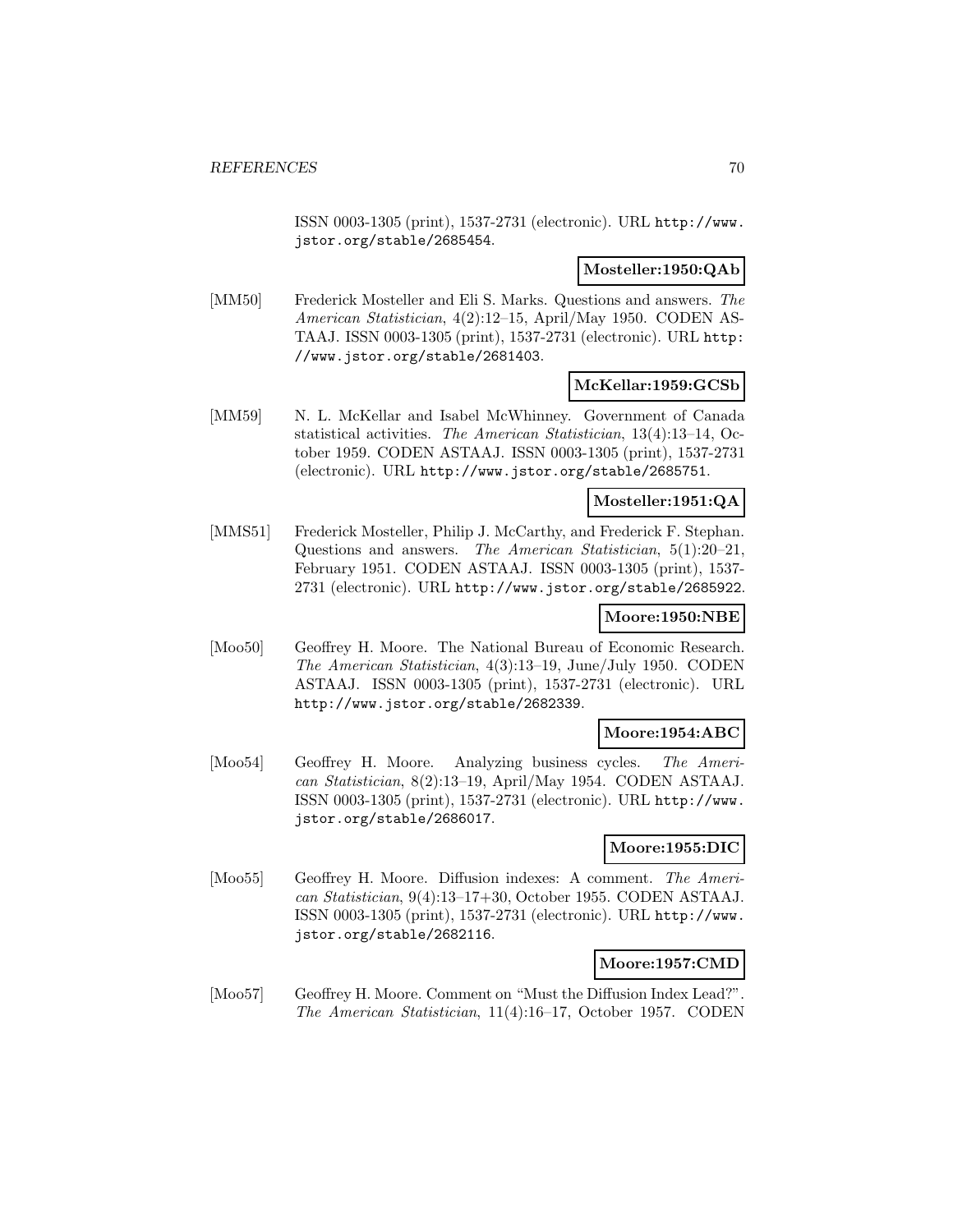ASTAAJ. ISSN 0003-1305 (print), 1537-2731 (electronic). URL http://www.jstor.org/stable/2681586. See [Val57a].

#### **Morrisey:1950:AMS**

[Mor50a] Linda Morrisey. Annual meeting social activities: Especially for wives. The American Statistician, 4(5):9–10, October 1950. CO-DEN ASTAAJ. ISSN 0003-1305 (print), 1537-2731 (electronic). URL http://www.jstor.org/stable/2681446.

## **Morton:1950:STS**

[Mor50b] J. E. Morton. Section on the training of statisticians. The American Statistician, 4(2):1, April/May 1950. CODEN ASTAAJ. ISSN 0003-1305 (print), 1537-2731 (electronic). URL http://www. jstor.org/stable/2681399.

### **Morton:1952:SSD**

[Mor52] J. E. Morton. [statistical standards]: Discussion. The American Statistician, 6(1):6–7, February 1952. CODEN ASTAAJ. ISSN 0003-1305 (print), 1537-2731 (electronic). URL http://www. jstor.org/stable/2682750.

### **Mosimann:1950:ITC**

[Mos50a] Thomas F. Mosimann. The International Technical Cooperation Program of the Bureau of Labor Statistics — 1945–50. The American Statistician, 4(4):22–23, October 1950. CODEN ASTAAJ. ISSN 0003-1305 (print), 1537-2731 (electronic). URL http://www. jstor.org/stable/2685550.

## **Mosteller:1950:QAc**

[Mos50b] Frederick Mosteller. Questions and answers. The American Statistician, 4(4):27–28, October 1950. CODEN ASTAAJ. ISSN 0003- 1305 (print), 1537-2731 (electronic). URL http://www.jstor. org/stable/2685553.

# **Mosteller:1950:QAd**

[Mos50c] Frederick Mosteller. Questions and answers. The American Statistician, 4(5):7, October 1950. CODEN ASTAAJ. ISSN 0003- 1305 (print), 1537-2731 (electronic). URL http://www.jstor. org/stable/2681444.

### **Moss:1951:CSP**

[MP51] Milton Moss and Robert B. Pearl. Current statistical projects of the Federal Government. The American Statistician, 5(5):4, December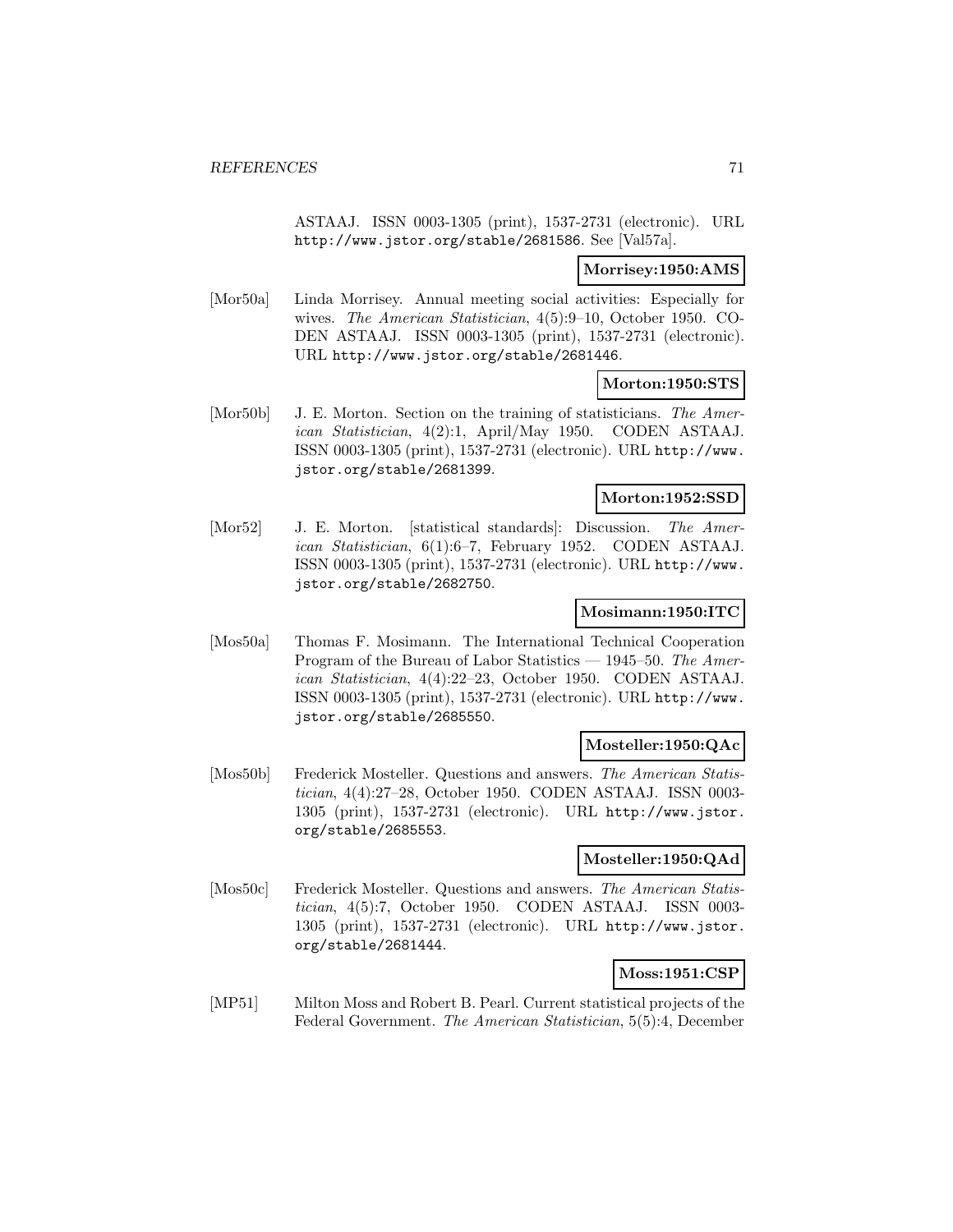1951. CODEN ASTAAJ. ISSN 0003-1305 (print), 1537-2731 (electronic). URL http://www.jstor.org/stable/2681860.

### **Mosteller:1950:QAa**

[MRH50] Frederick Mosteller, P. J. Rulon, and T. E. Harris. Questions and answers. The American Statistician, 4(1):14–15, February 1950. CODEN ASTAAJ. ISSN 0003-1305 (print), 1537-2731 (electronic). URL http://www.jstor.org/stable/2682559.

### **McKellar:1959:GCSa**

[MS59] N. L. McKellar and J. A. Sawyer. Government of Canada statistical activities. The American Statistician, 13(3):12–25, June 1959. CODEN ASTAAJ. ISSN 0003-1305 (print), 1537-2731 (electronic). URL http://www.jstor.org/stable/2681364.

## **Mosimann:1959:FSA**

[MSBH59] Thomas F. Mosimann, Peyton Stapp, Daniel H. Brill, and Wells Harrington. Federal statistical activities. The American Statistician, 13(5):9–12, December 1959. CODEN ASTAAJ. ISSN 0003- 1305 (print), 1537-2731 (electronic). URL http://www.jstor. org/stable/2682428.

## **Martin:1957:FSA**

[MSLC57] Margaret E. Martin, Henry D. Sheldon, Stanley Lebergott, and Donald E. Church. Federal statistical activities. The American Statistician, 11(2):6–9, April 1957. CODEN ASTAAJ. ISSN 0003- 1305 (print), 1537-2731 (electronic). URL http://www.jstor. org/stable/2681763.

## **Murphy:1956:MSU**

[Mur56] Walter J. Murphy. Math and statistics and us. The American Statistician, 10(4):17, October 1956. CODEN ASTAAJ. ISSN 0003-1305 (print), 1537-2731 (electronic). URL http://www. jstor.org/stable/2681325.

### **Mosteller:1954:RAR**

[MWS54] Frederick Mosteller, S. S. Wilks, and Mortimer Spiegelman. Report of ASA representatives to the Social Science Research Council. The American Statistician, 8(5):18, December 1954. CODEN ASTAAJ. ISSN 0003-1305 (print), 1537-2731 (electronic). URL http://www. jstor.org/stable/2681547.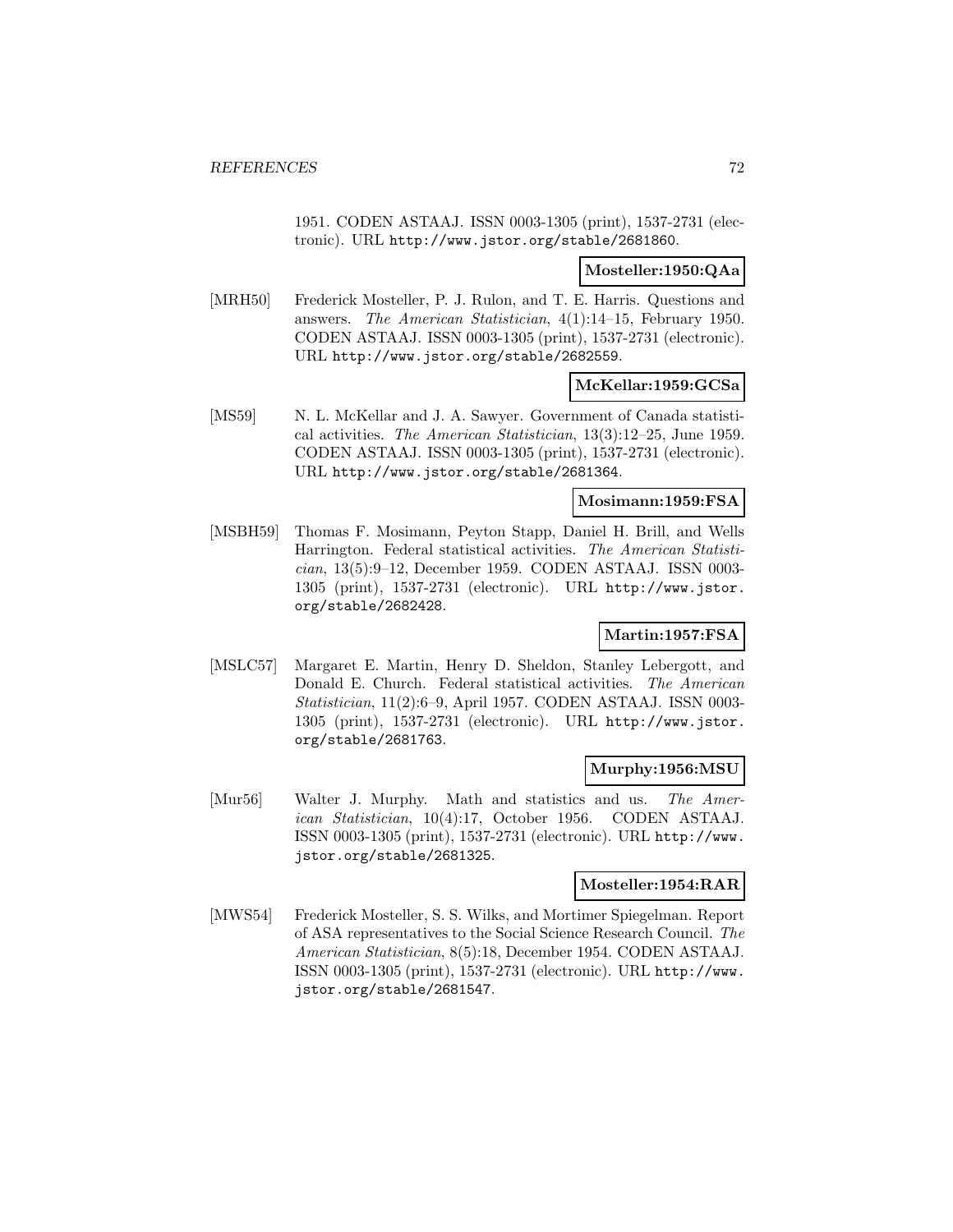## **Martin:1953:FSA**

[MYG<sup>+</sup>53] Margaret E. Martin, Dudley E. Young, Edwin D. Goldfield, Harvey Kailin, Robert J. Myers, James W. McNally, and Dudley E. Young. Federal statistical activities. The American Statistician, 7(5):4–6, December 1953. CODEN ASTAAJ. ISSN 0003-1305 (print), 1537- 2731 (electronic). URL http://www.jstor.org/stable/2685714.

## **Natrella:1959:NCC**

[Nat59] Mary G. Natrella. A note on the computation of  $\chi^2$ . The American Statistician, 13(1):20–21, February 1959. CODEN ASTAAJ. ISSN 0003-1305 (print), 1537-2731 (electronic). URL http://www. jstor.org/stable/2685862.

## **Netschert:1952:MN**

[Net52] William Netschert. More news. The American Statistician, 6 (2):9–12, April/May 1952. CODEN ASTAAJ. ISSN 0003-1305 (print), 1537-2731 (electronic). URL http://www.jstor.org/ stable/2681708.

#### **Netschert:1955:LE**

[Net55] William Netschert. Letter to the Editor. The American Statistician, 9(3):1, June 1955. CODEN ASTAAJ. ISSN 0003-1305 (print), 1537-2731 (electronic). URL http://www.jstor.org/ stable/2681454.

## **Nicholson:1954:TS**

[Nic54] George E. Nicholson, Jr. The training of statisticians. The American Statistician, 8(4):28–32, October 1954. CODEN ASTAAJ. ISSN 0003-1305 (print), 1537-2731 (electronic). URL http://www. jstor.org/stable/2682057.

#### **Osborne:1950:CSP**

[OCMH50] Harlow A. Osborne, Herbert S. Conrad, Thomas J. Mills, and Harry Hoffner. Current statistical projects of the U.S. Government. The American Statistician, 4(5):4, October 1950. CODEN ASTAAJ. ISSN 0003-1305 (print), 1537-2731 (electronic). URL http://www. jstor.org/stable/2681442.

## **Ostle:1952:QA**

[OCSP52] Bernard Ostle, W. S. C., I. R. S., and F. Proschan. Questions and answers. The American Statistician, 6(3):32–33, June/July 1952. CODEN ASTAAJ. ISSN 0003-1305 (print), 1537-2731 (electronic). URL http://www.jstor.org/stable/2685978.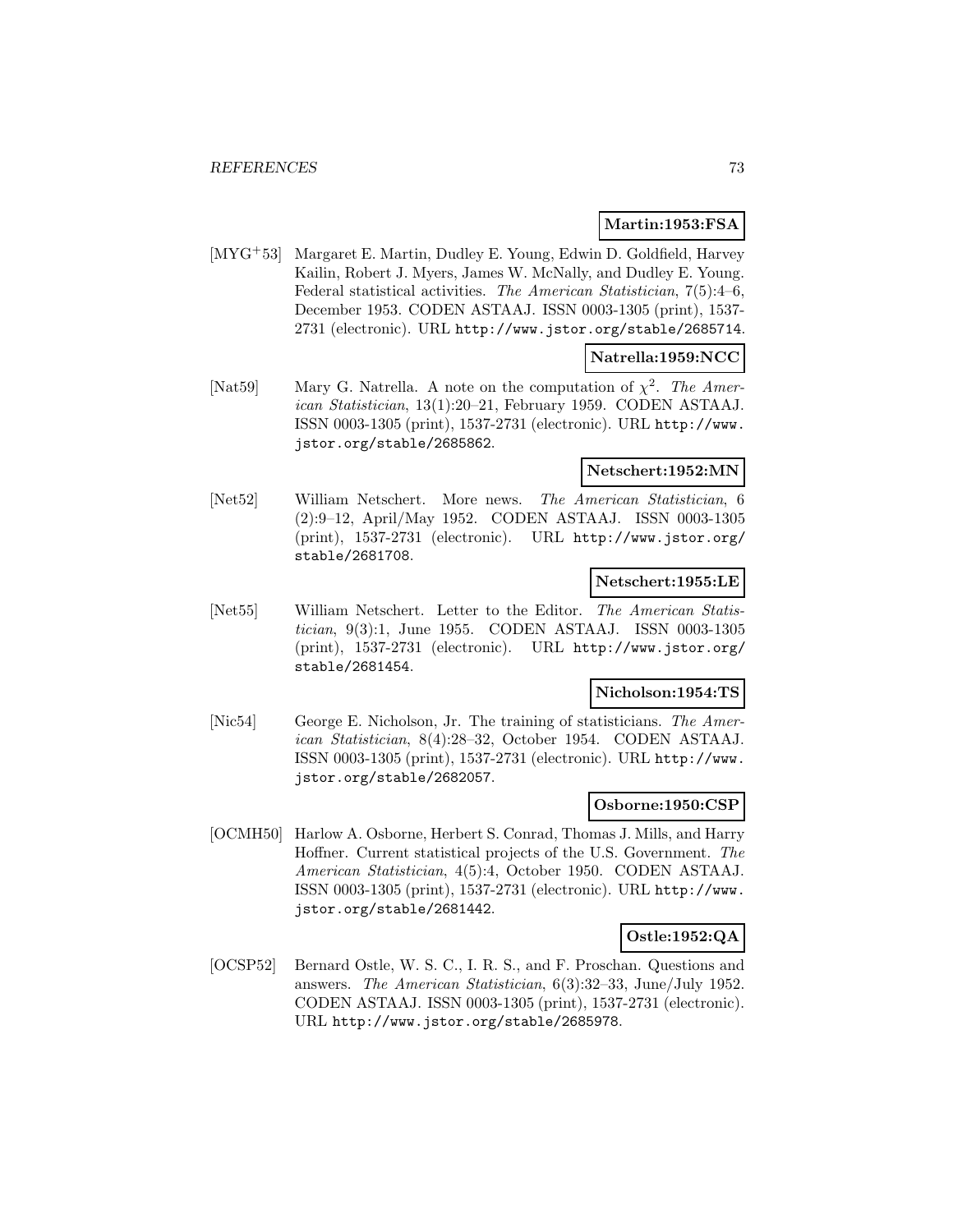## **Olds:1957:SSC**

[Old57] Edward B. Olds. Social statisticians and the census. The American Statistician, 11(5):26, December 1957. CODEN ASTAAJ. ISSN 0003-1305 (print), 1537-2731 (electronic). URL http://www. jstor.org/stable/2682567.

## **Olmstead:1951:STE**

[Olm51] Paul S. Olmstead. Statistical training for engineers. The American Statistician, 5(2):15–16, April/May 1951. CODEN ASTAAJ. ISSN 0003-1305 (print), 1537-2731 (electronic). URL http://www. jstor.org/stable/2681638.

#### **Peterson:1950:LE**

[Pet50] Arthur G. Peterson. Letter to the Editor. The American Statistician, 4(1):1, February 1950. CODEN ASTAAJ. ISSN 0003-1305 (print), 1537-2731 (electronic). URL http://www.jstor. org/stable/2682550.

## **Polaneczky:1959:RBO**

[Pol59] Aloysius Joseph Polaneczky. Random balance or once upon a time —. The American Statistician,  $13(3):22-23$ , June 1959. CODEN ASTAAJ. ISSN 0003-1305 (print), 1537-2731 (electronic). URL http://www.jstor.org/stable/2681367.

#### **Quackenbush:1951:OES**

[Qua51] Amanda Quackenbush. Oldest Experiment Station celebrates 75th anniversary. The American Statistician, 5(2):11–12, April/May 1951. CODEN ASTAAJ. ISSN 0003-1305 (print), 1537-2731 (electronic). URL http://www.jstor.org/stable/2681635.

## **Rothman:1959:CMA**

[RB59] Abe Rothman and Edgar M. Bisgyer. Characteristics of the membership of the American Statistical Association, 1958. The American Statistician, 13(4):31–37, October 1959. CODEN ASTAAJ. ISSN 0003-1305 (print), 1537-2731 (electronic). URL http://www. jstor.org/stable/2685755.

## **Rubin:1957:QAe**

[RD57] Ernest Rubin and Philip Desind. Questions and answers. The American Statistician, 11(5):23–25, December 1957. CODEN AS-TAAJ. ISSN 0003-1305 (print), 1537-2731 (electronic). URL http: //www.jstor.org/stable/2682566.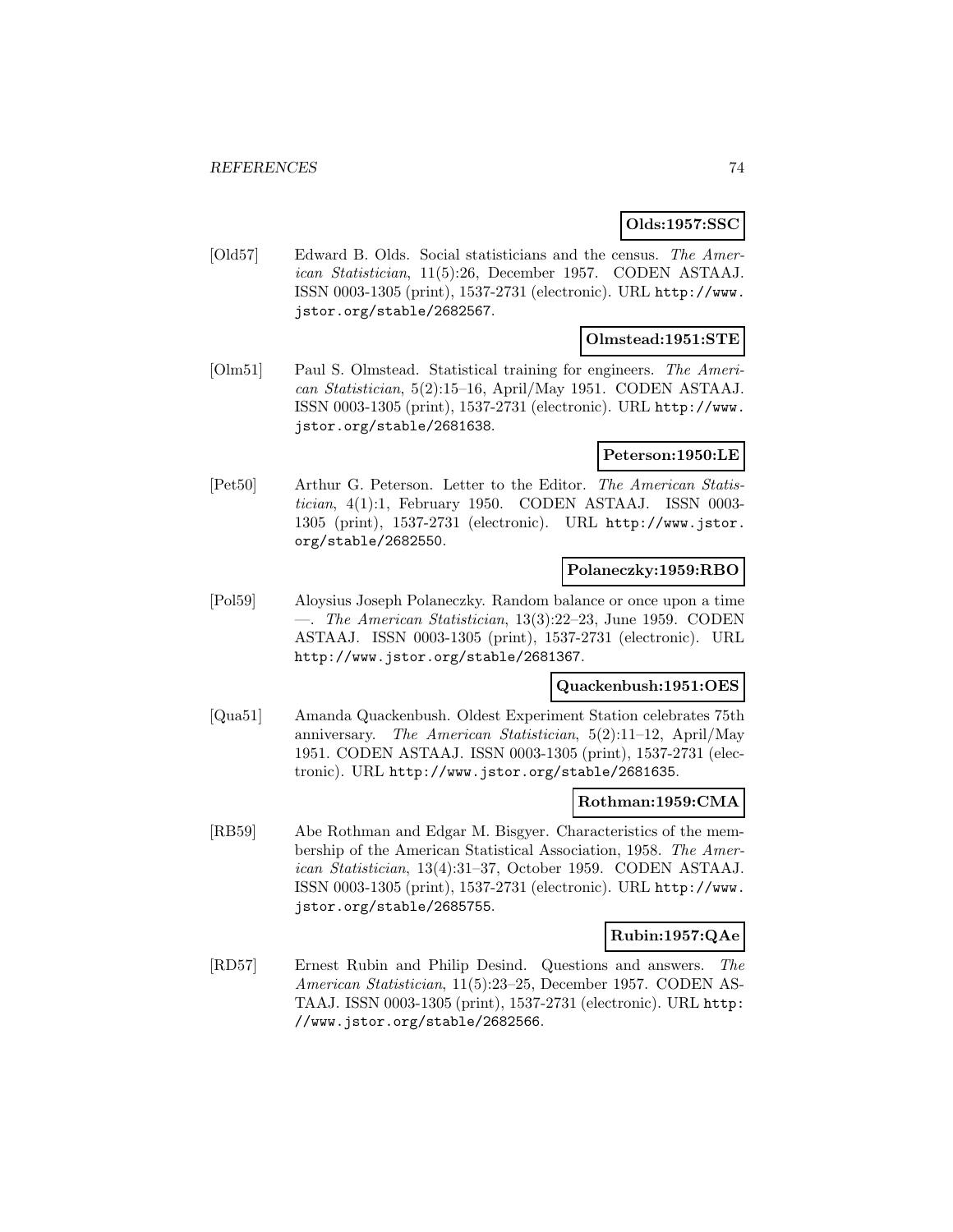## **Rubin:1955:QAa**

[RE55] Ernest Rubin and Libert Ehrman. Questions and answers. The American Statistician, 9(1):24–25, February 1955. CODEN AS-TAAJ. ISSN 0003-1305 (print), 1537-2731 (electronic). URL http: //www.jstor.org/stable/2682353.

# **Rubin:1958:QAa**

[RH58] Ernest Rubin and Q. M. Hussain. Questions and answers. The American Statistician, 12(1):28–30, February 1958. CODEN AS-TAAJ. ISSN 0003-1305 (print), 1537-2731 (electronic). URL http: //www.jstor.org/stable/2682674.

## **Rubin:1959:QAd**

[RH59a] Ernest Rubin and Britton Harris. Questions and answers. The American Statistician, 13(4):38–46, October 1959. CODEN AS-TAAJ. ISSN 0003-1305 (print), 1537-2731 (electronic). URL http: //www.jstor.org/stable/2685756.

# **Rubin:1959:QAc**

[RH59b] Ernest Rubin and Robert G. Hoffman. Questions and answers. The American Statistician, 13(3):27–28, June 1959. CODEN ASTAAJ. ISSN 0003-1305 (print), 1537-2731 (electronic). URL http://www. jstor.org/stable/2681369.

## **Rubin:1959:QAe**

[RH59c] Ernest Rubin and Frank Holzman. Questions and answers. The American Statistician, 13(5):19–27, December 1959. CODEN AS-TAAJ. ISSN 0003-1305 (print), 1537-2731 (electronic). URL http: //www.jstor.org/stable/2682431.

#### **Rice:1950:NLF**

[Ric50] Stuart A. Rice. New legislation on federal statistical coordination. The American Statistician, 4(5):8–9, October 1950. CODEN ASTAAJ. ISSN 0003-1305 (print), 1537-2731 (electronic). URL http://www.jstor.org/stable/2681445.

#### **Rice:1951:RBP**

[Ric51] Stuart A. Rice. Revision of base period for general-purpose indexes. The American Statistician, 5(4):18–19, October 1951. CO-DEN ASTAAJ. ISSN 0003-1305 (print), 1537-2731 (electronic). URL http://www.jstor.org/stable/2682258.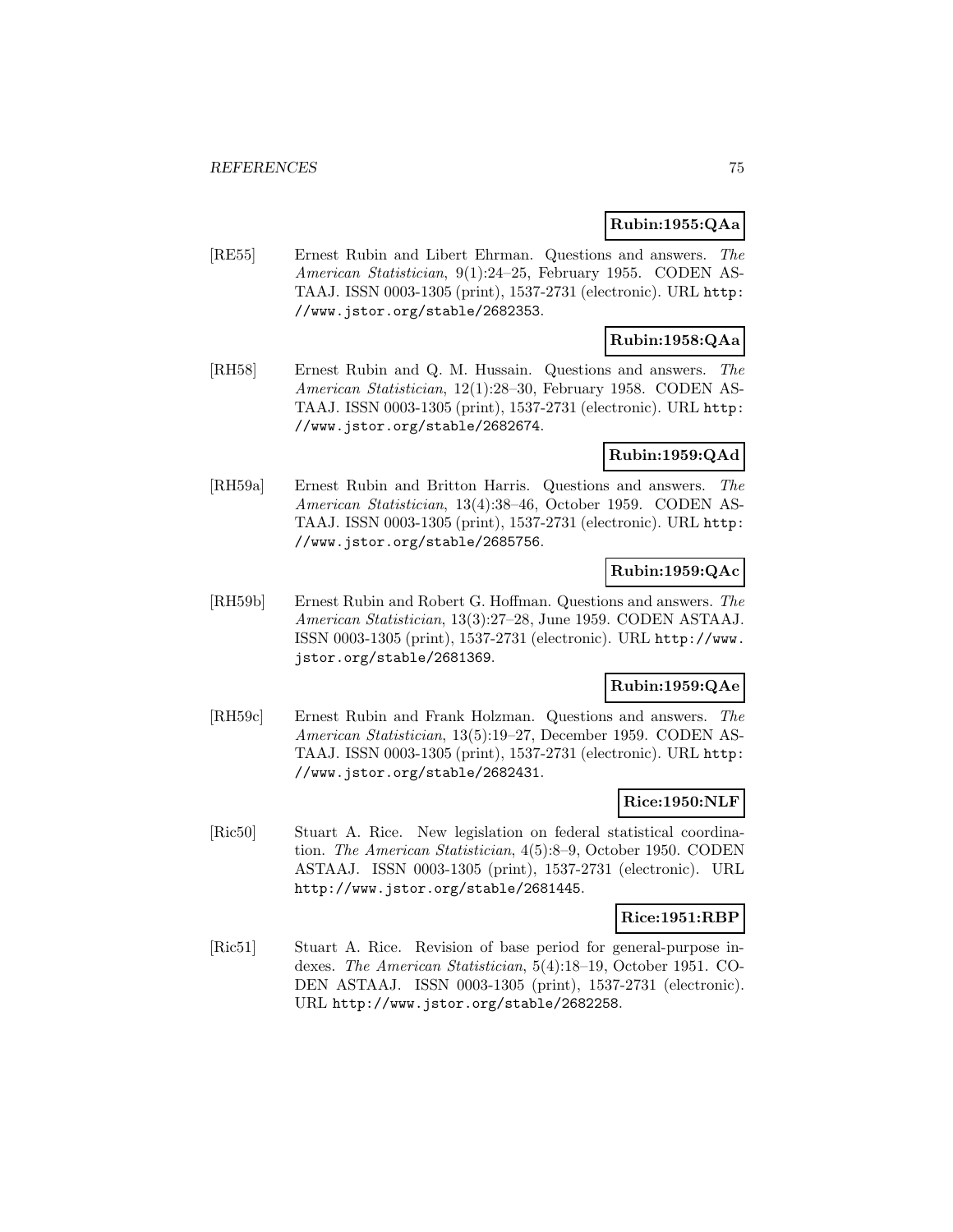## **Rice:1952:SCS**

[Ric52] Stuart A. Rice. Statistical conceptions in the Soviet Union examined from generally accepted scientific viewpoints. The American Statistician, 6(3):12–15, June/July 1952. CODEN ASTAAJ. ISSN 0003-1305 (print), 1537-2731 (electronic). URL http://www. jstor.org/stable/2685974.

# **Rice:1953:I**

[Ric53a] Stuart A. Rice. Introduction. The American Statistician, 7(2):8, April/May 1953. CODEN ASTAAJ. ISSN 0003-1305 (print), 1537- 2731 (electronic). URL http://www.jstor.org/stable/2685630.

#### **Rice:1953:SSF**

[Ric53b] Stuart A. Rice. Statistics and social forces. The American Statistician, 7(5):7–11, December 1953. CODEN ASTAAJ. ISSN 0003- 1305 (print), 1537-2731 (electronic). URL http://www.jstor. org/stable/2685715.

## **Rice:1959:WFO**

[Ric59] Stuart A. Rice. William Fielding Ogburn, 1886–1959. The American Statistician, 13(3):29, June 1959. CODEN ASTAAJ. ISSN 0003-1305 (print), 1537-2731 (electronic). URL http://www. jstor.org/stable/2681370.

#### **Riffenburgh:1959:NGM**

[Rif59] Robert H. Riffenburgh. A note on the graphic method for obtaining a least squares fit. The American Statistician, 13(1):21, February 1959. CODEN ASTAAJ. ISSN 0003-1305 (print), 1537-2731 (electronic). URL http://www.jstor.org/stable/2685863.

#### **Rubin:1955:QAb**

[RJ55] Ernest Rubin and Naum Jasny. Questions and answers. The American Statistician, 9(2):22–24, April 1955. CODEN ASTAAJ. ISSN 0003-1305 (print), 1537-2731 (electronic). URL http://www. jstor.org/stable/2681972.

## **Rubin:1957:QAa**

[RJ57a] Ernest Rubin and Naum Jasny. Questions and answers. The American Statistician, 11(1):18–20, February 1957. CODEN ASTAAJ. ISSN 0003-1305 (print), 1537-2731 (electronic). URL http://www. jstor.org/stable/2681853.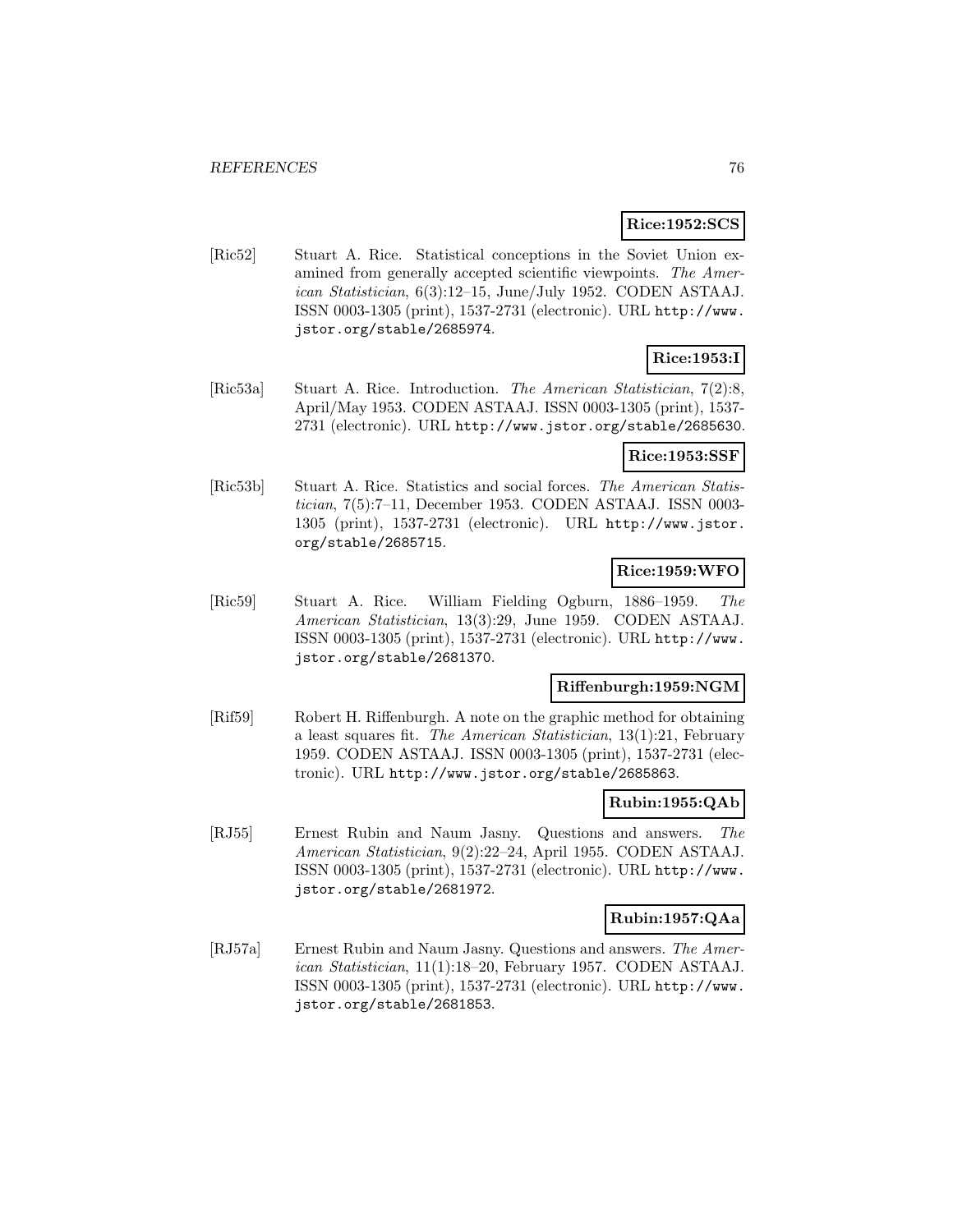## **Rubin:1957:QAd**

[RJ57b] Ernest Rubin and Naum Jasny. Questions and answers. The American Statistician, 11(4):18–20, October 1957. CODEN ASTAAJ. ISSN 0003-1305 (print), 1537-2731 (electronic). URL http://www. jstor.org/stable/2681588.

## **Rose:1958:FSA**

[RJKP58] J. Hugh Rose, Sidney A. Jaffe, Joseph W. Kappel, and Rexford C. Parmelee. Federal statistical activities. The American Statistician, 12(4):9–14, October 1958. CODEN ASTAAJ. ISSN 0003- 1305 (print), 1537-2731 (electronic). URL http://www.jstor. org/stable/2681784.

## **Riley:1955:FSA**

[RLV<sup>+</sup>55] Donald C. Riley, John Lehman, Virginia T. Venneman, Donald E. Church, Carl A. S. Coan, and W. Duane Evans. Federal statistical activities. The American Statistician, 9(2):7–9, April 1955. CODEN ASTAAJ. ISSN 0003-1305 (print), 1537-2731 (electronic). URL http://www.jstor.org/stable/2681968.

#### **Rosander:1950:NHS**

[Ros50] A. C. Rosander. A note on high school courses in quantitative thinking. The American Statistician, 4(3):16–17, June/July 1950. CODEN ASTAAJ. ISSN 0003-1305 (print), 1537-2731 (electronic). URL http://www.jstor.org/stable/2682340.

#### **Rottenberg:1958:TSC**

[Rot58] Simon Rottenberg. The teaching of statistics in Chile. The American Statistician, 12(2):14–15, April 1958. CODEN ASTAAJ. ISSN 0003-1305 (print), 1537-2731 (electronic). URL http://www. jstor.org/stable/2681510.

## **Rubin:1955:QAd**

[RR55] Ernest Rubin and Morton S. Raff. Questions and answers. The American Statistician, 9(5):19–21, December 1955. CODEN AS-TAAJ. ISSN 0003-1305 (print), 1537-2731 (electronic). URL http: //www.jstor.org/stable/2685504.

## **Rubin:1955:QAc**

[RS55] Ernest Rubin and John H. Smith. Questions and answers. The American Statistician, 9(3):21–22, June 1955. CODEN ASTAAJ.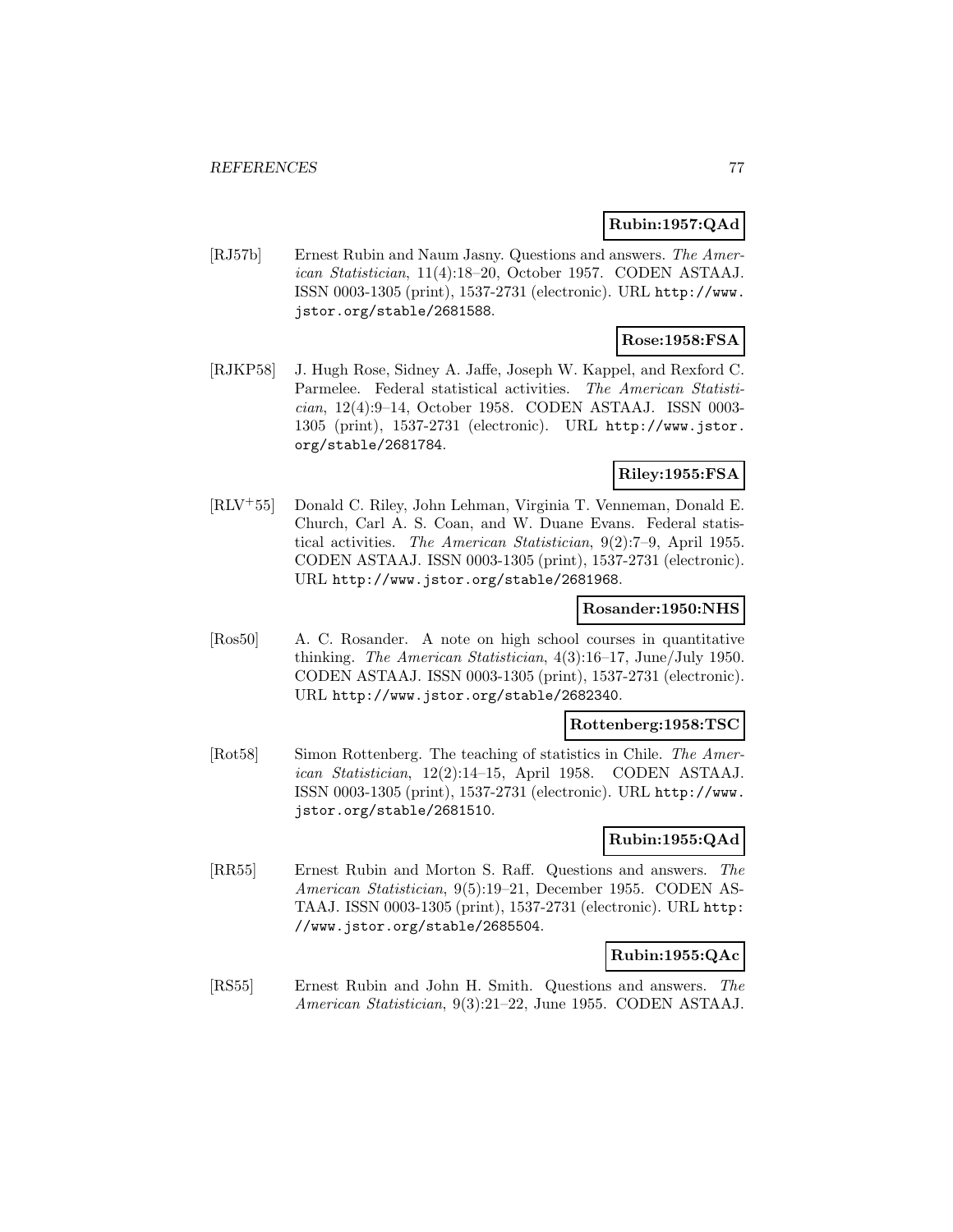ISSN 0003-1305 (print), 1537-2731 (electronic). URL http://www. jstor.org/stable/2681460.

## **Rubin:1956:QAc**

[RS56] Ernest Rubin and John H. Smith. Questions and answers. The American Statistician, 10(3):23–24, June 1956. CODEN ASTAAJ. ISSN 0003-1305 (print), 1537-2731 (electronic). URL http://www. jstor.org/stable/2681776.

## **Rubin:1958:QAd**

[RS58] Ernest Rubin and John H. Smith. Questions and answers. The American Statistician, 12(4):24–41, October 1958. CODEN AS-TAAJ. ISSN 0003-1305 (print), 1537-2731 (electronic). URL http: //www.jstor.org/stable/2681787.

# **Rubin:1959:QAa**

[RSPB59] Ernest Rubin, Galina V. Selegen, Victor P. Petrov, and James W. Brackett. Questions and answers. The American Statistician, 13 (1):14–19, February 1959. CODEN ASTAAJ. ISSN 0003-1305 (print), 1537-2731 (electronic). URL http://www.jstor.org/ stable/2685860.

## **Ringe:1952:CSP**

[RSS<sup>+</sup>52] Helen H. Ringe, Allan D. Searle, Walt Simmons, S. Shapiro, Boyd Ladd, H. M. Douty, and Bernard B. Watson. Current statistical projects of the Federal Government. The American Statistician, 6(4):4–27, October 1952. CODEN ASTAAJ. ISSN 0003- 1305 (print), 1537-2731 (electronic). URL http://www.jstor. org/stable/2682695.

## **Rubin:1954:QAa**

[Rub54a] Ernest Rubin. Questions and answers. The American Statistician, 8(3):34–35, June/July 1954. CODEN ASTAAJ. ISSN 0003- 1305 (print), 1537-2731 (electronic). URL http://www.jstor. org/stable/2685461.

# **Rubin:1954:QAb**

[Rub54b] Ernest Rubin. Questions and answers. The American Statistician, 8(4):33–34, October 1954. CODEN ASTAAJ. ISSN 0003- 1305 (print), 1537-2731 (electronic). URL http://www.jstor. org/stable/2682058.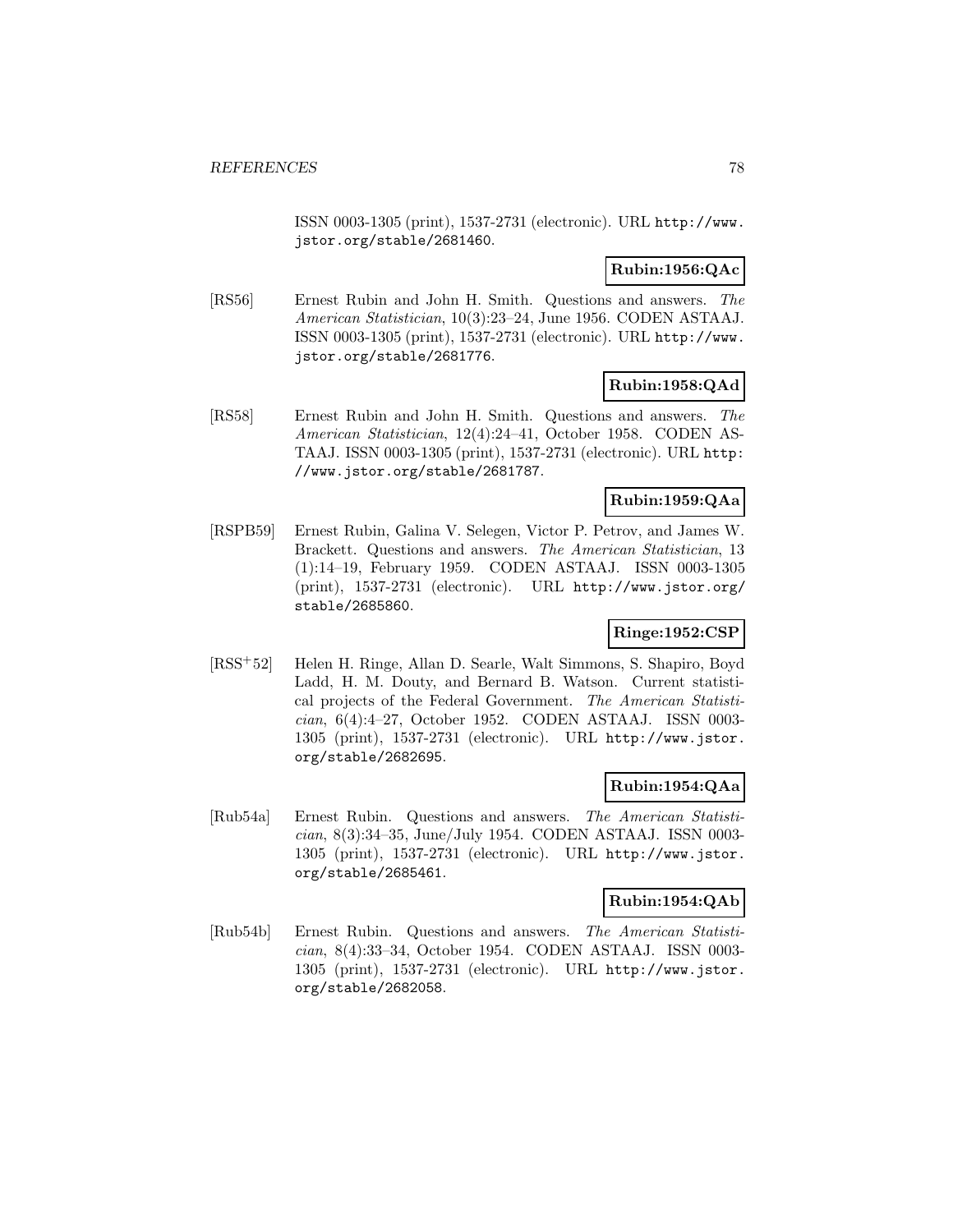## **Rubin:1954:QAc**

[Rub54c] Ernest Rubin. Questions and answers. The American Statistician, 8(5):19–21, December 1954. CODEN ASTAAJ. ISSN 0003- 1305 (print), 1537-2731 (electronic). URL http://www.jstor. org/stable/2681548.

# **Rubin:1956:QAa**

[Rub56a] Ernest Rubin. Questions and answers. The American Statistician, 10(1):14–16, February 1956. CODEN ASTAAJ. ISSN 0003- 1305 (print), 1537-2731 (electronic). URL http://www.jstor. org/stable/2681470.

#### **Rubin:1956:QAb**

[Rub56b] Ernest Rubin. Questions and answers. The American Statistician, 10(2):15–16, April 1956. CODEN ASTAAJ. ISSN 0003- 1305 (print), 1537-2731 (electronic). URL http://www.jstor. org/stable/2681600.

## **Rubin:1956:QAd**

[Rub56c] Ernest Rubin. Questions and answers. The American Statistician, 10(4):18–23, October 1956. CODEN ASTAAJ. ISSN 0003- 1305 (print), 1537-2731 (electronic). URL http://www.jstor. org/stable/2681326.

## **Rubin:1956:QAe**

[Rub56d] Ernest Rubin. Questions and answers. The American Statistician, 10(5):20–21, December 1956. CODEN ASTAAJ. ISSN 0003- 1305 (print), 1537-2731 (electronic). URL http://www.jstor. org/stable/2681700.

## **Rubin:1957:QAb**

[Rub57a] Ernest Rubin. Questions and answers. The American Statistician, 11(2):22, April 1957. CODEN ASTAAJ. ISSN 0003-1305 (print), 1537-2731 (electronic). URL http://www.jstor.org/ stable/2681767.

#### **Rubin:1957:QAc**

[Rub57b] Ernest Rubin. Questions and answers. The American Statistician, 11(3):31–32, June 1957. CODEN ASTAAJ. ISSN 0003- 1305 (print), 1537-2731 (electronic). URL http://www.jstor. org/stable/2685681.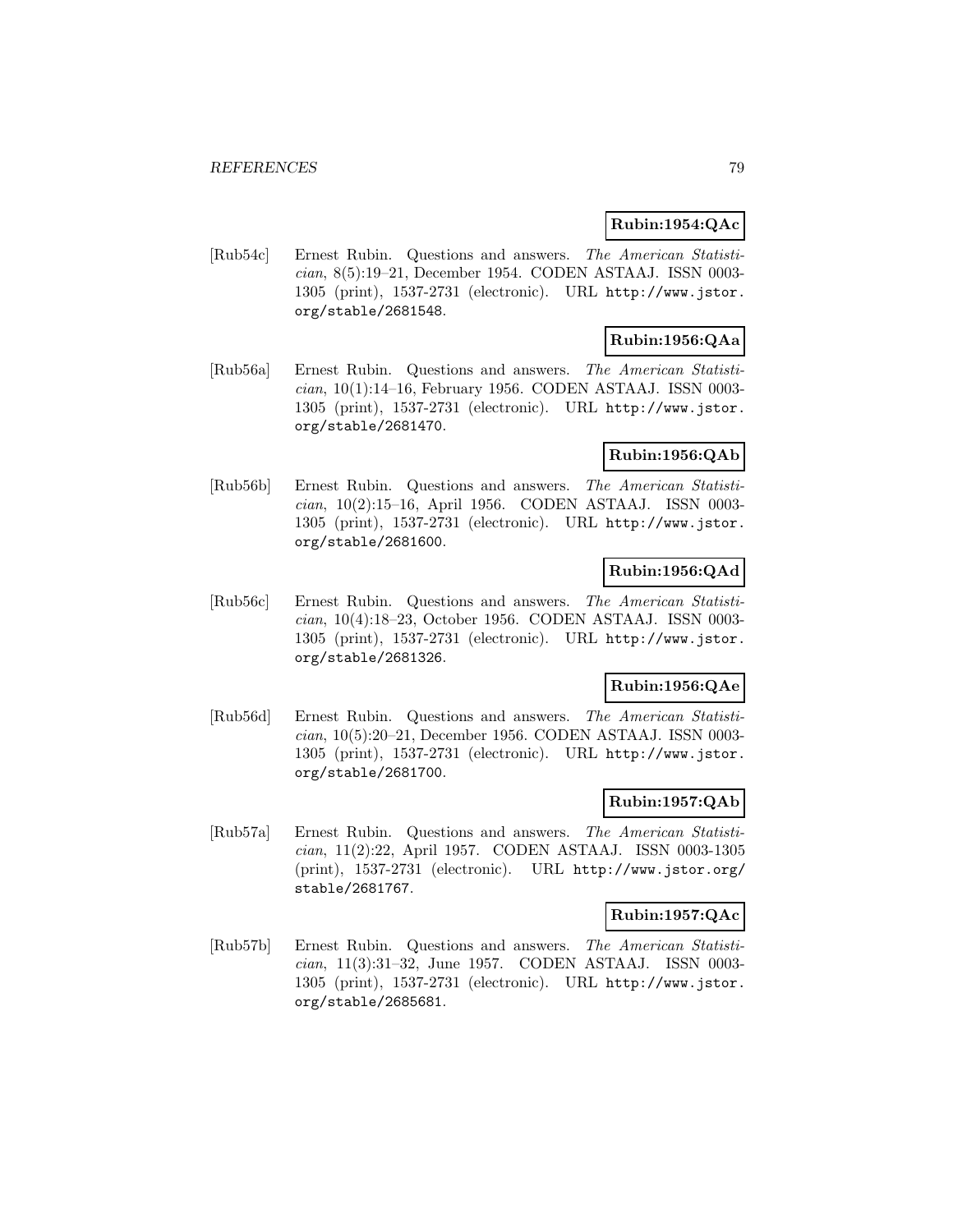#### **Rubin:1958:QAb**

[Rub58a] Ernest Rubin. Questions and answers. The American Statistician, 12(2):21–22, April 1958. CODEN ASTAAJ. ISSN 0003- 1305 (print), 1537-2731 (electronic). URL http://www.jstor. org/stable/2681513.

# **Rubin:1958:QAc**

[Rub58b] Ernest Rubin. Questions and answers. The American Statistician, 12(3):21–24, June 1958. CODEN ASTAAJ. ISSN 0003- 1305 (print), 1537-2731 (electronic). URL http://www.jstor. org/stable/2682545.

## **Rubin:1958:QAe**

[Rub58c] Ernest Rubin. Questions and answers. The American Statistician, 12(5):16–17, December 1958. CODEN ASTAAJ. ISSN 0003- 1305 (print), 1537-2731 (electronic). URL http://www.jstor. org/stable/2682273.

## **Rubin:1959:QAb**

[Rub59] Ernest Rubin. Questions and answers. The American Statistician, 13(2):23–24, April 1959. CODEN ASTAAJ. ISSN 0003- 1305 (print), 1537-2731 (electronic). URL http://www.jstor. org/stable/2682314.

## **Sagen:1953:PVS**

[Sag53] O. K. Sagen. Production of vital statistics as a combined Federal– State operation. The American Statistician, 7(4):16–18, October 1953. CODEN ASTAAJ. ISSN 0003-1305 (print), 1537-2731 (electronic). URL http://www.jstor.org/stable/2685764.

#### **Sarhan:1957:TSE**

[Sar57] A. E. Sarhan. Teaching of statistics in Egypt. The American Statistician, 11(1):15–17, February 1957. CODEN ASTAAJ. ISSN 0003- 1305 (print), 1537-2731 (electronic). URL http://www.jstor. org/stable/2681851.

#### **Schwartz:1953:OOS**

[Sch53] Harry Schwartz. The organization and operation of the Soviet statistical apparatus. The American Statistician, 7(2):9–13, April/ May 1953. CODEN ASTAAJ. ISSN 0003-1305 (print), 1537-2731 (electronic). URL http://www.jstor.org/stable/2685631.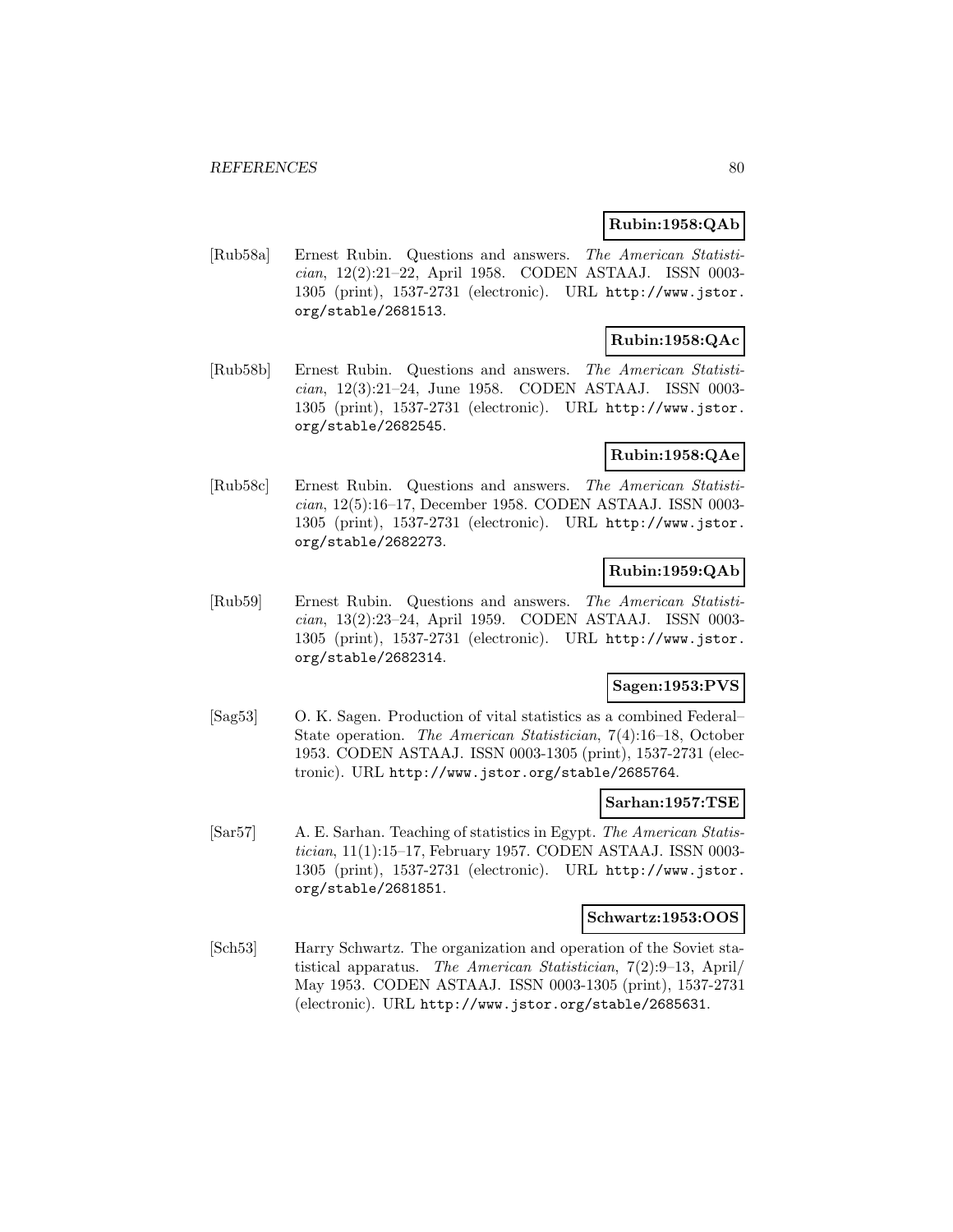#### **Sawyer:1959:GCS**

[SCJ59] J. A. Sawyer, E. B. Carty, and D. H. Jones. Government of Canada statistical activities. The American Statistician, 13(5):13, December 1959. CODEN ASTAAJ. ISSN 0003-1305 (print), 1537-2731 (electronic). URL http://www.jstor.org/stable/2682429.

#### **Stauber:1959:FSA**

[SDF<sup>+</sup>59] B. Ralph Stauber, H. M. Douty, Willard Fazar, Richard H. Jordan, William Weinfeld, and Allen D. Manvel. Federal statistical activities. The American Statistician, 13(2):9–12, April 1959. CODEN ASTAAJ. ISSN 0003-1305 (print), 1537-2731 (electronic). URL http://www.jstor.org/stable/2682310.

### **Shiskin:1955:SCU**

[Shi55] Julius Shiskin. Seasonal computations on Univac. The American Statistician, 9(1):19–23, February 1955. CODEN ASTAAJ. ISSN 0003-1305 (print), 1537-2731 (electronic). URL http://www. jstor.org/stable/2682352.

### **Sholes:1959:AMC**

[Sho59] De Ver Sholes. Annual Midwest Conference in Chicago. The American Statistician, 13(1):22–23, February 1959. CODEN ASTAAJ. ISSN 0003-1305 (print), 1537-2731 (electronic). URL http://www. jstor.org/stable/2685864.

#### **Siegel:1950:RPR**

[Sie50] Irving H. Siegel. Report on plans for regional meetings. The American Statistician, 4(1):18, February 1950. CODEN ASTAAJ. ISSN 0003-1305 (print), 1537-2731 (electronic). URL http://www. jstor.org/stable/2682561.

## **Siegel:1952:LE**

[Sie52] Irving H. Siegel. Letters to the Editor. The American Statistician, 6(1):1–21, February 1952. CODEN ASTAAJ. ISSN 0003- 1305 (print), 1537-2731 (electronic). URL http://www.jstor. org/stable/2682746.

#### **Siegel:1957:NS**

[Sie57] Sidney Siegel. Nonparametric statistics. The American Statistician, 11(3):13–19, June 1957. CODEN ASTAAJ. ISSN 0003- 1305 (print), 1537-2731 (electronic). URL http://www.jstor. org/stable/2685679.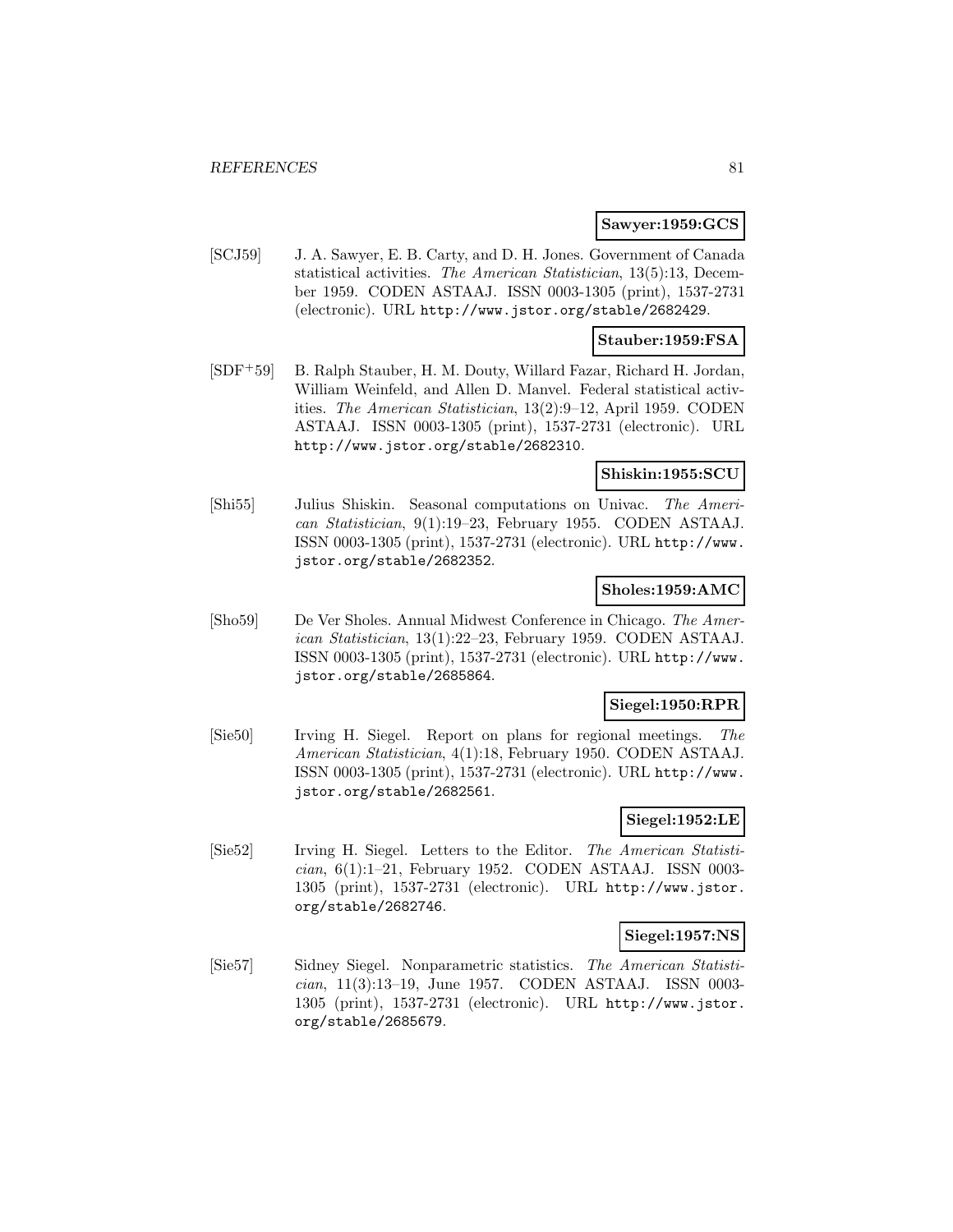#### **Simmons:1956:MIC**

[Sim56] Walt R. Simmons. Measurement of industrial and commercial employment in the United States. The American Statistician, 10 (4):11–16, October 1956. CODEN ASTAAJ. ISSN 0003-1305 (print), 1537-2731 (electronic). URL http://www.jstor.org/ stable/2681324.

## **Spurr:1951:L**

[SK51] William A. Spurr and John W. Kendrick. Letters. The American Statistician, 5(4):21, October 1951. CODEN ASTAAJ. ISSN 0003- 1305 (print), 1537-2731 (electronic). URL http://www.jstor. org/stable/2682261.

## **Shiskin:1958:FSA**

[SK58] Julius Shiskin and Joseph W. Kappel. Federal statistical activities. The American Statistician, 12(5):7–8, December 1958. CODEN ASTAAJ. ISSN 0003-1305 (print), 1537-2731 (electronic). URL http://www.jstor.org/stable/2682271.

# **Sigel:1959:FSA**

[SLCM59] Stanley J. Sigel, Forrest E. Linder, Vladimir D. Chavrid, and Margaret E. Martin. Federal statistical activities. The American Statistician, 13(3):6–11, June 1959. CODEN ASTAAJ. ISSN 0003- 1305 (print), 1537-2731 (electronic). URL http://www.jstor. org/stable/2681363.

## **Sirken:1958:FSA**

[SLK<sup>+</sup>58] Monroe G. Sirken, Forrest E. Linder, Harry W. Ketchum, John Storck, William Lerner, Lelia M. Easson, Louis Levine, and Conrad Taeuber. Federal statistical activities. The American Statistician, 12(2):8–13, April 1958. CODEN ASTAAJ. ISSN 0003- 1305 (print), 1537-2731 (electronic). URL http://www.jstor. org/stable/2681509.

## **Steffes:1956:FSA**

[SLW<sup>+</sup>56] Robert B. Steffes, Louis Levine, Seymour Wolfbein, George St. J. Perrott, and Kenneth B. Williams. Federal statistical activities. The American Statistician, 10(4):5–10, October 1956. CODEN ASTAAJ. ISSN 0003-1305 (print), 1537-2731 (electronic). URL http://www.jstor.org/stable/2681323.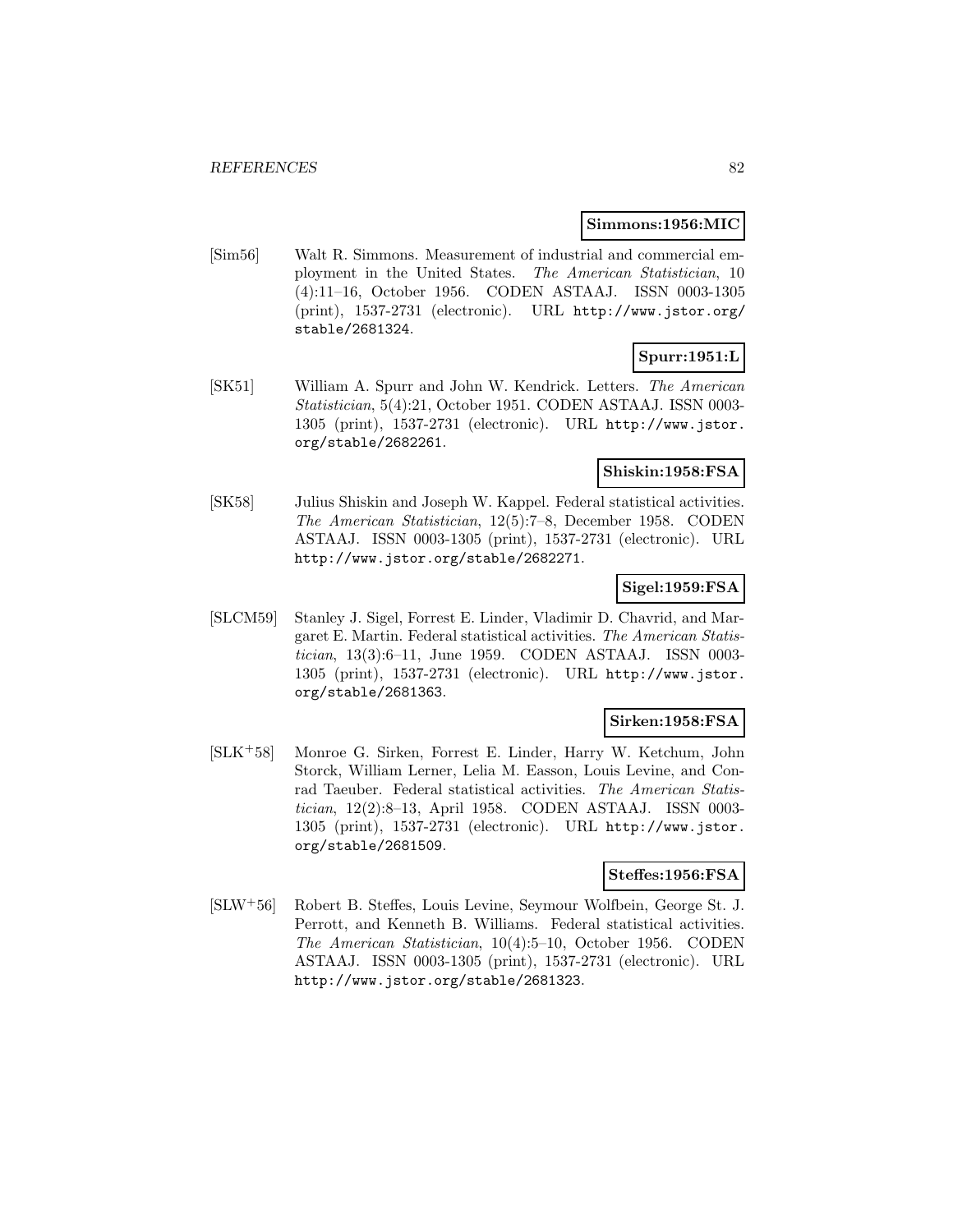#### **Smalley:1954:EDO**

[Sma54] C. W. Smalley. Estimating daily order receipts from weight of mail. The American Statistician, 8(1):14–15, February 1954. CODEN ASTAAJ. ISSN 0003-1305 (print), 1537-2731 (electronic). URL http://www.jstor.org/stable/2681660.

## **Smith:1956:LE**

[Smi56] H. Fairfield Smith. Letter to the Editor. The American Statistician, 10(4):1, October 1956. CODEN ASTAAJ. ISSN 0003- 1305 (print), 1537-2731 (electronic). URL http://www.jstor. org/stable/2681321.

#### **Schwartz:1954:FSA**

[SMW<sup>+</sup>54] M. H. Schwartz, Allen D. Manvel, Irwin Wolkstein, William Lerner, and Harvey Kailin. Federal statistical activities. The American Statistician, 8(1):4–5, February 1954. CODEN ASTAAJ. ISSN 0003-1305 (print), 1537-2731 (electronic). URL http://www. jstor.org/stable/2681657.

## **Steinberg:1954:FSA**

[SPE54] Joseph Steinberg, Rexford C. Parmelee, and Grover Ensley. Federal statistical activities. The American Statistician, 8(2):5–6, April/ May 1954. CODEN ASTAAJ. ISSN 0003-1305 (print), 1537-2731 (electronic). URL http://www.jstor.org/stable/2686015.

#### **Sprowls:1956:ACF**

[Spr56] R. Clay Sprowls. An automatic coin flipper for sampling demonstrations. The American Statistician, 10(2):12–13, April 1956. CODEN ASTAAJ. ISSN 0003-1305 (print), 1537-2731 (electronic). URL http://www.jstor.org/stable/2681598.

## **Sprowls:1959:AST**

[Spr59] R. Clay Sprowls. An answer sheet for teaching tests of hypotheses. The American Statistician, 13(2):18, April 1959. CODEN ASTAAJ. ISSN 0003-1305 (print), 1537-2731 (electronic). URL http://www.jstor.org/stable/2682312.

#### **Spurr:1952:RCS**

[Spu52] William A. Spurr. Recent changes in statistics courses and curricula in Western universities. The American Statistician, 6(4):15–17, October 1952. CODEN ASTAAJ. ISSN 0003-1305 (print), 1537- 2731 (electronic). URL http://www.jstor.org/stable/2682699.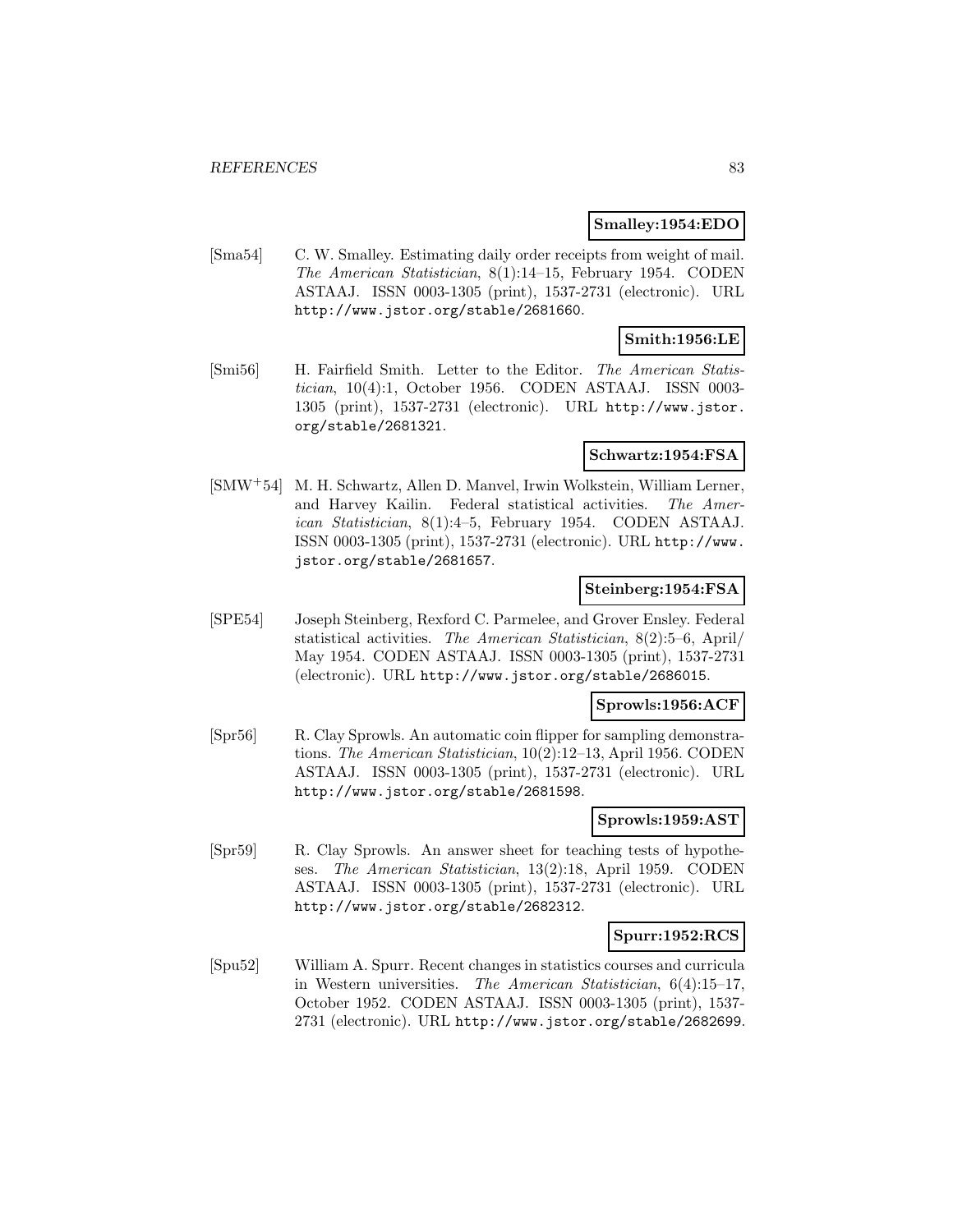#### **Nations:1950:PSS**

[Sta50] Statistical Office of the United Nations. The preparation of sampling survey reports. The American Statistician, 4(3):6–12, June/ July 1950. CODEN ASTAAJ. ISSN 0003-1305 (print), 1537-2731 (electronic). URL http://www.jstor.org/stable/2682337.

#### **Stapleton:1959:LE**

[Sta59] J. H. Stapleton. Letter to the Editor. The American Statistician, 13(4):45, October 1959. CODEN ASTAAJ. ISSN 0003- 1305 (print), 1537-2731 (electronic). URL http://www.jstor. org/stable/2685759.

#### **Stephan:1955:SQM**

[Ste55a] Frederick F. Stephan. Some questions on the measurement of unemployment. The American Statistician, 9(1):8–9, February 1955. CODEN ASTAAJ. ISSN 0003-1305 (print), 1537-2731 (electronic). URL http://www.jstor.org/stable/2682348.

#### **Stewart:1955:USE**

[Ste55b] Charles D. Stewart. Unemployment statistics and economic policy uses. The American Statistician, 9(1):10–14, February 1955. CODEN ASTAAJ. ISSN 0003-1305 (print), 1537-2731 (electronic). URL http://www.jstor.org/stable/2682349.

## **Sturtevant:1950:SCP**

[Stu50] John V. Sturtevant. The scatter chart as a practical tool. A simple means of presenting joint two-way influence. The American Statistician, 4(3):20–21, June/July 1950. CODEN ASTAAJ. ISSN 0003- 1305 (print), 1537-2731 (electronic). URL http://www.jstor. org/stable/2682342.

# **Stapp:1953:FSA**

[SWHS53] Peyton Stapp, Helen Wood, Thomas G. Hutton, and Lawrence A. Sternberg. Federal statistical activities. The American Statistician, 7(4):3–6, October 1953. CODEN ASTAAJ. ISSN 0003- 1305 (print), 1537-2731 (electronic). URL http://www.jstor. org/stable/2685762.

#### **Steinberg:1956:FSA**

[SWL56] Joseph Steinberg, Seymour Wolfbein, and Louis Levine. Federal statistical activities. The American Statistician, 10(2):5–11, April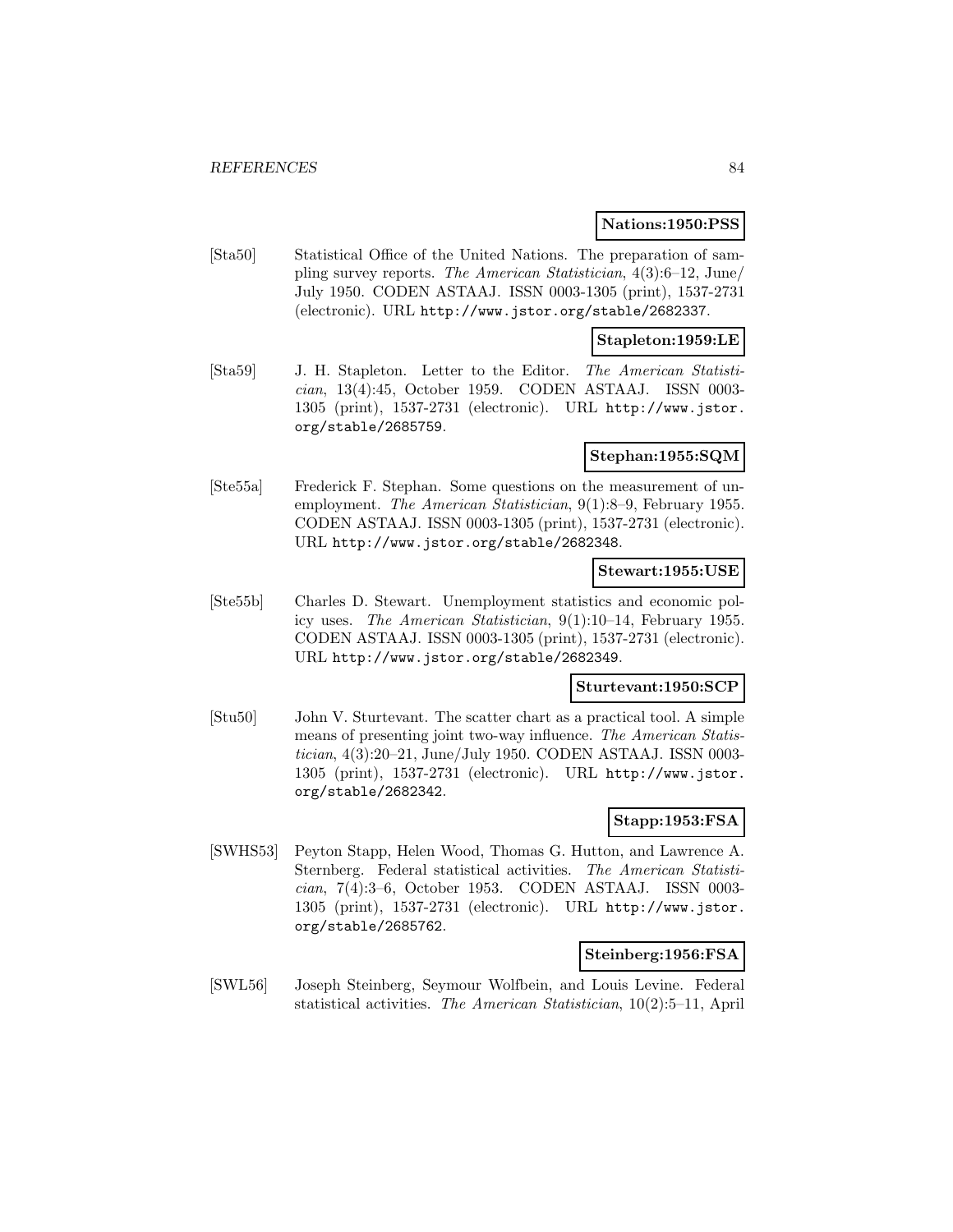1956. CODEN ASTAAJ. ISSN 0003-1305 (print), 1537-2731 (electronic). URL http://www.jstor.org/stable/2681596.

#### **Spiegelman:1953:RAR**

[SWW53] Mortimer Spiegelman, S. S. Wilks, and Holbrook Working. Report of ASA representatives to the Social Science Research Council. The American Statistician, 7(2):22, April/May 1953. CODEN ASTAAJ. ISSN 0003-1305 (print), 1537-2731 (electronic). URL http://www.jstor.org/stable/2685634.

#### **Tepping:1952:DUT**

[Tep52] Benjamin J. Tepping. A desirable undergraduate training program in statistics. The American Statistician, 6(5):9–11, December 1952. CODEN ASTAAJ. ISSN 0003-1305 (print), 1537-2731 (electronic). URL http://www.jstor.org/stable/2681754.

#### **Teper:1955:USE**

[Tep55] Lazare Teper. [unemployment statistics and economic policy uses]: Discussion. The American Statistician, 9(1):15–17, February 1955. CODEN ASTAAJ. ISSN 0003-1305 (print), 1537-2731 (electronic). URL http://www.jstor.org/stable/2682351.

## **Thomas:1953:EG**

[Tho53] Woodlief Thomas. Emanuel A. Goldenweiser. The American Statistician, 7(3):6–7, June/July 1953. CODEN ASTAAJ. ISSN 0003- 1305 (print), 1537-2731 (electronic). URL http://www.jstor. org/stable/2685492.

## **Ullman:1959:CUR**

[Ull59] Morris B. Ullman. Content of the 1959 U.S.S.R. census of population. The American Statistician, 13(5):14–24, December 1959. CODEN ASTAAJ. ISSN 0003-1305 (print), 1537-2731 (electronic). URL http://www.jstor.org/stable/2682430.

#### **Valavanis:1957:MDIa**

[Val57a] Stefan Valavanis. Must the diffusion index lead? The American Statistician, 11(4):12–16, October 1957. CODEN ASTAAJ. ISSN 0003-1305 (print), 1537-2731 (electronic). URL http://www. jstor.org/stable/2681585. See comment [Moo57].

## **Valavanis:1957:MDIb**

[Val57b] Stefan Valavanis. [must the diffusion index lead?]: Rejoinder. The American Statistician, 11(4):17, October 1957. CODEN ASTAAJ.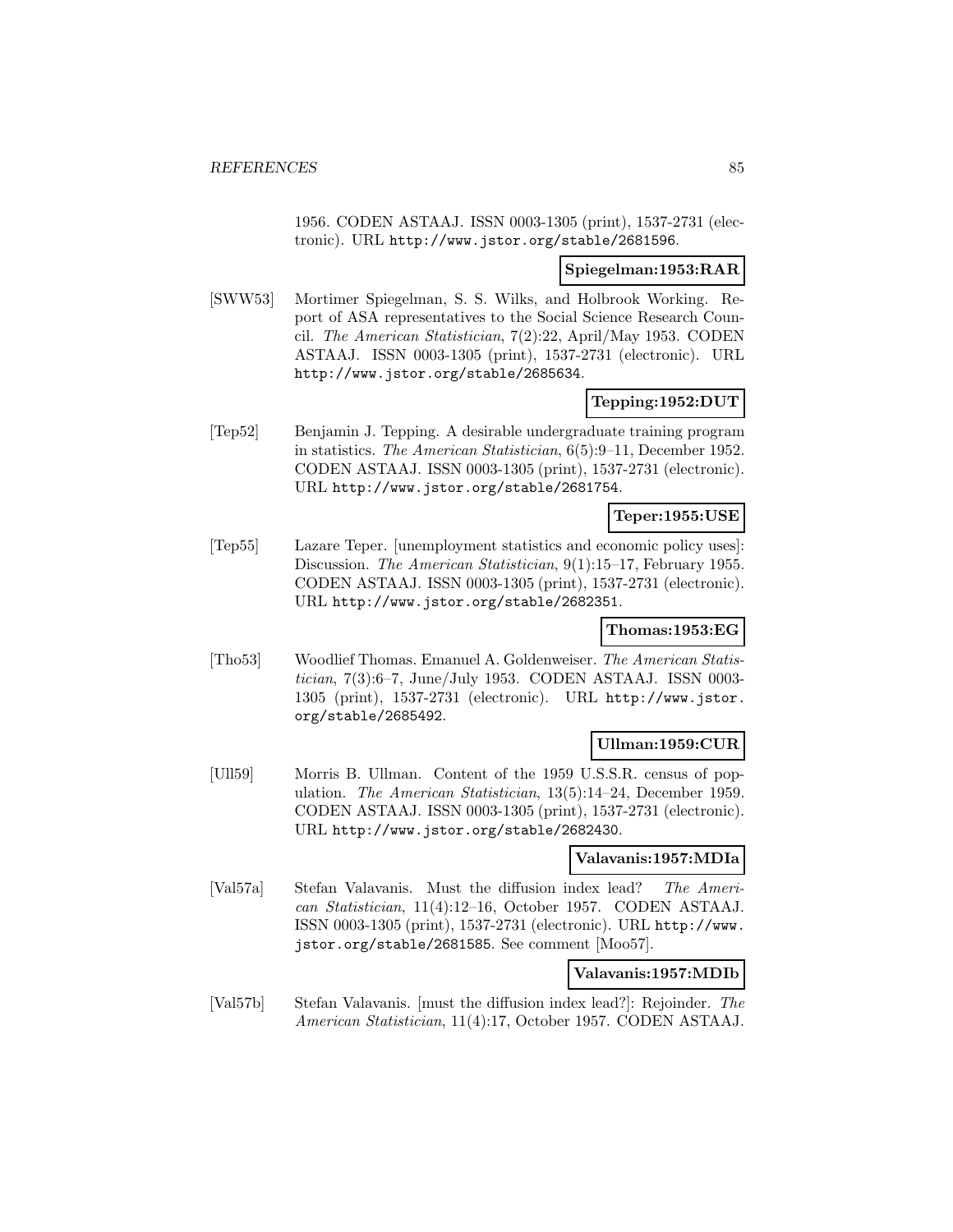ISSN 0003-1305 (print), 1537-2731 (electronic). URL http://www. jstor.org/stable/2681587.

## **Vining:1952:RUR**

[Vin52] Rutledge Vining. Reflections upon reading Mr. Ezra Glaser's description of interindustry economics research. The American Statistician, 6(2):23–26, April/May 1952. CODEN ASTAAJ. ISSN 0003- 1305 (print), 1537-2731 (electronic). URL http://www.jstor. org/stable/2681718.

## **Volin:1953:ASS**

[Vol53] Lazar Volin. Agricultural statistics in Soviet Russia: Their usability and reliability. The American Statistician, 7(3):8–12, June/July 1953. CODEN ASTAAJ. ISSN 0003-1305 (print), 1537-2731 (electronic). URL http://www.jstor.org/stable/2685493.

#### **Walker:1951:SLS**

[Wal51a] Helen M. Walker. Statistical literacy in the social sciences. The American Statistician, 5(1):6–12, February 1951. CODEN AS-TAAJ. ISSN 0003-1305 (print), 1537-2731 (electronic). URL http: //www.jstor.org/stable/2685917.

# **Wallis:1951:SC**

[Wal51b] W. Allen Wallis. Statistics at Chicago. The American Statistician, 5(2):16–17, April/May 1951. CODEN ASTAAJ. ISSN 0003- 1305 (print), 1537-2731 (electronic). URL http://www.jstor. org/stable/2681639.

#### **Wasserman:1958:TUS**

[Was58] William Wasserman. The teaching and use of statistics in Turkey. The American Statistician, 12(2):16–18, April 1958. CODEN AS-TAAJ. ISSN 0003-1305 (print), 1537-2731 (electronic). URL http: //www.jstor.org/stable/2681511.

## **Whipple:1956:RCC**

[WBB<sup>+</sup>56] Howard Whipple, C. E. Batschelet, Howard G. Brunsman, F. A. Buechel, Sidney Cohen, Florence E. Cuttrell, Philip M. Hauser, Stanley W. Kadow, O. A. Lemieux, Harlin G. Loomer, Ferdinand F. Mauser, W. E. McCann, Dorothy W. Myers, Conrad Taeuber, and Leon E. Truesdell. Report of the Committee on Census Enumeration Areas, 1955. The American Statistician, 10(2):16–17, April 1956. CODEN ASTAAJ. ISSN 0003-1305 (print), 1537-2731 (electronic). URL http://www.jstor.org/stable/2681601.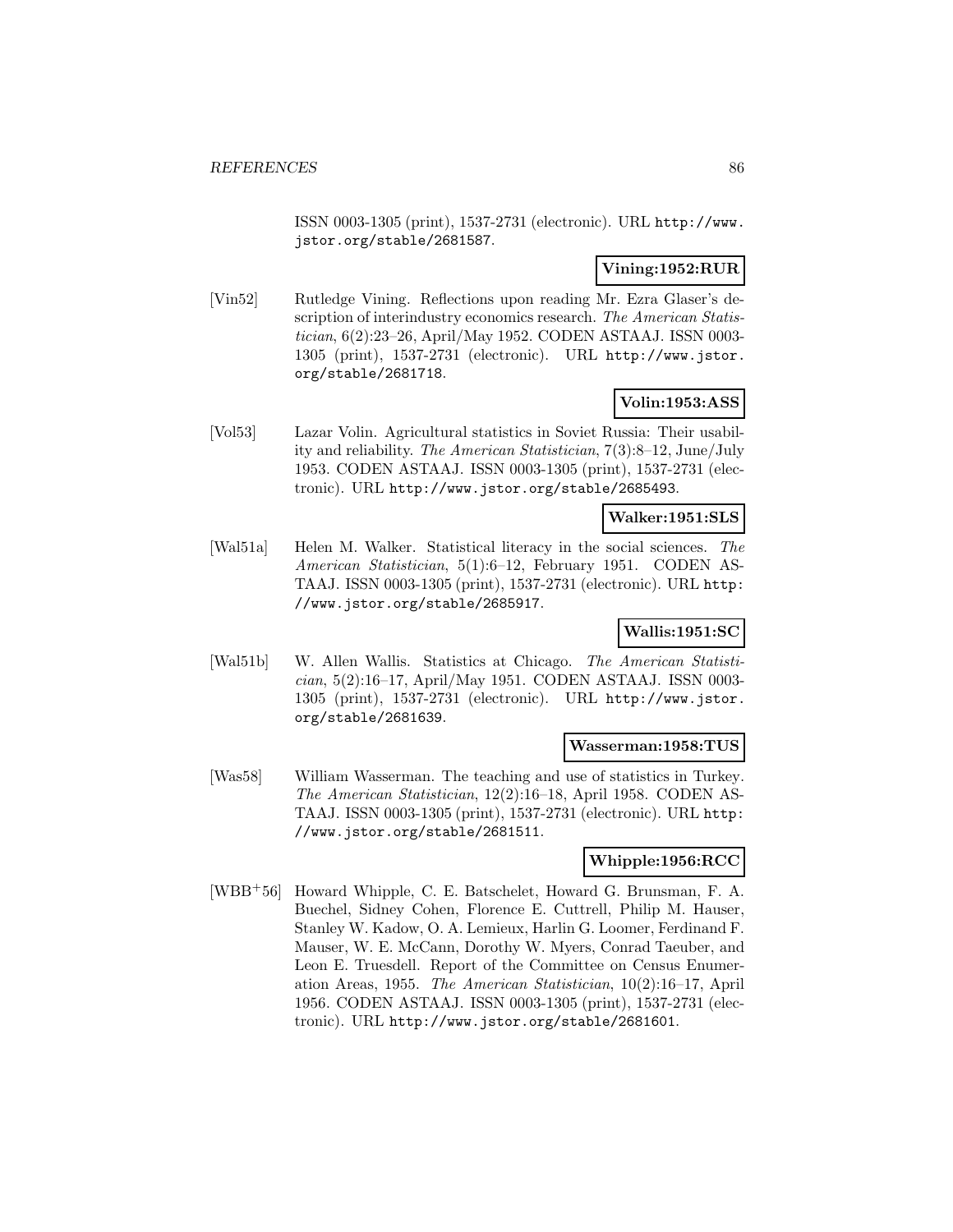#### **Walker:1950:MAT**

[WD50] Helen M. Walker and Walter N. Durost. A model to aid in teaching partial correlation. The American Statistician, 4(5):5–7, October 1950. CODEN ASTAAJ. ISSN 0003-1305 (print), 1537-2731 (electronic). URL http://www.jstor.org/stable/2681443.

#### **Weiss:1950:RS**

[Wei50] Samuel Weiss. The role of the statistician. The American Statistician, 4(3):1, June/July 1950. CODEN ASTAAJ. ISSN 0003- 1305 (print), 1537-2731 (electronic). URL http://www.jstor. org/stable/2682335.

#### **Weiss:1954:PAL**

[Wei54] Samuel Weiss. Proposed amendment to the by-laws on election of Fellows. The American Statistician, 8(1):1, February 1954. CO-DEN ASTAAJ. ISSN 0003-1305 (print), 1537-2731 (electronic). URL http://www.jstor.org/stable/2681655.

#### **Wickens:1954:PFS**

[Wic54] Aryness Joy Wickens. Proposals for a Federal Statistical System in the United States. The American Statistician, 8(4):12–16, October 1954. CODEN ASTAAJ. ISSN 0003-1305 (print), 1537-2731 (electronic). URL http://www.jstor.org/stable/2682052.

## **Wixon:1952:RFP**

[Wix52] Rufus Wixon. Report on Financial Planning and Control Section. The American Statistician, 6(5):13–14, December 1952. CODEN ASTAAJ. ISSN 0003-1305 (print), 1537-2731 (electronic). URL http://www.jstor.org/stable/2681757.

#### **Woytinsky:1954:LMS**

[Woy54] W. S. Woytinsky. Limits of mathematics in statistics. The American Statistician, 8(1):6–18, February 1954. CODEN ASTAAJ. ISSN 0003-1305 (print), 1537-2731 (electronic). URL http://www. jstor.org/stable/2681658.

#### **Weiss:1955:FMS**

[WR55] Samuel Weiss and Abe Rothman. The financial and membership status of the American Statistical Association. The American Statistician, 9(2):10–14, April 1955. CODEN ASTAAJ. ISSN 0003- 1305 (print), 1537-2731 (electronic). URL http://www.jstor. org/stable/2681969.